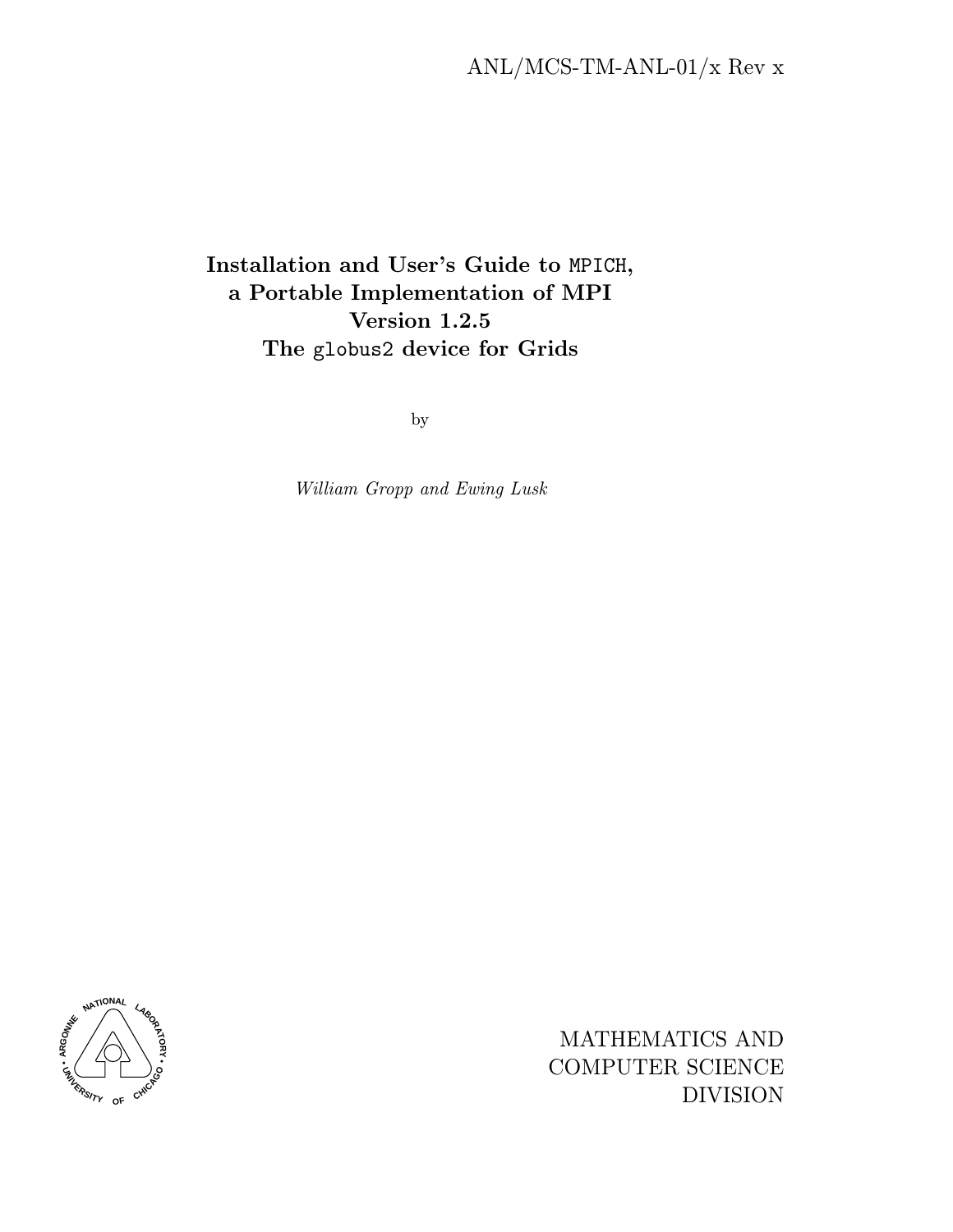# Contents

|              | Abstract           | $\mathbf{1}$                                                                                            |  |  |  |  |  |  |  |  |  |  |  |
|--------------|--------------------|---------------------------------------------------------------------------------------------------------|--|--|--|--|--|--|--|--|--|--|--|
| $\mathbf{1}$ |                    | Introduction                                                                                            |  |  |  |  |  |  |  |  |  |  |  |
|              | 1.1                | $\overline{2}$                                                                                          |  |  |  |  |  |  |  |  |  |  |  |
|              | 1.2                | 3                                                                                                       |  |  |  |  |  |  |  |  |  |  |  |
|              | 1.3                | $\overline{4}$                                                                                          |  |  |  |  |  |  |  |  |  |  |  |
| $\bf{2}$     | <b>Quick Start</b> |                                                                                                         |  |  |  |  |  |  |  |  |  |  |  |
|              | 2.1                | $\overline{4}$                                                                                          |  |  |  |  |  |  |  |  |  |  |  |
|              | 2.2                | $\overline{5}$<br>Configuring, Making, and Installing $\dots \dots \dots \dots \dots \dots \dots \dots$ |  |  |  |  |  |  |  |  |  |  |  |
|              | 2.3                | $\boldsymbol{6}$                                                                                        |  |  |  |  |  |  |  |  |  |  |  |
|              | 2.4                | 6                                                                                                       |  |  |  |  |  |  |  |  |  |  |  |
| 3            |                    | 7<br><b>Programming Tools</b>                                                                           |  |  |  |  |  |  |  |  |  |  |  |
|              | 3.1                | $\overline{7}$                                                                                          |  |  |  |  |  |  |  |  |  |  |  |
|              |                    | 8<br>Compiling and Linking without the Scripts $\ldots \ldots \ldots \ldots \ldots$<br>3.1.1            |  |  |  |  |  |  |  |  |  |  |  |
|              | 3.2                | 9                                                                                                       |  |  |  |  |  |  |  |  |  |  |  |
|              | 3.3                | 9                                                                                                       |  |  |  |  |  |  |  |  |  |  |  |
|              | 3.4                | Using mpirun To Construct An RSL Script For You<br>10                                                   |  |  |  |  |  |  |  |  |  |  |  |
|              |                    | Using mpirun By Supplying Your Own RSL Script<br>10<br>3.4.1                                            |  |  |  |  |  |  |  |  |  |  |  |
|              | 3.5                | 12                                                                                                      |  |  |  |  |  |  |  |  |  |  |  |
|              | 3.6                | 12                                                                                                      |  |  |  |  |  |  |  |  |  |  |  |
|              |                    | 13<br>3.6.1<br>The printf Approach $\ldots \ldots \ldots \ldots \ldots \ldots \ldots \ldots$            |  |  |  |  |  |  |  |  |  |  |  |
|              |                    | 13<br>3.6.2<br>Error handlers $\ldots \ldots \ldots \ldots \ldots \ldots \ldots \ldots \ldots \ldots$   |  |  |  |  |  |  |  |  |  |  |  |
|              |                    | 13<br>3.6.3<br>Starting jobs with a debugger $\dots \dots \dots \dots \dots \dots \dots \dots$          |  |  |  |  |  |  |  |  |  |  |  |
|              |                    | 13<br>3.6.4<br>Starting the debugger when an error occurs $\dots \dots \dots \dots$                     |  |  |  |  |  |  |  |  |  |  |  |
|              |                    | 14<br>Attaching a debugger to a running program<br>3.6.5                                                |  |  |  |  |  |  |  |  |  |  |  |
|              |                    | 14<br>Debugging MPI programs with TotalView $\ldots \ldots \ldots \ldots \ldots$<br>3.6.6               |  |  |  |  |  |  |  |  |  |  |  |
|              | 3.7                | Log and tracefile tools $\dots \dots \dots \dots \dots \dots \dots \dots \dots \dots \dots \dots$<br>15 |  |  |  |  |  |  |  |  |  |  |  |
|              |                    | 16<br>3.7.1                                                                                             |  |  |  |  |  |  |  |  |  |  |  |
|              | 3.8                | 16                                                                                                      |  |  |  |  |  |  |  |  |  |  |  |
|              | 3.9                | 16                                                                                                      |  |  |  |  |  |  |  |  |  |  |  |
|              |                    |                                                                                                         |  |  |  |  |  |  |  |  |  |  |  |
| 4            | <b>Details</b>     | 18                                                                                                      |  |  |  |  |  |  |  |  |  |  |  |
|              | 4.1                | 18                                                                                                      |  |  |  |  |  |  |  |  |  |  |  |
|              |                    | 18<br>4.1.1                                                                                             |  |  |  |  |  |  |  |  |  |  |  |
|              |                    | 19<br>4.1.2<br>Configuring MPICH for use with threads $\ldots \ldots \ldots \ldots \ldots$              |  |  |  |  |  |  |  |  |  |  |  |
|              |                    | 19<br>4.1.3                                                                                             |  |  |  |  |  |  |  |  |  |  |  |
|              | 4.2                | Computational Grids with the globus 2 device $\ldots \ldots \ldots \ldots \ldots$<br>19                 |  |  |  |  |  |  |  |  |  |  |  |
|              | 4.3                | 20                                                                                                      |  |  |  |  |  |  |  |  |  |  |  |
|              | 4.4                | 21<br>Fortran Compilers                                                                                 |  |  |  |  |  |  |  |  |  |  |  |
|              |                    | What if there is no Fortran compiler? $\ldots \ldots \ldots \ldots \ldots$<br>4.4.1<br>21               |  |  |  |  |  |  |  |  |  |  |  |
|              |                    | 22<br>4.4.2                                                                                             |  |  |  |  |  |  |  |  |  |  |  |
|              |                    | 22<br>4.4.3                                                                                             |  |  |  |  |  |  |  |  |  |  |  |
|              |                    | 22<br>Fortran 90 Modules<br>4.4.4                                                                       |  |  |  |  |  |  |  |  |  |  |  |
|              |                    | Configuring with the Absoft Fortran Compiler<br>23<br>4.4.5                                             |  |  |  |  |  |  |  |  |  |  |  |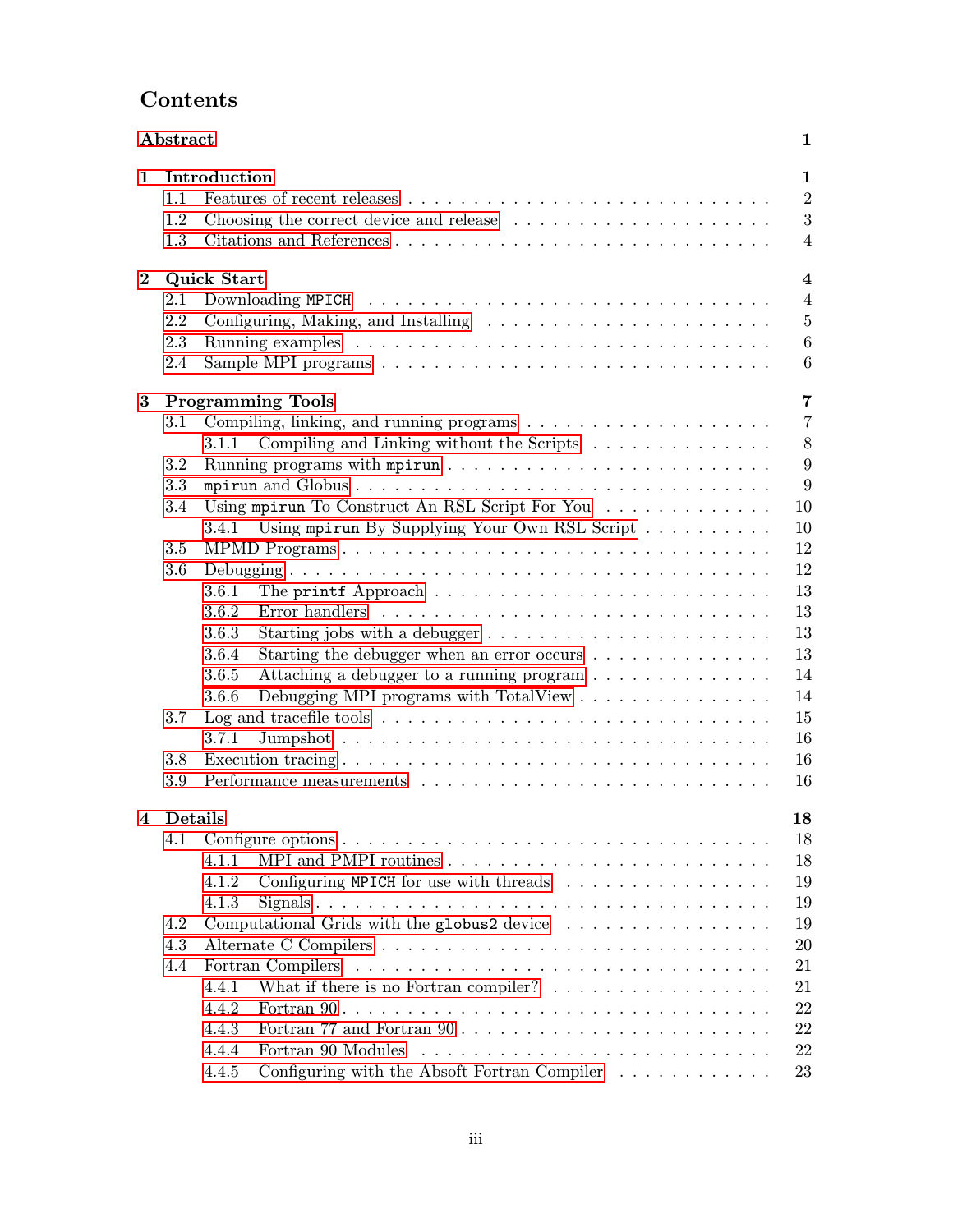|   |     | Configuring for Multiple Fortran Compilers<br>4.4.6                                                |  |  |  |  | 23 |
|---|-----|----------------------------------------------------------------------------------------------------|--|--|--|--|----|
|   | 4.5 |                                                                                                    |  |  |  |  | 24 |
|   | 4.6 |                                                                                                    |  |  |  |  | 24 |
|   | 4.7 |                                                                                                    |  |  |  |  | 25 |
|   |     | NFS and MPI-IO $\ldots \ldots \ldots \ldots \ldots \ldots \ldots \ldots \ldots \ldots$<br>4.7.1    |  |  |  |  | 25 |
|   | 4.8 |                                                                                                    |  |  |  |  | 26 |
|   |     |                                                                                                    |  |  |  |  | 27 |
|   | 4.9 |                                                                                                    |  |  |  |  |    |
|   |     | 4.9.1                                                                                              |  |  |  |  | 28 |
|   |     | 4.9.2                                                                                              |  |  |  |  | 28 |
|   |     | 4.9.3                                                                                              |  |  |  |  | 29 |
|   |     | 4.9.4                                                                                              |  |  |  |  | 29 |
|   |     |                                                                                                    |  |  |  |  | 29 |
|   |     |                                                                                                    |  |  |  |  | 29 |
|   |     |                                                                                                    |  |  |  |  | 30 |
|   |     |                                                                                                    |  |  |  |  |    |
| 5 |     | Documentation                                                                                      |  |  |  |  | 31 |
|   |     |                                                                                                    |  |  |  |  |    |
| 6 |     | In Case of Trouble                                                                                 |  |  |  |  | 32 |
|   | 6.1 | Things to try first $\ldots \ldots \ldots \ldots \ldots \ldots \ldots \ldots \ldots \ldots \ldots$ |  |  |  |  | 32 |
|   | 6.2 |                                                                                                    |  |  |  |  | 32 |
|   | 6.3 |                                                                                                    |  |  |  |  | 33 |
|   | 6.4 |                                                                                                    |  |  |  |  | 33 |
|   | 6.5 |                                                                                                    |  |  |  |  | 35 |
|   | 6.6 |                                                                                                    |  |  |  |  | 35 |
|   |     | 6.6.1                                                                                              |  |  |  |  | 35 |
|   |     | 6.6.2                                                                                              |  |  |  |  | 35 |
|   | 6.7 | Problems building MPICH                                                                            |  |  |  |  | 36 |
|   |     | 6.7.1                                                                                              |  |  |  |  | 36 |
|   |     | 6.7.2                                                                                              |  |  |  |  | 37 |
|   |     |                                                                                                    |  |  |  |  |    |
|   |     | 6.7.3                                                                                              |  |  |  |  | 38 |
|   |     | 6.7.4                                                                                              |  |  |  |  | 38 |
|   |     | 6.7.5                                                                                              |  |  |  |  | 39 |
|   |     | 6.7.6                                                                                              |  |  |  |  | 39 |
|   |     |                                                                                                    |  |  |  |  | 40 |
|   |     | 6.8.1                                                                                              |  |  |  |  | 40 |
|   | 6.9 | Problems compiling or linking Fortran programs                                                     |  |  |  |  | 40 |
|   |     | 6.9.1                                                                                              |  |  |  |  | 40 |
|   |     | 6.10 Problems Linking C Programs                                                                   |  |  |  |  | 41 |
|   |     |                                                                                                    |  |  |  |  | 41 |
|   |     |                                                                                                    |  |  |  |  | 42 |
|   |     |                                                                                                    |  |  |  |  | 42 |
|   |     |                                                                                                    |  |  |  |  | 43 |
|   |     |                                                                                                    |  |  |  |  | 43 |
|   |     |                                                                                                    |  |  |  |  |    |
|   |     |                                                                                                    |  |  |  |  | 45 |
|   |     |                                                                                                    |  |  |  |  | 45 |
|   |     |                                                                                                    |  |  |  |  | 46 |
|   |     |                                                                                                    |  |  |  |  | 46 |
|   |     |                                                                                                    |  |  |  |  | 47 |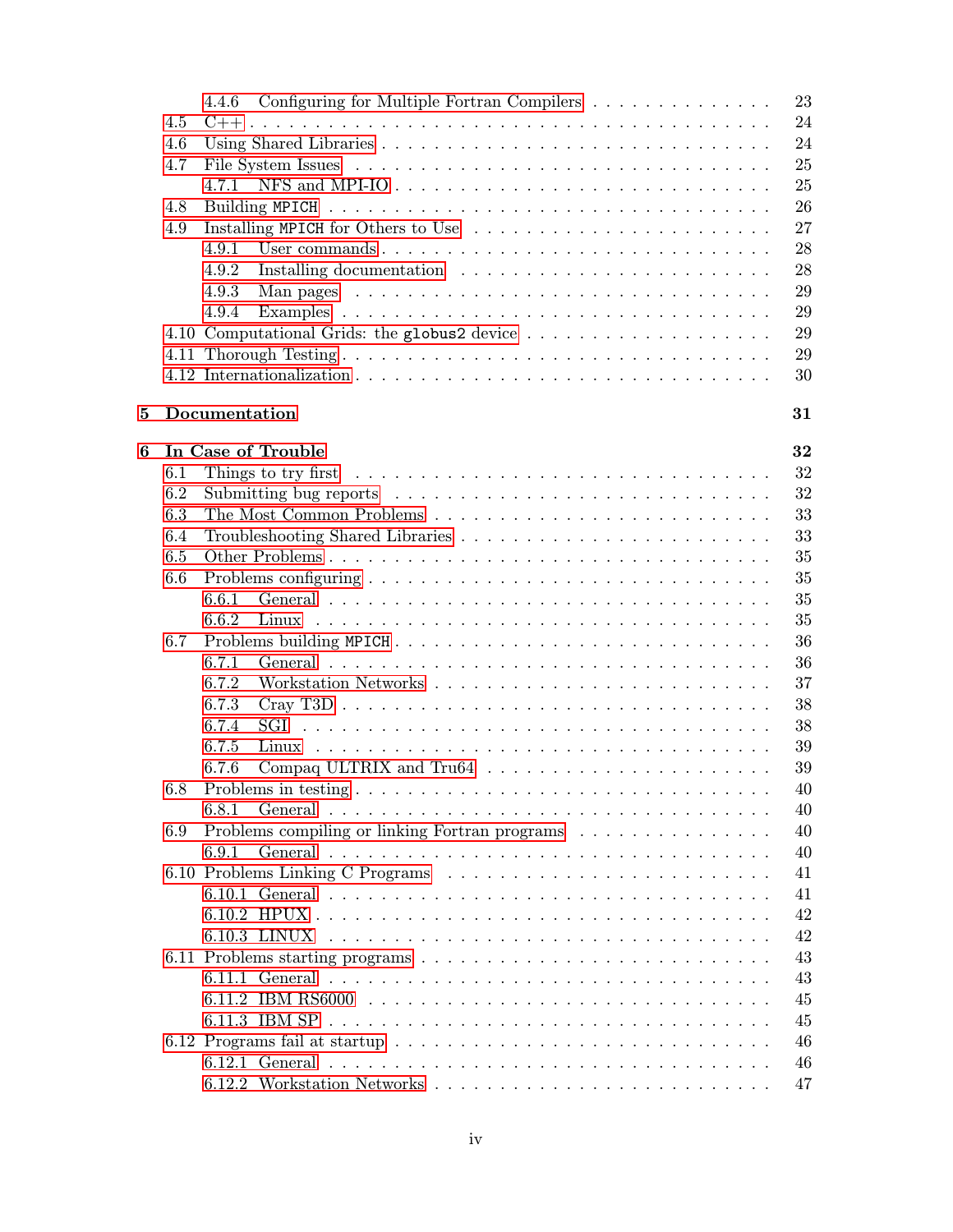|                                                                                         | 48 |
|-----------------------------------------------------------------------------------------|----|
|                                                                                         | 48 |
|                                                                                         | 49 |
|                                                                                         | 50 |
|                                                                                         | 50 |
|                                                                                         |    |
|                                                                                         | 50 |
|                                                                                         | 50 |
|                                                                                         | 51 |
|                                                                                         | 51 |
| Acknowledgments                                                                         | 52 |
| A Frequently Asked Questions                                                            | 52 |
|                                                                                         | 52 |
|                                                                                         | 53 |
| A.3                                                                                     | 53 |
|                                                                                         | 53 |
| Notes on getting MPICH running on RH 7.2 $\ldots \ldots \ldots \ldots \ldots$<br>A.5    | 54 |
| A.6                                                                                     | 59 |
| A.7                                                                                     | 60 |
| A.8                                                                                     | 60 |
|                                                                                         | 60 |
| A.10 MPMD (Multiple Program Multiple Data) Programs                                     | 61 |
|                                                                                         | 61 |
|                                                                                         |    |
|                                                                                         | 61 |
|                                                                                         | 61 |
| <b>History of MPICH</b><br>в                                                            | 61 |
| <b>File Manifest</b><br>$\bf C$                                                         | 62 |
| D Configure Usage                                                                       | 63 |
| E Mpirun Usage                                                                          | 70 |
| F<br><b>Deprecated Features</b>                                                         | 73 |
| F.1                                                                                     | 73 |
| F.2                                                                                     | 74 |
| More detailed control over compiling and linking $\dots \dots \dots \dots \dots$<br>F.3 | 75 |
| References                                                                              | 76 |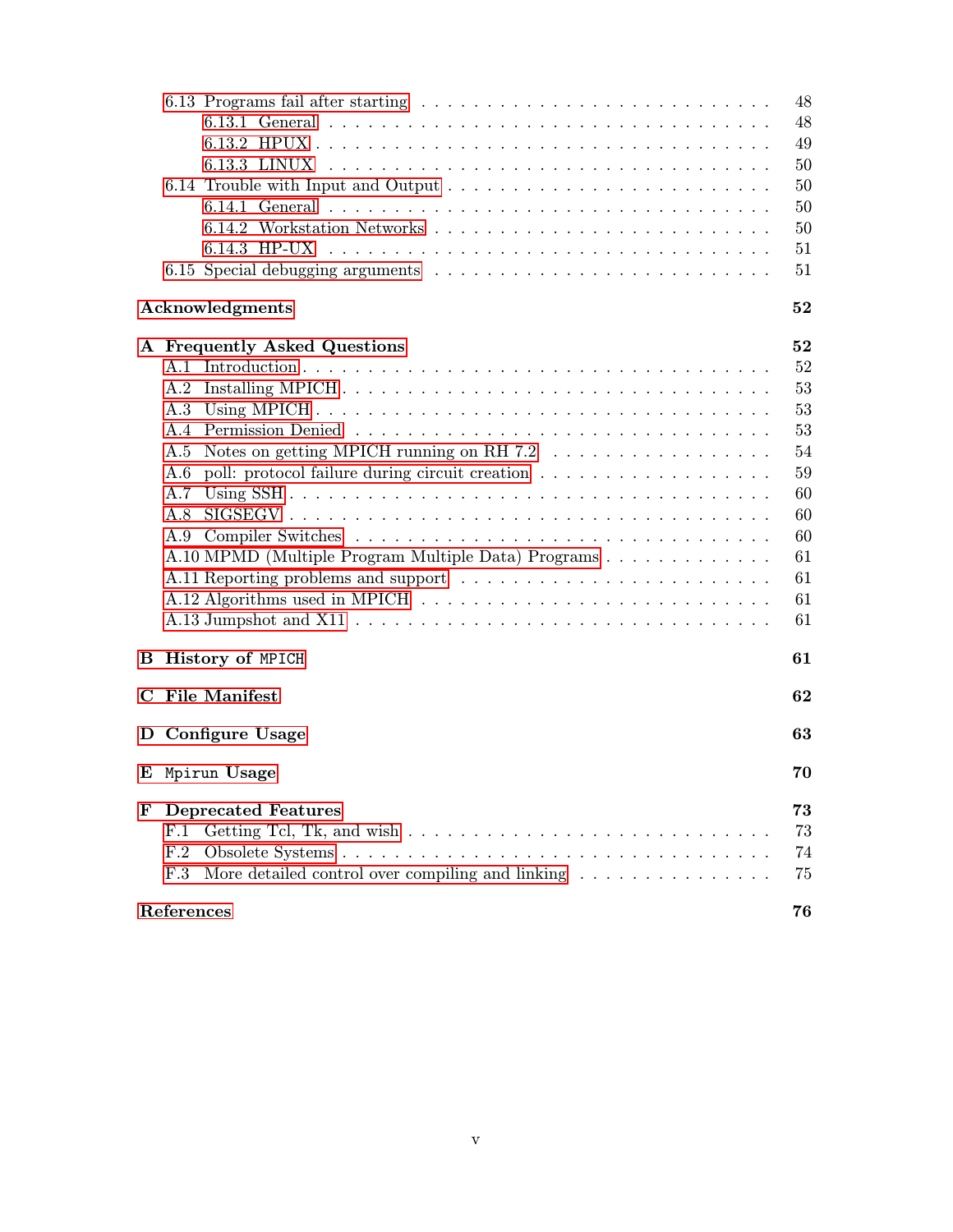#### Abstract

<span id="page-4-0"></span>MPI (Message-Passing Interface) is a standard specification for message-passing libraries. MPICH is a portable implementation of the full MPI-1 specification for a wide variety of parallel and distributed computing environments. MPICH contains, along with the MPI library itself, a programming environment for working with MPI programs. The programming environment includes a portable startup mechanism, several profiling libraries for studying the performance of MPI programs, and an X interface to all of the tools. This document describes how to install and use the MPICH implementation of MPI.

This document describes how to obtain, install, and use MPICH [\[10\]](#page-79-0), the portable implementation of the MPI Message-Passing Standard. This document describes version 1.2.5.

# 1 Introduction

MPICH is a freely available implementation of the MPI standard that runs on a wide variety of systems. The details of the MPICH implementation are described in [\[10\]](#page-79-0); related papers include [\[7\]](#page-79-0) and [\[8\]](#page-79-0).

Major Features of MPICH:

- Full MPI 1.2 compliance, *including* cancel of sends.
- MPMD programs (see Section [3.5\)](#page-15-0) and heterogeneous clusters are supported.
- The MPI-2 standard  $C_{++}$  bindings are available for the MPI-1 functions.
- Both Fortran 77 and Fortran 90 bindings, including both 'mpif.h' and an MPI module.
- A Windows NT version is available as open source. The installation and use for this version is different; this manual covers only the Unix version of MPICH.
- Supports a wide variety of environments, including clusters of SMPs and massively parallel computers.
- Follows many (but not yet all) of GNU-recommended build and install targets, including VPATH.
- Parts of MPI-2 are also supported:
	- Most of MPI-IO is supported through the ROMIO implementation (See 'romio/ README' for details).
	- Support for MPI\_INIT\_THREAD (but only for MPI\_THREAD\_SINGLE and MPI\_- THREAD\_FUNNELLED).
	- Miscellaneous new MPI\_Info and MPI\_Datatype routines.
- MPICH also includes components of a parallel programming environment, including
	- Tracing and logfile tools based on the MPI profiling interface, including a scalable logfile format (SLOG).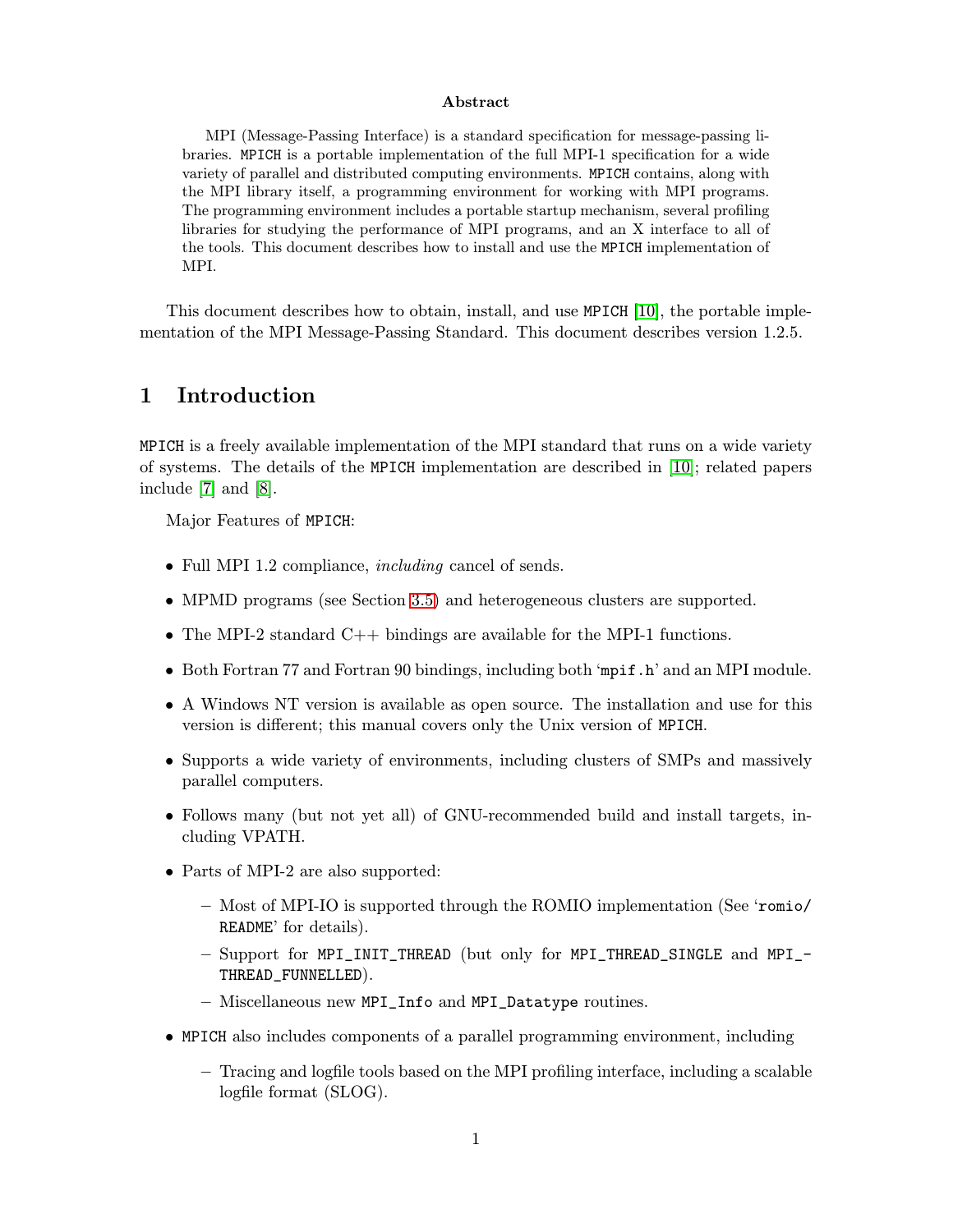- <span id="page-5-0"></span>– Parallel performance visualization tools (upshot and jumpshot).
- Extensive correctness and performance tests.
- Both large and small application examples.

# 1.1 Features of recent releases

Version 1.2.5 of MPICH is primarily a bug fix and increased portability release, particularly for Linux-based clusters.

New and improved in 1.2.5:

- Updated Globus2 device for Globus 2.2 or later
- Imporoved SLOG and Jumpshot
- New collective algorithms
- Better handling of startup in the ch\_p4 device.

New and improved in 1.2.4:

- Added support for the POSIX sched\_yield call. This significantly increases the performance of the ch\_shmem device and ch\_p4 device when -comm=shared is chosen, when there are more total processes (including operating system and other user processes) than processors on a node. This is now the default where available. However, when there are fewer processes than processors, lower latencies can be achieved by configuring with --disable-yield.
- The option --with-common-prefix=dir can be used to set the directory path for installing tools such as upshot and jumpshot that are independent of the MPICH device. For example,

```
configure --with-device=ch_p4 --prefix=/usr/local/mpich-1.2.4/ch_p4 \
    --with-common-prefix=/usr/local/mpich-1.2.4
make
make install
configure --with-device=ch_p4mpd --prefix=/usr/local/mpich-1.2.4/ch-p4mpd \
    --with-common-prefix=/usr/local/mpich-1.2.4
```
- Added CYGWIN\_NT to known architectures.
- Added more support for the MPI-2 feature MPI\_STATUS\_NULL.
- Fixed several bugs in the flow control code that could cause programs to hang.
- Many improvements to the MPICH-NT version.
- A bug in the autoconf macro AC\_CHECK\_HEADER has been fixed; this caused configure to conclude that header files were not available even though they were.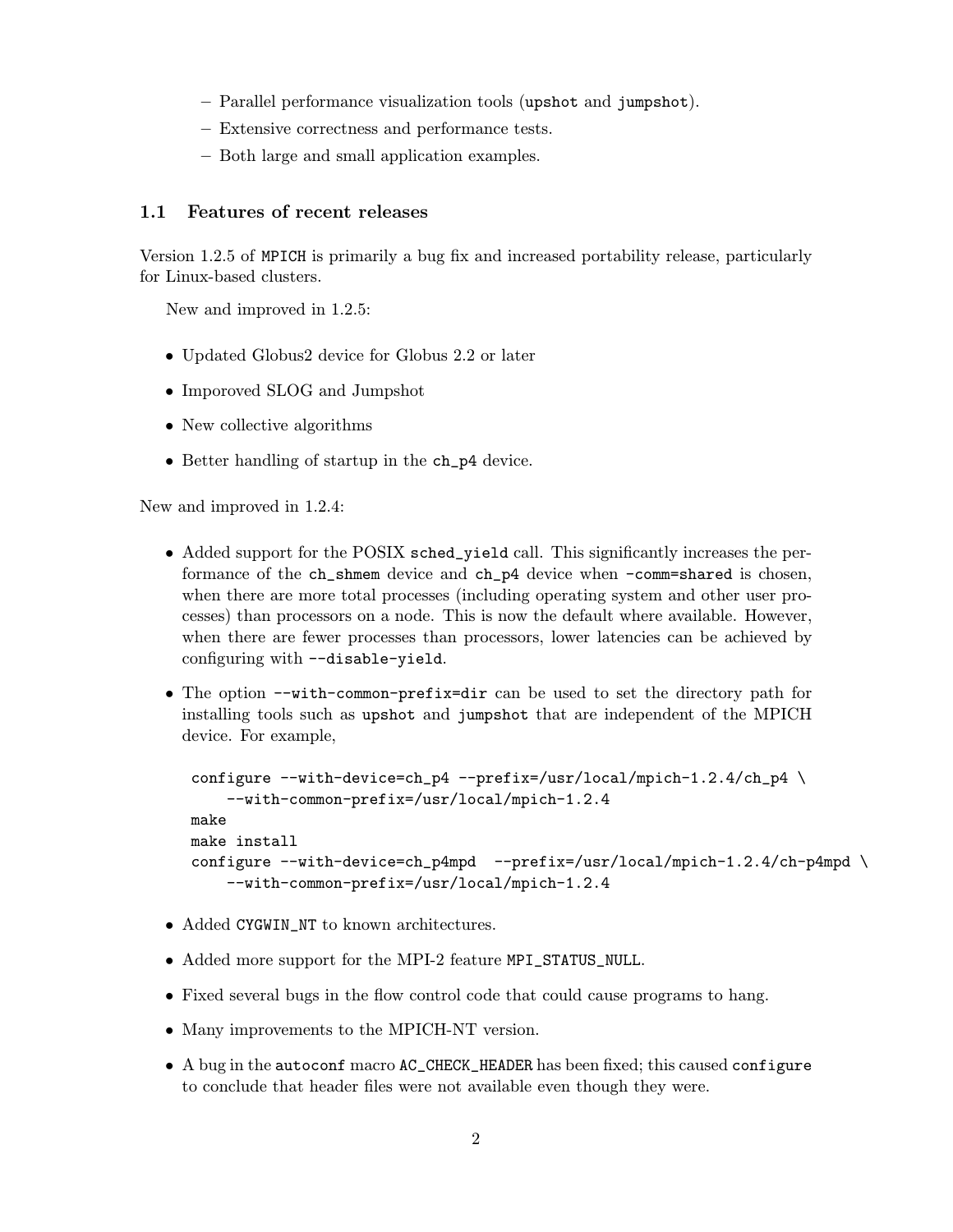- <span id="page-6-0"></span>• Fixes for NETBSD (usc code in ch\_p4)
- •

New and improved in 1.2.3:

- Reorganized manuals, arranged by device and including a frequently asked questions section.
- Further improvements to the ch\_p4mpd device.
- Improvements to the SMP support in the ch\_p4 device, thanks to Pete Wykcoff.
- Support for IA64 systems running Linux and for Mac OS X.
- Support for version 2 of Globus in the globus2 device.
- Many bug fixes and code improvements. See [www.mcs.anl.gov/mpi/mpich/r1\\_2\\_](www.mcs.anl.gov/mpi/mpich/r1_2_3changes.html) [3changes.html](www.mcs.anl.gov/mpi/mpich/r1_2_3changes.html) for a complete list of changes.

New and improved in 1.2.2:

- A greatly improved ch\_p4mpd device.
- Improved support for assorted Fortran 77 and Fortran 90 compilers, including compiletime evaluation of Fortran constants used in the MPICH implementation.
- An improved globus2 device, providing better performance.
- A new bproc mode for the ch\_p4 device supports Scyld Beowulfs.
- Many TCP performance improvements for the ch\_p4 and ch\_p4mpd devices, as well as
- Many bug fixes and code improvements. See [www.mcs.anl.gov/mpi/mpich/r1\\_2\\_](www.mcs.anl.gov/mpi/mpich/r1_2_2changes.html) [2changes.html](www.mcs.anl.gov/mpi/mpich/r1_2_2changes.html) for a complete list of changes.

# 1.2 Choosing the correct device and release

MPICH is designed to be ported and optimized for a variety of systems though implementations of an abstract device interface (ADI). Many different implementations of the ADI exist; each is called a *device*.

Workstation Networks, Beowulf Clusters, and Individual Workstations. The most important devices are ch\_p4 and ch\_p4mpd. The ch\_p4 device is the most general and supports SMP nodes, MPMD programs, and heterogeneous collections of systems. The ch\_p4mpd device (so far) supports only homogenous clusters of uniprocessors, but provides for far faster and more scalable startup.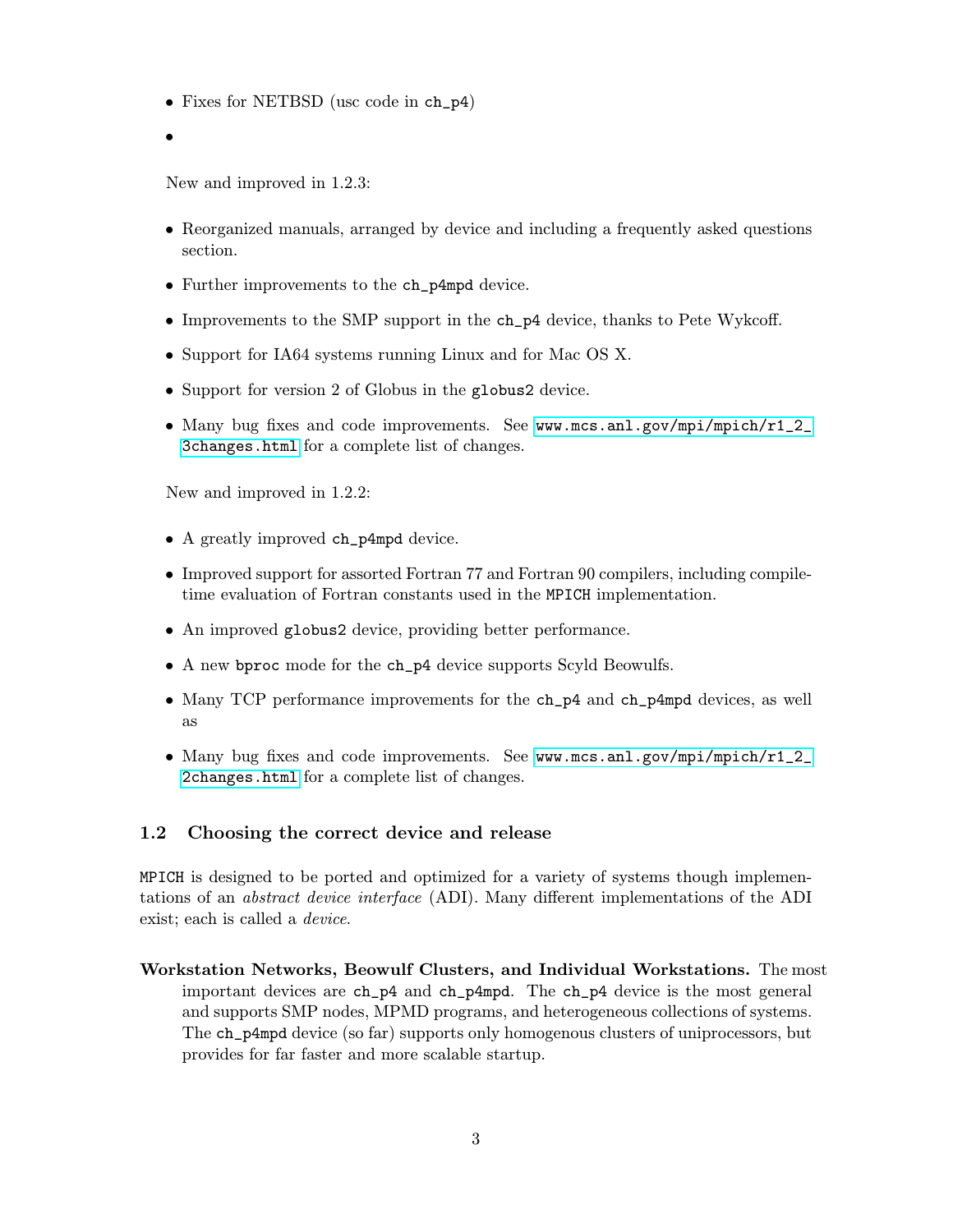- <span id="page-7-0"></span>Grids. The globus2 uses Globus (<www.globus.org>) to provide a grid-enabled implementation of MPI. This device is appropriate for collections of systems on which Globus is installed.
- Symmetric Multiprocessors. The ch\_shmem device is appropriate for a single sharedmemory system, such as a SGI Origin or Sun E10000. This device uses shared memory to pass messages between processes, and makes use of facilities provided by the operating system such as System V shared memory or anonymous mmap regions for data and System V semaphores or OS-specific mutex routines for synchronization. The ch\_lfshmem device is a version of ch\_shmem that uses a lock-free approach and that we developed for the NEC SX-4 [\[7\]](#page-79-0). The ch\_shmem is appropriate for most systems; the ch\_lfshmem requires special assembly language coding but can be ported to most systems. Currently, however, the ch\_lfshmem supports only the NEC SX-4.
- Massively Parallel Processors (MPPs). MPICH was originally developed to provide an implementation of MPI for many of the massively parallel processors, each of which had its own, propritary, message-passing system. We still include the devices  $ch$ meiko, ch\_nx and ch\_mpl with MPICH releases, though most of these systems have now disappeared.
- Others. MPICH was designed to enable other groups to use it when developing their own MPI implementations. Both vendors and research groups have used MPICH as the basis for their implementation. One important one in the cluster environment is MPICH-GM, for Myrinet switch-connected clusters; it is available directly from Myricom.

To make it easier to build and use MPICH, customized versions of this manual are constructured for each major device.

# 1.3 Citations and References

The name MPICH is derived from MPI and Chameleon; Chameleon both because MPICH can run (adapt its color) on a wide range of environments and because the initial implementation of MPICH used the Chameleon [\[14\]](#page-80-0) message-passing portability system. MPICH is pronounced "Em Pee Eye See Aych," not "Emm Pitch." The proper references for MPICH are the paper in the journal Parallel Computing [\[10\]](#page-79-0) and this manual [\[9\]](#page-79-0). BibTeX versions of these citations are available at <www.mcs.anl.gov/mpi/mpich/mpich-prefer-ref.html>.

# 2 Quick Start

Here is a set of steps for setting up and minimally testing MPICH. Details and instructions for a more thorough tour of MPICH's features, including installing, validating, benchmarking, and using the performance evaluation tools, are given in the following sections.

# 2.1 Downloading MPICH

The first step is to download MPICH and install any necessary patches.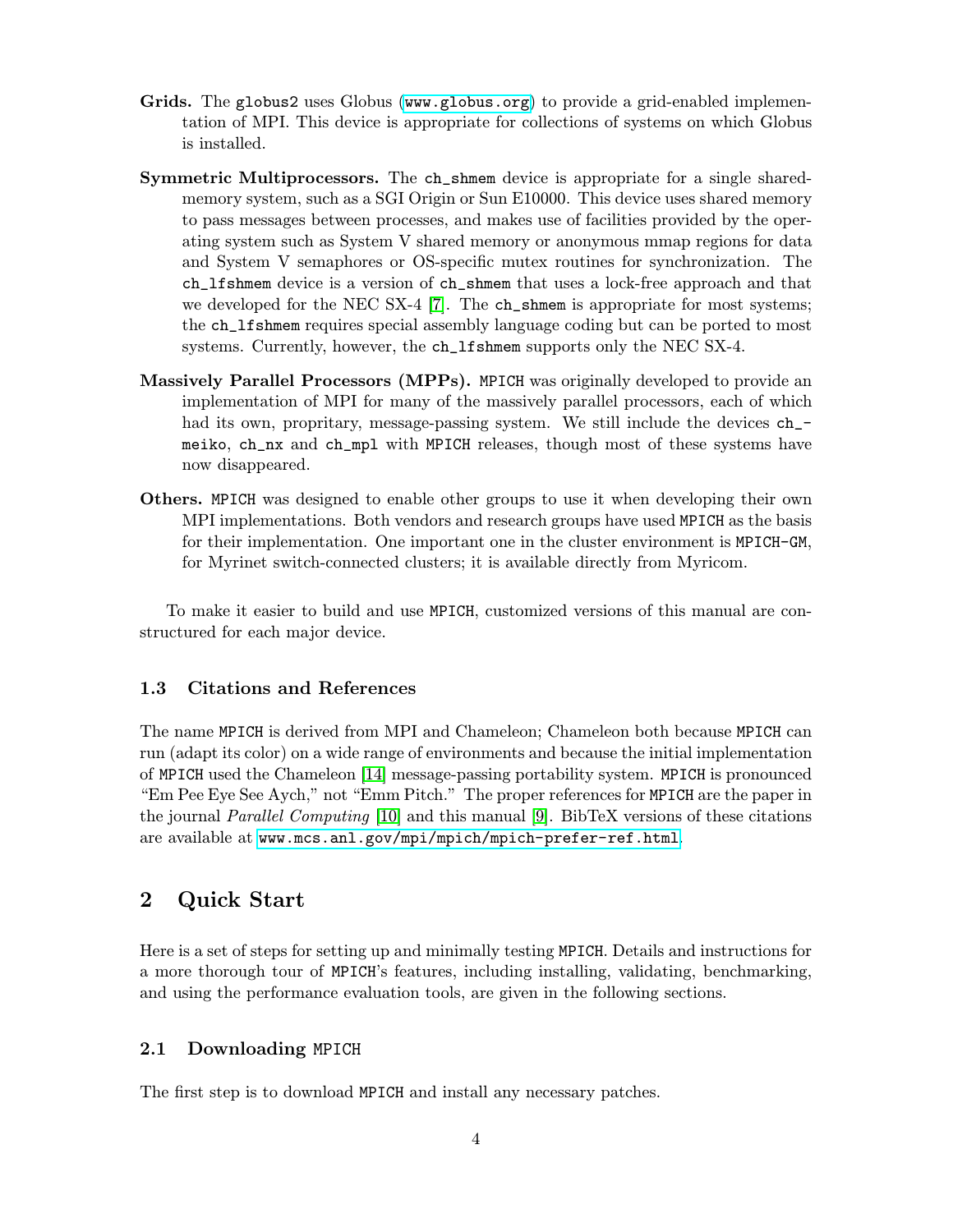- <span id="page-8-0"></span>1. The easiest way to get MPICH is to use the web page [www.mcs.anl.gov/mpi/mpich/](www.mcs.anl.gov/mpi/mpich/download.html) [download.html](www.mcs.anl.gov/mpi/mpich/download.html); you can also use anonymous ftp from ftp.mcs.anl.gov in directory 'pub/mpi'. Get the file 'mpich.tar.gz'. (If that file is too big, try getting the pieces from pub/mpi/mpisplit and catting them together.)
- 2. Unpack the 'mpich.tar.gz' file into a build directory. We recommend using a locally mounted partition rather than an NFS (network file system) partition. For example, on many systems, '/tmp' or '/sandbox' are locally mounted. Make sure that there is enough space available (100MB should be more than enough). To unpack, assuming that 'mpich.tar.gz' has been downloaded into '/tmp', use

% cd /tmp % tar zxovf mpich.tar.gz

If your tar does not accept the z option, use

% cd /tmp % gunzip -c mpich.tar.gz | tar zxovf -

3. Apply any patches. Check the web page [www.mcs.anl.gov/mpi/mpich/buglist-tbl.](www.mcs.anl.gov/mpi/mpich/buglist-tbl.html) [html](www.mcs.anl.gov/mpi/mpich/buglist-tbl.html) for any patches that need to be applied. Normally, versions of MPICH that already have these important patches applied are available; they are indicated by a fourth number in the release name (e.g., 1.2.2.3). But in some cases, a patch is made available early. The patch page has instructions on applying the patches.

Now you are ready to build MPICH.

# 2.2 Configuring, Making, and Installing

Before you can use MPICH, you must configure and make it. The configuration process analyzes your system and determines the correct options and settings; it also creates the 'Makefile's that are used to make MPICH.

- 1. Decide where you want to install MPICH. This step is not strictly necessary (except in the case of the ch\_p4mpd device); however, installing MPICH (which can be done without any privilages in a user directory) both makes it easier to manage updates to MPICH and allows you to reduce the amount disk space that MPICH takes up, since the installed version contains only the libraries, header files, documentation, and supporting programs. We recommend an install path that contains the version number of MPICH. For example, if you are installing MPICH for others to use, and you have the required access rights, you could choose '/usr/local/mpich-1.2.5/'. If you are installing it just for your own use, you could use something like '/home/me/software/ mpich-1.2.5'.
- 2. Invoke configure with the appropriate prefix:

```
% ./configure --prefix=/usr/local/mpich-1.2.5 |& tee c.log
```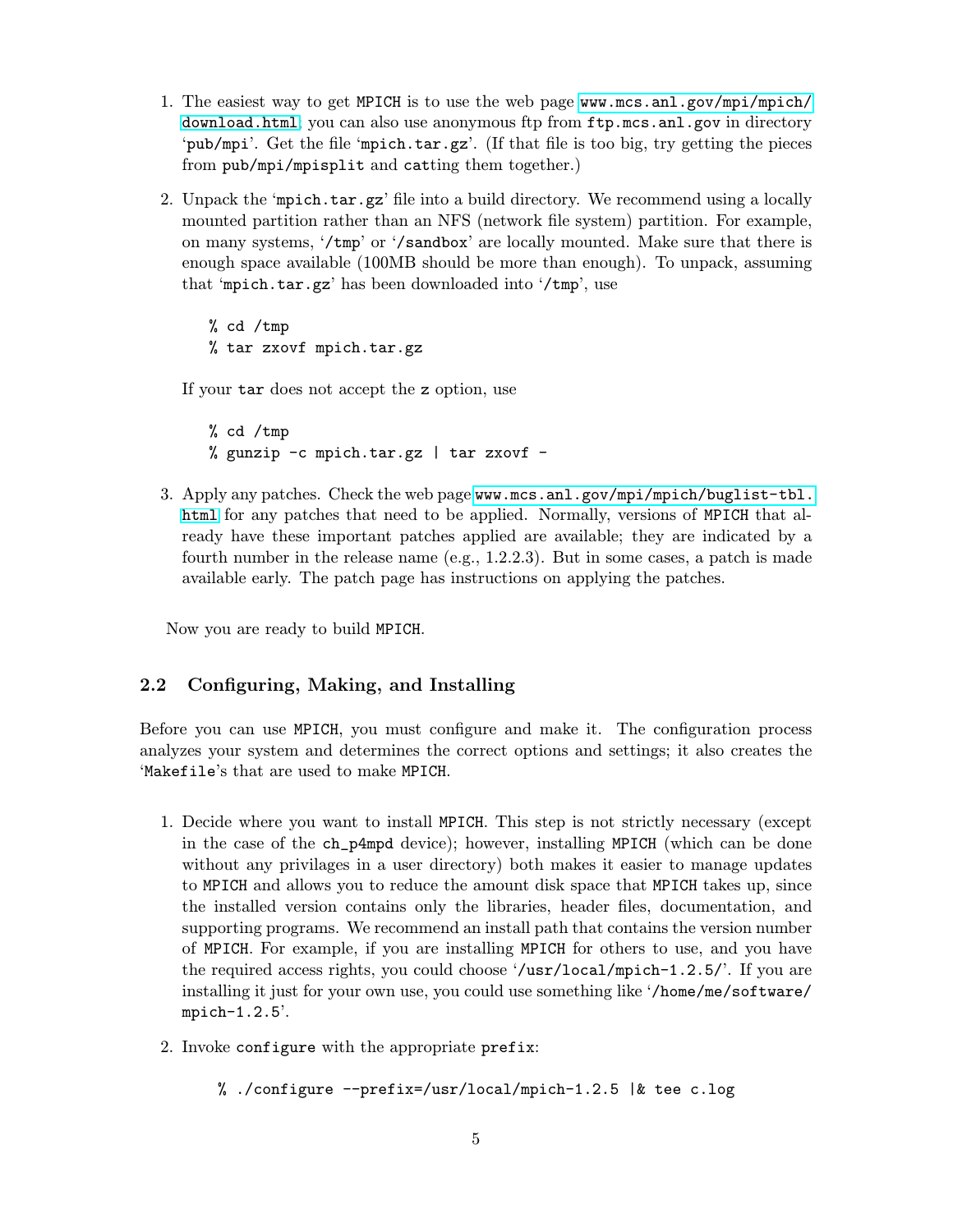<span id="page-9-0"></span>This will configure MPICH for the default device; this is usually the appropriate choice. Section [4.1](#page-21-0) discusses the options that can be given to configure to customize MPICH.

The output of configure is piped to tee; this program both writes the output to the file specified by its argument (here 'c.log') and to standard output. If you have trouble with the configure or make step, the file 'c.log' will help identify any problems.

3. Make MPICH:

% make |& tee make.log

This may take a while, depending on the load on your system and on your file server, it may take anywhere from a few minutes to an hour or more.

# 2.3 Running examples

1. (Optional) Build and run a simple test program:

% cd examples/basic % make cpi % ../../bin/mpirun -np 4 cpi

At this point you have run an MPI program on your system. If you have trouble, see Section [6.](#page-35-0)

- 2. (Optional) Put the distribution through its complete acceptance test (See Section [4.11](#page-32-0) for how to do this).
- 3. (Optional) If you wish to install MPICH in a public place so that others may use it, use

% make install

to install MPICH into the directory specified by the --prefix option to configure. Installation will consist of an 'include', 'lib', 'bin', 'sbin', 'www', and 'man' directories and a small 'examples' directory. Should you wish to remove the installation, you can run the script sbin/mpiuninstall.

4. (Optional) At this point you can announce to your users how to compile and run MPI programs, using the installation you have just built in '/usr/local/mpich-1.2.5/' (or wherever you have installed it). See Section [3](#page-10-0) for commands they can use. They can also copy the 'Makefile' in '/usr/local/mpich-1.2.5/examples' and adapt it for their own use.

# 2.4 Sample MPI programs

The MPICH distribution contains a variety of sample programs, which are located in the MPICH source tree. Most of these will work with any MPI implementation, not just MPICH.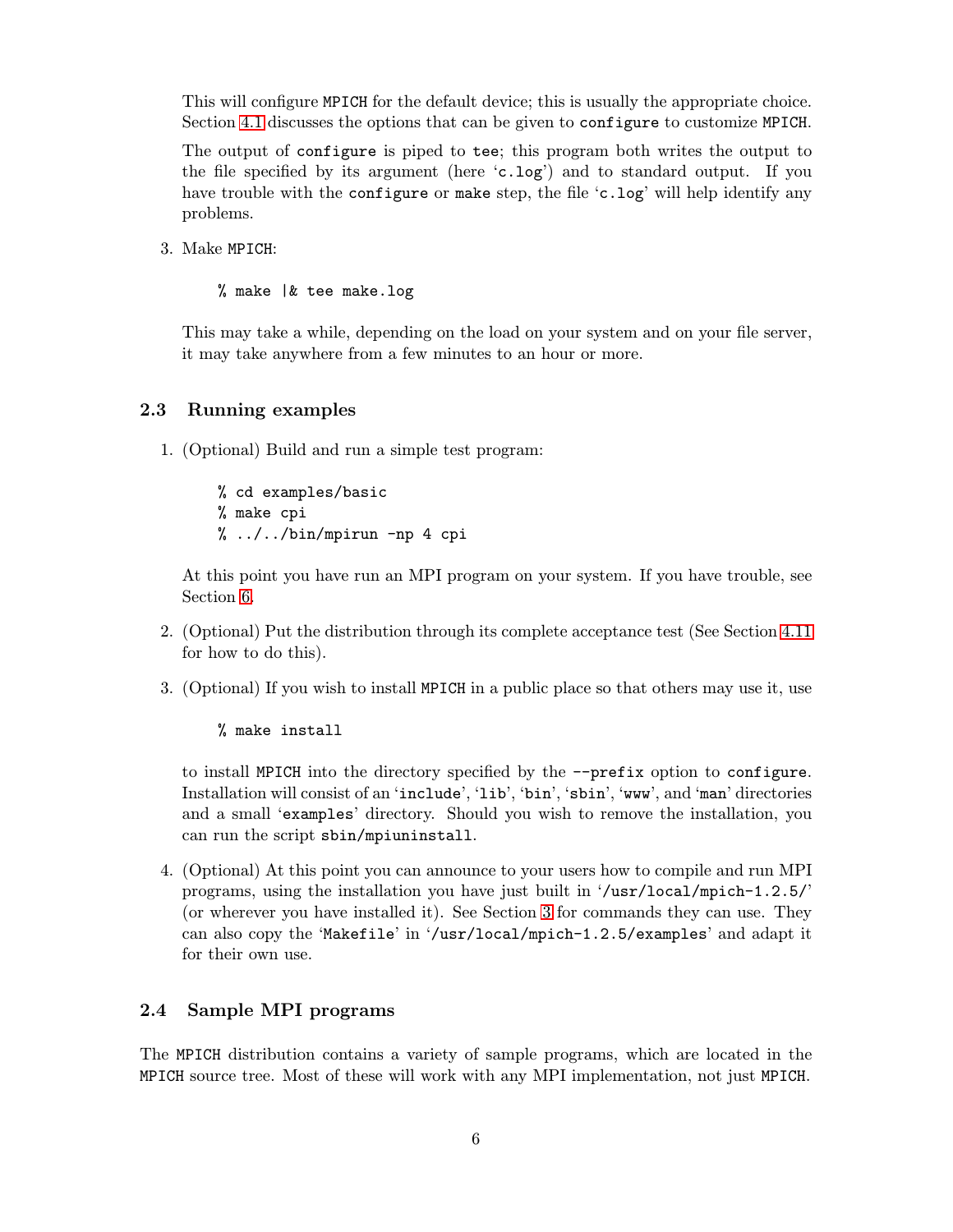- <span id="page-10-0"></span>**examples/basic** contains a few short programs in Fortran,  $C$ , and  $C++$  for testing the simplest features of MPI.
- examples/test contains multiple test directories for the various parts of MPI. Enter "make testing" in this directory to run our suite of function tests.
- examples/perftest Performance benchmarking programs. See the script runmpptest for information on how to run the benchmarks. These are relatively sophisticated.
- mpe/contrib/mandel A Mandelbrot program that uses the MPE graphics package that comes with mpich. It should work with any other MPI implementation as well, but we have not tested it. This is a good demo program if you have a fast X server and not too many processes.
- mpe/contrib/mastermind A program for solving the Mastermind puzzle in parallel. It can use graphics (gmm) or not (mm).

Additional examples from the book Using MPI [\[11\]](#page-79-0) are available at [www.mcs.anl.gov/](www.mcs.anl.gov/mpi/using) [mpi/using](www.mcs.anl.gov/mpi/using). Tutorial material on MPI can also be found at <www.mcs.anl.gov/mpi>.

# 3 Programming Tools

The MPICH implementation comes with a variety of tools for building, running, debugging, and analyzing MPI programs. This section details these tools.

# 3.1 Compiling, linking, and running programs

The MPICH implementation provides four commands for compiling and linking C (mpicc),  $C++$  (mpiCC), Fortran 77 (mpif77), and Fortran 90 (mpif90) programs.

Use these commands just like the usual C, Fortran  $77, C++,$  or Fortran compilers. For example,

```
mpicc -c foo.c
mpif77 -c foo.f
mpiCC -c foo.C
mpif90 -c foo.f
```
and

```
mpicc -o foo foo.o
mpif77 -o foo foo.o
mpiCC -o foo foo.o
mpif90 -o foo foo.o
```
Commands for the linker may include additional libraries. For example, to use routines from the C math library library, use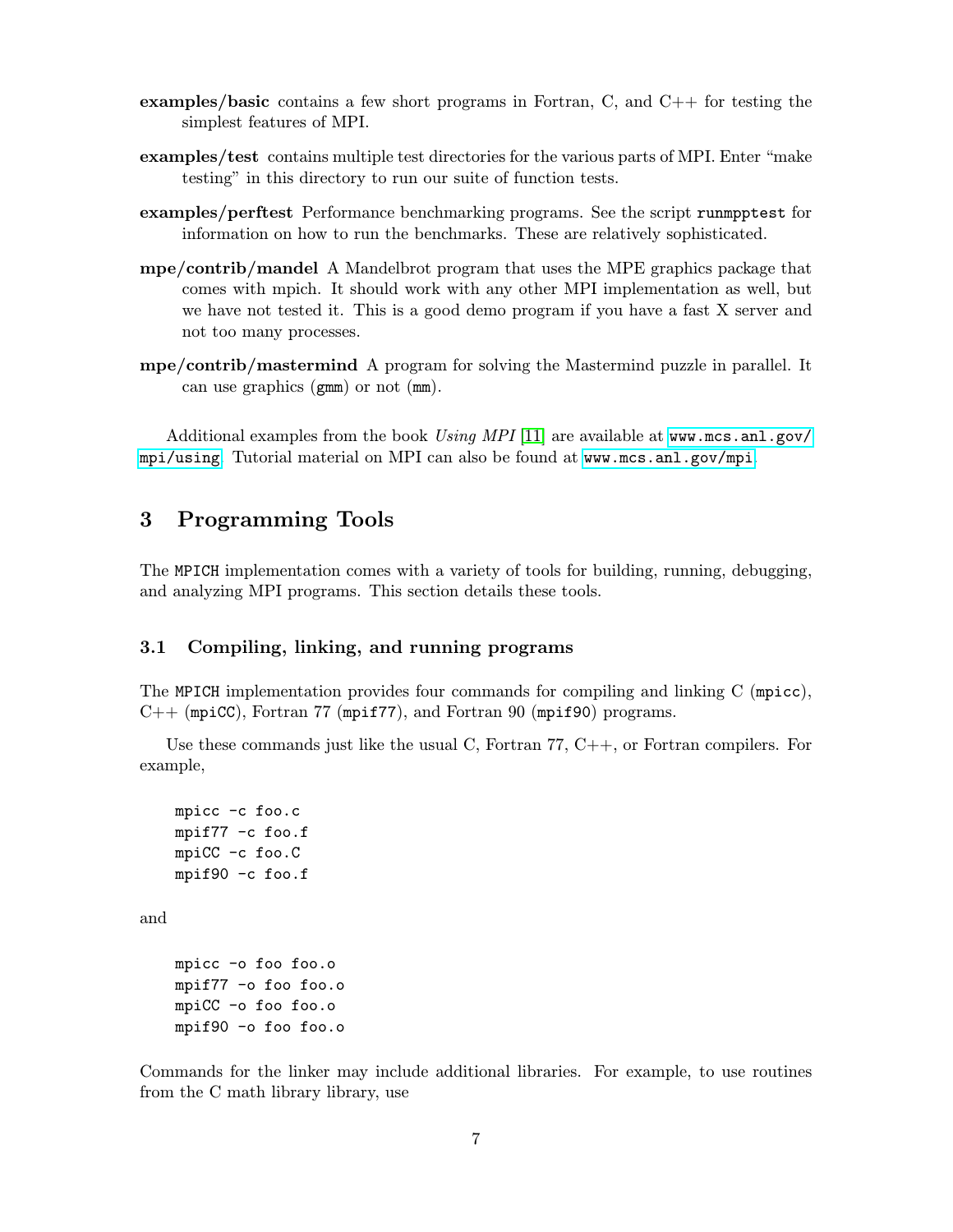mpicc -o foo foo.o -lm

<span id="page-11-0"></span>Combining compilation and linking in a single command, as shown here,

```
mpicc -o foo foo.c
mpif77 -o foo foo.f
mpiCC -o foo foo.C
mpif90 -o foo foo.f
```
may also be used (on most systems).

Note that while the suffixes .c for C programs and .f for Fortran-77 programs are standard, there is no consensus for the suffixes for C++ and Fortran-90 programs. The ones shown here are accepted by many but not all systems. MPICH tries to determine the accepted suffixes, but may not always be able to.

You can override the choice of compiler by specifying the environment variable MPICH\_ $-$ CC, MPICH\_F77, MPICH\_CCC, or MPICH\_F90. However, be warned that this will work only if the alternate compiler is compatible with the default one (by compatible, we mean that is uses the same sizes for all datatypes and layouts, and generates object code that can be used with the MPICH libraries). If you wish to override the linker, use the environment variables MPICH\_CLINKER, MPICH\_F77LINKER, MPICH\_CCLINKER, or MPICH\_F90LINKER.

If you want to see the commands that would be used without actually running them, add the command line argument -show.

In addition, the following special options are supported for accessing some of the features of the MPE environment for monitoring MPI calls from within an application:

-mpilog Build version that generates MPE log files.

-mpitrace Build version that generates traces.

-mpianim Build version that generates real-time animation.

These are described in more detail in Section [3.7.](#page-18-0)

### 3.1.1 Compiling and Linking without the Scripts

In some cases, it is not possible to use the scripts supplied by MPICH for compiling and linking programs. For example, another tool may have its own compilation scripts. In this case, you can use -compile info and -link info to have the MPICH compilation scripts indicate the compiler flags and linking libraries that are required for correct operation of the MPICH routines. For example, when using the ch\_shmem device on Solaris systems, the library thread (-lthread) must be linked with the application. If the thread library is not provided, the application will still link, but essential routines will be replaced with dummy versions contained within the Solaris C library, causing the application to fail.

For example, to determine the flags used to compile and link C programs, you can use these commands, whose output for the ch\_p4 device on a Linux workstation is shown.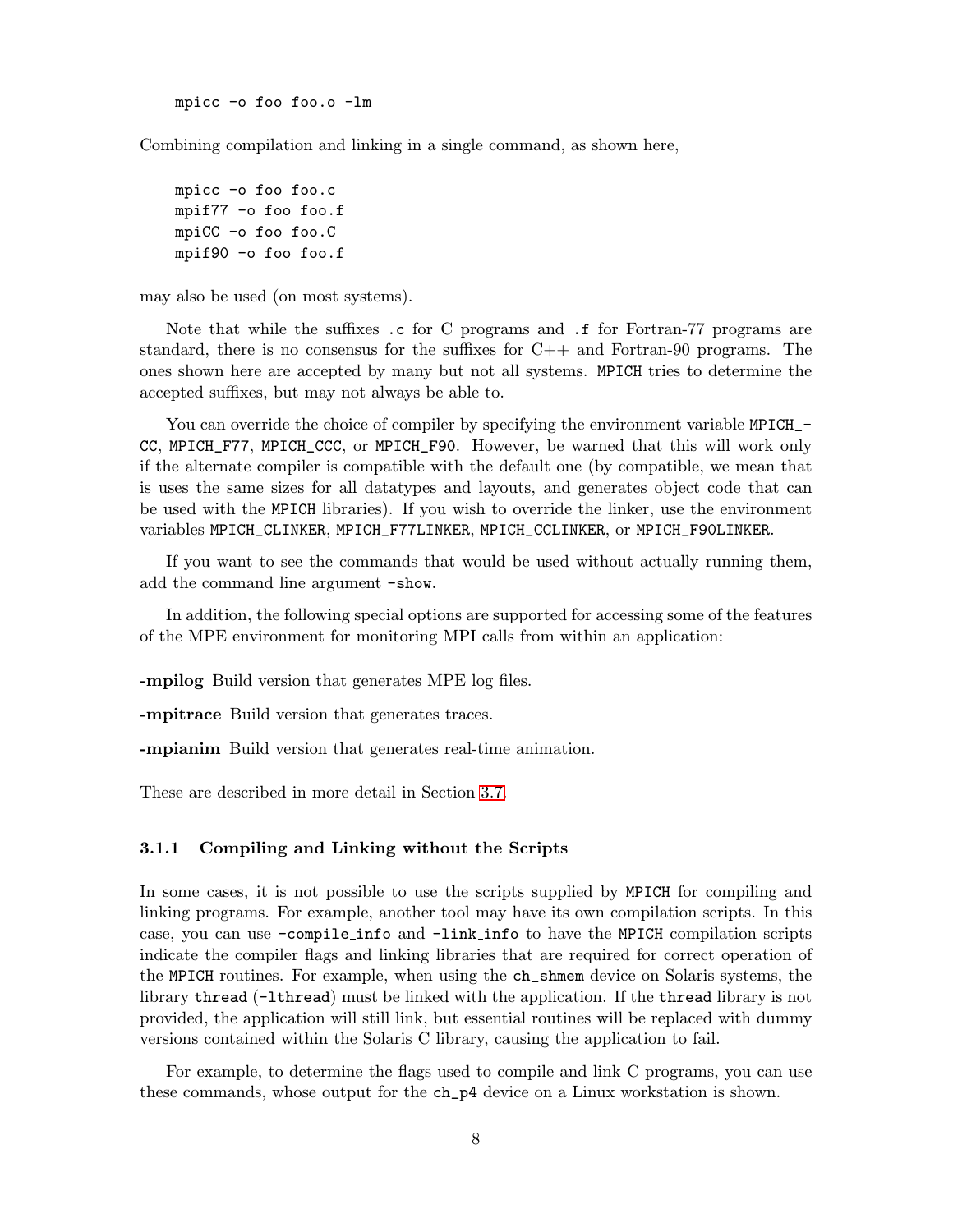```
% mpicc -compile_info
cc -DUSE_STDARG -DHAVE_STDLIB_H=1 -DHAVE_STRING_H=1 -DHAVE_UNISTD_H=1
-DHAVE_STDARG_H=1 -DUSE_STDARG=1 -DMALLOC_RET_VOID=1
-I/usr/local/mpich/include -c
% mpicc -link_info
cc -DUSE_STDARG -DHAVE_STDLIB_H=1 -DHAVE_STRING_H=1 -DHAVE_UNISTD_H=1
-DHAVE_STDARG_H=1 -DUSE_STDARG=1 -DMALLOC_RET_VOID=1
-L/usr/local/mpich/lib -lmpich
```
# 3.2 Running programs with mpirun

To run an MPI program, use the mpirun command, which is located in '/usr/local/mpich-1.2.5/bin'. For almost all systems, you can use the command

mpirun -np 4 a.out

to run the program 'a.out' on four processors. The command mpirun -help gives you a complete list of options, which may also be found in Appendix [E.](#page-73-0)

On exit, mpirun returns the status of one of the processes, usually the process with rank zero in MPI\_COMM\_WORLD.

#### 3.3 mpirun and Globus

In the section we describe how to run MPI programs using the MPICH globus2 device in a Globus-enabled distributed computing environment. It is assumed that (a) Globus has been installed and the appropriate Globus daemons are running on the machines you wish to launch your MPI application, (b) you have already acquired your Globus ID and security credentials, (c) your Globus ID has been registered on all machines, and (d) you have a valid (unexpired) Globus proxy. See <http://www.globus.org> for information on those topics.

Every mpirun command under the globus2 device submits a Globus Resource Specification Language Script, or simply RSL script, to a Globus-enabled grid of computers. Each RSL script is composed of one or more RSL *subjobs*, typically one subjob for each machine in the computation. You may supply your own RSL script<sup>1</sup> explicitly to mpirum (using the -globusrsl <rslfilename> option) in which case you would not specify any other options to mpirun, or you may have mpirun construct an RSL script for you based on the arguments you pass to mpirun and the contents of your machines file (discussed below). In either case it is important to remember communication between nodes in different subjobs is always facilitated over TCP/IP and the more efficient vendor-supplied MPI is used only among nodes within the same subjob.

 $1$ See <www.globus.org> for the syntax and semantics of the Globus Resource Specification Language.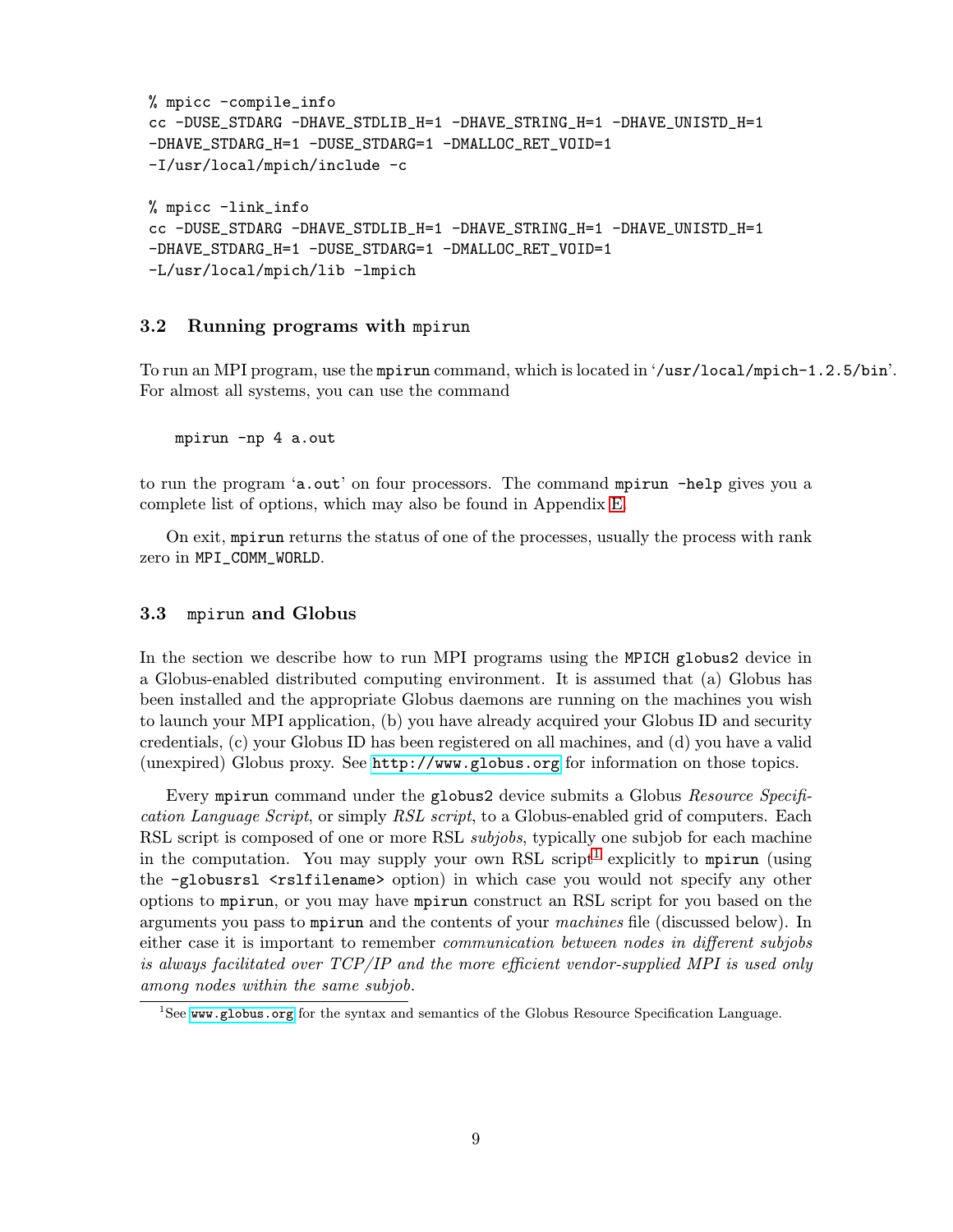# <span id="page-13-0"></span>3.4 Using mpirun To Construct An RSL Script For You

You would use this method if you wanted to launch a *single* executable file, which implies a set of one or more binary-compatible machines that all share the same filesystem (i.e., they can all access the executable file).

Using mpirun to construct an RSL script for you requires a machines file. The mpirun command determines which machines file to use as follows:

- 1. If a -machinefile <machinefilename> argument is specified on the mpirun command, it uses that; otherwise,
- 2. it looks for a file 'machines' in the directory in which you typed mpirun; and finally,
- 3. it looks for '/usr/local/mpich/bin/machines' where '/usr/local/mpich' is the MPICH installation directory.

If it cannot find a machines file from any of those places then mpirun fails.

The machines file is used to list the computers upon which you wish to run your application. Computers are listed by naming the Globus "service" on that machine. For most applications the default service can be used, which requires specifying only the fully qualified domain name. Consult your local Globus administrator or the Globus web site www.globus.org for more information regarding special Globus services. For example, consider the following pair of binary-compatible machines,  $\{\text{m1},\text{m2}\}$ .utech.edu, that have access to the same filesystem. Here is what a machines file that uses default Globus services might look like.

"m1.utech.edu" 10 "m2.utech.edu" 5

The number appearing at the end of each line is optional (default=1). It specifies the maximum number of nodes that can be created in a single RSL subjob on each machine. mpirun uses the -np specification by "wrapping around" the machines file. For example, using the machines file above mpirun -np 8 creates an RSL with a single subjob with 8 nodes on m1.utech.edu, while mpirun -np 12 creates two subjobs where the first subjob has 10 nodes on  $m1.$ utech.edu and the second has 2 nodes on  $m2.$ utech.edu, and finally mpirun -np 17 creates three subjobs with 10 nodes on m1.utech.edu followed by 5 nodes on m2.utech.edu ending with the third a final subjob having two nodes on m1.utech.edu again. Note that inter-subjob messaging is *always* communicated over TCP, even if the two separate subjobs are the same machine.

#### 3.4.1 Using mpirun By Supplying Your Own RSL Script

You would use mpirun supplying your own RSL script if you were submitting to a set of machines that could not run or access the same executable file (e.g., machines that are not binary compatible and/or do not share a file system). In this situation, we must currently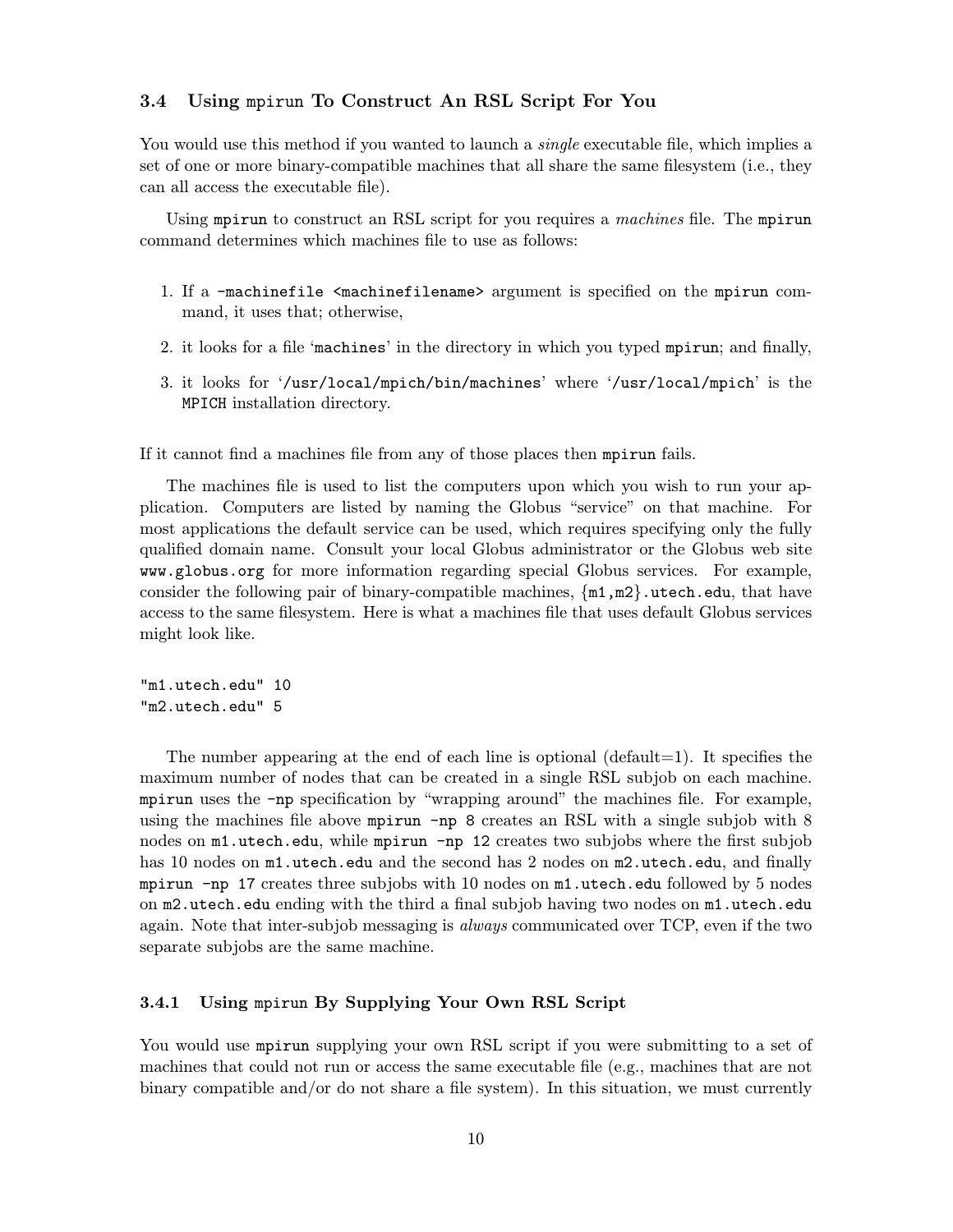use something called a *Resource Specification Language* (RSL) request to specify the executable filename for each machine. This technique is very flexible, but rather complex; work is currently underway to simplify the manner in which these issues are addressed.

The easiest way to learn how to write your own RSL request is to study the one generated for you by mpirun. Consider the example where we wanted to run an application on a cluster of workstations. Recall our machines file looked like this:

```
"m1.utech.edu" 10
"m2.utech.edu" 5
```
To view the RSL request generated in this situation, *without* actually launching the program, we type the following mpirun command:

% mpirun -dumprsl -np 12 myapp 123 456

which produces the following output:

```
+
( &(resourceManagerContact="m1.utech.edu")
   (count=10)
   (jobtype=mpi)
   (label="subjob 0")
   (environment=(GLOBUS_DUROC_SUBJOB_INDEX 0))
   (arguments=" 123 456")
   (directory=/homes/karonis/MPI/mpich.yukon/mpich/lib/IRIX64/globus)
   (executable=/homes/karonis/MPI/mpich.yukon/mpich/lib/IRIX64/globus/myapp)
)
( &(resourceManagerContact="m2.utech.edu")
   (count=2)
   (jobtype=mpi)
   (label="subjob 1")
   (environment=(GLOBUS_DUROC_SUBJOB_INDEX 1))
   (arguments=" 123 456")
   (directory=/homes/karonis/MPI/mpich.yukon/mpich/lib/IRIX64/globus)
   (executable=/homes/karonis/MPI/mpich.yukon/mpich/lib/IRIX64/globus/myapp)
\lambda
```
Note that (jobtype=mpi) may appear only in those subjobs whose machines have vendorsupplied implementations of MPI. Additional environment variables may be added as in the example below:

```
+
( &(resourceManagerContact="m1.utech.edu")
   (count=10)
   (jobtype=mpi)
   (label="subjob 0")
   (environment=(GLOBUS_DUROC_SUBJOB_INDEX 0)
                (MY_ENV 246))
   (arguments=" 123 456")
   (directory=/homes/karonis/MPI/mpich.yukon/mpich/lib/IRIX64/globus)
```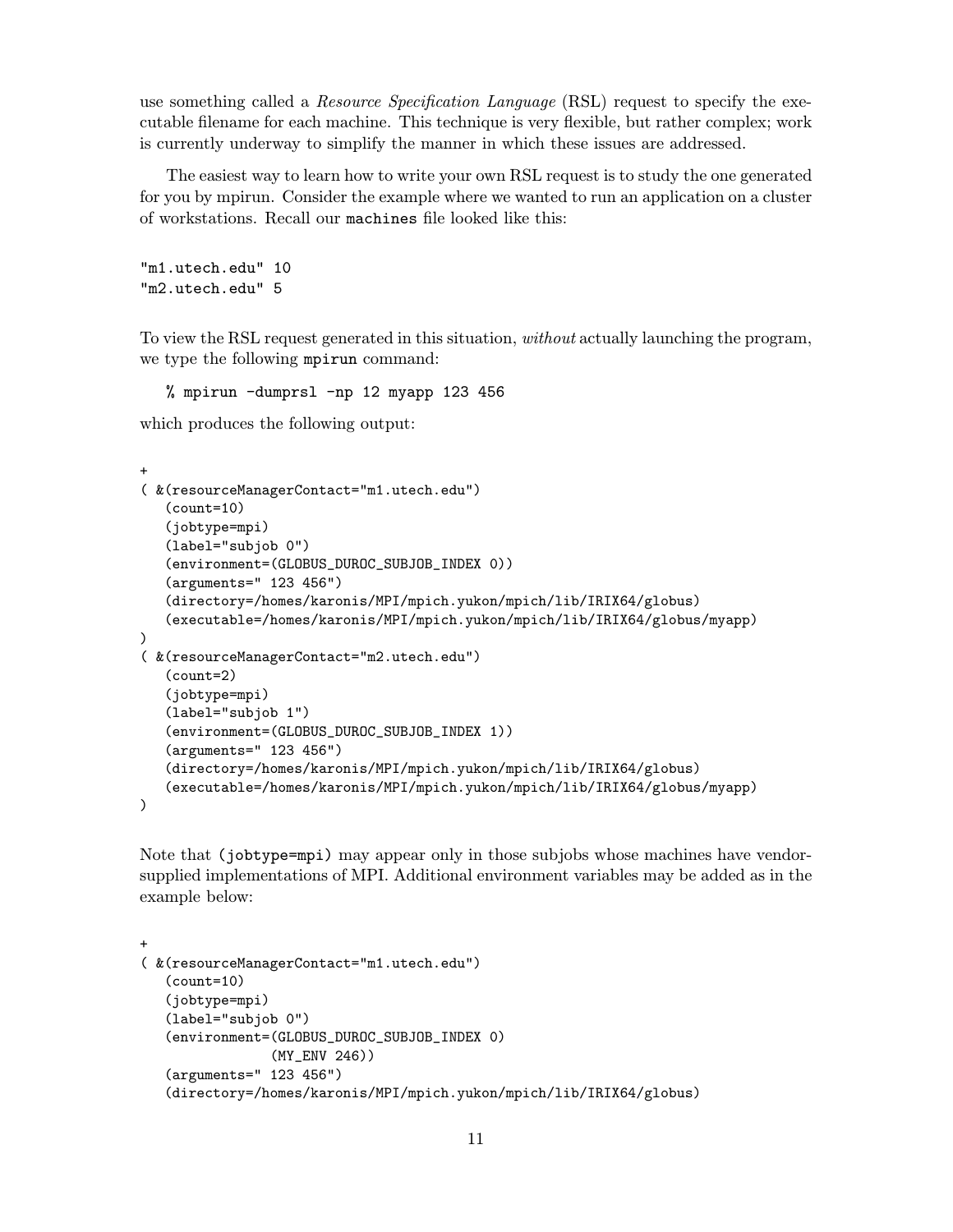```
(executable=/homes/karonis/MPI/mpich.yukon/mpich/lib/IRIX64/globus/myapp)
)
( &(resourceManagerContact="m2.utech.edu")
   (count=2)
   (jobtype=mpi)
   (label="subjob 1")
   (environment=(GLOBUS_DUROC_SUBJOB_INDEX 1))
   (arguments=" 123 456")
   (directory=/homes/karonis/MPI/mpich.yukon/mpich/lib/IRIX64/globus)
   (executable=/homes/karonis/MPI/mpich.yukon/mpich/lib/IRIX64/globus/myapp)
)
```
After editing your own RSL file you may submit that directly to mpirun as follows:

```
% mpirun -globusrsl <myrslrequestfile>
```
Note that when supplying your own RSL it should be the *only* argument you specify to mpirun.

RSL is a flexible language capable of doing much more than has been presented here. For example, it can be used to stage executables and to set environment variables on remote computers before starting execution. A full description of the language can be found at <http://www.globus.org>.

# 3.5 MPMD Programs

It is possible to run a parallel program with different executables with several of the devices including the ch\_p4, ch\_mpl, and globus2 devices. It is currently not possible to do this with the ch\_shmem or ch\_p4mpd devices. This style of parallel programming is often called MPMD for "multiple program multiple data". In many cases, it is easy to convert a MPMD program into a single program that uses the rank of the process to invoke a different routine; doing so makes it easier to start parallel programs and often to debug them. If converting a MPMD program to a SPMD (single program multiple data, not to be confused with single instruction multiple data, or SIMD) is not feasible, then you can run MPMD programs using MPICH. However, you will not be able to use mpirun to start the programs; instead, you will need to follow the instructions for each device.

# 3.6 Debugging

Debugging parallel programs is notoriously difficult. Parallel programs are subject not only to the usual kinds of bugs but also to new kinds having to do with timing and synchronization errors. Often, the program "hangs," for example when a process is waiting for a message to arrive that is never sent or is sent with the wrong tag. Parallel bugs often disappear precisely when you adds code to try to identify the bug, which is particularly frustrating. In this section we discuss several approaches to parallel debugging.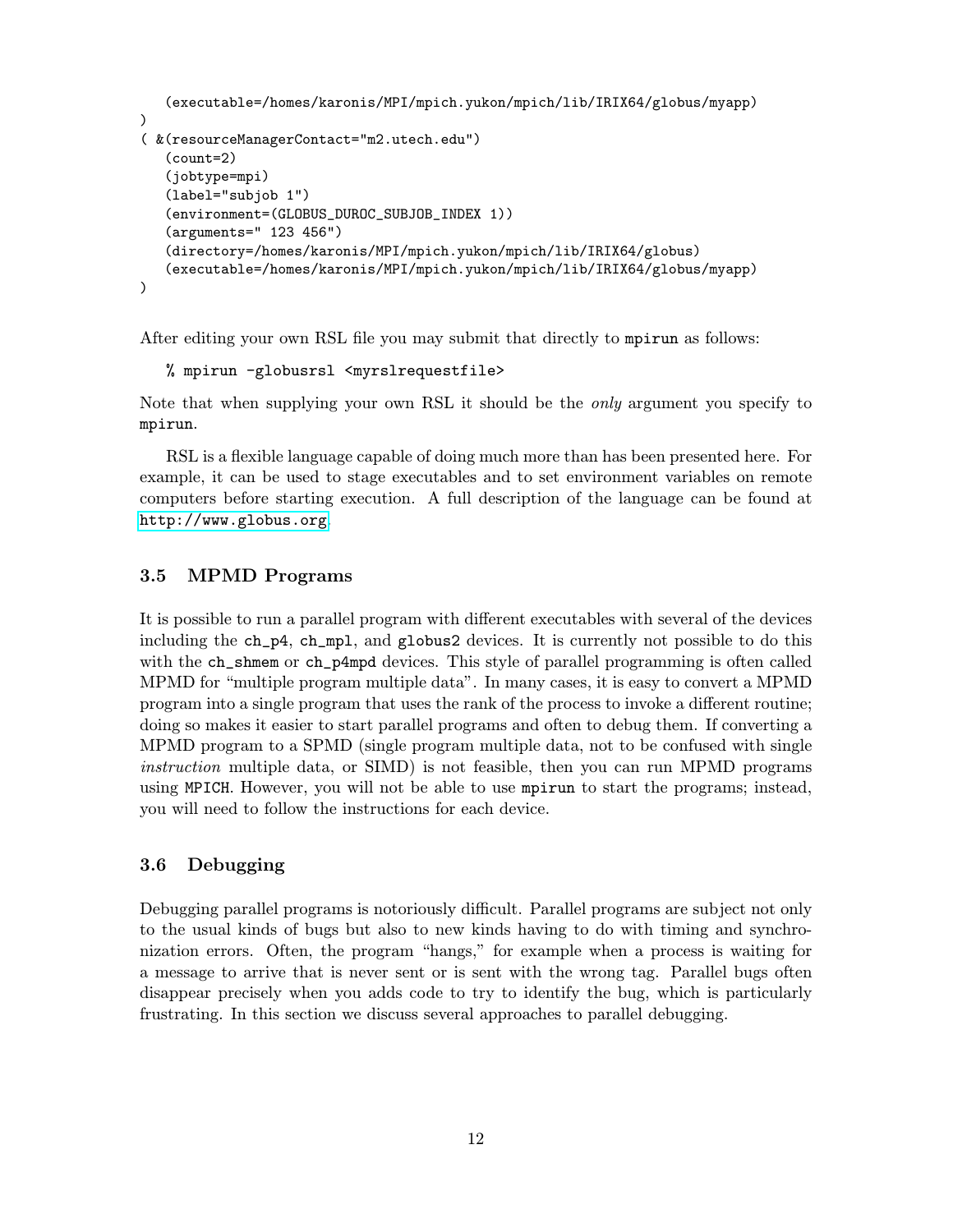# <span id="page-16-0"></span>3.6.1 The printf Approach

Just as in sequential debugging, you often wish to trace interesting events in the program by printing trace messages. Usually you wish to identify a message by the rank of the process emitting it. This can be done explicitly by putting the rank in the trace message.

#### 3.6.2 Error handlers

The MPI Standard specifies a mechanism for installing one's own error handler, and specifies the behavior of two predefined ones, MPI\_ERRORS\_RETURN and MPI\_ERRORS\_ARE\_FATAL. As part of the MPE library, we include two other error handlers to facilitate the use of commandline debuggers such as dbx in debugging MPI programs.

MPE\_Errors\_call\_dbx\_in\_xterm MPE\_Signals\_call\_debugger

These error handlers are located in the MPE directory. A configure option (-mpedbg) includes these error handlers into the regular MPI libraries, and allows the command-line argument -mpedbg to make MPE\_Errors\_call\_dbx\_in\_xterm the default error handler (instead of MPI\_ERRORS\_ARE\_FATAL).

#### 3.6.3 Starting jobs with a debugger

The  $-dbg$ - $\epsilon$  ame of debugger option to mpirun causes processes to be run under the control of the chosen debugger. For example, enter

mpirun -dbg=gdb or mpirun -dbg=gdb a.out

invokes the mpirun\_dbg.gdb script located in the 'mpich/bin' directory. This script captures the correct arguments, invokes the gdb debugger, and starts the first process under gdb where possible. There are five debugger scripts; ddd, gdb, xxgdb, ddd, and totalview. These may need to be edited depending on your system. There is another debugger script for dbx, but this one will always need to be edited as the debugger commands for dbx varies between versions. You can also use this option to call another debugger; for example, -dbg=mydebug. All you need to do is write a script file, 'mpirun\_dbg.mydebug', which follows the format of the included debugger scripts, and place it in the 'mpich/bin' directory. More information on using the Totalview debugger with MPICH can be found in Section [3.6.6.](#page-17-0)

#### 3.6.4 Starting the debugger when an error occurs

It is often convenient to have a debugger start when a program detects an error. If MPICH was configured with the option --enable-mpedbg, then adding the command-line option -mpedbg to the program will cause MPICH to attempt to start a debugger (usually dbx or gdb) when an error that generates a signal (such as SIGSEGV) occurs. For example,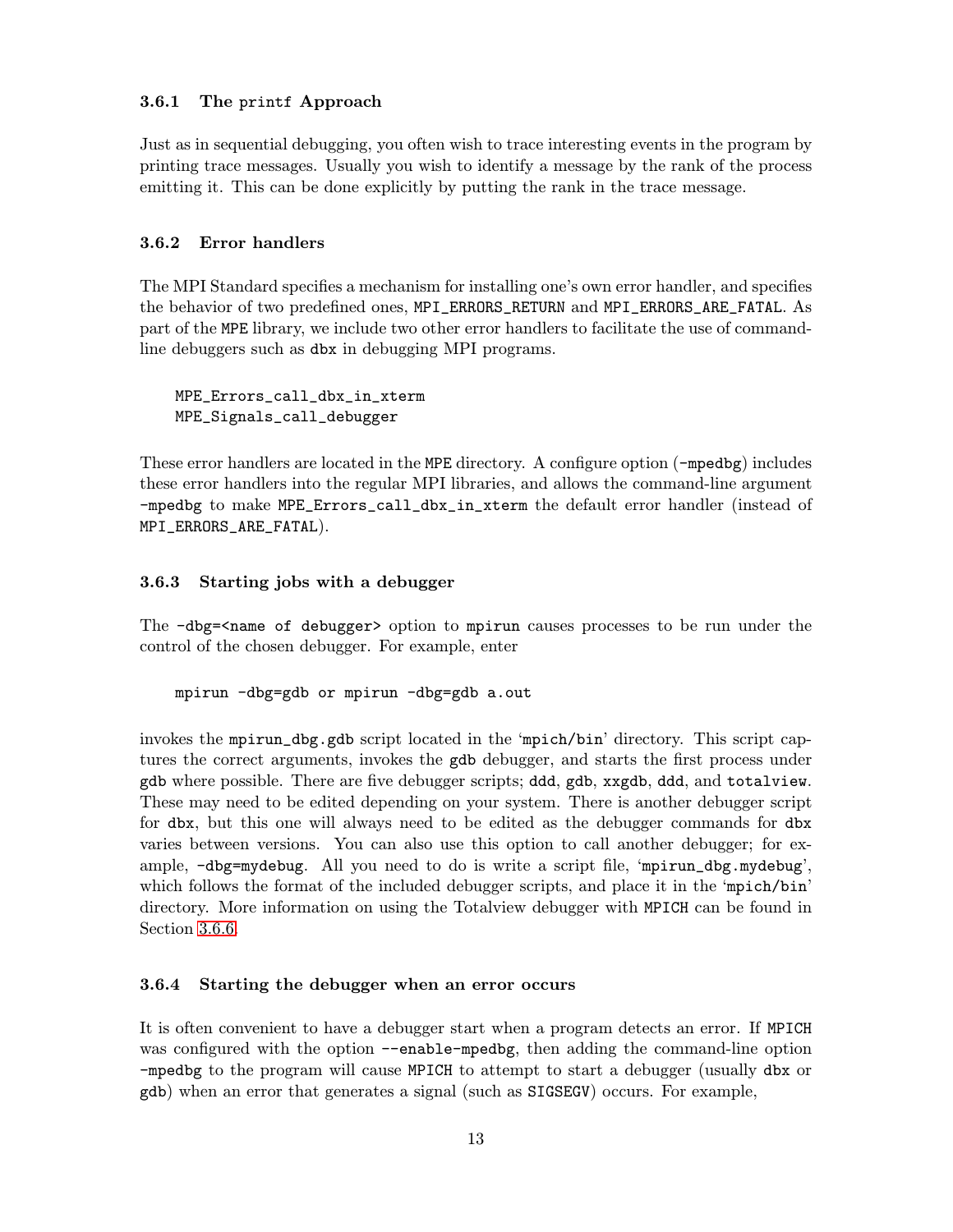<span id="page-17-0"></span>mpirun -np 4 a.out -mpedbg

If you are not sure if your MPICH provides this service, you can use -mpiversion to see if MPICH was built with the --enable-mpedbg option. This feature may not be available with all devices.

#### 3.6.5 Attaching a debugger to a running program

On workstation clusters, you can often attach a debugger to a running process. For example, the debugger dbx often accepts a process id (pid) which you can get by using the ps command. The form may be either

dbx a.out 1234

or

dbx -pid 1234 a.out

where 1234 is the process id<sup>2</sup>.

To do this with gdb, start gdb and at its prompt do

file a.out attach 1234

One can also attach the TotalView debugger to a running program (See Section [3.6.6](#page-18-0) below).

#### 3.6.6 Debugging MPI programs with TotalView

TotalView© [\[18\]](#page-80-0) is a powerful, commercial-grade, portable debugger for parallel and multithreaded programs, available from Etnus (<http://www.etnus.com/>). TotalView understands multiple MPI implementations, including MPICH. By "understand" is meant that if you have TotalView installed on your system, it is easy to start your MPICH program under the control of TotalView, even if you are running on multiple machines, manage your processes both collectively and individually through TotalView's convenient GUI, and even examine internal MPICH data structures to look at message queues [\[3\]](#page-79-0). The general operation model of TotalView will be familiar to users of command-line-based debuggers such as gdb or dbx.

Starting an MPICH program under TotalView control. To start a parallel program under TotalView control, simply add '-dbg=totalview' to your mpirun arguments:

 $2$ The unnecessary changes in the command syntax for programs such as  $\frac{1}{2}$  contributes to the poor state of software.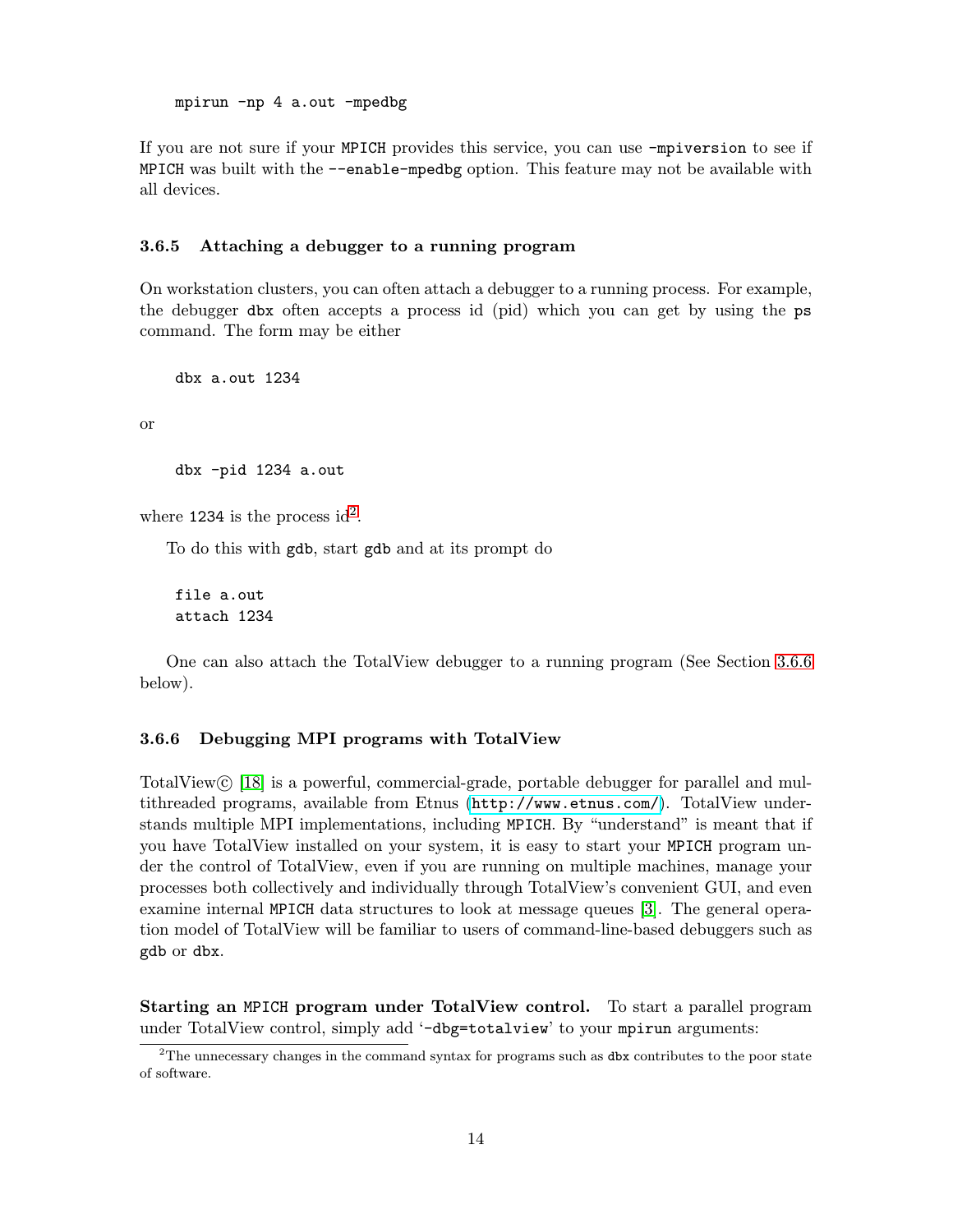#### mpirun -dbg=totalview -np 4 cpi

<span id="page-18-0"></span>TotalView will come up and you can start the program by typing 'G'. A window will come up asking whether you want to stop processes as they execute MPI Init. You may find it more convenient to say "no" and instead to set your own breakpoint after MPI\_Init (see Section 3.6.6). This way when the process stops it will be on a line in your program instead of somewhere inside MPI Init.

Attaching to a running program. TotalView can attach to a running MPI program, which is particularly useful if you suspect that your code has deadlocked. To do this start TotalView with no arguments, and then press 'N' in the root window. This will bring up a list of the processes that you can attach to. When you dive through the initial MPICH process in this window TotalView will also acquire all of the other MPICH processes (even if they are not local). See the TotalView manual for more details of this process.

Debugging with TotalView. You can set breakpoints by clicking in the left margin on a line number. Most of the TotalView GUI is self-explanatory. You select things with the left mouse button, bring up an action menu with the middle button, and "dive" into functions, variables, structures, processes, etc., with the right button. Pressing cntl-? in any TotalView window brings up help relevant to that window. In the initial TotalView window it brings up general help. The full documentation (The TotalView User's Guide) is available from the Etnus web site.

You switch from viewing one process to the next with the arrow buttons at the topright corner of the main window, or by explicitly selecting (left button) a process in the root window to re-focus an existing window onto that process, or by diving (right button) through a process in the root window to open a new window for the selected process. All the keyboard shortcuts for commands are listed in the menu that is attached to the middle button. The commands are mostly the familiar ones. The special one for MPI is the 'm' command, which displays message queues associated with the process.

Note also that if you use the MPI-2 function MPI Comm set name on a communicator, TotalView will display this name whenever showing information about the communicator, making it easier to understand which communicator is which.

#### 3.7 Log and tracefile tools

The MPE libraries that are distributed with MPICH contain several libraries for either logging information about the execution of each MPI call to a file for later analysis or for tracing each call as it occurs. These libraries may be accessed by simply providing a command line argument to the compilation scripts; further, this needs only be done when linking the program. For example, to create a log file of a program such as cpi, the following steps are needed:

mpicc -c cpi.c mpicc -o cpi -mpilog cpi.o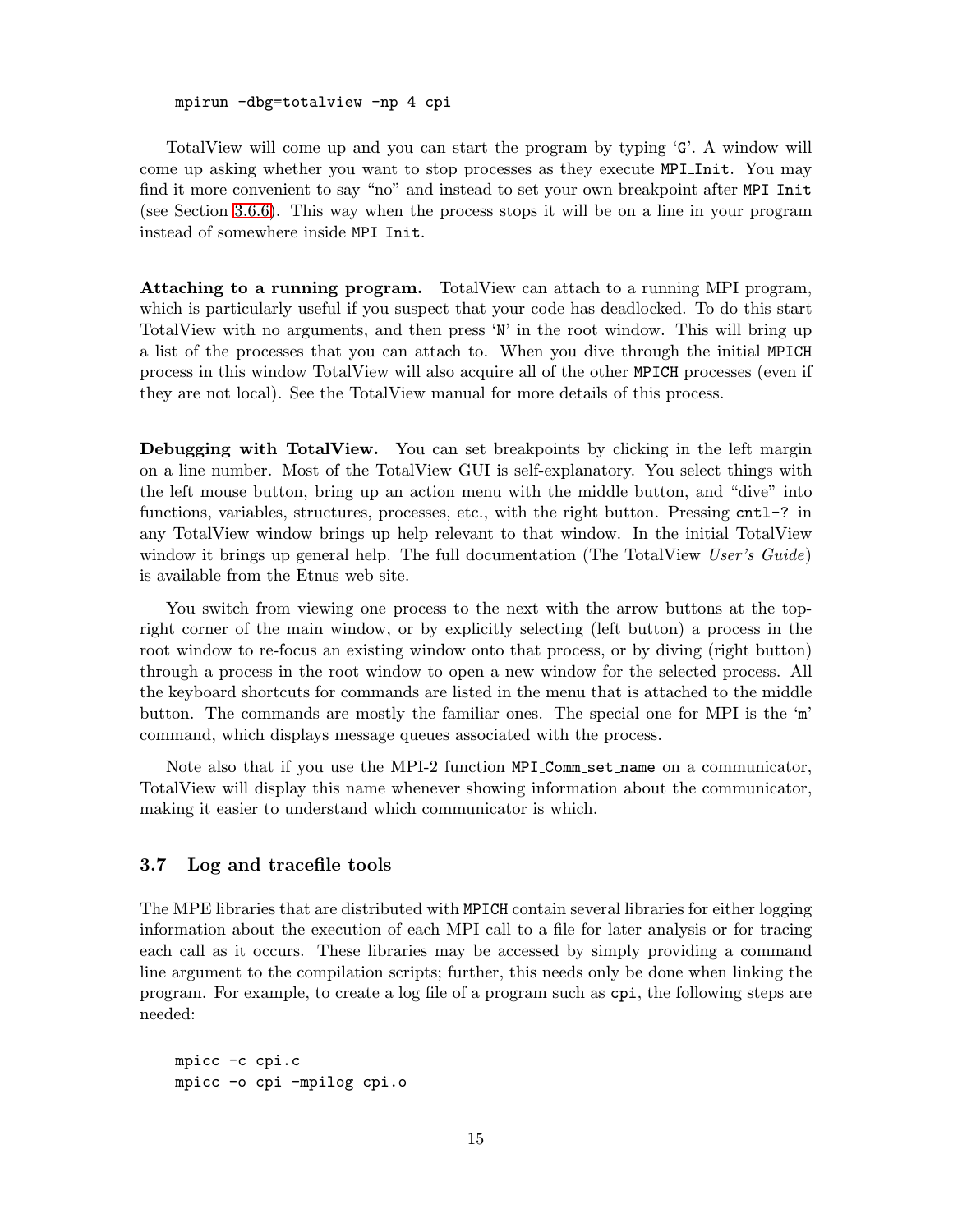<span id="page-19-0"></span>The log file will be written to a file with the name 'cpi.clog' or 'cpi.slog', depending on the value of the environment variable MPE\_LOG\_FORMAT (clog is the default). The logfile can be graphically displayed using the Jumpshot program, described in Section 3.7.1.

Another tool of interest is FPMPI [\[5\]](#page-79-0); this tool reports a summary of all MPI calls, providing information about message lenghts, communication patterns.

# 3.7.1 Jumpshot

Jumpshot is a program for displaying logfiles produced using the MPE logging libraries. Jumpshot is described in more detail in the *MPE Installation and User's manual* [\[2\]](#page-79-0). Jumpshot is a Java program and requires a functioning Java environment. You can view a logfile such as 'cpi.clog' in the example above by using

```
logviewer cpi.clog
```
There are several available log formats and logviewer selects the version of jumpshot appropriate for a particular logfile. See the MPE manual, distributed along with this manual, for more details.

# 3.8 Execution tracing

Execution tracing is easily accomplished using the -mpitrace command line argument while linking:

mpicc -c cpi.c mpicc -o cpi -mpitrace cpi.o

# 3.9 Performance measurements

The 'mpich/examples/perftest' directory contains a sophisticated tool for measuring latency and bandwidth for MPICH on your system. Simply change to the mpich/examples/ perftest directory and do

make mpirun -np 2 mpptest -gnuplot > out.gpl

The file 'out.gpl' will then contain the necessary gnuplot commands. The file 'mppout.gpl' will contain the data. To view the data with gnuplot, use:

gnuplot out.gpl

or use

load 'out.gpl'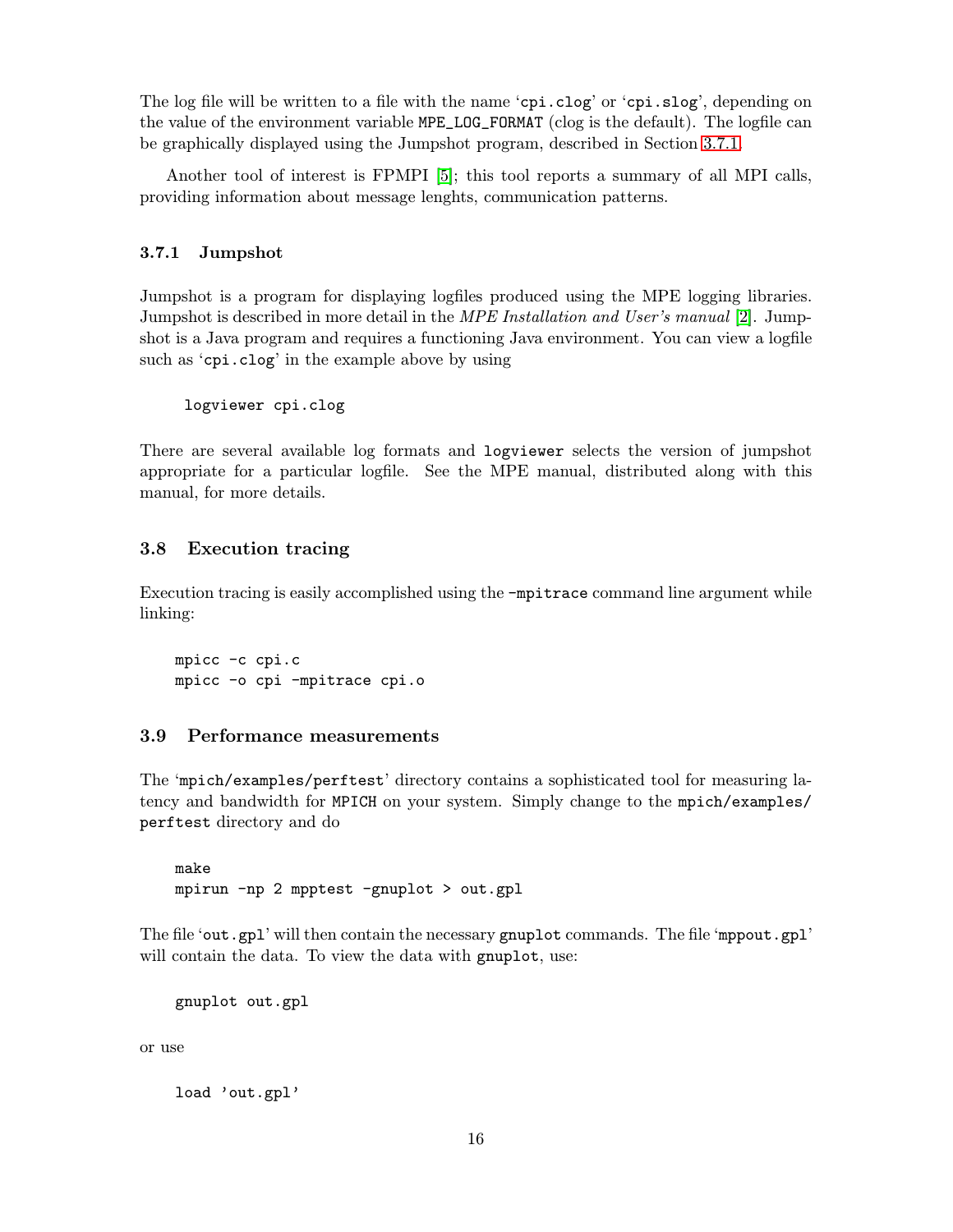

Figure 1: Sample output from mpptest

from within gnuplot. Depending on your environment and version of gnuplot, you may need to start gnuplot first and issue the command set terminal x11 before executing 'load 'out.gpl''. You can use

gnuplot set term postscript eps set output "foo.eps" load 'out.gpl'

to create an Encapsulated Postscript graph such as the one in Figure 1.

The programs mpptest and goptest have a wide variety of capabilities; the option -help will list them. For example, mpptest can automatically pick message lengths to discover any sudden changes in behavior and can investigate the ability to overlap communication with computation. These programs are written using MPI, and may be used with *any* MPI implementation, not just MPICH. (See the configure file in the 'examples/perftest' directory.) More information is available at <http://www.mcs.anl.gov/mpi/mpptest>.

Benchmarking can be very tricky. Some common benchmarking errors are discussed at <http://www.mcs.anl.gov/mpi/mpptest/hownot.html>. The paper [\[13\]](#page-79-0) discusses these issues at more length.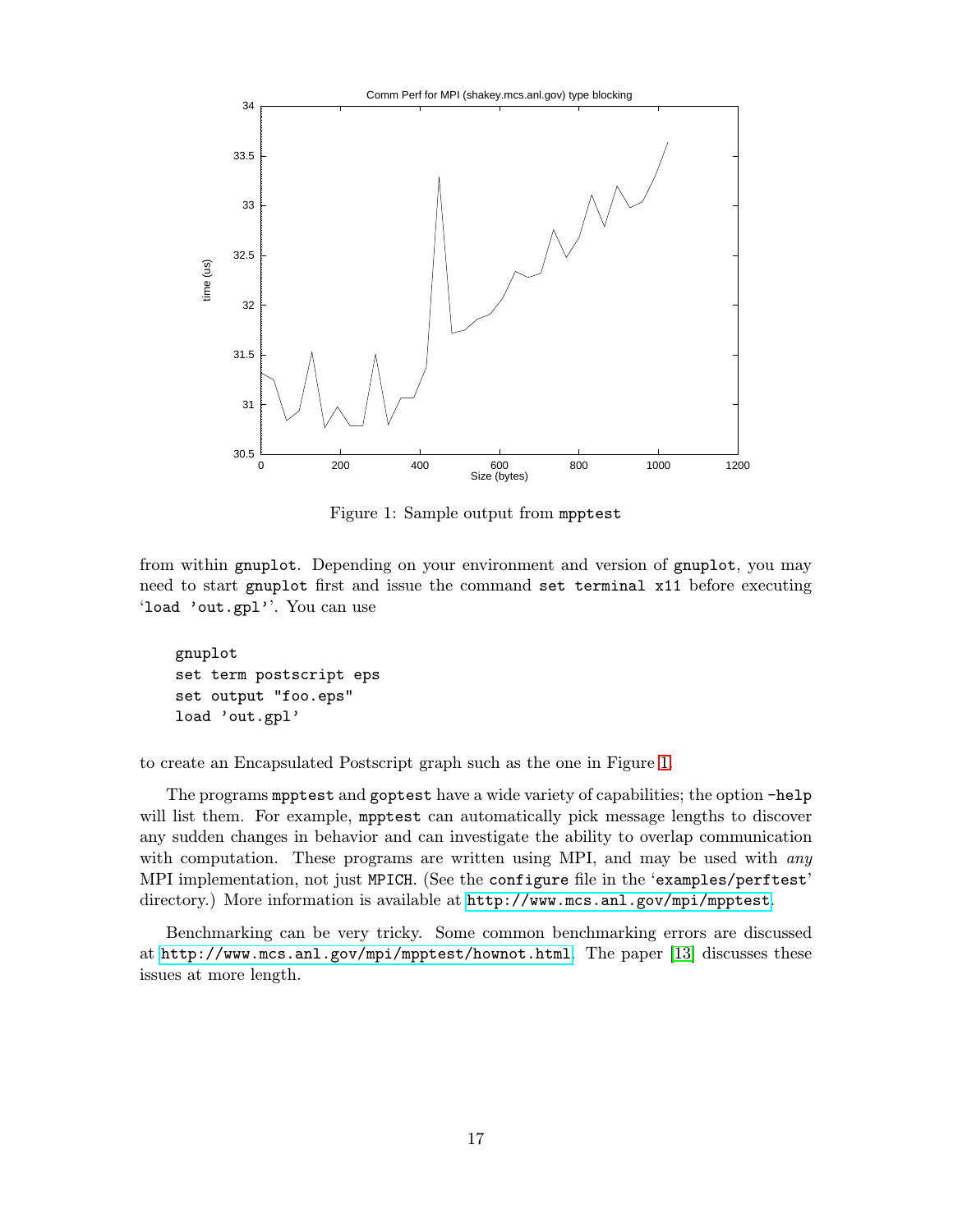# <span id="page-21-0"></span>4 Details

This section covers details that you should not normally need. Read this section if you need more detailed control over configuring, building, installing, or operating MPICH.

# 4.1 Configure options

The configure script documents itself in the following way. If you type

#### configure -usage

you will get a complete list of arguments and their meanings; these are also shown in Appendix [D.](#page-66-0) The most important options are

- --prefix=dir The installation prefix. configure understands all of the usual GNU installation directory arguments, including  $-\text{libdir}$  and  $-\text{mandir}$ . We recommend that all users specify an installation directory with --prefix.
- --with-device=devname Set the MPICH device to use. devname must be the name of one of the directories in the 'mpid' directory, such as ch\_p4, ch\_shmem, globus2, or ch\_ p4mpd.
- $\epsilon$ -enable-g Add the -g option to the compile scripts. This is a prerequisite for using most debuggers, including dbx, and gdb.
- --enable-debug Turn on support for the Totalview© Debugger. This allows Totalview to display information on message queues.
- --enable-sharedlib Build both static and shared libraries for MPICH. This supports only a few systems, including those using gcc (e.g., most Linux Beowulf systems).

In addition, configure makes use of environment variables such as MAKE, CC, FC, CFLAGS, and FFLAGS.

Normally, you should use configure with as few arguments as you can. If you leave all arguments off, configure will usually guess the correct architecture (arch) unless you are in a cross-compiling environment, and will usually choose an appropriate device (device) as well. Where TCP/IP is an appropriate mechanism for communication, the TCP device (ch\_p4) will be chosen by default.

# 4.1.1 MPI and PMPI routines

The MPI standard requires that each routine be available with both the MPI and PMPI prefix; for example, MPI\_Send and PMPI\_Send. MPICH attempts to use weak symbols to provide this feature; this reduces the size of the MPICH library. You can force MPICH to make separate libraries for the MPI and PMPI versions by adding the configure option --disable-weak-symbols: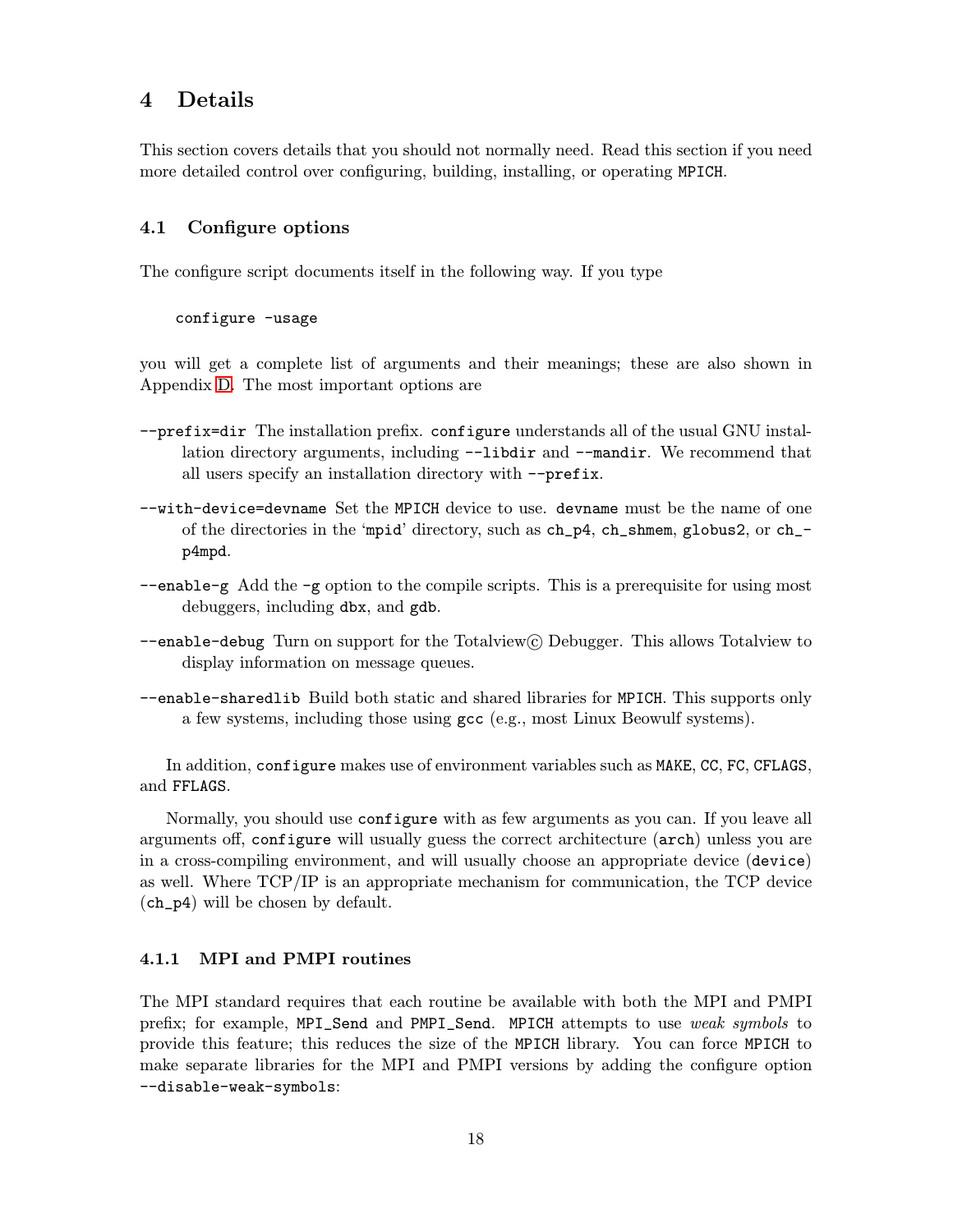<span id="page-22-0"></span>configure --disable-weak-symbols ...

Some MPI routines are implemented in terms of other MPI routines. For example, in MPICH, MPI\_Bcast is implemented using MPI\_Send. When weak symbols are used, even the PMPI versions of the routines are implemented using the MPI (not PMPI) versions. If you want the PMPI routines to only use the PMPI routines, use --disable-weak-symbols when configuring MPICH. Note that this behavior may change in later releases.

#### 4.1.2 Configuring MPICH for use with threads

The MPICH implementation of MPI is currently not threadsafe. It may, however, be possible to use MPICH in a threaded application as long as all MPICH calls are made by a single thread. An example of this is OpenMP used for loop parallelism, combined with MPI.

#### 4.1.3 Signals

In general, users should avoid using signals with MPI programs. The manual page for MPI\_Init describes the signals that are used by the MPI implementation; these should not be changed by the user.

Because Unix does not chain signals, there is the possibility that several packages will attempt to use the same signal, causing the program to fail. For example, by default, the ch\_p4 device uses SIGUSR1; some thread packages also use SIGUSR1.

In a few cases, you can change the signal before calling MPI\_Init. In those cases, your signal handler will be called after the MPICH implementation acts on the signal. For example, if you want to change the behavior of SIGSEGV to print a message, you can establish such a signal handler before calling MPI\_Init. With devices such as the ch\_p4 device that handle SIGSEGV, this will cause your signal handler to be called after MPICH processes it.

# 4.2 Computational Grids with the globus2 device

Before configuring for the globus2 device, a version of Globus must already be installed<sup>3</sup>. You will need to know the directory where Globus is installed (e.g., /usr/local/globus). Set the environment GLOBUS\_INSTALL\_PATH to that directory, for example,

#### setenv GLOBUS\_INSTALL\_PATH /usr/local/globus

When configuring for the globus2 device, you may specify one of the Globus *flavors* (e.g., mpi, debug or nodebug, threads, 32- or 64-bit, etc.). To see the complete list of all Globus flavors (not all may be installed on your machine) use

#### \$GLOBUS\_INSTALL\_PATH/bin/globus-development-path -help

The flavors that are available to you (i.e., installed on your machine) are enumerated as directories in \$GLOBUS\_INSTALL\_PATH/development. For example, Globus installation on a Solaris workstation might have the following flavors:

<sup>&</sup>lt;sup>3</sup>See <http://www.globus.org> for instructions regarding acquiring and installing Globus.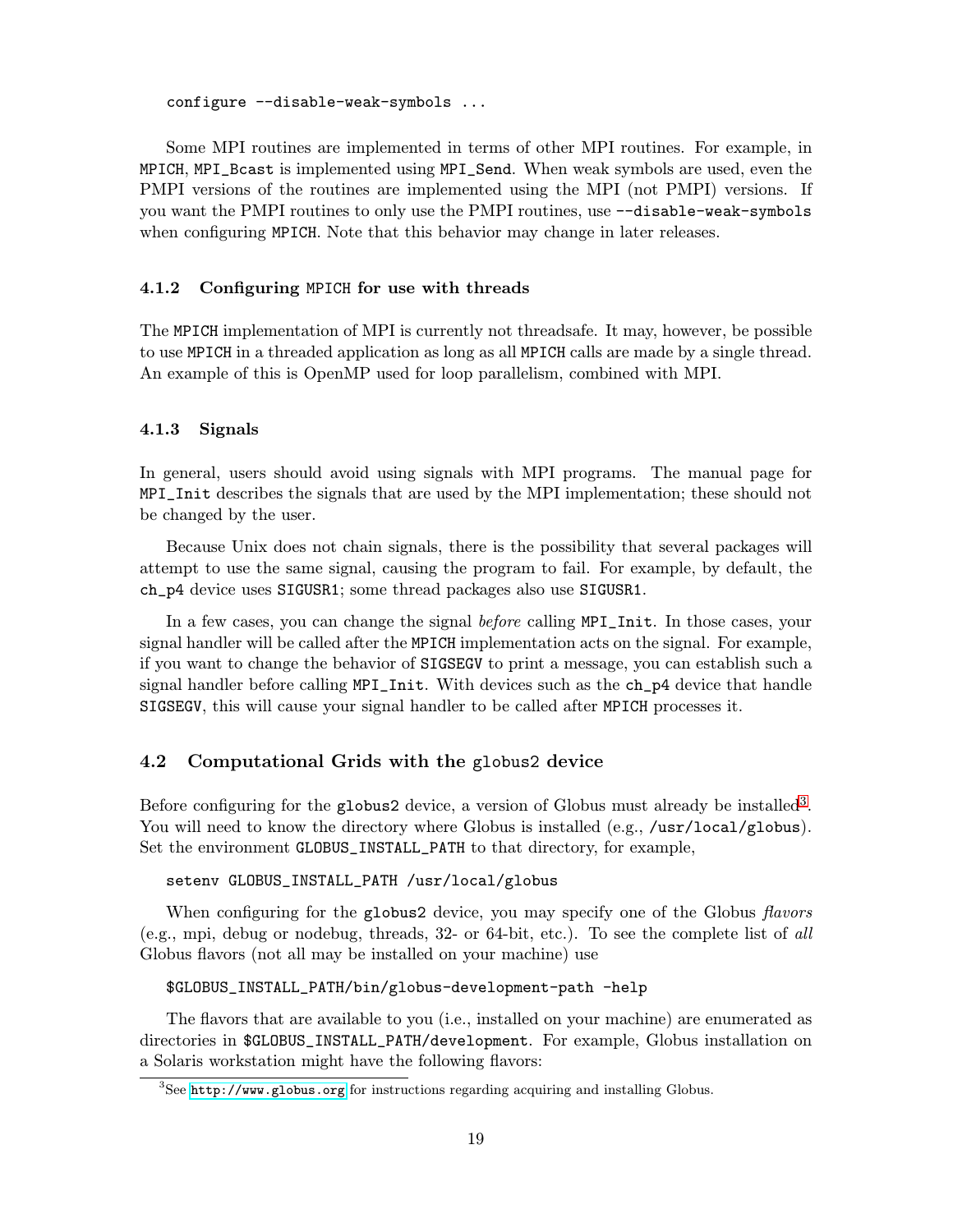```
sparc-sun-solaris2.7_nothreads_standard_debug/
sparc-sun-solaris2.7_pthreads_standard_debug/
sparc-sun-solaris2.7_solaristhreads_standard_debug/
```
There are two ways to configure for the globus2 device. Each method selects one of the Globus flavor directories in \$GLOBUS\_INSTALL\_PATH/development. The first method is to specify the flavor directory *explicitly*, for example (all on one line):

```
configure --with-device=globus2:-dir=$GLOBUS_INSTALL_PATH/development/sparc-sun-solaris2.7_nothreads_standard_debug
```
Optionally, you may specify the flavor directory implicitly,

configure --with-device=globus2:-flavor=nothreads,debug

Finally, you may simply choose the default flavor (returned by \$GLOBUS\_INSTALL\_PATH/bin/globus-development-path)

configure --with-device=globus2

You must specify -mpi to enable vendor-supplied MPI communication for intra-machine messaging. In other words, when configuring on machines that provide vendor implementations of the MPI standard, you must specify -mpi for optimal performance. Failing to specify -mpi will result in TCP intra-machine communication.

Selecting -debug can be helpful during debugging, but can slow down performance. -nodebug should be used for debugged production code.

In general, -nothreads should be used (the Globus2 device is not multithreaded). You should select a threaded flavor only if you intend to link your MPI application with other modules that require a threaded version of Globus (e.g., you have written a library that uses Nexus which requires threaded handlers). You should *not* select a threaded version of Globus simply because your MPI application is multithreaded.

When Globus was installed, a special 'Makefile' was automatically generated just for MPICH. The MPICH configure uses that file when configuring for the globus2 device. That special 'Makefile' contains virtually all the information MPICH configure needs (include directory paths, special libaries, the names of C and Fortran compiler and linkers, etc.).

# 4.3 Alternate C Compilers

More and more systems, particularly clusters, come with multiple compilers. In many cases, you can build MPICH using just one of these compilers and then allow users to use their favorite compiler when building their code. In many cases, no extra steps are needed. Users can simply use the command-line argument  $-cc$  or the environment variable MPICH\_CC to specify a different compiler.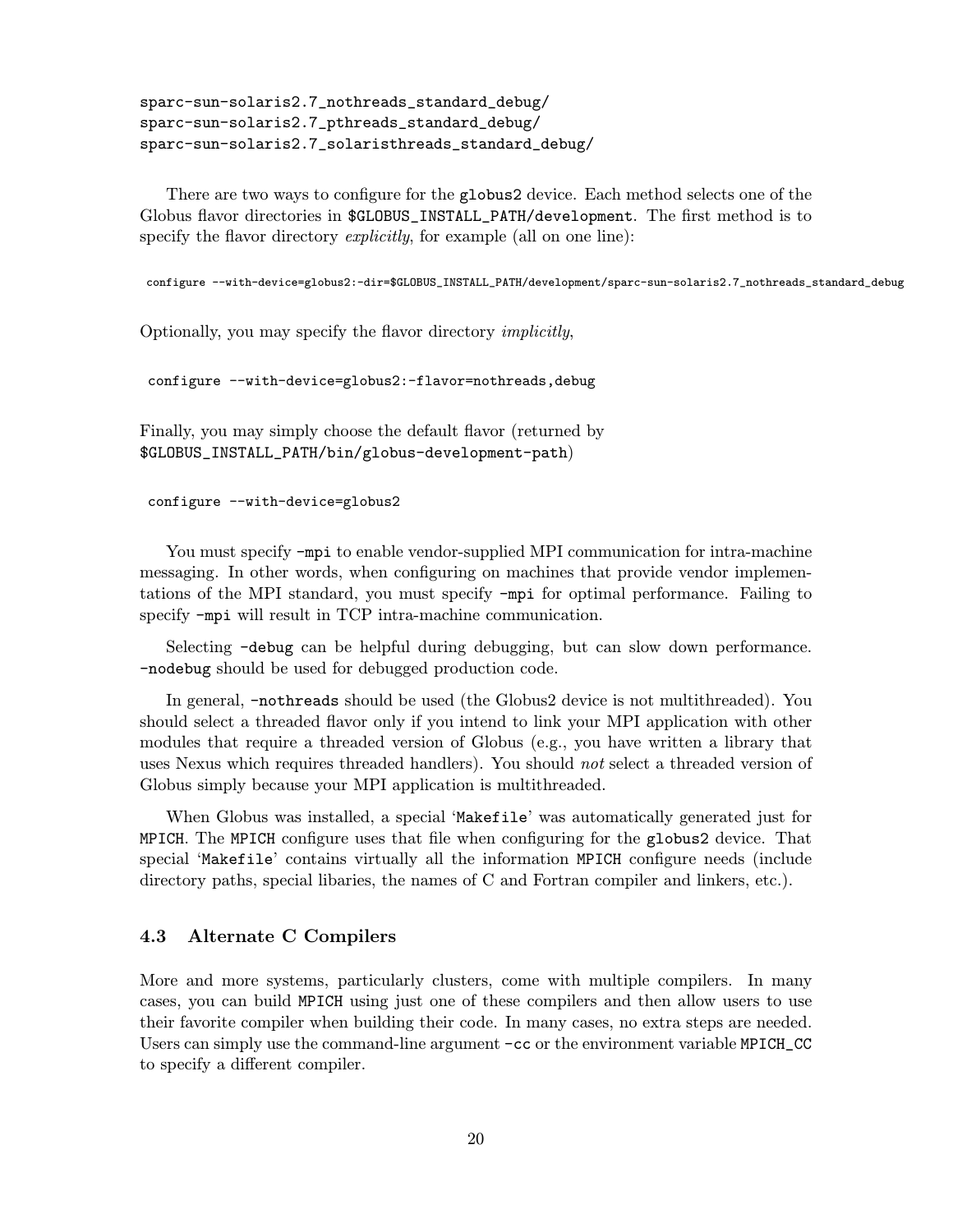<span id="page-24-0"></span>Unfortunately, this won't always work. For example, in some cases, different libraries may be needed by different compilers when linking programs. Some compilers may need different options to support ANSI/ISO C. In particular, support for the longer datatypes such as long long and long double may rely on runtime library support routines that are specific to each compiler. To handle all of these cases, For C and  $C_{++}$ , you can create a file with the name 'mpicc-<compilename>.conf', e.g., 'mpicc-gcc.conf' or 'mpicc-pgcc.conf', that contains any specifications that are needed by the mpicc command. mpiCC uses 'mpiCC-<name>.conf'. Currently, these files must be created by hand, starting from the file 'mpichlib.conf' that is created in the 'mpich/util' directory by the MPICH configure. The simplest way to create each file is to use configure:

```
setenv CC cc
configure --prefix=/usr/local/mpich-1.2.5
make
make install
cp util/mpichlib.conf /usr/local/mpich-1.2.5/etc/mpicc-cc.conf
setenv CC gcc
configure --prefix=/usr/local/mpich-1.2.5
make
cp util/mpichlib.conf /usr/local/mpich-1.2.5/etc/mpicc-gcc.conf
```
In this example, the default value of sysconfdir, \$prefix/etc, is used.

For example, if MPICH was built with cc as the compiler but a user wanted to use gcc instead, either the commands

```
MPICH_CC=gcc
mpicc ...
```
or

mpicc -config=gcc ...

would case mpicc to load 'mpich-gcc.conf' and use the appropriate definitions.

# 4.4 Fortran Compilers

MPICH provides support for both Fortran 77 and Fortran 90. Because MPICH is implemented in C, using MPICH from Fortran can sometimes require special options. This section discusses some of the issues. Note that configure tries to determine the options needed to support Fortran. You need the information in this section only if you have problems. Section [4.4.6](#page-26-0) discusses how to support multiple Fortran compilers (e.g., g77 and pgf77) with a single MPICH installation.

# 4.4.1 What if there is no Fortran compiler?

The configure program should discover that there is no Fortran compiler. You can force configure to not build the Fortran parts of the code with the option --disable-f77. In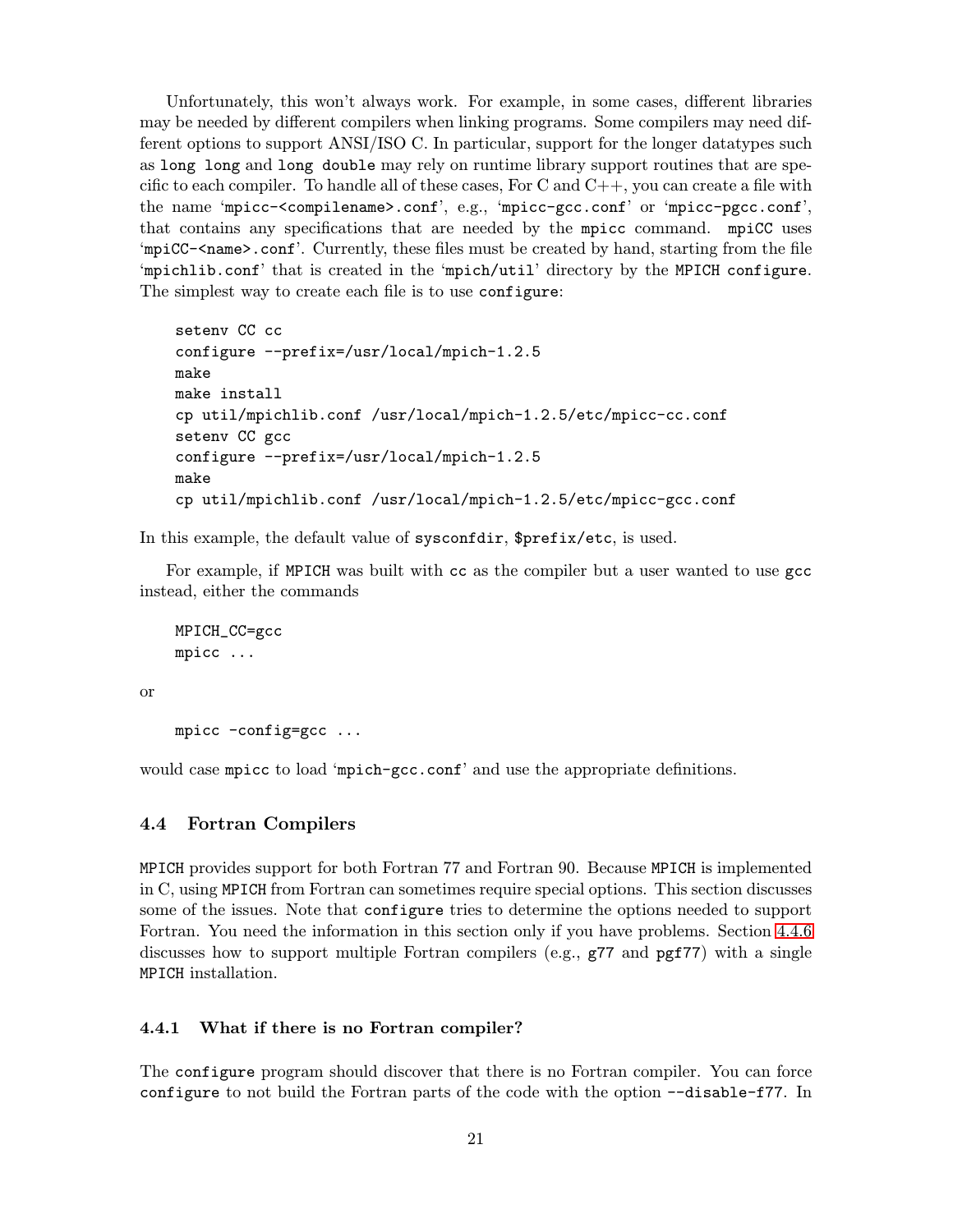<span id="page-25-0"></span>this case, only the C programs will be built and tested.

#### 4.4.2 Fortran 90

During configuration, a number of Fortran 90-specific arguments can be specified. See the output of configure -help. In particular, when using the NAG Fortran 90 compiler, you should specify -f90nag.

#### 4.4.3 Fortran 77 and Fortran 90

Selecting Fortran 90 with Fortran 77 should be done only when the two compilers are compatible, supporting the same datatypes and calling conventions. In particular, if the Fortran 90 compiler supports an 8-byte integer type, the Fortran 77 compiler must support integer\*8 (this is needed by the MPI-IO routines for the value of MPI\_OFFSET\_KIND). In addition, both compilers must support the same functions for accessing the command line, and the code for those commands must reside in the same library. If the two Fortran compilers are not compatible, you should either select the Fortran 90 compiler as both the Fortran 77 and Fortran 90 compiler (relying on the upward compatibility of Fortran), or build two separate configurations of MPICH. For example,

setenv FC f90 setenv F90 f90 configure

will use f90 for both Fortran 77 and Fortran 90 programs. In many systems, this will work well. If there are reasons to have separate Fortran 90 and Fortran 77 builds, then execute the following commands (where MPICH is to be installed into the directory '/usr/local'):

```
setenv FC f77
configure --disable-f90 -prefix=/usr/local/mpich-1.2.5/f77-nof90
make
make install
setenv FC f90
setenv F90 f90
configure -prefix=/usr/local/mpich-1.2.5/f90
make
make install
```
This sequence of commands will build and install two versions of MPICH. An alternative approach that installs only a single version of MPICH is decribed in Section [4.4.6.](#page-26-0)

# 4.4.4 Fortran 90 Modules

If configure finds a Fortran 90 compiler, by default MPICH will try to create a Fortran 90 module for MPI. In fact, it will create two versions of an mpi module: one that includes only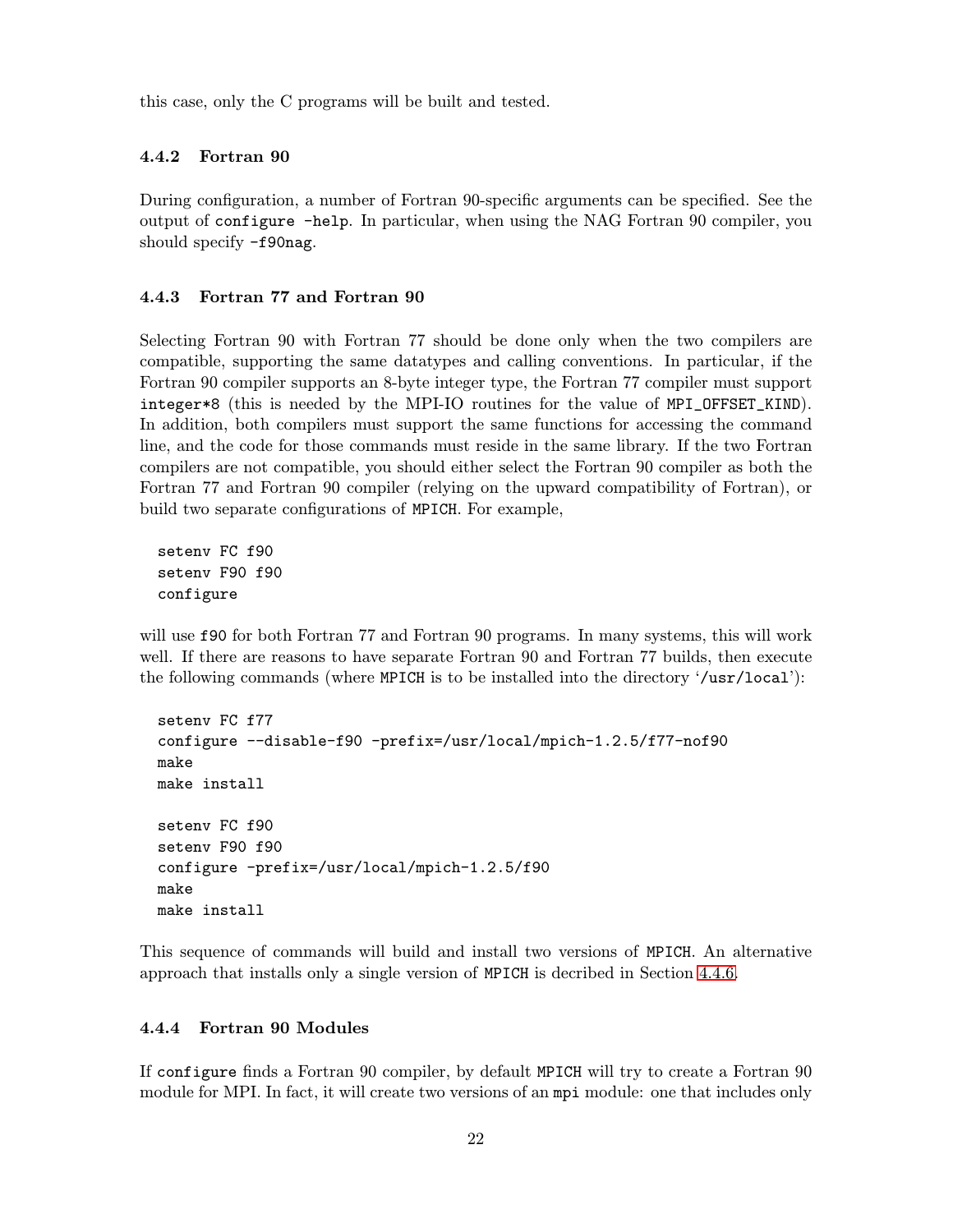<span id="page-26-0"></span>the MPI routines that do not take "choice" arguments and one that does include choice argument. A choice argument is an argument that can take any datatype; typically, these are the buffers in MPI communication routines such as MPI\_Send and MPI\_Recv.

The two different modules can be accessed with the -nochoice and -choice option to mpif90. The choice version of the module supports a limited set of datatypes (numeric scalars and numeric one- and two-dimensional arrays). This is an experimental feature; please send mail to <mpi-bugs@mcs.anl.gov> if you have any trouble. Neither of these modules offer full "extended Fortran support" as defined in the MPI-2 standard.

The reason for having two versions of the MPI module is that it is very difficult to provide a completely correct module that includes all of the functions with choice arguments. As it is, on many systems, the size of the Fortran 90 module to handle the routines with choice arguments will be larger than the entire C version of the MPI library. If you are uninterested in the Fortran 90 MPI module, or you wish to keep the installed version of MPICH small, you can turn off the creation of the Fortran 90 MPI module with the configure option --disable-f90modules.

#### 4.4.5 Configuring with the Absoft Fortran Compiler

The Absoft compiler can be told to generate external symbols that are uppercase, lowercase, and lowercase with a trailing underscore (the most common case for other Unix Fortran compilers), or use mixed case (an extension of Fortran, which is only monocase). Each of these choices requires a *separate* MPICH configure and build step. MPICH has been tested in the mode where monocase names are generated; this case is supported because only this case supports common (and necessary for MPICH) extensions such as getarg and iargc. By default, MPICH forces the Absoft compiler to use lowercase; this matches most Unix Fortran compilers. MPICH will find the appropriate versions of getarg and iargc for this case. Because the examples and the test suite assume that the Fortran compiler is caseinsensitive; the Fortran library produced by MPICH will only work with source code that uses monocase (either upper or lower) for all MPI calls.

In addition, you may need to use -N90 if you use character data, because the MPICH Fortran interface expects the calling convention used by virtually all Unix Fortran systems (Cray UNICOS is handled separately). If you are building shared libraries, you will also need to set the environment variable FC\_SHARED\_OPT to none.

Early versions of the Absoft compiler could not handle multiple -I options. If you have trouble with this, you should get an update from Absoft.

# 4.4.6 Configuring for Multiple Fortran Compilers

In some environments, there are several different Fortran compilers, all of which define Fortran datatypes of the same size, and which can be used with the same C libraries. These compilers may make different choices for Fortran name mappings (e.g., the external format of the names given to the linker) and use different approaches to access the command line. This section describes how to configure MPICH to support multiple Fortran compilers. However, if any of these steps fails, the best approach is to build a separate MPICH installation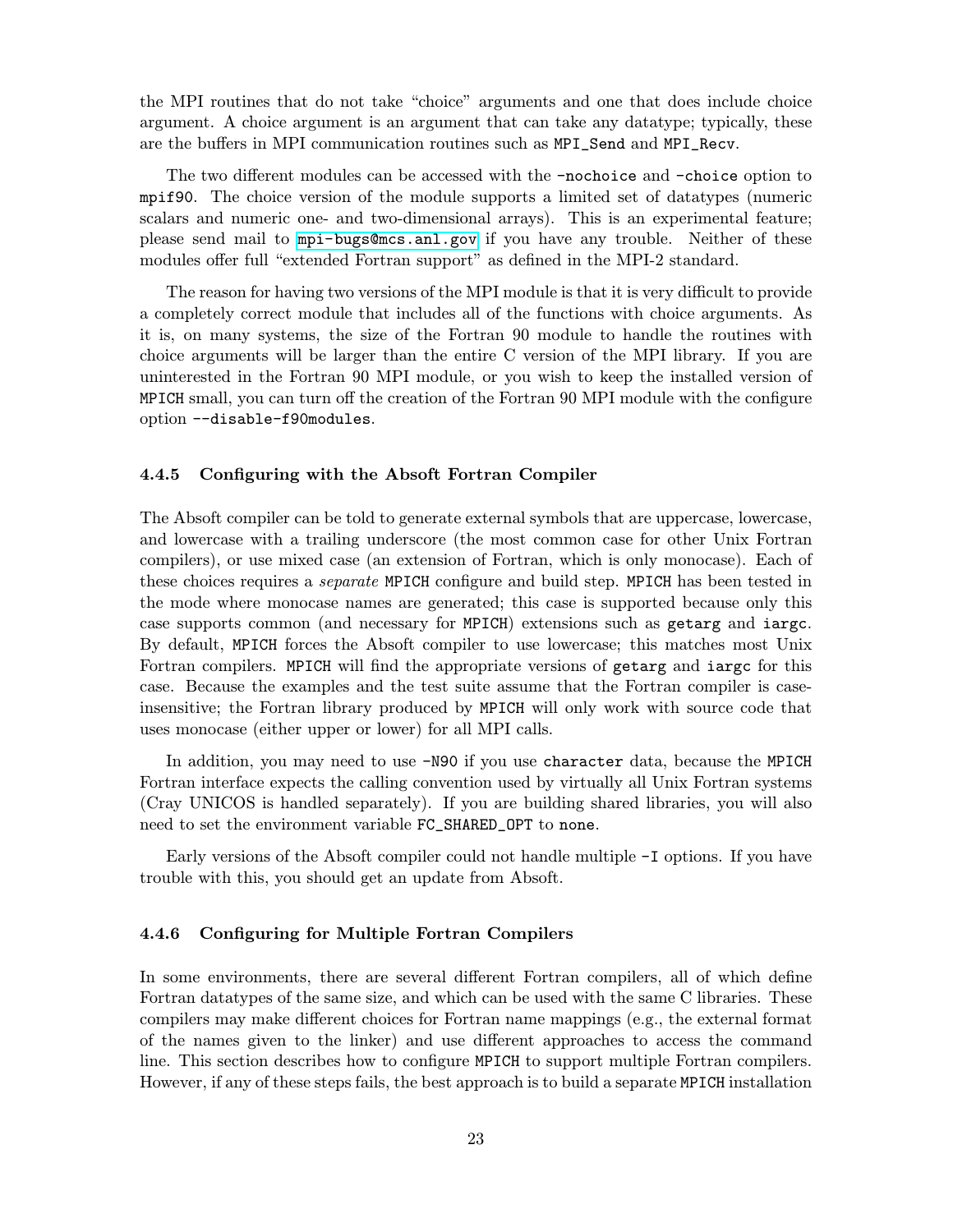<span id="page-27-0"></span>for each Fortran compiler.

The first step is to configure MPICH with the  $-\text{with-flibname option}$ . For example, if one of the compilers is g77, use

```
setenv FC g77
./configure --with-flibname=mpich-g77 ... other options ...
```
After you build, test, and install this version of MPICH, you can configure support for additional Fortran compilers as follows:

- 1. Change directory to 'src/fortran'
- 2. Execute

```
setenv FC pgf77
./configure --with-mpichconfig --with-flibname=mpich-pgf77
make
make install-alt
```
To use a particular Fortran compiler, either select it on the mpif77 command line with the -config=name option (e.g., -config=pgf77) or by selecting a particular mpif77 command (e.g., mpif77-pgf77).

#### 4.5 C++

The C++ support in MPICH has been provided by Indiana University (formerly the University of Notre Dame), and uses its own configure process (it also supports other MPI implementations). This version supports only the MPI-1 functions, and does not include support for the MPI-2 functions such as  $I/O$  or the functions for manipulating MPI\_Info. Questions, comments, suggestions, and requests for additional information should be sent to <mpi2cpp-devel@osl.iu.edu>. Bug reports should also be sent to <mpi-bugs@mcs.anl.gov>. More information is available at the web site [http://www.osl.iu.edu/research/mpi2c+](http://www.osl.iu.edu/research/mpi2c++/) [+/](http://www.osl.iu.edu/research/mpi2c++/).

Use the environment variable CXX to specify an alternate  $C++$  compiler.

#### 4.6 Using Shared Libraries

Shared libraries can help reduce the size of an executable. This is particularly valuable on clusters of workstations, where the executable must normally be copied over a network to each machine that is to execute the parallel program. However, there are some practical problems in using shared libraries; this section discusses some of them and how to solve most of those problems. Currently, shared libraries are not supported from C++.

In order to build shared libraries for MPICH, you must have configured and built MPICH with the  $-$ -enable-sharedlib option. Because each Unix system and in fact each compiler uses a different and often incompatible set of options for creating shared objects and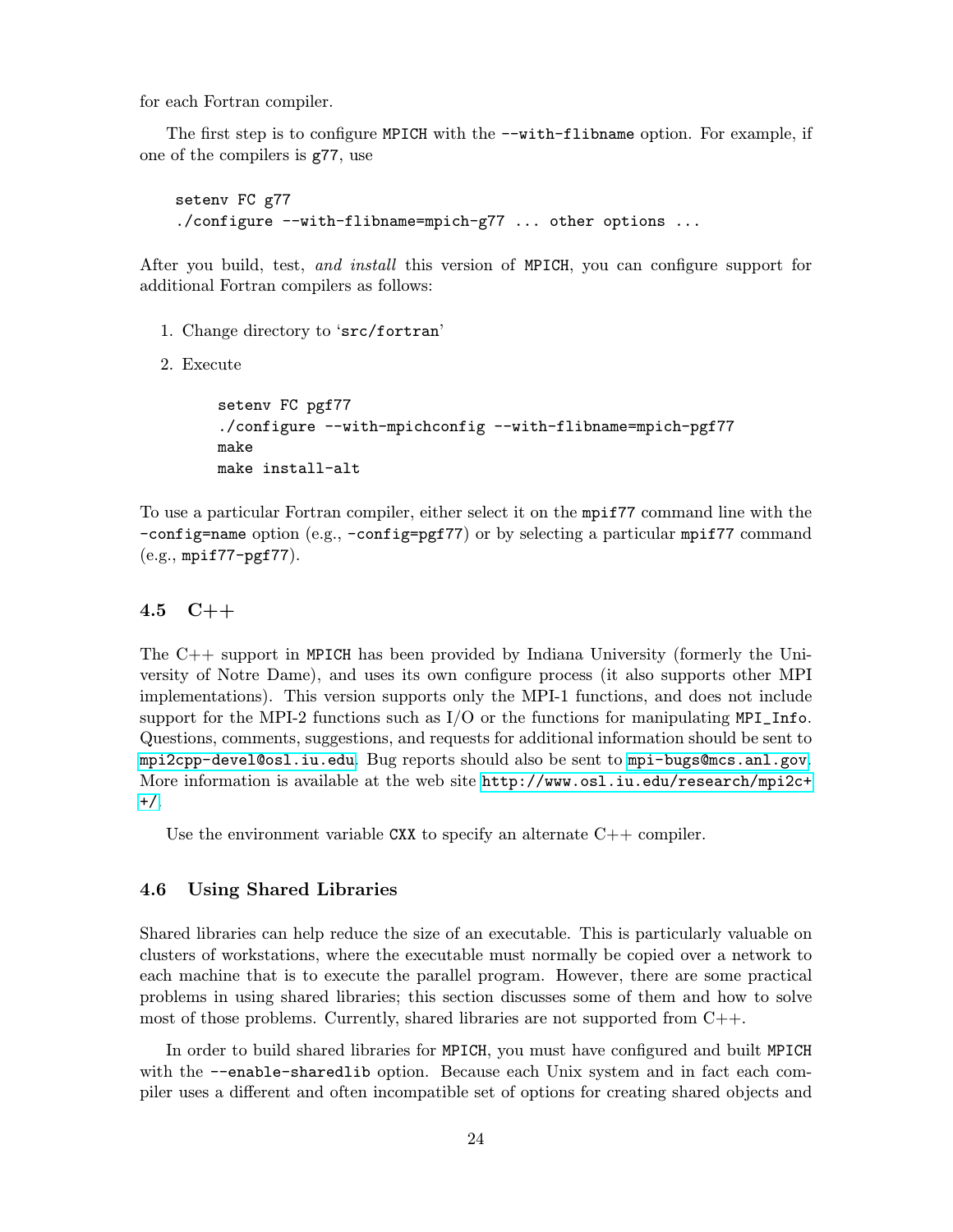<span id="page-28-0"></span>libraries, MPICH may not be able to determine the correct options. Currently, MPICH understands Solaris, GNU gcc (on most platforms, including Linux and Solaris), and IRIX. Information on building shared libraries on other platforms should be sent to [mpi-bugs@](mpi-bugs@mcs.anl.gov) [mcs.anl.gov](mpi-bugs@mcs.anl.gov).

Once the shared libraries are built, you must tell the MPICH compilation and linking commands to use shared libraries (the reason that shared libraries are not the default will become clear below). You can do this either with the command line option -shlib or by setting the environment variable MPICH\_USE\_SHLIB to yes. For example,

```
mpicc -o cpi -shlib cpi.c
```
or

```
setenv MPICH_USE_SHLIB yes
mpicc -o cpi cpi.c
```
Using the environment variable MPICH\_USE\_SHLIB allows you to control whether shared libraries are used without changing the compilation commands; this can be very useful for projects that use makefiles.

Running a program built with shared libraries can be tricky. If you have trouble, particular if programs will either not start or start and issue error messages about missing libraries, see Section [6.4.](#page-36-0)

# 4.7 File System Issues

Most users do not need to worry about file systems. However, there are two issues: using NFS (the Network File System) with MPI-IO and using NFS with some automounters. These issues are covered in the next two sections.

# 4.7.1 NFS and MPI-IO

To use MPI-IO multihost on NFS file systems, NFS should be version 3, and the shared NFS directory must be mounted with the "no attribute caching" (noac) option set (the directory cannot be automounted). If NFS is not mounted in this manner, the following error could occur:

MPI\_Barrier: Internal MPI error: No such file or directory File locking messages

In order to reconfigure NFS to handle MPI-IO properly, the following sequence of steps are needed (root permission required):

1. confirm you are running NFS version 3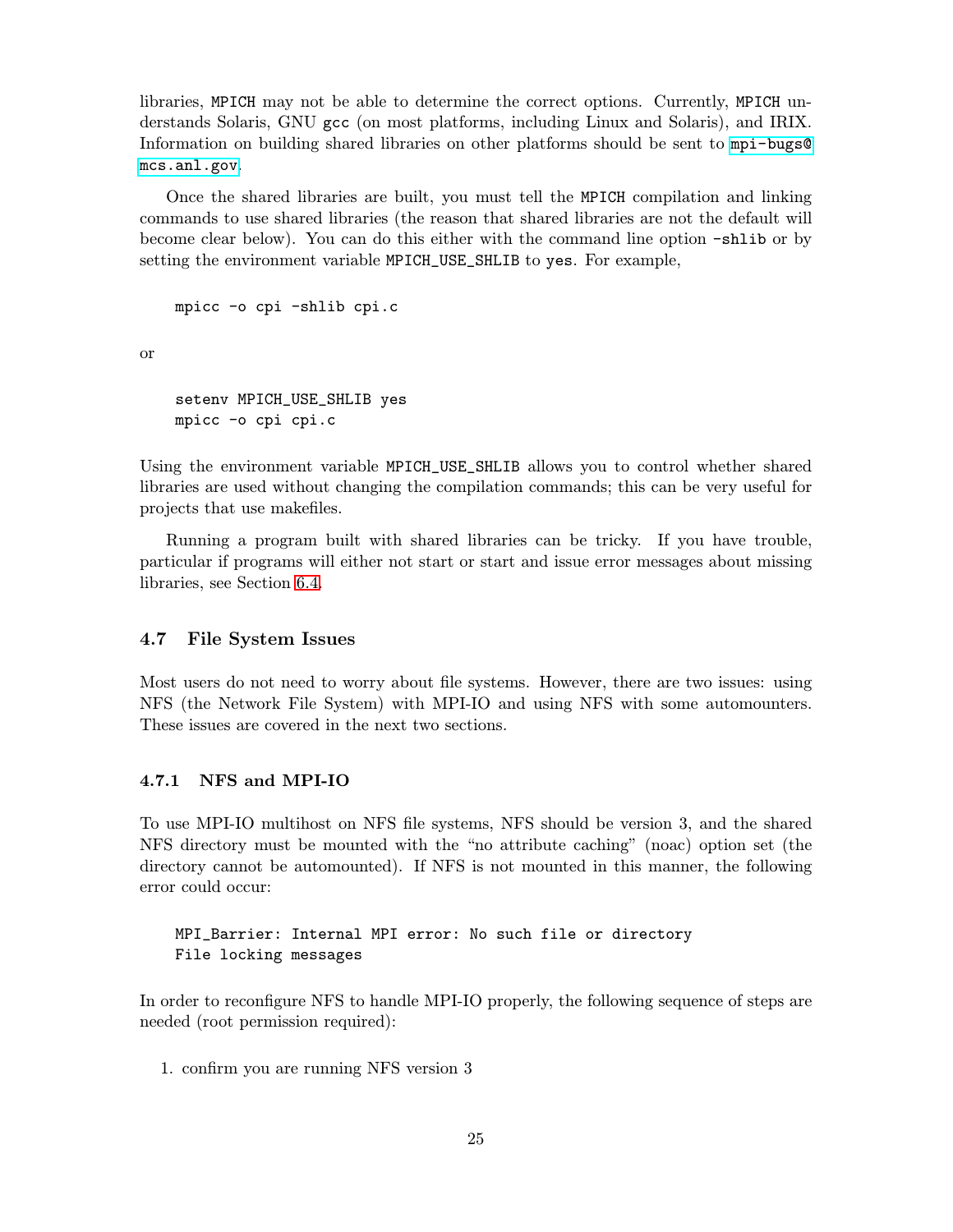<span id="page-29-0"></span>rpcinfo -p 'hostname' | grep nfs for example, there should be a '3' in the second column fire >rpcinfo -p fire | grep nfs 100003 3 udp 2049 nfs

2. edit '/etc/fstab' for each NFS directory read/written by MPI-IO on each machine used for multihost MPI-IO. The following is an example of a correct fstab entry for /epm1:

root >grep epm1 /etc/fstab gershwin:/epm1 /rmt/gershwin/epm1 nfs bg,intr,noac 0 0

If the "noac" option is not present, add it and then remount this directory on each of the machines that will be used to share MPI-IO files.

root >umount /rmt/gershwin/epm1 root >mount /rmt/gershwin/epm1

3. confirm that the directory is mounted noac

root >grep gershwin /etc/mnttab gershwin:/epm1 /rmt/gershwin/epm1 nfs noac,acregmin=0,acregmax=0,acdirmin=0,acdirmax=0 0 0 899911504

Turning off of attribute caching may reduce performance of MPI-IO applications as well as other applications using this directory. The load on the machine where the NFS directory is hosted will increase.

# 4.8 Building MPICH

Once configure has determined the features of your system, all you have to do now is

make

This will clean all the directories of previous object files (if any), compile both profiling and non-profiling versions of the source code, including Romio and the C++ interface, build all necessary libraries, and link both a sample Fortran program and a sample C program as a test that everything is working. If anything goes wrong, check Section [6](#page-35-0) to see if there is anything said there about your problem. If not, follow the directions in Section [6.2](#page-35-0) for submitting a bug report. To simplify checking for problems, it is a good idea to use

make |& tee make.log

Specific (non-default) targets can also be made. See the 'Makefile' to see what they are.

After running this make, the size of the distribution will be about 45 Megabytes (depending on the particular machine it is being compiled for and the selected options), before building any of the examples or the extensive test library. The 'Makefile's are built for the various example subdirectories, but the example programs themselves have to be made "by hand".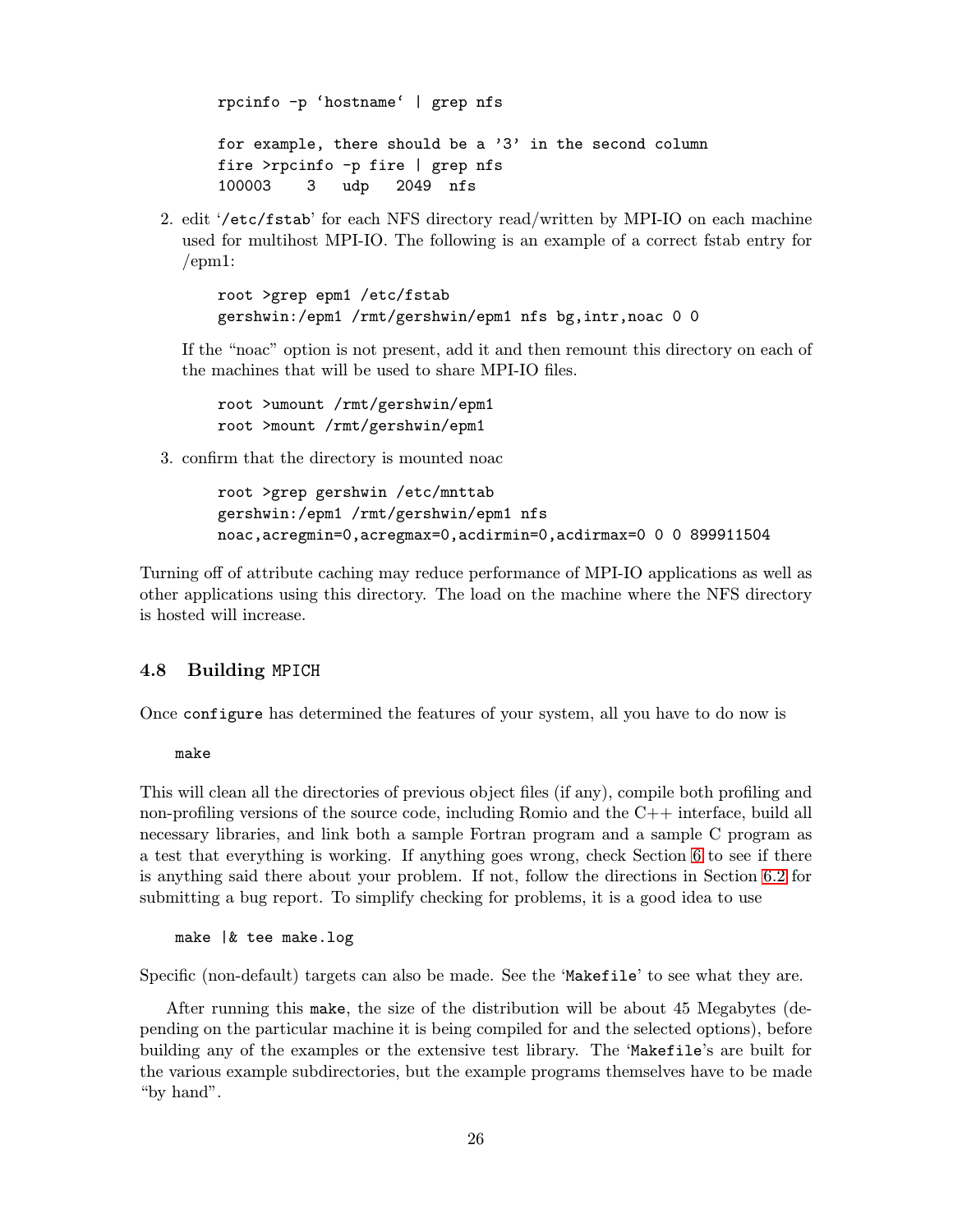#### <span id="page-30-0"></span>4.9 Installing MPICH for Others to Use

This step is optional. However, if you are installing MPICH, you should make sure that you specified the directory into which MPICH is to be installed when you configure MPICH by using the -prefix option. For example, if you plan to install MPICH into '/usr/local/mpich-1.2.5/', then you should configure with the option  $-prefix=(\text{var}/\text{local}/\text{mpich}-1.2.5)'$ . If there is any possibility at all that you will build MPICH for several systems and/or devices, you should include that information in the prefix. For example, by using

-prefix='/usr/local/mpich-1.2.5/solaris/ch p4',

you can later add

-prefix='/usr/local/mpich-1.2.5/solaris/ch p4smp'

for a version that is built with the configure option -comm=shared (suitable for clusters of symmetric multiprocessors, hence the "smp" in the directory name). Once you have tested all parts of the MPI distribution (including the tools, particularly upshot and/or nupshot), you may install MPICH into a publically available directory, and disseminate information for other users, so that everyone can use the shared installation. To install the libraries and include files in a publicly available place, change to the top-level MPICH directory, and do

make install

The man pages will have been copied with the installation, so you might want to add '/usr/local/mpich-1.2.5/man' to the default system MANPATH. The man pages can be conveniently browsed with the mpiman command, found in the mpich/bin directory.

It is possible to specify the directory into which MPICH should be installed after building MPICH by setting the value of PREFIX when executing the installation step:

make install PREFIX=/usr/local/mpich-1.2.5

However, some features, particularly the ability of Totalview to show MPICH message queues, will work only if MPICH is configured with the **prefix** set to the installation directory.

A good way to handle multiple releases of MPICH is to install them into directories whose names include the version number and then set a link from mpi to that directory. For example, if the current version is 1.2.5, the installation commands to install into '/usr/ local' are

```
make install PREFIX=/usr/local/mpi-1.2.5
rm /usr/local/mpi
ln -s /usr/local/mpi-1.2.5 /usr/local/mpi
```
The script 'bin/mpiinstall' provides more control over the installation of MPICH (in fact, make install just runs this script). For example, you can change the protection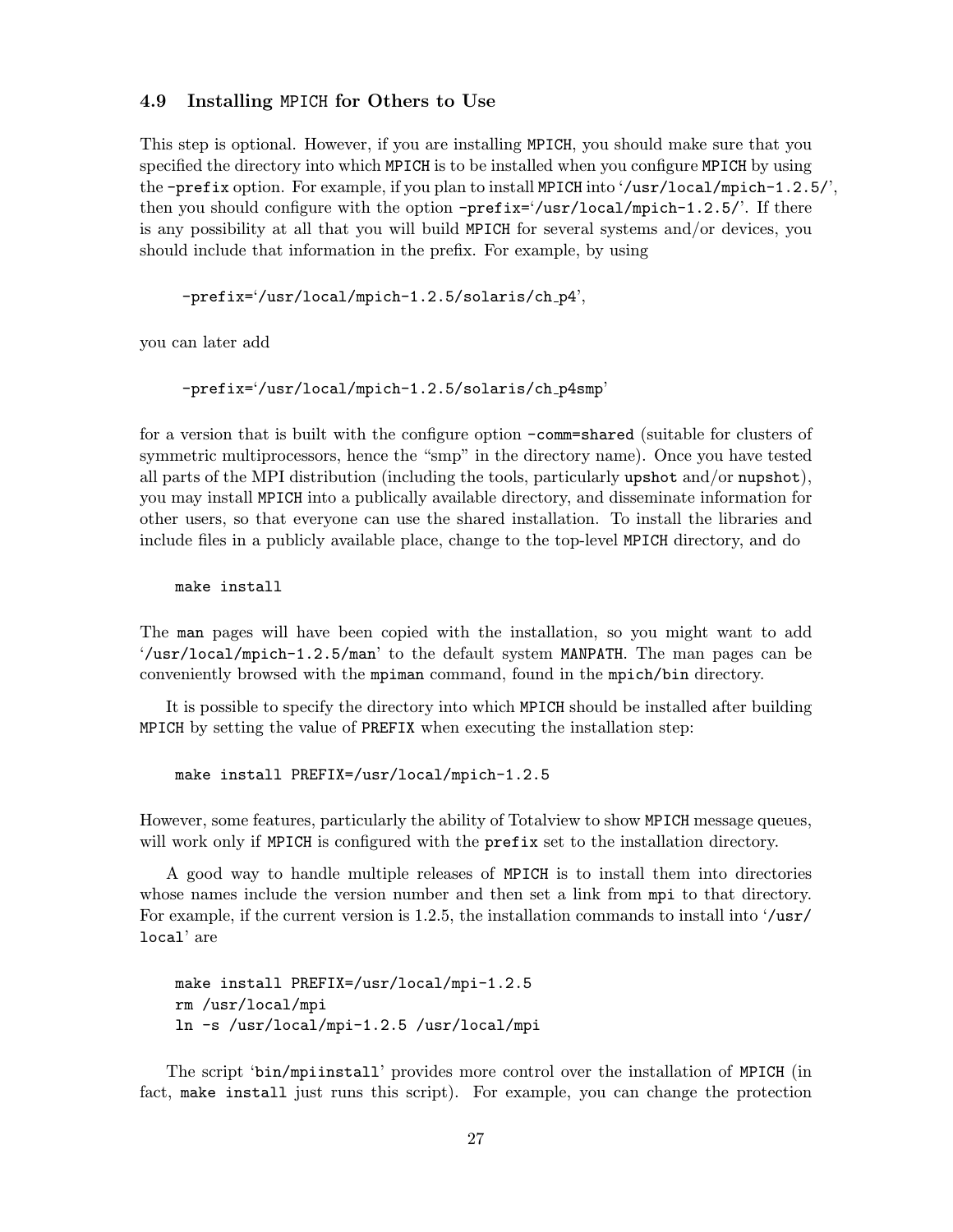<span id="page-31-0"></span>of the files when they are installed with the options -mode=nnnn (for regular files) and -xmode=nnnn (for executables and directories). You can set the directory into which the man pages will be placed with -manpath=<path>. The option -help shows the full set of options for mpiinstall.

Installing nupshot can sometimes be troublesome. You can use the switch -nonupshot to mpiinstall to not install nupshot; alternately, you can use the switch -cpnupshot to install the copy in 'mpich/profiling/nupshot'. Normally, mpiinstall builds a new version of nupshot to insure that all of the paths are correct (nupshot needs to find files where it is installed). If you need to "manually" build nupshot for installation, the -cpnupshot switch will allow you to install that version.

You can test the installation by using the configure in 'mpich/examples/test'. For example, if you have installed MPICH into '/usr/local/mpich-1.2.5/' for architecture solaris and device ch\_p4, execute

```
cd examples/test
./configure -mpichpath=/usr/local/mpich-1.2.5/solaris/ch_p4/bin
make testing
```
The test codes in the 'mpich/examples/test' directory may be used with *any* implementation of MPI, not just the MPICH implementation.

# 4.9.1 User commands

The commands mpirun, mpicc, mpif77, mpiCC, mpif90, and mpiman should be in the user's search path. Note that if several architectures and/or MPICH devices are supported, it is important that the correct directory be added to the user's path. These are installed into the 'bin' directory. If multiple architectures or devices are being used, be sure that the installation path distinguishes these. For example, if both the ch\_p4 and ch\_shmem devices are built on a Solaris system, set the installation prefix to include these names:

-prefix='/usr/local/mpich-1.2.5/solaris/ch\_p4', and -prefix='/usr/local/mpich-1.2.5/solaris/ch\_shmem'

respectively. Alternately, set the prefix to '/usr/local/mpich-1.2.5/' and set the execprefix to

'/usr/local/mpich-1.2.5/solaris/ch\_p4' and '/usr/local/mpich-1.2.5/solaris/ch\_shmem'

respectively.

#### 4.9.2 Installing documentation

The MPICH implementation comes with several kinds of documentation. Installers are encouraged to provide site-specific information, such as the location of the installation (particularly if it is not in '/usr/local/mpich-1.2.5/').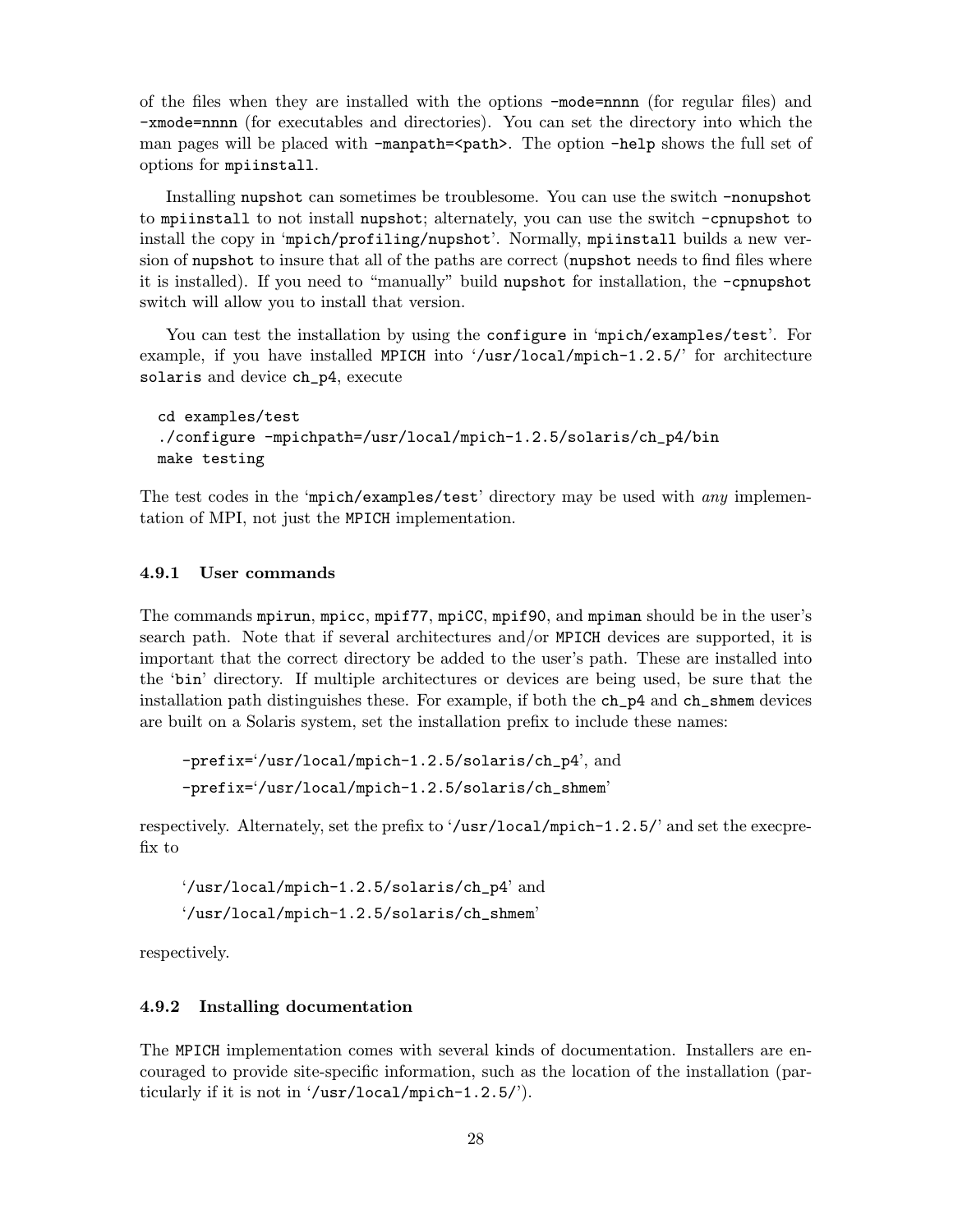#### <span id="page-32-0"></span>4.9.3 Man pages

A complete set of Unix man pages for the MPICH implementation are in 'mpich/man'. 'man/ man1' contains the commands for compiling, linking, and running MPI programs; 'man/man3' contains the MPI routines; 'man/man4' contains the MPE routines, and 'man/man5' contains the MPID routines (these are for the low-level part of the MPICH implementation, are not of interest to users). The command 'mpich/bin/mpiman' is a script that can present the manual pages for MPICH in various forms, using either the terminal-style man,xman, or one of several HTML browsers.

# 4.9.4 Examples

Users often prefer working from example 'Makefile's and programs. The directory that is installed in the 'examples' directory contains a C and Fortran version of the 'pi' program, along with a 'Makefile.in'. Other examples there include a simple parallel  $I/O$  program and an MPI program written using the  $C++$  bindings for the MPI functions. Users may be interested in some of the examples that are in the source tree, also in the 'examples' directory.

# 4.10 Computational Grids: the globus2 device

The globus2 device<sup>4</sup> supports the execution of MPI programs on "computational grids" that may include parallel computers and workstations, and that may span multiple sites. In such grid environments, different sites may support different security mechanisms and different process creation mechanisms. The globus2 device hides these low-level details from you, allowing you to start programs with mpirun as on MPPs and workstation clusters. The globus2 device also provides other convenient features, such as remote access to files and executable staging. These features are provided by using services supplied by the Globus toolkit: see <http://www.globus.org> for details.

The globus2 device requires that special servers be running on the computers where processes are to be created. In our discussion of how to use the globus2 device, we assume that we are using the globus2 device on a collection of machines on which various Globus servers are installed and running. Such a collection is often referred to as a *computational* grid, for example, NASA's Information Power Grid (IPG). If possible, we recommend that you use the globus2 device in this environment. If you wish to use the globus2 device in other situations, please send email to developers@globus.org. Details of how to run MPI programs using the globus2 device on Globus-enabled computational grids are in Appendix [3.3.](#page-12-0)

# 4.11 Thorough Testing

The 'examples/test' directory contains subdirectories of small programs that systematically test a large subset of the MPI functions. The command

<sup>&</sup>lt;sup>4</sup> globus2 replaces the globus device distributed in previous releases of MPICH.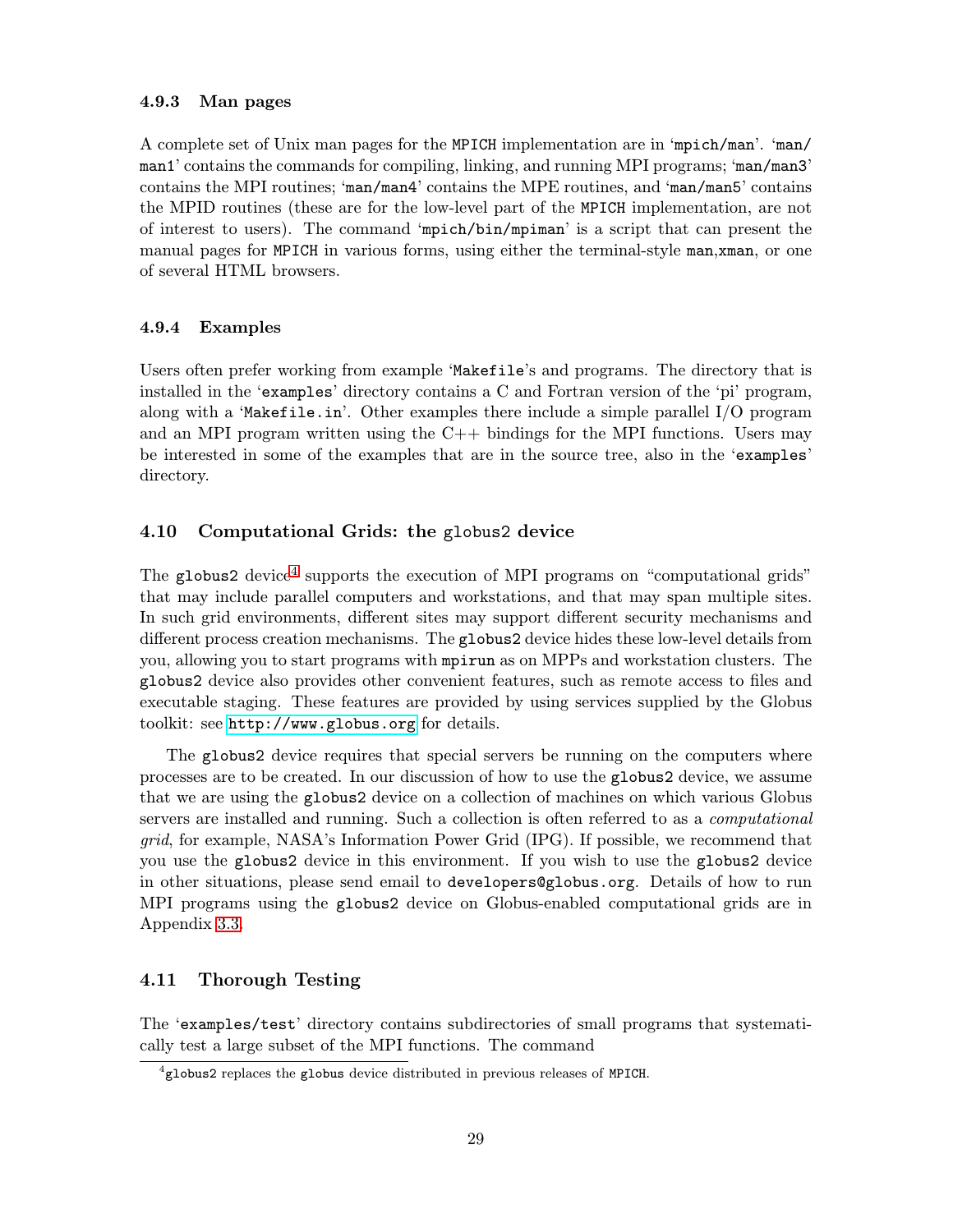make testing

<span id="page-33-0"></span>in the MPICH directory will cause these programs to be compiled, linked, executed, and their output to be compared with the expected output. Linking all these test programs takes up considerable space, so you might want to do

#### make clean

in the test directory afterwards. The individual parts of MPI (point-to-point, collective, topology, etc.) can be tested separately by

make testing

in the separate subdirectories for examples/test.

If you have a problem, first check the troubleshooting guides and the lists of known problems. If you still need help, send detailed information to <mpi-bugs@mcs.anl.gov>.

# 4.12 Internationalization

MPICH has support for providing error messages in different languages. This makes use of the X/Open message catalog services, which are a standard way of providing multi-language support. This multi-language support is often called NLS, for National Language Support. MPICH comes with error messages in US English; additional languages will be provided as we get the translations (if you wish to provide one, please send mail to [mpi-bugs@mcs.anl.](mpi-bugs@mcs.anl.gov) [gov](mpi-bugs@mcs.anl.gov)). More precisely, MPICH uses an English version that uses the ISO Latin-1 character set (ISO8859-1). We expect to provide other versions that also use the Latin-1 character set, subject to getting translations of the messages.

To create a new message catalog, copy the file 'mpich.En\_US.msg' to 'mpich.mylanguage.msg' and translate the entries. The value of 'mylanguage' should match the ones used for your system; for example, 'mpich.De\_DE.msg' for German. Many systems put their NLS files in '/usr/lib/nls/msg'; you can also check the value of the environment variable NLSPATH on your system. Note that some systems provide the routines and programs to support NLS, but do not make use of it and do not provide a initial NLSPATH value.

For emacs users, check the Emacs info under "European Display". The commands

# M-x standard-display-european M-x iso-accents-mode

can be used to input most European languages. You can also load 'iso-transl' and use C-x 8 to compose characters (this sets the high bit in the character). MPICH currently does not support languages that require multi-byte character sets (such as Japanese). However, the only changes needed are in the file 'src/env/errmsg.c'; if you are interested in developing a multi-byte character set version, please let us know.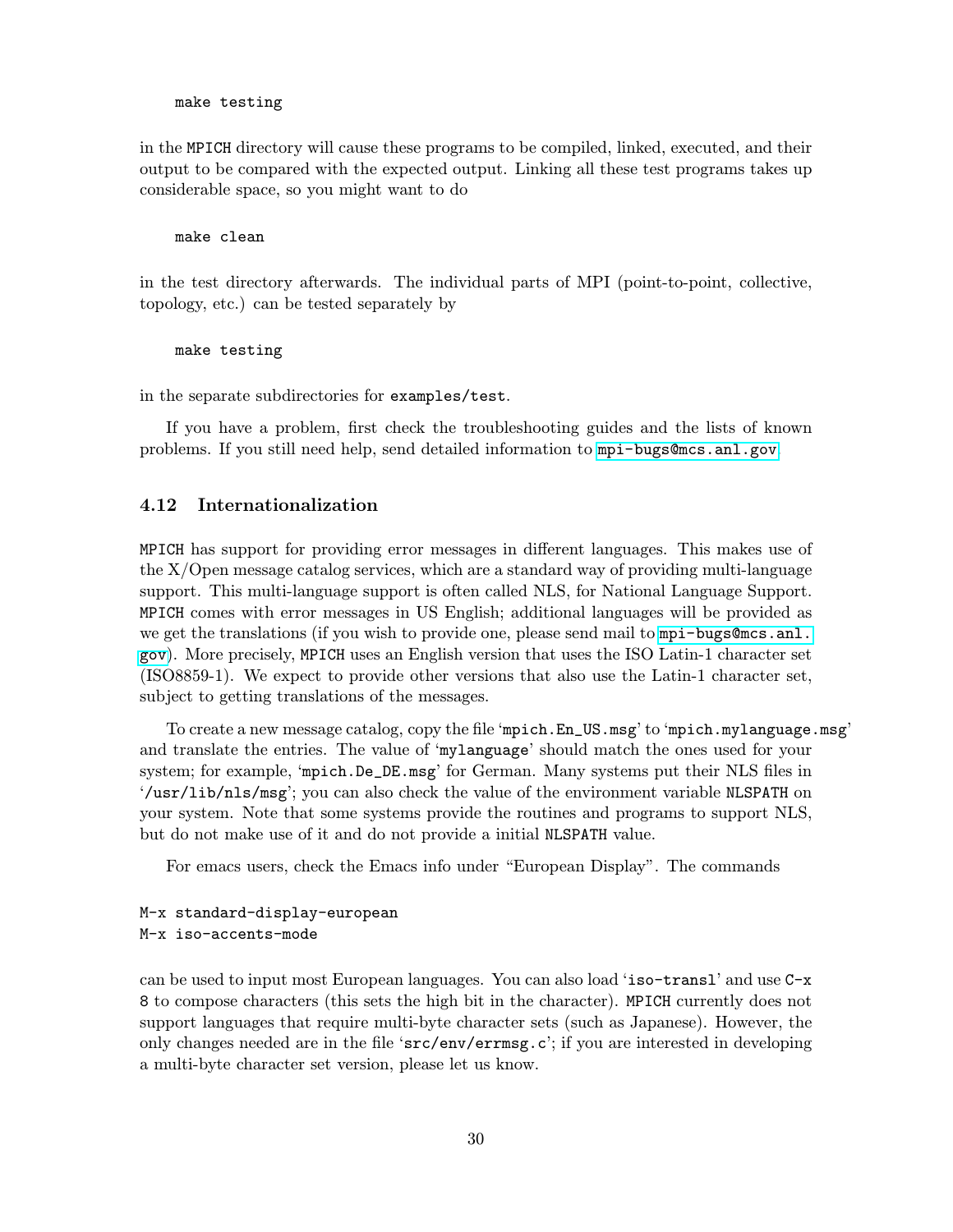<span id="page-34-0"></span>By default, MPICH uses the value of 'NLSPATH' to find the message catalogs. If this fails, it tries 'MPICHNLSPATH', and if that fails, it uses English language versions that are coded into the library.

The catalogs are not, however, installed into these directories. Instead, you will find them in the library directory for a particular architecture; for example, 'mpich/rs6000/ lib'.

# 5 Documentation

This distribution of MPICH comes with complete man pages for the MPI routines, commands for compiling and linking MPI programs, and the MPE extensions. The command mpiman in 'mpich/bin' is a good interface to the man pages.<sup>5</sup> The 'mpich/www' directory contains HTML versions of the man pages for MPI and MPE. The 'mpich/doc' directory contains this Installation and User's Guide. All documentation is also available on the web at <www.mcs.anl.gov/mpi/mpich/docs.html>.

Information about MPI is available from a variety of sources. Some of these, particularly WWW pages, include pointers to other resources.

- The Standard itself:
	- As a Technical report [\[4\]](#page-79-0).
	- As Postscript and HTML at <www.mpi-forum.org>, for both MPI-1 and MPI-2.
	- As a journal article in the Fall 1994 issue of the Journal of Supercomputing Applications [\[15\]](#page-80-0) for MPI-1 and as a journal article in the International Journal of High Performance Computing Applications in 1998.
- MPI Forum discussions
	- The MPI Forum email discussions and both current and earlier versions of the Standard are available from www.netlib.org. MPI-2 discussions are available at <www.mpi-forum.org>.
- Books:
	- Using MPI: Portable Parallel Programming with the Message-Passing Interface, Second Edition, by Gropp, Lusk, and Skjellum [\[11\]](#page-79-0).
	- Using MPI-2: Advanced Features of the Message-Passing Interface, by Gropp, Lusk, and Thakur [\[12\]](#page-79-0).
	- $-$  MPI—The Complete Reference: Volume 1, The MPI Core, by Snir, et al. [\[17\]](#page-80-0).
	- MPI—The Complete Reference: Volume 2, The MPI-2 Extensions, by Gropp, et al. [\[6\]](#page-79-0).
	- Parallel Programming with MPI, by Peter S. Pacheco [\[16\]](#page-80-0).
- Newsgroup:

 ${}^{5}$ The mpiman command is created by the configure process.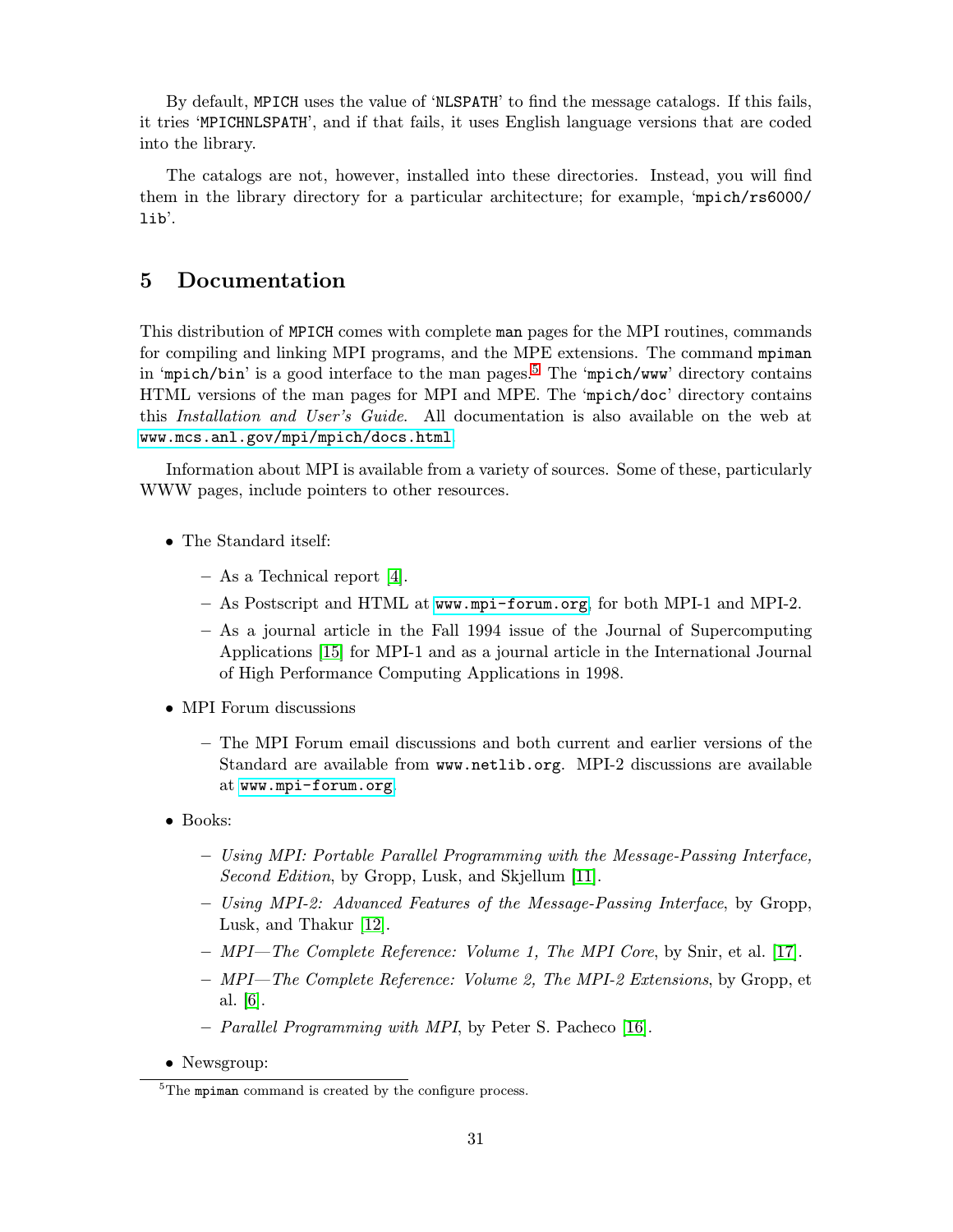- comp.parallel.mpi
- <span id="page-35-0"></span>• Mailing lists:
	- mpi-comments@mpi-forum.org: The MPI Forum discussion list.
	- mpi-impl@mcs.anl.gov: The implementors' discussion list.
	- <mpi-bugs@mcs.anl.gov> is the address to which you should report problems with mpich.
- Implementations available from the web:
	- MPICH is available from <http://www.mcs.anl.gov/mpi/mpich> or by anonymous ftp from ftp.mcs.anl.gov in the directory 'pub/mpi/mpich', file 'mpich.tar.gz'.
	- Links to other implementations are available at [www.mcs.anl.gov/mpi/implementations.](www.mcs.anl.gov/mpi/implementations.html) [html](www.mcs.anl.gov/mpi/implementations.html).
- Test code repository:
	- <ftp://ftp.mcs.anl.gov/pub/mpi/mpi-test>

# 6 In Case of Trouble

This section describes some of the problems that you may run into and some solutions, along with information on submitting bug reports.

# 6.1 Things to try first

If something goes wrong, the first thing to do is to check the output of configure or make for some obvious problem, such as an improperly specified compiler or inadequate disk space. Next, check the web page <www.mcs.anl.gov/mpi/mpich/buglist-tbl.html> for any recent patches that may fix your problem. After that, check Section [6.3](#page-36-0) for common problems. If you still can't find a solution to your problem, submit a bug report and we will try to help you.

# 6.2 Submitting bug reports

Send any problem that you can not solve by checking this section to [mpi-bugs@mcs.anl.](mpi-bugs@mcs.anl.gov) [gov](mpi-bugs@mcs.anl.gov).

Please include:

- The version of MPICH  $(e.g., 1.2.5)$
- The output of running your program with the -mpiversion argument (e.g., mpirun -np 1 a.out -mpiversion)
- The output of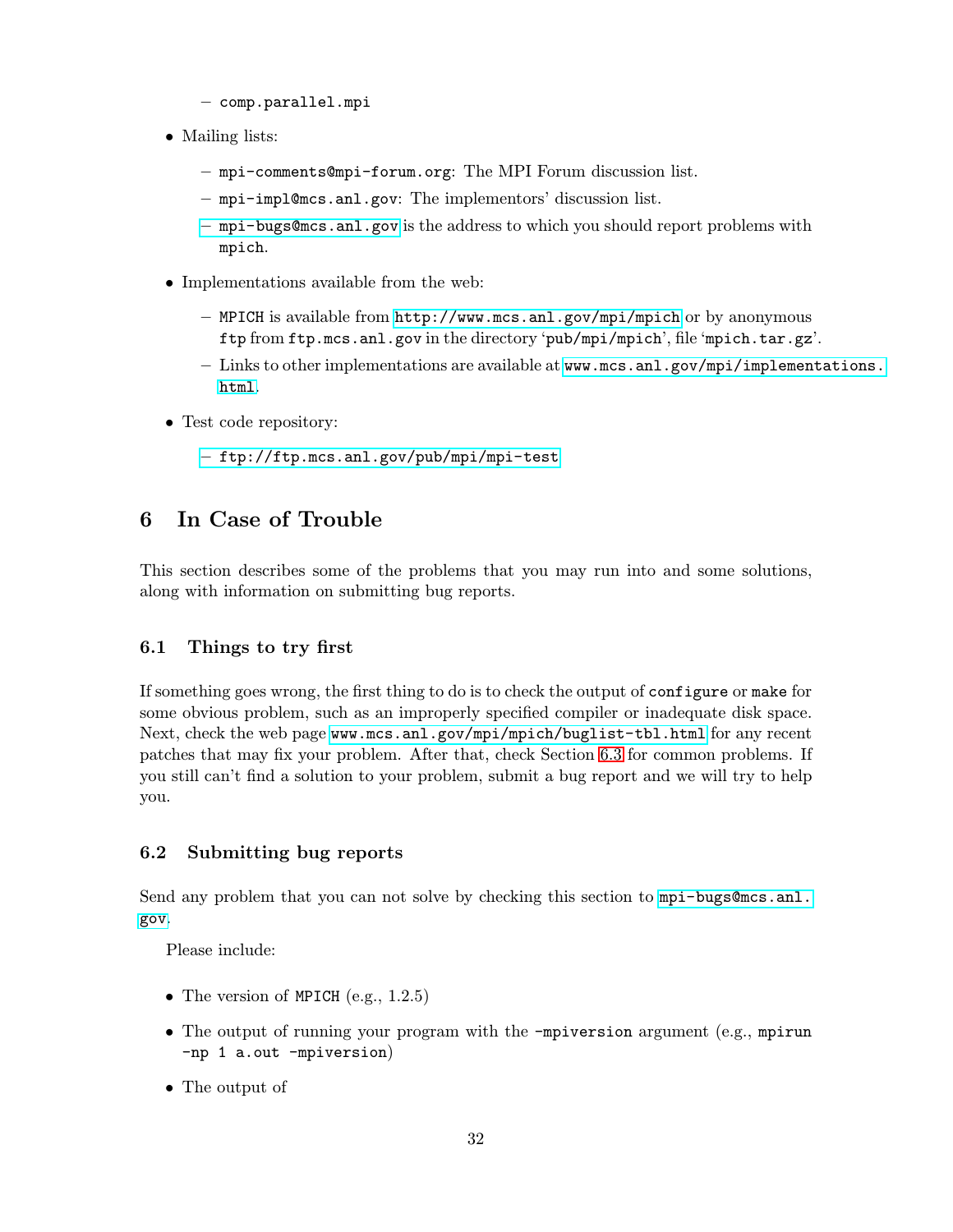uname -a

for your system. If you are on an SGI system, also

hinv

- The files 'config.log' and 'src/fortran/config.log'.
- If the problem is with a script such as configure or mpirun, run the script with the -echo argument (e.g., mpirun -echo -np 4 a.out ).

If you have more than one problem, please send them in separate messages; this simplifies our handling of problem reports.

The rest of this section contains some information on trouble-shooting MPICH. Some of these describe problems that are peculiar to some environments and give suggested workarounds. Each section is organized in question and answer format, with questions that relate to more than one environment (workstation, operating system, etc.) first, followed by questions that are specific to a particular environment. Problems with workstation clusters are collected together as well. To make it easier to find solutions, the most common problems are described first.

# 6.3 The Most Common Problems

This section describes some of the most common problems encountered when building and using MPICH. See also Section [A](#page-55-0) which covers frequently asked questions, including some additional problems.

Missing symbols when linking. The most common source of missing symbols is a failure of the MPICH configure step to determine how to pass command line arguments to Fortran. Check the output of the configure step for any error messages or warnings about building the Fortran libraries. If you do not require Fortran, reconfigure MPICH using the configure option --disable-f77 and remake MPICH. If you need Fortran and cannot figure out how to make MPICH work with Fortran, send a bug report to <mpi-bugs@mcs.anl.gov>.

Another common problem with programs that mix Fortran and C is missing libraries. The MPICH configure attempts to determine the libraries that are necessary when linking C with Fortran, but may miss some. There are additional suggestions for this problem in Section [6.9.](#page-43-0)

SIGSEGV. Any message that mentions SIGSEGV is refering to a "segmentation violation" during program execution. This is usually due to an error in the user's program, such as an array overwrite or use of an uninitialized variable in referencing storage.

# 6.4 Troubleshooting Shared Libraries

Shared libraries provide a useful and powerful tool for speeding linking and execution of programs. However, the implementation of shared libraries in most operating systems leaves much to be desired. This section covers some of the problems and workarounds for them.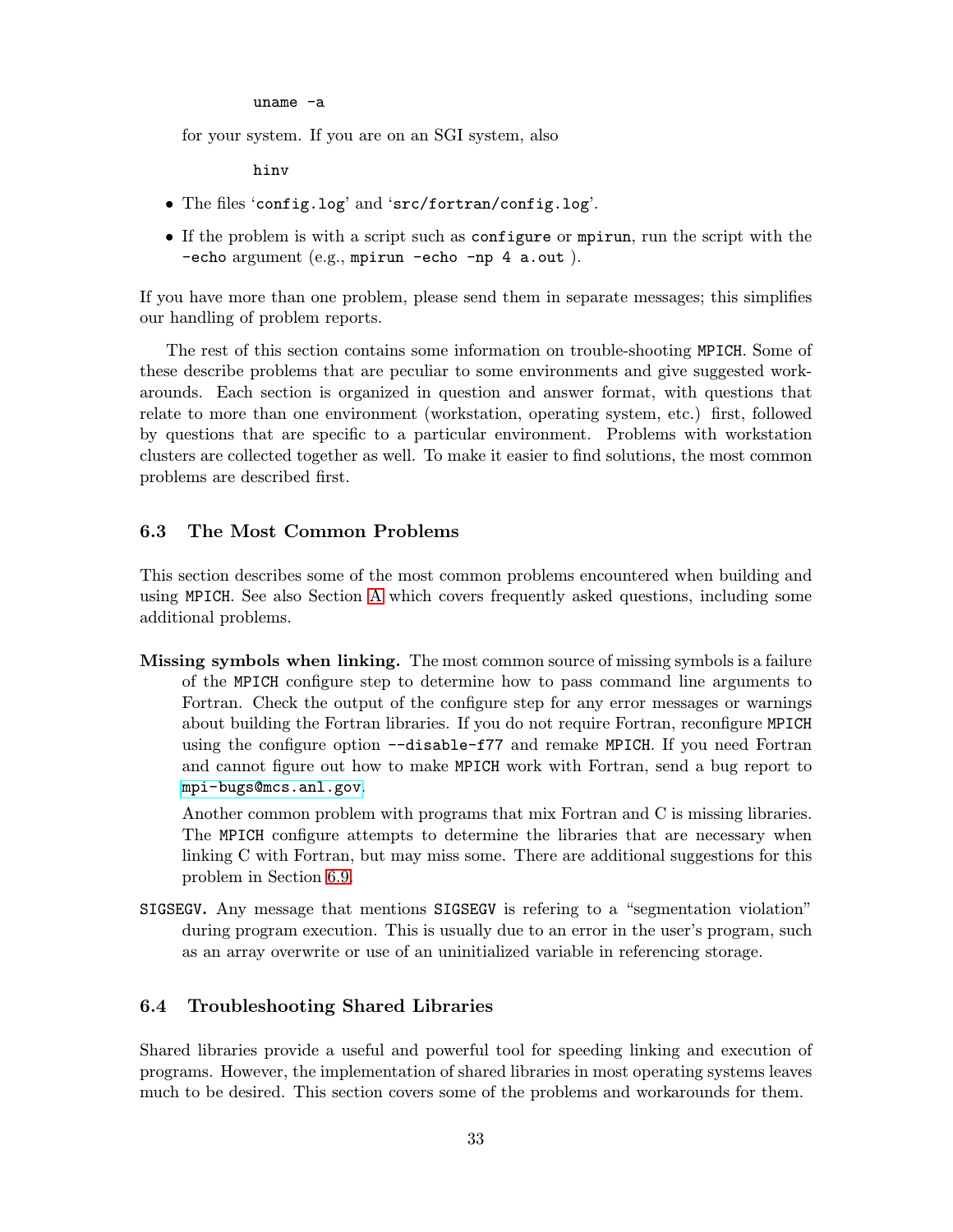Some (most?) systems do not remember where the shared library was found when the executable was linked!<sup>6</sup> Instead, they depend on finding the shared library in either a default location (such as '/lib') or in a directory specified by an environment variable such as LD\_LIBRARY\_PATH or by a command line argument such as -R or -rpath (more on this below). The MPICH configure tests for this and will report whether an executable built with shared libraries remembers the location of the libraries. It also attemps to use a compiler command line argument to force the executable to remember the location of the shared library.

If you need to set an environment variable to indicate where the MPICH shared libraries are, you need to ensure that both the process that you run mpirun from and any processes that mpirun starts gets the enviroment variable. The easiest way to do this is to set the environment variable within your '.cshrc' (for csh or tcsh users) or '.profile' (for sh and ksh users) file.

However, setting the environment variable within your startup scripts can cause problems if you use several different systems. For example, you may have a single '.cshrc' file that you use with both an SGI (IRIX) and Solaris system. You do not want to set the LD\_LIBRARY\_PATH to point the SGI at the Solaris version of the MPICH shared libraries<sup>7</sup>. Instead, you would like to set the environment variable before running mpirun:

# setenv LD\_LIBRARY\_PATH \${LD\_LIBRARY\_PATH}:/usr/local/mpich/lib/shared mpirun -np 4 cpi

Unfortunately, this won't always work. Depending on the method that mpirun and MPICH use to start the processes, the environment variable may not be sent to the new process. This will cause the program to fail with a message like

ld.so.1: /home/me/cpi: fatal: libpmpich.so.1.0: open failed: No such file or directory Killed

Some devices support starting new processes with the current environment; check the documentation for mpirun (Section [3.2\)](#page-12-0).

An alternative to using LD\_LIBRARY\_PATH and the secure server is to add an option to the link command that provides the path to use in searching for shared libraries. Unfortunately, the option that you would like is "append this directory to the search path" (such as you get with  $-L$ ). Instead, many compilers provide only "replace the search path with this path."<sup>8</sup> For example, some compilers allow  $-Rpath:path:\ldots:path$  to specify a replacement path. Thus, if both MPICH and the user provide library search paths with -R, one of the search paths will be lost. Eventually, mpicc and friends can check for -R options and create a

 ${}^{6}$ There is a reason for this unfortunate choice that has to do with distributing executables linked with shared libraries. However, the capability to save the location should be provided, at least as an option, by the linker.

<sup>7</sup>You can make '.cshrc' check for the kind of system that you are running on and pick the paths appropriately. This isn't as flexible as the approach of setting the environment variable from the running shell.

<sup>8</sup>Even though the linker may provide the "append to search path" form.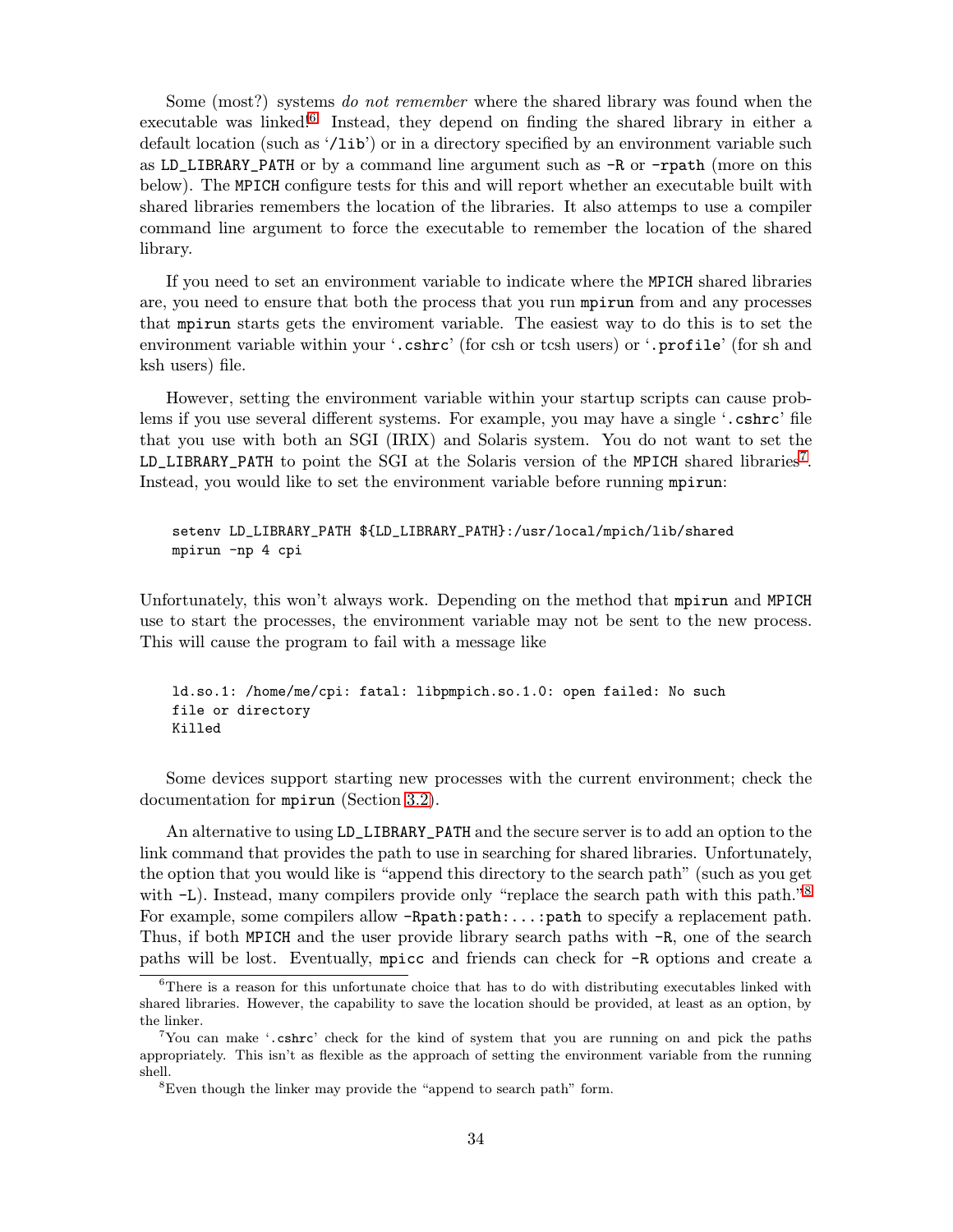unified version, but they currently do not do this. You can, however, provide a complete search path yourself if your compiler supports an option such as -R.

The preceeding may sound like a lot of effort to go to, and in some ways it is. For large clusters, however, the effort will be worth it: programs will start faster and more reliably, because there is less network and file system traffic.

# 6.5 Other Problems

The following items describe miscellaneous problems that we have encountered. These may help solve less common problems.

# 6.6 Problems configuring

#### 6.6.1 General

1. Q: Configure reports that floating point is not commutative! How do I fix it?

A: Check your compiler's documentation. On RS/6000's, the  $\mathsf{\text{-}gnomaf}$  (no multiplyadd floating point) option. On some other systems, intermediate results may be stored in 80-bit registers (Intel CPUs do this); this can also lead to inconsistent rounding. You may be able to force the compiler to round to 64 bits.

# 6.6.2 Linux

1. Q: The configure step issues the message:

```
checking that the compiler f77 runs... no
Fortran compiler returned non-zero return code
Output from test was
f2ctmp_conftest.f:
  MAIN main:
```
A: This is probably caused by a problem in the Fortran compiler in older versions of Linux. The f77 command in Linux was often a shell script that uses the f2c program to convert the Fortran program to C, and then compile it with the C compiler. In many versions of Linux, this script has an error that causes a non-zero return code even when the compilation is successful.

To fix this problem, you need a corrected f77 script. If you can edit the script yourself, change the last 3 lines from

```
case $cOPT in 2) $CC $G -o $OUTF $OFILES -lf2c -lm;; esac
rc=$?
exit $rc
to
```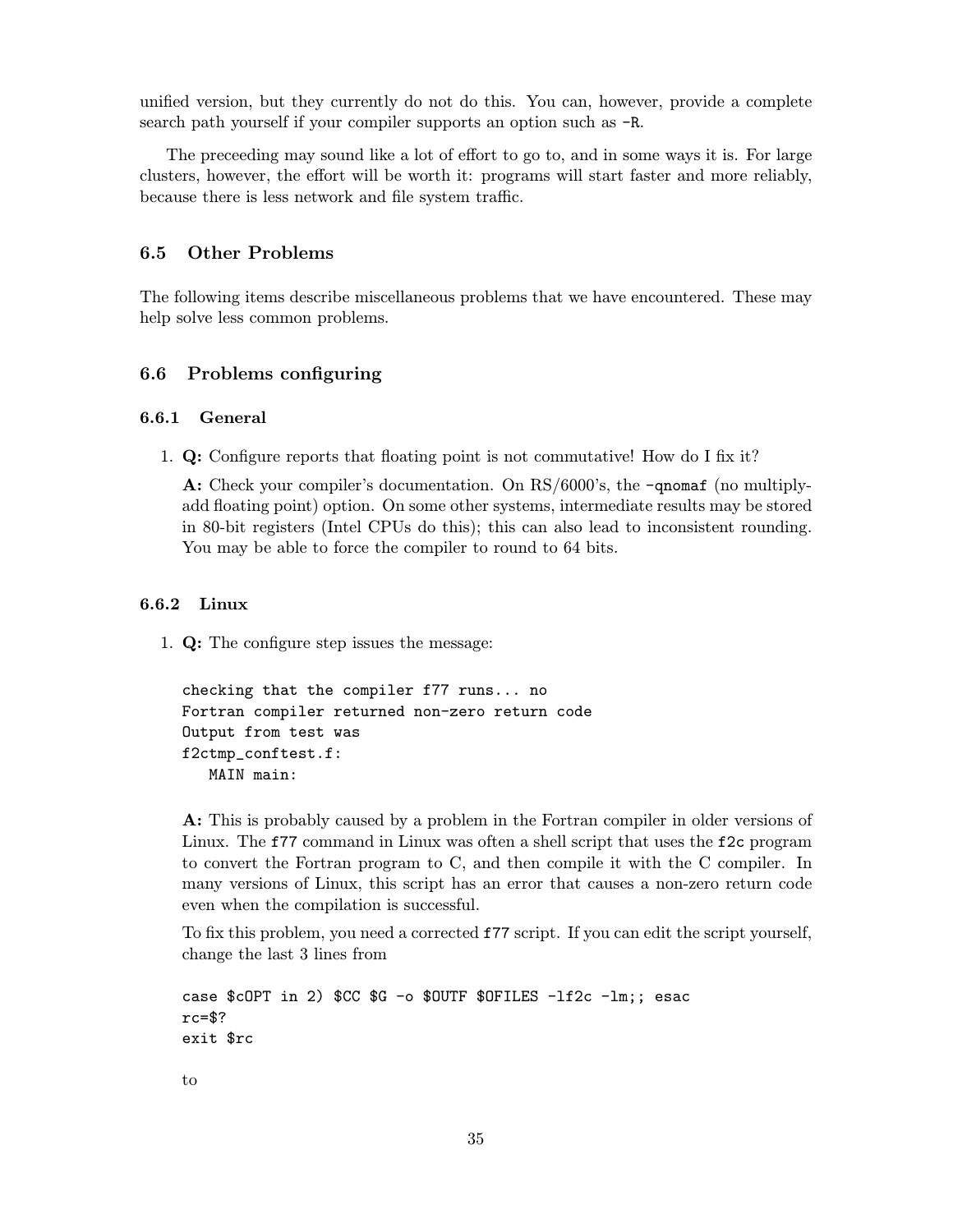```
case $cOPT in 2) $CC $G -o $OUTF $OFILES -1f2c -1m;; esac
rc = $?trap 0
exit $rc
```
2. Q: The link test fails on Linux with messages like

```
overtake.o(.text+0x59): undefined reference to 'MPI_COMM_WORLD'
overtake.o(.text+0x81): undefined reference to 'MPI_COMM_WORLD'
...
```
A: This is probably caused by a problem in the Fortran compiler in Linux. In some early versions of Linux, the f77 command in Linux is often a shell script that uses the f2c program to convert the Fortran program to C, and then compile it with the C compiler. In many versions of Linux, this script has an error that causes a non-zero return code even when the compilation is successful.

To fix this problem, you need a corrected f77 script. If you can edit the script yourself, change the last 3 lines from

```
case $cOPT in 2) $CC $G -o $OUTF $OFILES -1f2c -1m;; esac
rc=$?
exit $rc
to
case C copt in 2) C C G - 0 D D D F L S -1C -1m;; esac
rc=$?
trap 0
exit $rc
```
3. Q: During the configure step, messages like

/homes/me/mpich/configure: 134956160: Permission denied

sometimes appear. What is wrong?

A: This is a bug in the Linux (actually GNU) sh shell. The shell is attempting to create a file with the name '/tmp/t $\epsilon$ processid>-sh' (e.g., '/tmp/t11203-sh'), but was unable to. This may happen if '/tmp' is full; however, it can also happen when the shell created the same file for another user days before. (You can see this happen by running configure under strace  $-f$ ). The only fix is to have your systems administrator clean old files out of '/tmp'.

# 6.7 Problems building MPICH

## 6.7.1 General

1. Q: When running make on MPICH, I get this error: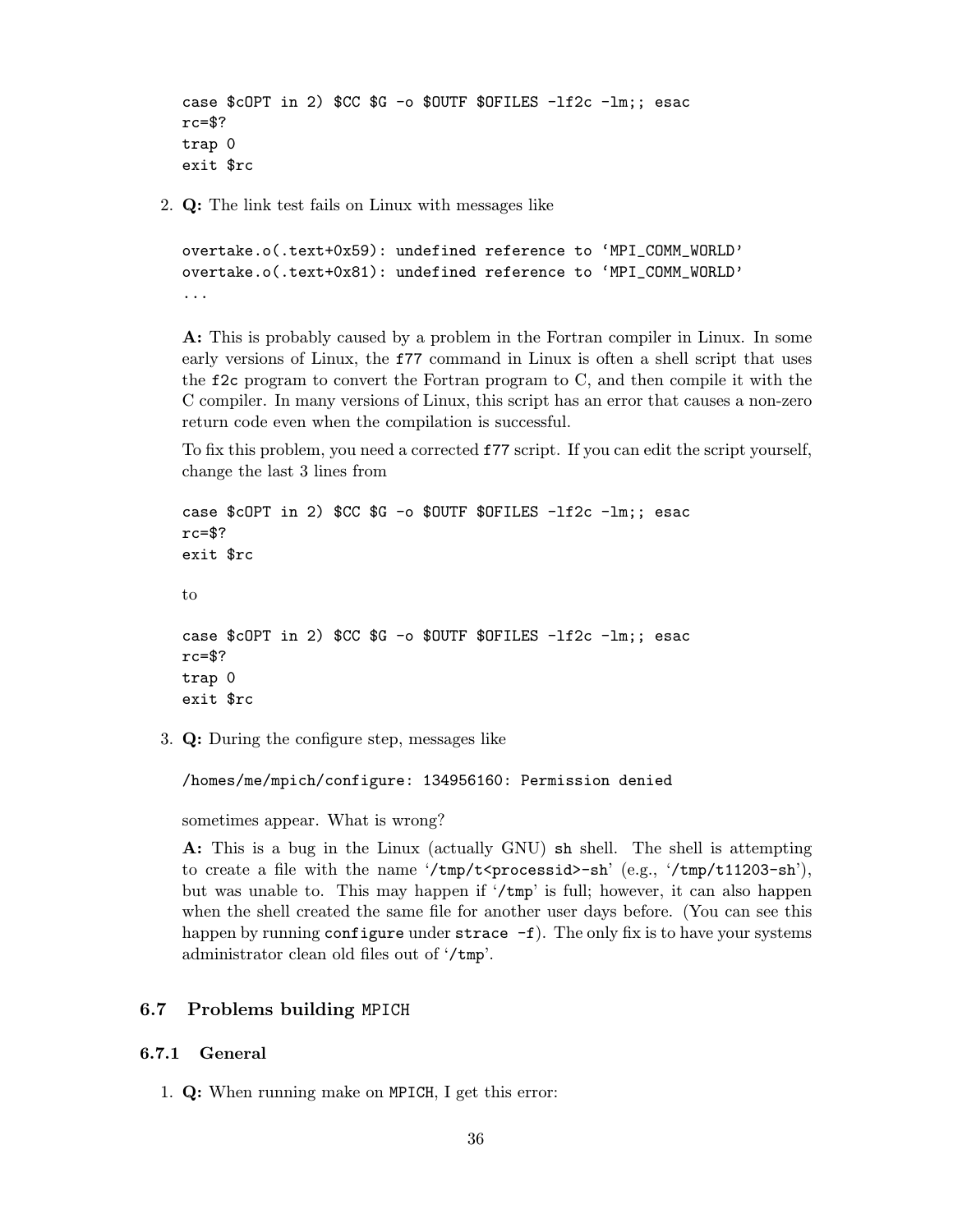ar: write error: No such file or directory \*\*\* Error code 1

I've looked, and all the files are accessible and have the proper permissions.

A: Check the amount of space in '/tmp'. This error is sometimes generated when there is insufficient space in  $\ell$ tmp' to copy the archive (this is a step that ar takes when updating a library). The command  $df /tmp$  will show you how much space is available. Try to insure that at least twice the size of the library is available.

2. Q: When running make on MPICH, I get errors when executing ranlib.

A: Many systems implement ranlib with the ar command, and they use the '/tmp' directory by default because it "seems" obvious that using '/tmp' would be faster ('/ tmp' is often a local disk). Unfortunately, some systems have ridiculously small '/tmp' partitions, making any use of '/tmp' very risky. In some cases, the ar commands used by MPICH will succeed because they use the l option—this forces ar to use the local directory instead of '/tmp'. The ranlib command, on the other hand, may use '/tmp' and cannot be fixed.

In some cases, you will find that the ranlib command is unnecessary. In these cases, you can reconfigure with -noranlib. If you must use ranlib, either reduce the space used in '/tmp' or increase the size of the '/tmp' partition (your system administrator will need to do this). There should be at least 20–30 MBytes free in '/tmp'.

3. Q: When doing the link test, the link fails and does not seem to find any of the MPI routines:

/homes/me/mpich/IRIX32/ch\_p4/bin/mpicc -o overtake overtake.o test.o ld: WARNING 126: The archive /homes/me/mpich/IRIX32/ch\_p4/lib/libmpi.a defines no global symbols. Ignoring. ld: WARNING 84: /usr/lib/libsun.a is not used for resolving any symbol. ld: ERROR 33: Unresolved data symbol "MPI\_COMM\_WORLD" -- 1st referenced by overtake.o. ld: ERROR 33: Unresolved text symbol "MPI\_Send" -- 1st referenced by overtake.o. ...

A: Check that the ar and ranlib programs are compatible. One site installed the Gnu ranlib in such a way that it would be used with the vendors ar program, with which it was incompatible. Use the **-noranlib** option to configure if this is the case.

## 6.7.2 Workstation Networks

1. Q: When building MPICH, the make fails with errors like this:

```
making p4 in directory lib
       make libp4.a
       cc -Aa -g -I../include -I../../../../include -c p4_globals.c
cc: "/usr/include/netinet/in.h", line 69: error 1000: Unexpected symbol: "u_long".
cc: "/usr/include/netinet/in.h", line 127: error 1000: Unexpected symbol: "u_short".
```
etc.

A: The problem here is that the system (not MPICH) include files are incompatible with your choice of compiler. Check to see if cc is aliased (in C shell, do alias cc).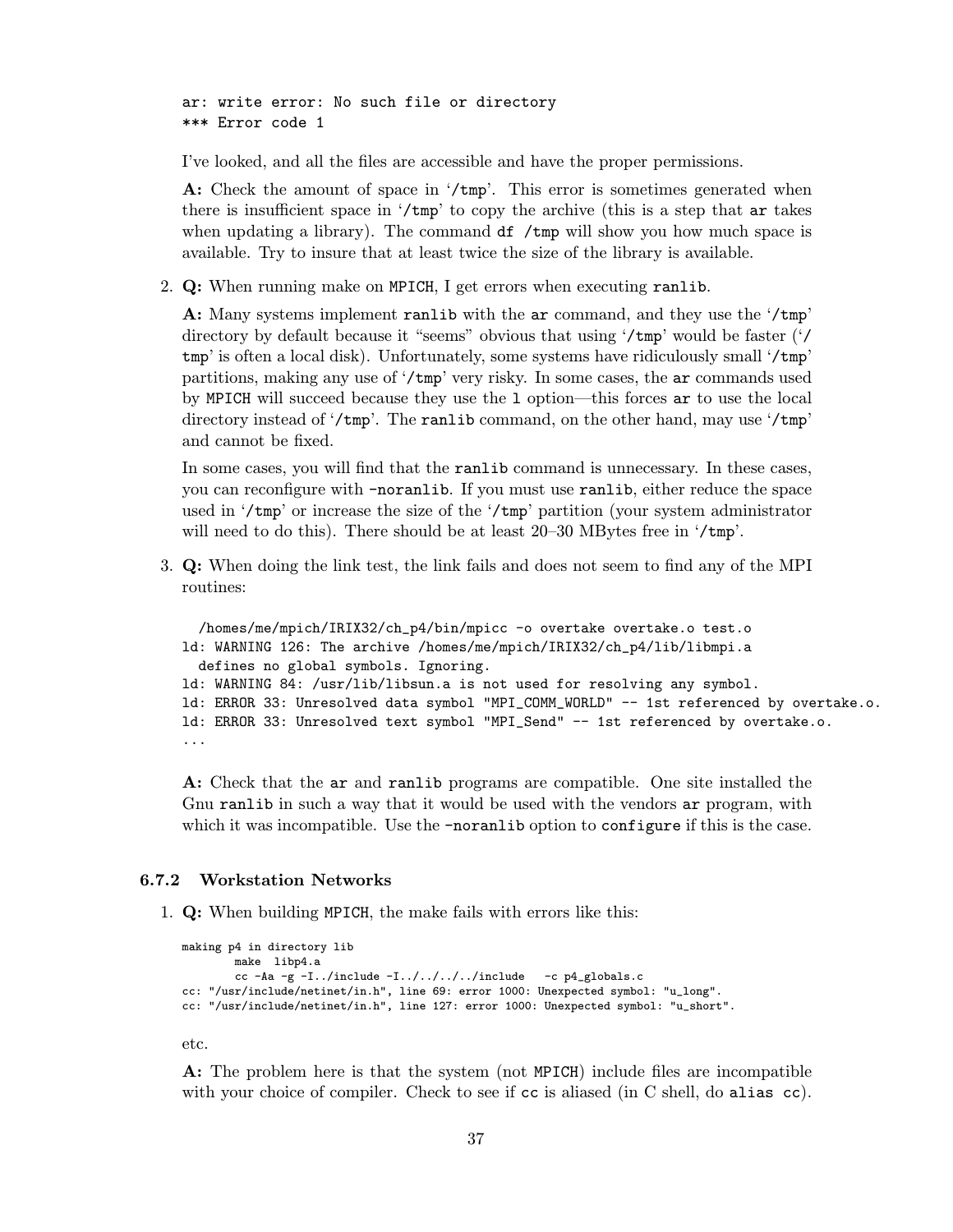If it is, either unalias it or set the environment variable CC to the full path for the compiler. To get the full path, do

unalias cc setenv CC 'which cc'

and then reconfigure.

#### 6.7.3 Cray T3D

1. Q: When linking I get

```
mppldr-133 cf77: CAUTION
    Unsatisfied external references have been encountered.
Unsatisfied external references
Entry name Modules referencing entry
GETARG (equivalenced to $USX1)
               MPIR_GETARG
```
A: You may have specified the Fortran compiler with the F77 environment variable or the -fc argument to configure. The MPICH Fortran implemenation of MPI uses a common Fortran extension, GETARG, to get the command line arguments. Most Fortran runtime systems support this, but Cray uses call pxfgetarg(i,s,len(s),ierr) instead. You can change the file 'src/env/farg.f' manually to call the correct routine (but note that configure builds a new 'farg.f' from 'farg.f.in' each time that it is run).

MPICH now attempts to determine the correct names of the routines to access the command line. If you find that MPICH fails to determine the names correctly, please send a bug report to <mpi-bugs@mcs.anl.gov>.

# 6.7.4 SGI

1. Q: The build on an SGI Power Challenge fails with

```
Signal: SIGSEGV in Back End Driver phase.
> ### Error:
> ### Signal SIGSEGV in phase Back End Driver -- processing aborted
> f77 ERROR: /usr/lib64/cmplrs/be died due to signal 4
> f77 ERROR: core dumped
> *** Error code 2 (bu21)
> *** Error code 1 (bu21)
> *** Error code 1 (bu21)
```
A: Our information is that setting the environment variable SGI\_CC to -ansi will fix this problem.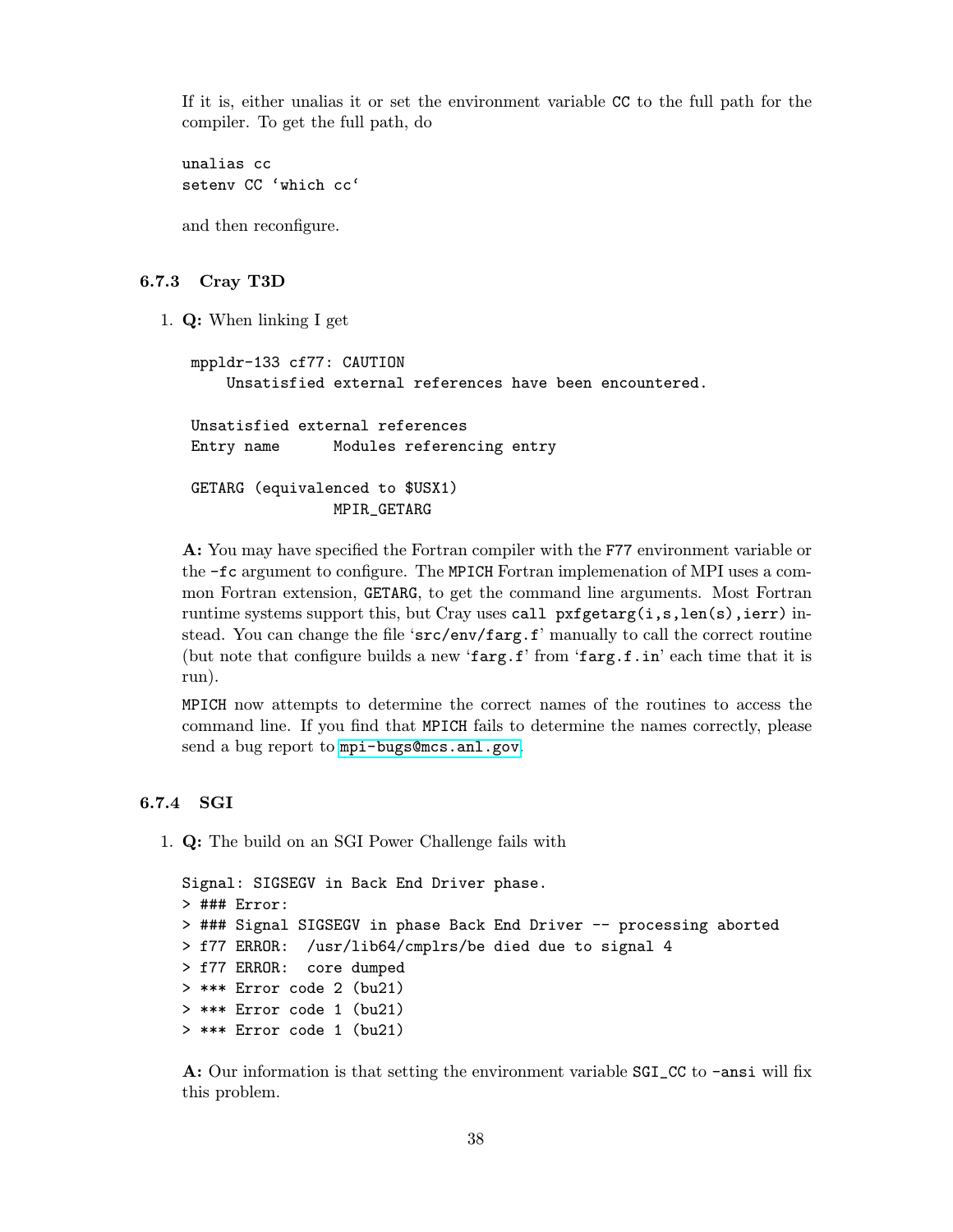2. Q: The build on an SGI with architecture IRIXN32 fails with

```
cc: Warning: -c should not be used with ucode -03 -032on a single file; use -j instead to get inter-module optimization.
```
A: Amazingly, the standard  $-c$  option is not valid for the SGI compilers when both -O3 and -n32 are specified. This is a "feature" of the SGI compiler, and there is no way to work around this for MPICH (other than a massive and non-portable rewrite of all the 'Makefile's). Your only option is to not use the -O3 option.

# 6.7.5 Linux

1. Q: The link test failed on Linux with

```
...
cc -o overtake overtake.o test.o -L/usr/local/mpich/LINUX/ch_p4/lib
-lmpi
overtake.o(.text+0x71): undefined reference to 'MPI_COMM_WORLD'
overtake.o(.text+0x82): undefined reference to 'MPIR_I_DOUBLE'
overtake.o(.text+0xe1): undefined reference to 'MPI_COMM_WORLD'
...
```
A: We have been informed that there is a error in the f77 script in some versions of Linux which causes this problem. Try either getting a patch for the f77 script or reconfiguring with -nof77.

2.  $Q:$  The build fails for the ch\_p4 device when using the Compaq C compiler.

A: There is an incompatibility with the system include files (not the MPICH include files). If you can modify '/usr/include/rpc/xdr.h', add the following near the top of that file:

```
#if defined(__DECC) || defined(__DECCXX)
typedef long int int64_t;
#endif
```
#### 6.7.6 Compaq ULTRIX and Tru64

1. Q: When trying to build, the make aborts early during the cleaning phase:

amon:MPICH/mpich>make clean  $\binom{\text{bin}}{\text{rm}}$  -f \*.o \* nupshot \*\*\* Error code 1

A: This is a bug in the shell support on some Compaq ULTRIX systems. You may be able to work around this with

setenv PROG\_ENV SYSTEM\_FIVE

Configuring with -make=s5make may also work.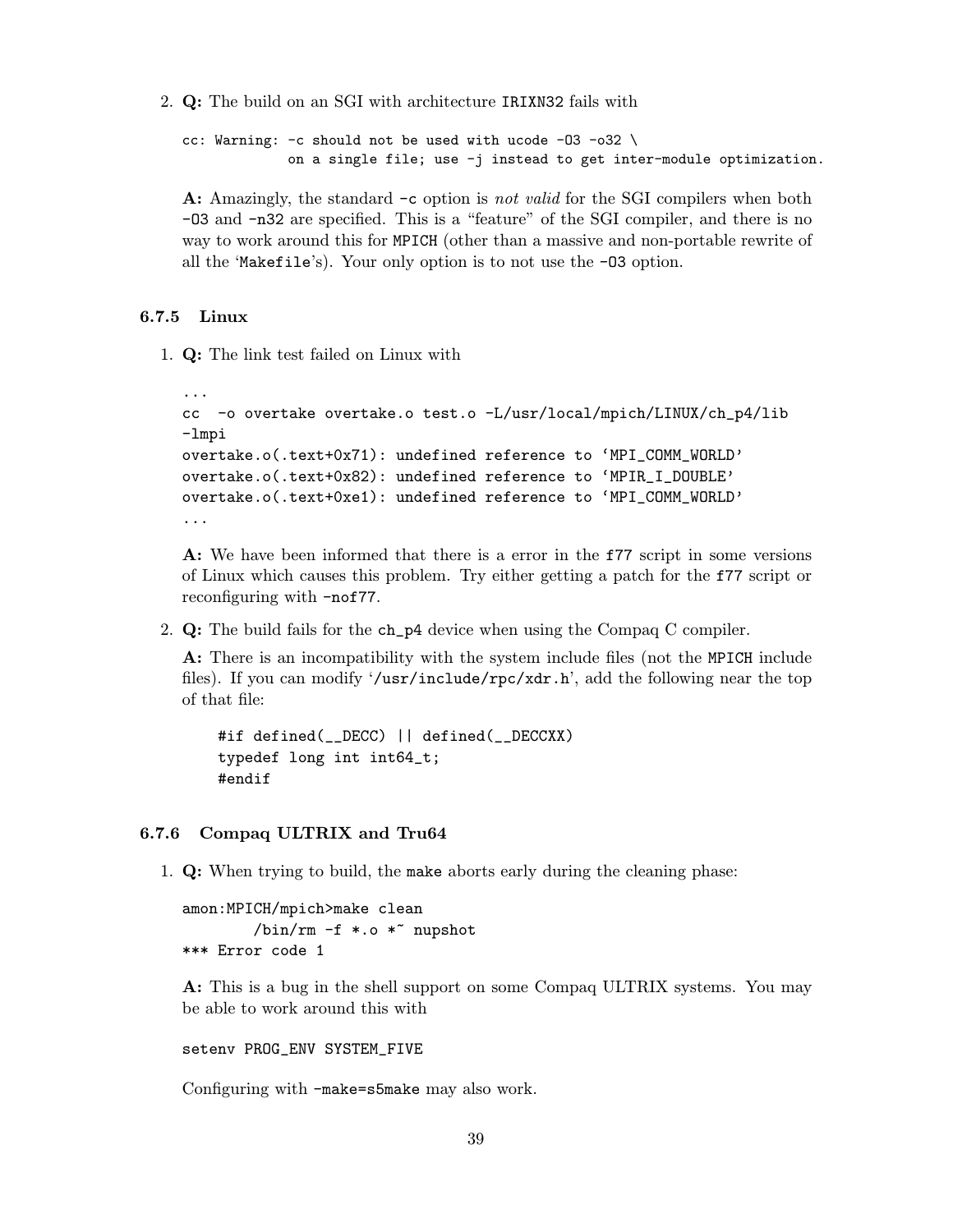# <span id="page-43-0"></span>6.8 Problems in testing

The MPICH test suite, in 'examples/test', performs a fairly complete test of an MPI implementation. If there is an error, it usually indicates a problem with the implementation of MPI; if you encounter such a problem, please report it to <mpi-bugs@mcs.anl.gov>. However, there are a few exceptions that are described here.

# 6.8.1 General

1. Q: The test 'pt2pt/structf' fails with

0 - Error in MPI\_ADDRESS : Invalid argument: Address of location given to MPI\_ADDRESS does not fit in Fortran integer [0] Aborting program!

A: This is not an error; it is a gap in the MPI-1 definition that is fixed in MPI-2 (with the routine MPI\_Get\_address. This indicates that Fortran integers are not large enough to hold an address. This does indicate that MPI programs written in Fortran should not use the MPI\_Address function on this system.

2. Q: The test 'env/timers' fails with

Timer around sleep(1) did not give 1 second; gave 0.399949

A: The low-level software that MPICH uses probably makes use of the SIGALRM signal, thus denying it to the user's program. This is not an error (the standard permits systems to make use of any signals) though it is unfortunate.

# 6.9 Problems compiling or linking Fortran programs

# 6.9.1 General

1. Q: When linking the test program, the following message is generated:

```
f77 -g -o secondf secondf.o -L/usr/local/mpich/lib/sun4/ch_p4 -lmpich
invalid option -L/usr/local/mpich/lib/sun4/ch_p4
ld: -lmpich: No such file or directory
```
A: This f77 program does not accept the -L command to set the library search path. Some systems provide a shell script for f77 that is very limited in its abilities. To work around this, use the full library path instead of the -L option:

f77 -g -o secondf secondf.o /usr/local/mpich/lib/sun4/ch\_p4/libmpich.a

As of the MPICH 1.2.0 release, the MPICH configure attempts to find the correct option for indicating library paths to the Fortran compiler. If you find that the MPICH configure has made an error, please submit a bug report to <mpi-bugs@mcs.anl.gov>.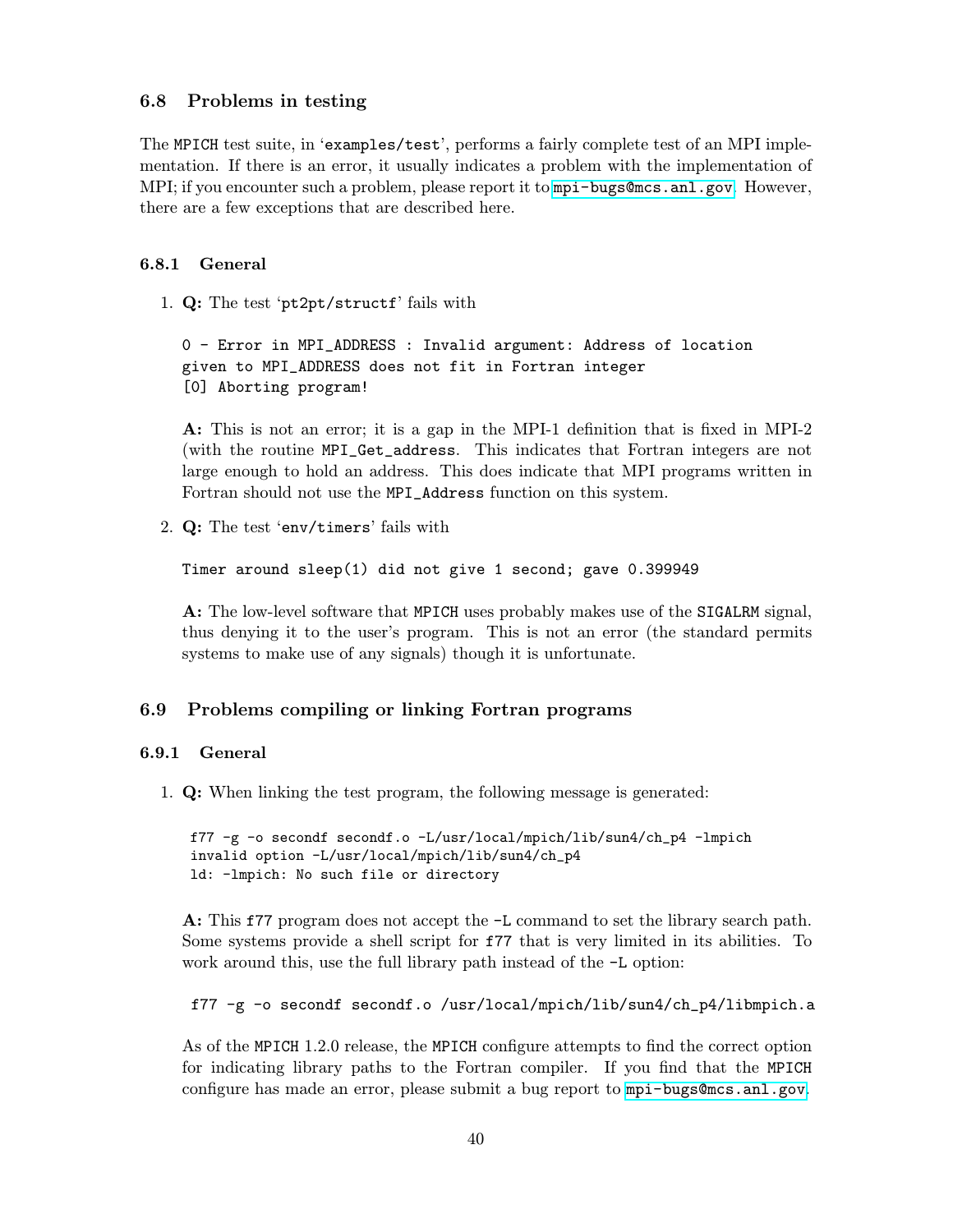2. Q: When linking Fortran programs, I get undefined symbols such as

```
f77 -c secondf.f
secondf.f:
MAIN main:
f77 -o secondf secondf.o -L/home/mpich/lib/solaris/ch_shmem -lmpich
Undefined first referenced
symbol in file
getdomainname
/home/mpich/lib/solaris/ch_shmem/libmpi .a(shmempriv.o)
ld: fatal: Symbol referencing errors. No output written to secondf
```
There is no problem with C programs.

A: This means that your C compiler is providing libraries for you that your Fortran compiler is not providing. Find the option for the C compiler and for the Fortran compilers that indicate which library files are being used (alternately, you may find an option such as -dryrun that shows what commands are being used by the compiler). Build a simple C and Fortran program and compare the libraries used (usually on the ld command line). Try the ones that are present for the C compiler and missing for the Fortran compiler. MPICH attempts to determine these libraries for you. If you have trouble, send a bug report and include the contents of the file 'mpich/src/fortran/ config.log'.

3. Q: When trying to compile Fortran code with a Fortran 90 or Fortran 95 compiler, I get error messages like

Error: foo.f, line 30: Inconsistent datatype for argument 1 in MPI\_SEND

A: The Fortran language requires that in two calls to the same subroutine, the types of arguments must be the same. That is, if you called MPI\_SEND with a REAL buffer as the first argument and then called it with an INTEGER buffer as the first argument, a Fortran compiler can consider this an error. Few Fortran 77 compilers would complain about this; more Fortran 90 and Fortran 95 compilers check for this. There are two solutions. One is to use the MPI module (in the "choice" version: use the -choicemod option for mpif90); the other is to use an option to tell the Fortran 90 compiler to allow argument mismatches. For example, the argument -mismatch will cause the NAG Fortran compilers to allow mismatched arguments. Using the MPI module is the preferred approach.

Fortran 77 users may sometimes see a similar message, particularly with later versions of g77. The option -Wno-globals will suppress these warning messages.

# 6.10 Problems Linking C Programs

# 6.10.1 General

1. Q: When linking programs, I get messages about \_\_builtin\_saveregs being undefined.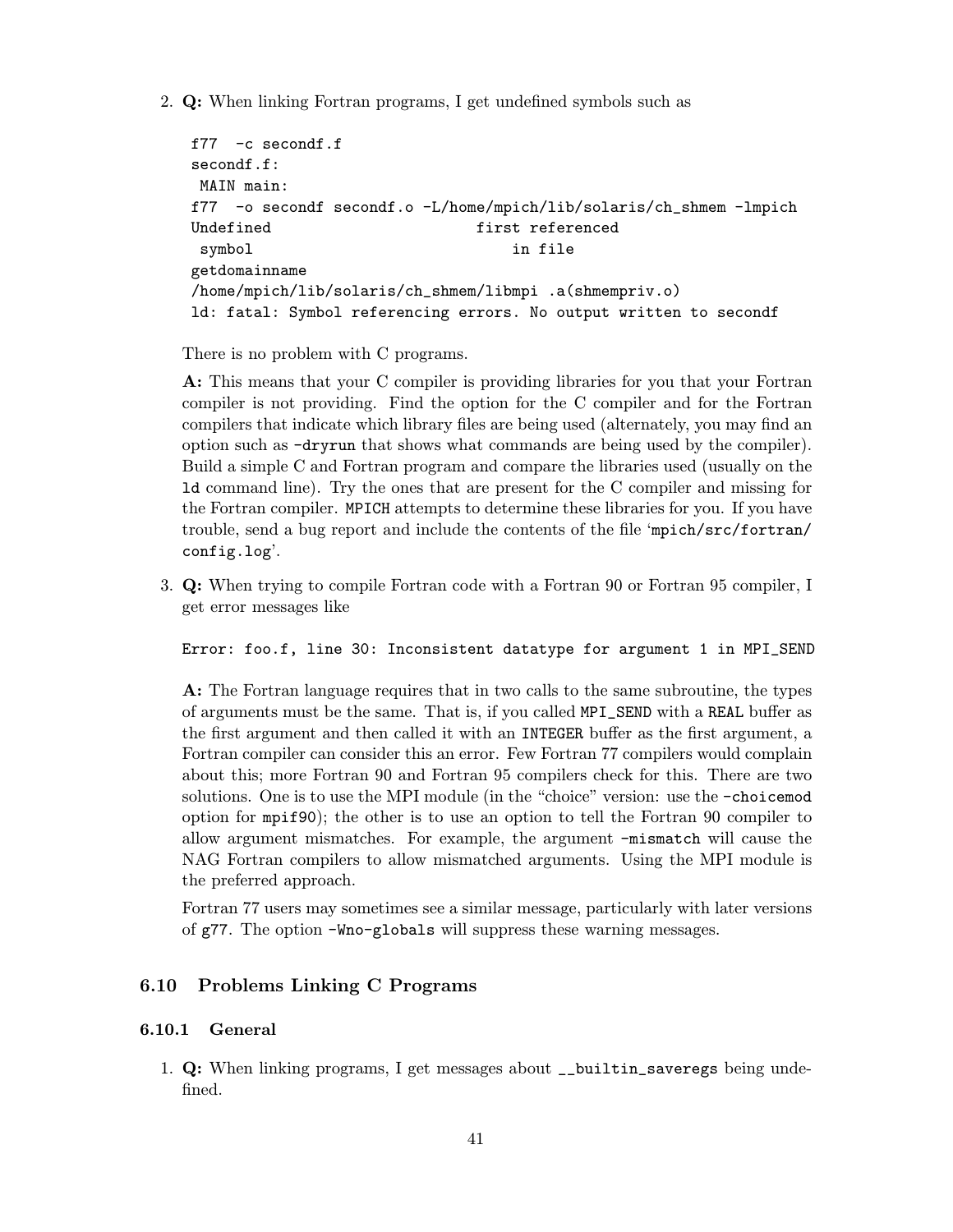A: You may have a system on which C and Fortran compilers are incompatible (for example, using gcc and the vendor's Fortran compiler). If you do not plan to use Fortran, the easiest fix is to rebuild with the -nof77 option to configure.

You should also look into making your C compiler compatible with your Fortran compiler. Because this is very dependent on the specific system and compilers that you are using, you may need to find a local expert who can help you.

The easiest but ugliest possibility is use f2c to convert Fortran to C, then use the C compiler to compile everything. If you take this route, remember that every Fortran routine has to be compiled using f2c and the C compiler.

Alternatively, you can use various options (check the man pages for your compilers) to see what libraries that add when they link. Add those libraries to the link line for the other compiler. If you find a workable set of libraries, edit the appropriate scripts (e.g., mpicc) to include the necessary libraries. MPICH attempts to find all the libaries that you need but is not always successful.

# 6.10.2 HPUX

1. Q: When linking on HPUX, I get an error like this:

```
cc -o pgm pgm.o -L/usr/local/mpich/lib/hpux/ch_p4 -lmpich -lm
/bin/ld: Unsatisfied symbols:
sigrelse (code)
sigset (code)
sighold (code)
*** Error code 1
```
A: You need to add the link option  $-1V3$ . The ch\_p4 device uses the System V signals on the HP; these are provided in the 'V3' library.

#### 6.10.3 LINUX

1. Q: When linking a Fortran program, I get

```
Linking:
foo.o(.data+0x0): undefined reference to 'pmpi_wtime_'
```
A: This is a bug in the pgf77 compiler (which is itself a workaround for a bug in the LINUX ld command). You can fix it by either adding -lpmpich to the link line or modifying the 'mpif.h' to remove the external pmpi\_wtime, pmpi\_wtick statement.

The MPICH configure attempts to determine if pmpi\_wtime and pmpi\_wtick can be declared in 'mpif.h' and removes them if there is a problem. If this happens and you use pmpi\_wtime or pmpi\_wtick in your program, you will need to declare them as functions returning double precision values.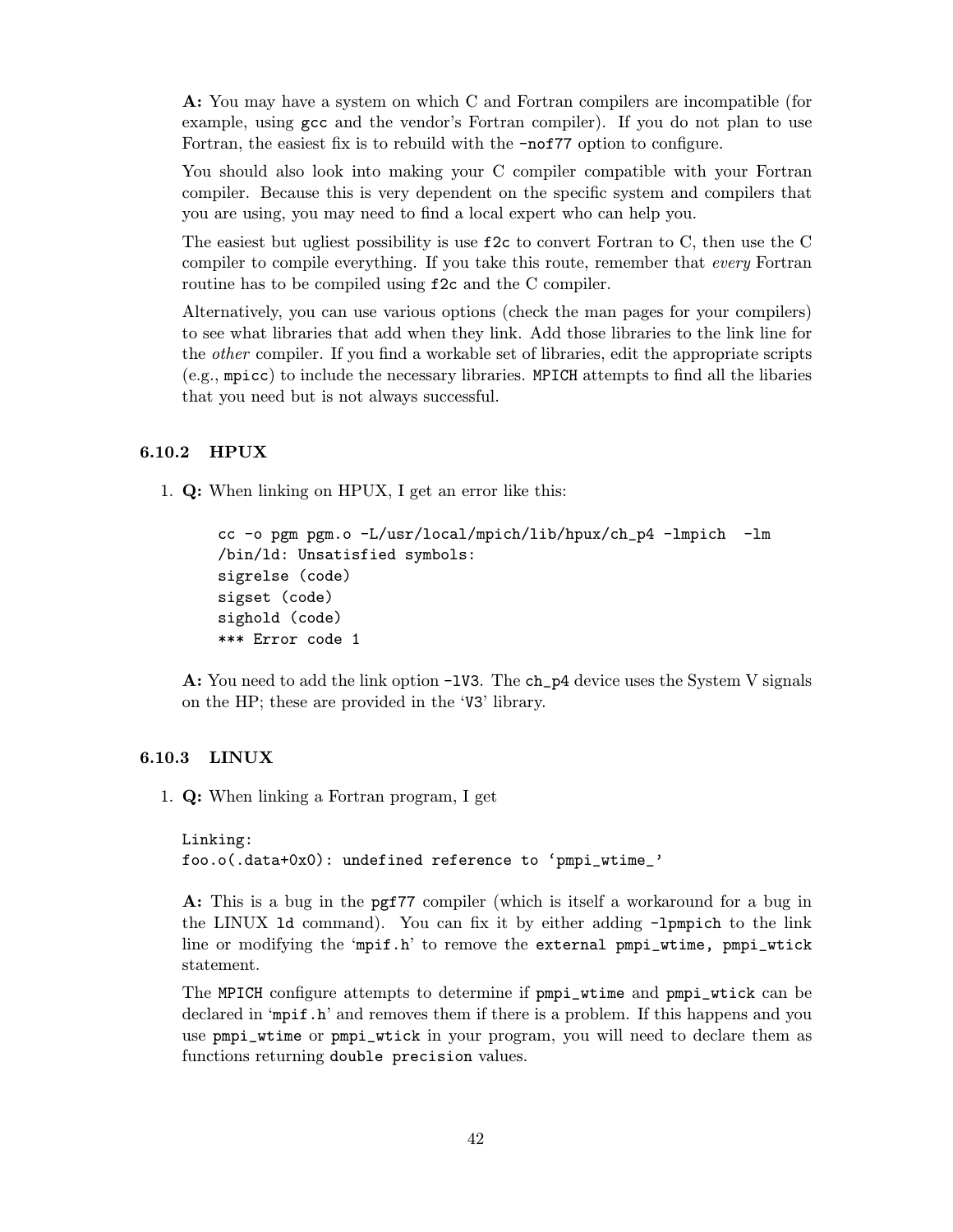# 6.11 Problems starting programs

#### 6.11.1 General

1. Q: When trying to start a program with

mpirun -np 2 cpi

either I get an error message or the program hangs.

A: On some systems such as IBM SPs, there are many mutually exclusive ways to run parallel programs; each site can pick the approach(es) that it allows. The script mpirun tries one of the more common methods, but may make the wrong choice. Use the -v or -t option to mpirun to see how it is trying to run the program, and then compare this with the site-specific instructions for using your system. You may need to adapt the code in mpirun to meet your needs. See also the next question.

2. Q: When trying to run a program with, e.g., mpirun -np 4 cpi, I get

```
usage : mpirun [options] <executable> [<dstnodes>] [-- <args>]
```
or

mpirun [options] <schema>

A: You have a command named mpirun for a different implementation of MPI in your path ahead of the MPICH version. Execute the command

which mpirun

to see which command named mpirun was actually found. The fix is to either change the order of directories in your path to put the MPICH version of mpirun first, or to define an alias for mpirun that uses an absolute path. For example, in the csh shell, you might do

alias mpirun /usr/local/mpich/bin/mpirun

to set mpirun to the MPICH version.

3. Q: When I try to run a program on more than one processor, I get an error message

mpirun -np 2 cpi /home/me/cpi: error in loading shared libraries: libcxa.so.1: cannot open shared object file: No such file or directory

There is no trouble running on one processor.

A: This means that some shared library used by the system cannot be found on remote processors. There are two possibilities: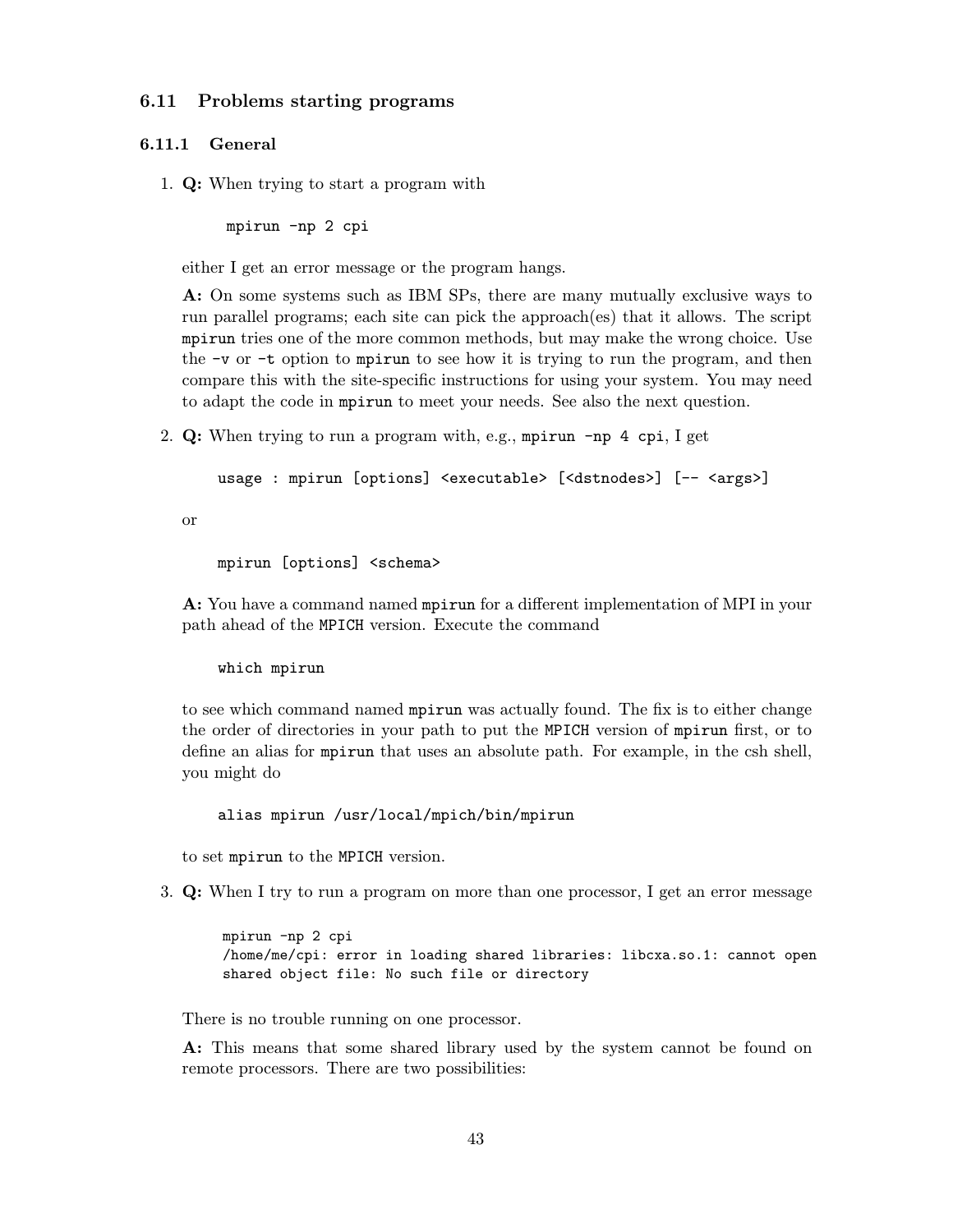- (a) The shared libraries are not installed on the remote processor. To fix this, have your system administrators install the libraries.
- (b) The shared libraries are not in the default path. This can happen if the path is in an environment variable that is set in your current shell but that is not part of your default or remote shell environment. The fix in this case is harder, because you must communicate the location of the shared library to the executable (a major deficiency in most Unix shared-library designs is that executables do not, by default, remember where a shared library was found when linking). The simplest fix may be to have your system administrators place the necessary shared libraries into one of the directories that is searched by default. If this is not possible, then you will need to help the compiler and linker out.

Many linkers provide a way to specify the search path for shared libraries. The trick is to (a) pass this command to the linker program and (b) specify all of the libraries that are needed.

For example, on Linux systems, the linker command to specify the shared library search path is -rpath path, e.g., -rpath /usr/lib:/usr/local/lib. To pass this command to the linker through the Intel C compiler icc, the command -Qoption,link,-rpath,path is used. By default, the Linux linker looks in '/ usr/lib' and the directories specified by the environment variable LD\_LIBRARY\_- PATH. Thus, to force the linker to include the path to the shared library, you can use

```
mpicc -o cpi cpi -Qoption,link,-rpath,$LD_LIBRARY_PATH:/usr/lib
```
If this works, then consider editing the value of LDFLAGS in the compiler scripts (e.g., mpicc) to include this option.

Unfortunately, each compiler has a different way of passing these arguments to the linker, and each linker has a different set of arguments for specifying the shared library search path. You will need to check the documentation for your system to find this options.

4. Q: When attempting to run cpilog I get the following message:

ld.so.1: cpilog: fatal: libX11.so.4: can't open file: errno 2

A: The X11 version that configure found isn't properly installed. This is a common problem with Sun/Solaris systems. One possibility is that your Solaris machines are running slightly different versions. You can try forcing static linking (-Bstatic on Solaris).

Alternately, consider adding these lines to your '.login' (assuming C shell):

setenv OPENWINHOME /usr/openwin setenv LD\_LIBRARY\_PATH /opt/SUNWspro/lib:/usr/openwin/lib

(you may want to check with your system administrator first to make sure that the paths are correct for your system). Make sure that you add them before any line like

if  $($?USER == 0 || $?prompt == 0) exit$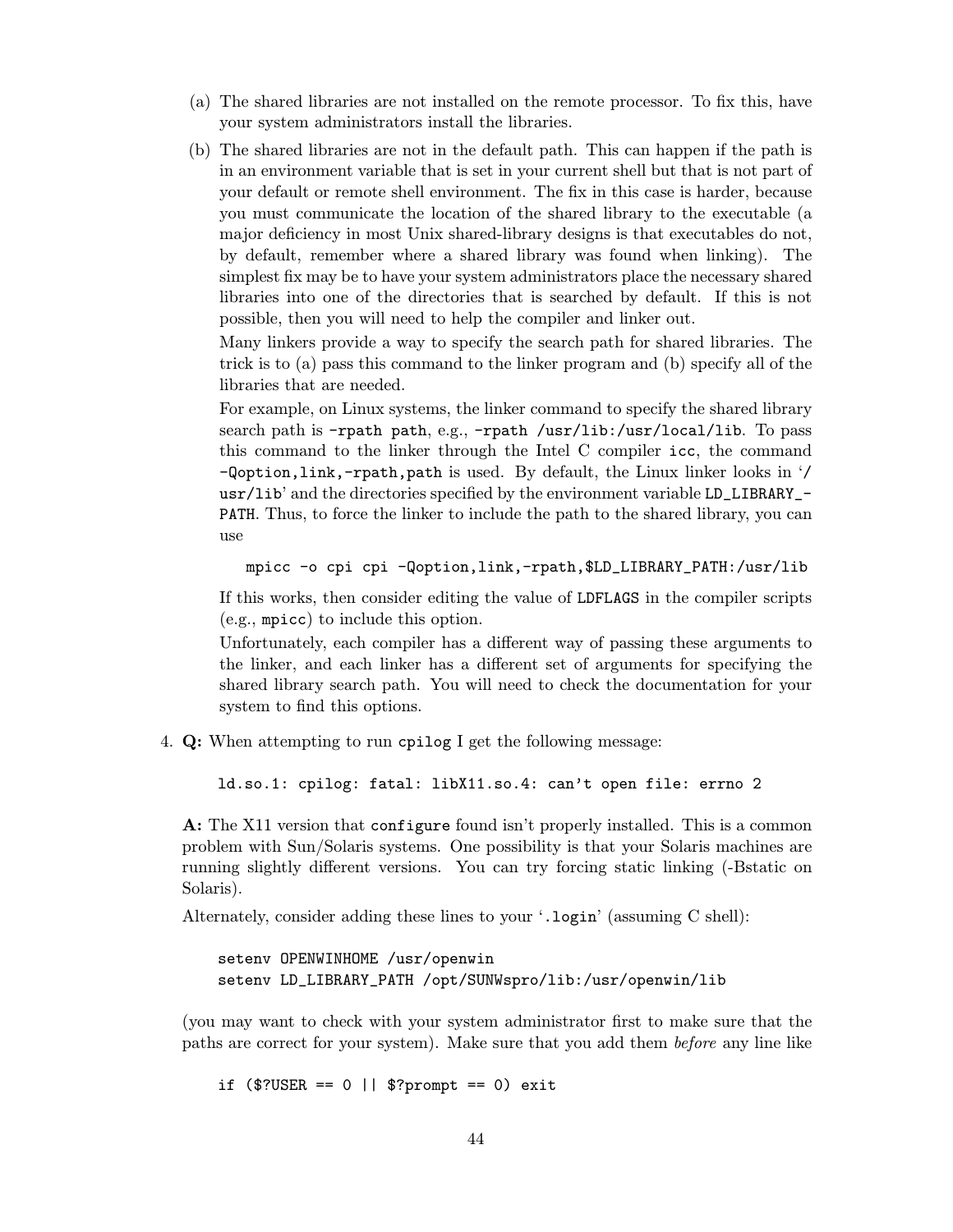5. Q: My program fails when it tries to write to a file.

A: If you opened the file *before* calling MPI\_INIT, the behavior of MPI (not just the MPICH implementation of MPI) is undefined. In the ch\_p4 device, only process zero (in MPI\_COMM\_WORLD) will have the file open; the other processes will not have opened the file. Move the operations that open files and interact with the outside world to after MPI\_INIT (and before MPI\_FINALIZE).

6. Q: Programs seem to take forever to start.

A: This can be caused by any of several problems. On systems with dynamicallylinked executables, this can be caused by problems with the file system suddenly getting requests from many processors for the dynamically-linked parts of the executable (this has been measured as a problem with some DFS implementations). You can try statically linking your application.

#### 6.11.2 IBM RS6000

1. Q: When trying to run on an IBM RS6000 with the ch\_p4 device, I got

% mpirun -np 2 cpi Could not load program /home/me/mpich/examples/basic/cpi Could not load library libC.a[shr.o] Error was: No such file or directory

A: This means that MPICH was built with the xlC compiler but that some of the machines in your 'util/machines/machines.rs6000' file do not have xlC installed. Either install xlC or rebuild MPICH to use another compiler (either xlc or gcc; gcc has the advantage of never having any licensing restrictions).

# 6.11.3 IBM SP

1. Q: When starting my program on an IBM SP, I get this:

```
$ mpirun -np 2 hello
ERROR: 0031-124 Couldn't allocate nodes for parallel execution. Exiting ...
ERROR: 0031-603 Resource Manager allocation for task: 0, node:
me1.myuniv
.edu, rc = JM_PARTIONCREATIONFAILURE
ERROR: 0031-635 Non-zero status -1 returned from pm_mgr_init
```
A: This means that either mpirun is trying to start jobs on your SP in a way different than your installation supports or that there has been a failure in the IBM software that manages the parallel jobs (all of these error messages are from the IBM poe command that mpirun uses to start the MPI job). Contact your system administrator for help in fixing this situation. You system administrator can use

dsh -av "ps aux | egrep -i 'poe|pmd|jmd'"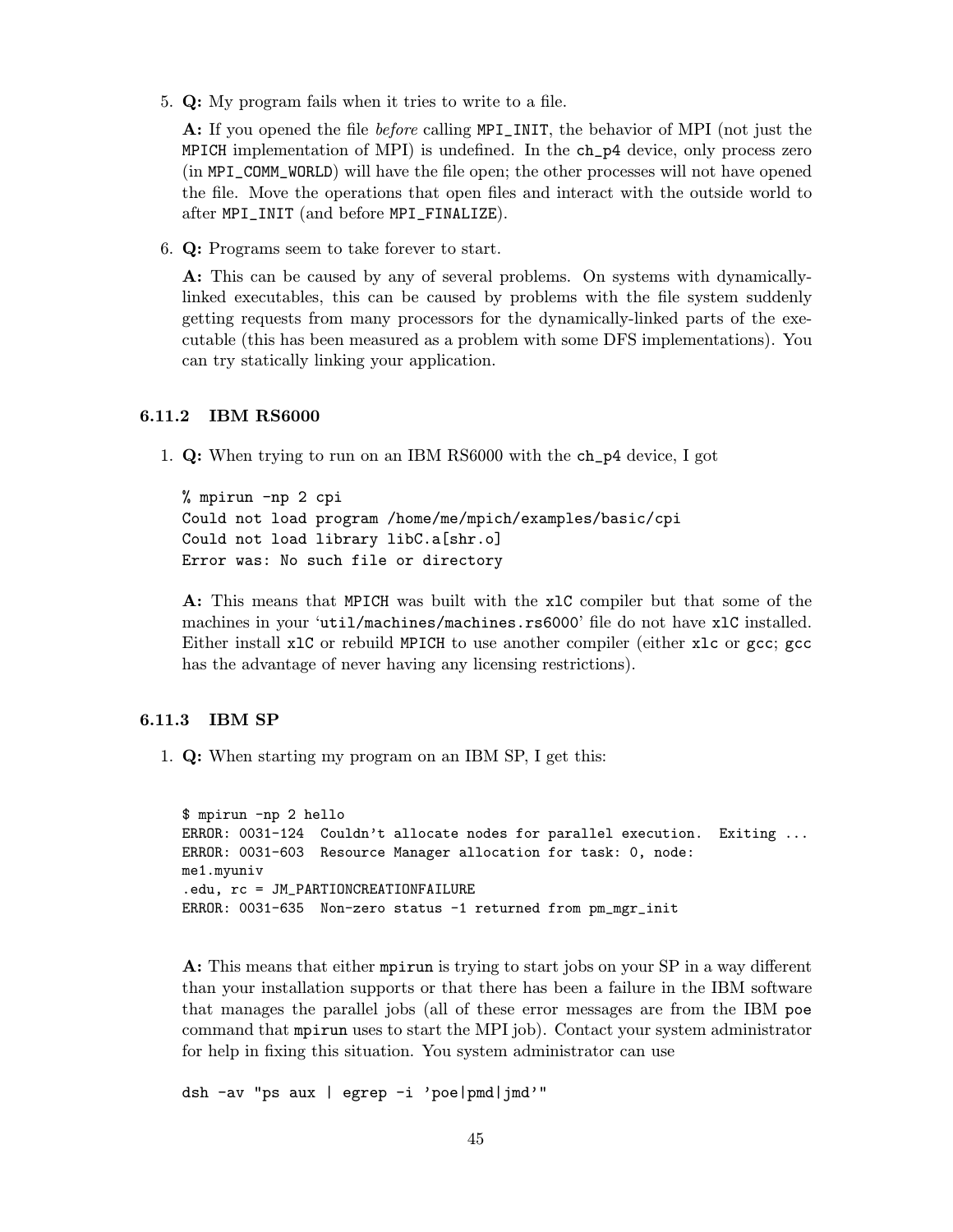from the control workstation to search for stray IBM POE jobs that can cause this behavior. The files /tmp/jmd\_err on the individual nodes may also contain useful diagnostic information.

2. Q: When trying to run on an IBM SP, I get the message from mpirun:

ERROR: 0031-214 pmd: chdir </a/user/gamma/home/mpich/examples/basic> ERROR: 0031-214 pmd: chdir </a/user/gamma/home/mpich/examples/basic>

A: These are messages from tbe IBM system, not from mpirun. They may be caused by an incompatibility between POE, the automounter (especially the AMD automounter) and the shell, especially if you are using a shell other than ksh. There is no good solution; IBM often recommends changing your shell to ksh!

3. Q: When trying to run on an IBM SP, I get this message:

```
ERROR: 0031-124 Less than 2 nodes available from pool 0
```
A: This means that the IBM POE/MPL system could not allocate the requested nodes when you tried to run your program; most likely, someone else was using the system. You can try to use the environment variables MP\_RETRY and MP\_RETRYCOUNT to cause the job to wait until the nodes become available. Use man poe to get more information.

4. Q: When running on an IBM SP, my job generates the message

```
Message number 0031-254 not found in Message Catalog.
```
and then dies.

A: If your user name is eight characters long, you may be experiencing a bug in the IBM POE environment. The only fix at the time this was written was to use an account whose user name was seven characters or less. Ask your IBM representative about PMR 4017X (poe with userids of length eight fails) and the associated APAR IX56566.

# 6.12 Programs fail at startup

# 6.12.1 General

1. Q: With some systems, you might see

/lib/dld.sl: Bind-on-reference call failed /lib/dld.sl: Invalid argument

(This example is from HP-UX), or

ld.so: libc.so.2: not found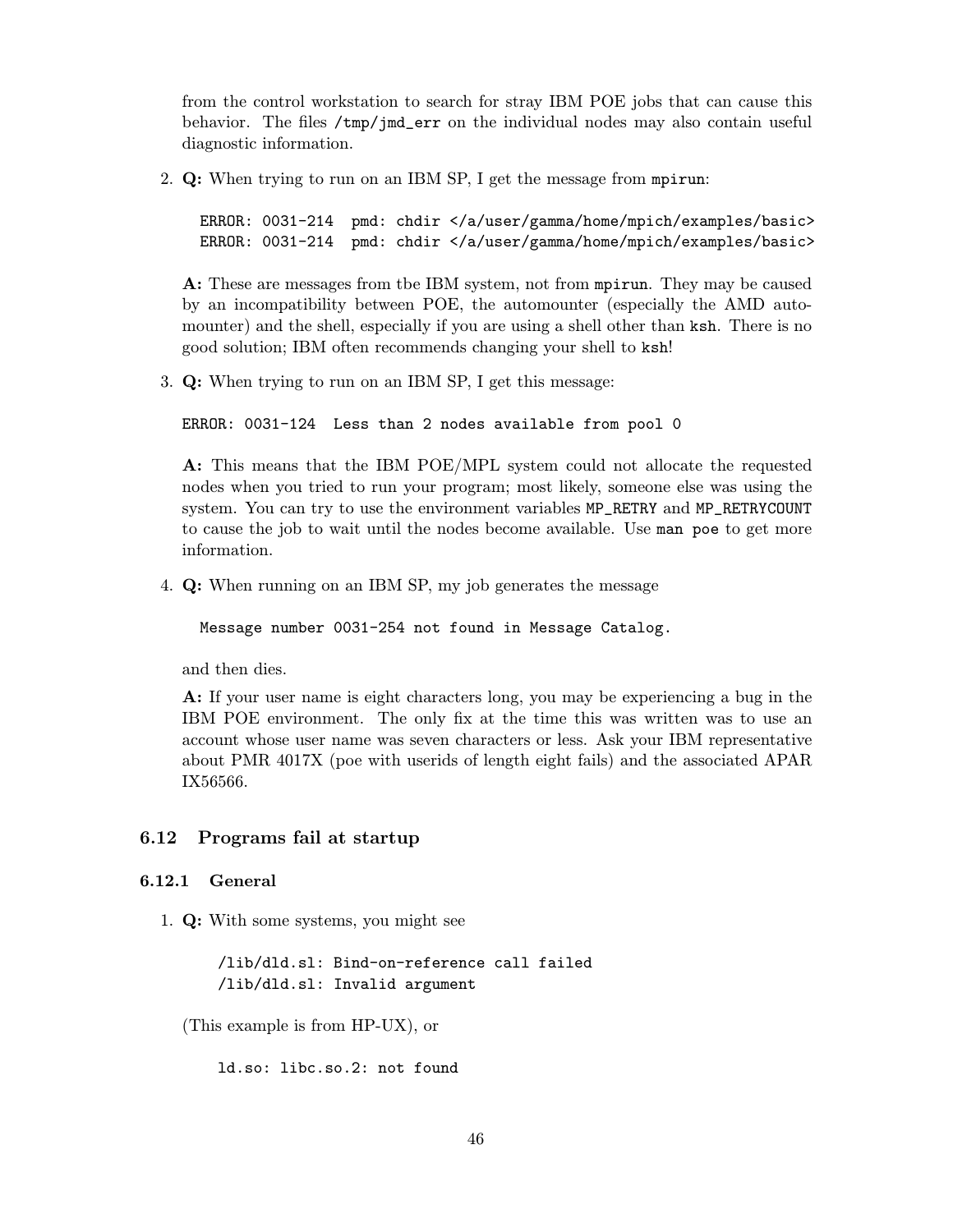(This example is from SunOS 4.1; similar things happen on other systems).

A: The problem here is that your program is using shared libraries, and the libraries are not available on some of the machines that you are running on. To fix this, relink your program without the shared libraries. To do this, add the appropriate commandline options to the link step. For example, for the HP system that produced the errors above, the fix is to use -Wl,-Bimmediate to the link step. For Solaris, the appropriate option is -Bstatic.

# 6.12.2 Workstation Networks

1. Q: I can run programs using a small number of processes, but once I ask for more than 4–8 processes, I do not get output from all of my processes, and the programs never finish.

A: We have seen this problem with installations using AFS. The remote shell program, rsh, supplied with some AFS systems limits the number of jobs that can use standard output. This seems to prevent some of the processes from exiting as well, causing the job to hang. There are four possible fixes:

- (a) Use a different rsh command. You can probably do this by putting the directory containing the non-AFS version first in your PATH. This option may not be available to you, depending on your system. At one site, the non-AFS version was in '/bin/rsh'.
- (b) Use the secure server (serv\_p4). See the discussion in the Users Guide.
- (c) Redirect all standard output to a file. The MPE routine MPE\_IO\_Stdout\_to\_ file may be used to do this.
- (d) Get a fixed rsh command. The likely source of the problem is an incorrect usage of the select system call in the rsh command. If the code is doing something like

int mask; mask  $|= 1 \lt < fd$ ; select( fd+1, &mask, ... );

instead of

```
fd_set mask;
FD_SET(fd,&mask);
select( fd+1, &mask, ... );
```
then the code is incorrect (the select call changed to allow more than 32 file descriptors many years ago, and the rsh program (or programmer!) hasn't changed with the times).

A fourth possiblity is to get an AFS version of rsh that fixes this bug. As we are not running AFS ourselves, we do not know whether such a fix is available.

2. Q: Not all processes start.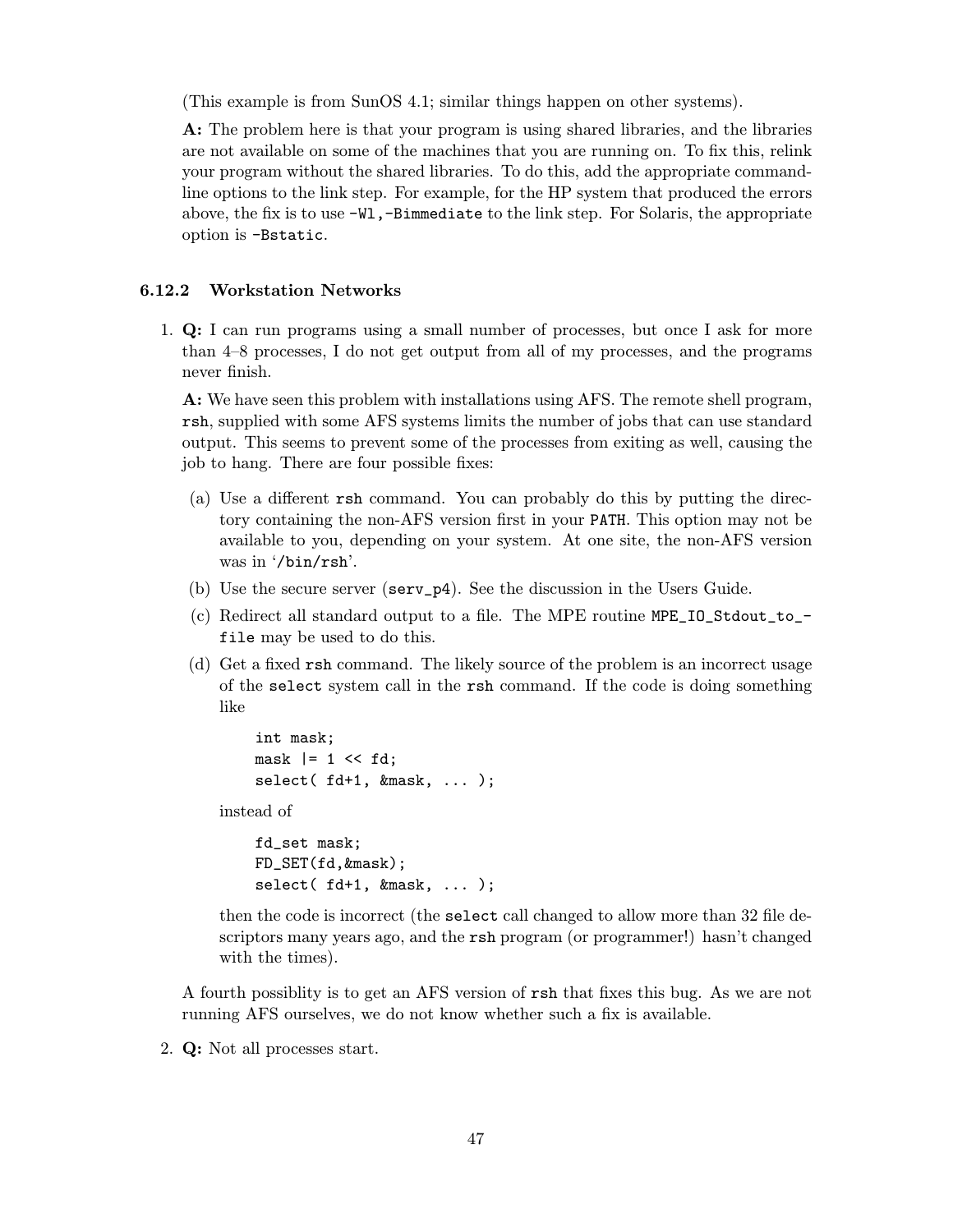A: This can happen when using the ch\_p4 device and a system that has extremely small limits on the number of remote shells you can have. Some systems using "Kerberos" (a network security package) allow only three or four remote shells; on these systems, the size of MPI\_COMM\_WORLD will be limited to the same number (plus one if you are using the local host).

The only way around this is to try the secure server; this is documented in the MPICH installation guide. Note that you will have to start the servers "by hand" since the chp4\_servs script uses remote shell to start the servers.

# 6.13 Programs fail after starting

#### 6.13.1 General

1. Q: I use MPI\_Allreduce, and I get different answers depending on the number of processes I'm using.

A: The MPI collective routines may make use of associativity to achieve better parallelism. For example, an

```
MPI_Allreduce( &in, &out, MPI_DOUBLE, 1, ... );
```
might compute

$$
((((((a+b)+c)+d)+e)+f)+g)+h)
$$

or it might compute

$$
((a + b) + (c + d)) + ((e + f) + (g + h)),
$$

where  $a, b, \ldots$  are the values of in on each of eight processes. These expressions are equivalent for integers, reals, and other familar objects from mathematics but are not equivalent for datatypes, such as floating point, used in computers. The association that MPI uses will depend on the number of processes, thus, you may not get exactly the same result when you use different numbers of processes. Note that you are not getting a wrong result, just a different one (most programs assume the arithmetic operations are associative). All processes do get the same result from a single call to MPI\_Allreduce.

2. Q: My Fortran program fails with a BUS error.

A: The C compiler that MPICH was built with and the Fortran compiler that you are using have different alignment rules for variables of type like DOUBLE PRECISION. For example, the GNU C compiler gcc may assume that all doubles are aligned on eightbyte boundaries, but the Fortran language requires only that DOUBLE PRECISION align with **INTEGERs**, which may be four-byte aligned.

There is no good fix. Consider rebuilding MPICH with a C compiler that supports weaker data alignment rules. Some Fortran compilers will allow you to force eightbyte alignment for DOUBLE PRECISION (for example, -dalign or -f on some Sun Fortran compilers); note though that this may break some correct Fortran programs that exploit Fortran's storage association rules.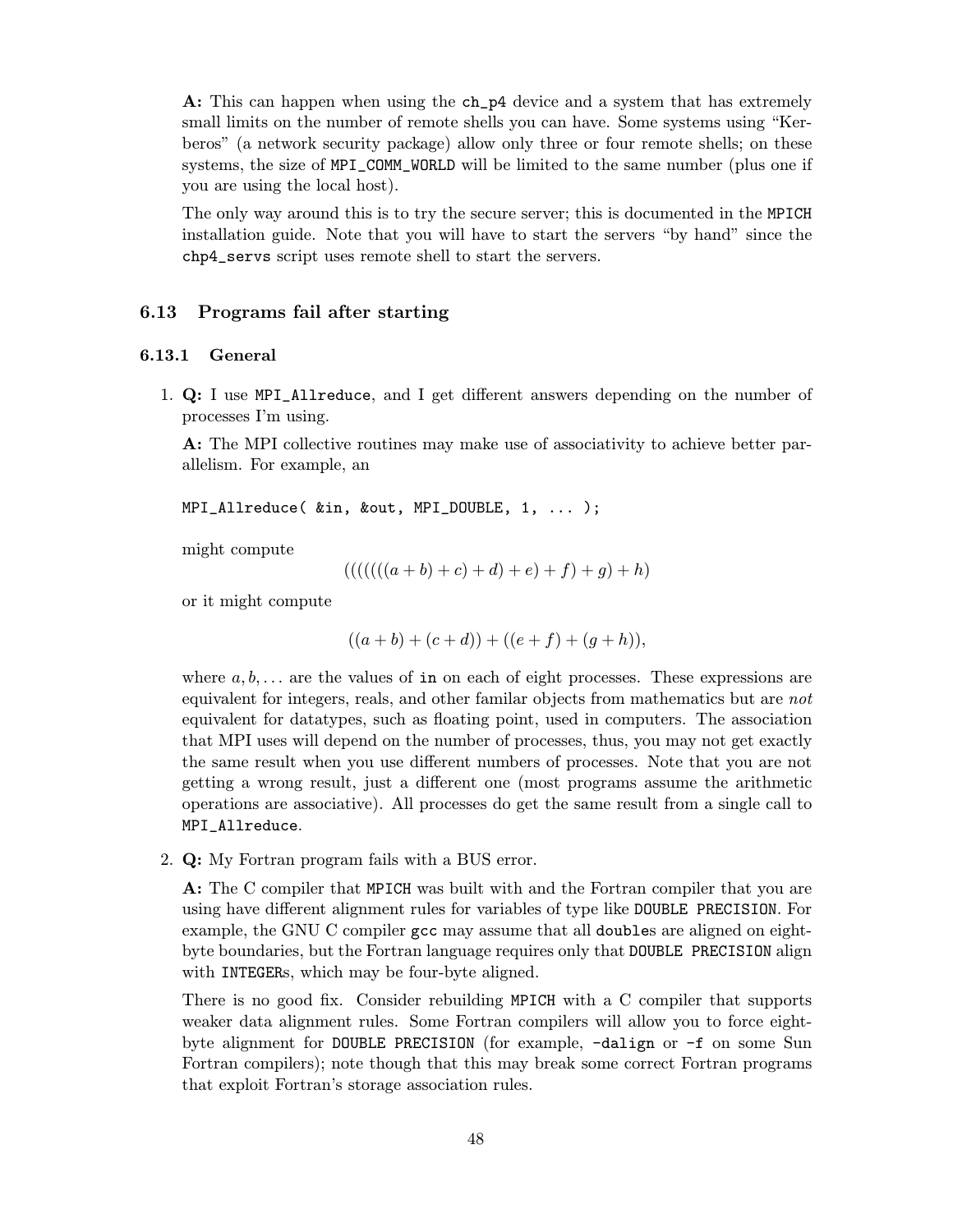Some versions of gcc may support -munaligned-doubles; MPICH should be rebuilt with this option if you are using gcc, version 2.7 or later. MPICH attemps to detect and use this option where available.

3. Q: I'm using fork to create a new process, or I'm creating a new thread, and my code fails.

A: The MPICH implementation is not thread safe and does not support either fork or the creation of new processes. Note that the MPI specification is thread safe, but implementations are not required to be thread safe. At this writing, few implementations are thread-safe, primarily because this reduces the performance of the MPI implementation (you at least need to check to see if you need a thread lock, actually getting and releasing the lock is even more expensive).

The MPICH implementation supports the MPI\_Init\_thread call; with this call, new in MPI-2, you can find out what level of thread support the MPI implementation supports. As of version 1.2.0 of MPICH, only MPI\_THREAD\_SINGLE is supported. We believe that version 1.2.0 and later support MPI\_THREAD\_FUNNELED, and some users have used MPICH in this mode (particularly with OpenMP), but we have not rigourously tested MPICH for this mode. Future versions of MPICH will support MPI\_THREAD\_MULTIPLE.

 $Q: C++$  programs execute global destructors (or constructors) more times than expected. For example:

```
class Z {
public:
  Z() { cerr << "*Z" << endl; }
  ~Z() { cerr << "+Z" << endl; }
};
Z z;
int main(int argc, char **argv) {
  MPI_Init(&argc, &argv);
  MPI_Finalize();
}
```
when running with the  $ch_p4$  device on two processes executes the destructor twice for each process.

A: The number of processes running before MPI\_Init or after MPI\_Finalize is not defined by the MPI standard; you can not rely on any specific behavior. In the ch\_p4 case, a new process is forked to handle connection requests; it terminates with the end of the program.

You can use the threaded listener with the ch\_p4 device, or use the ch\_p4mpd device instead. Note, however, that this code is not portable because it relies on behavior that the MPI standard does not specify.

# 6.13.2 HPUX

1. Q: My Fortran programs seem to fail with SIGSEGV when running on HP workstations.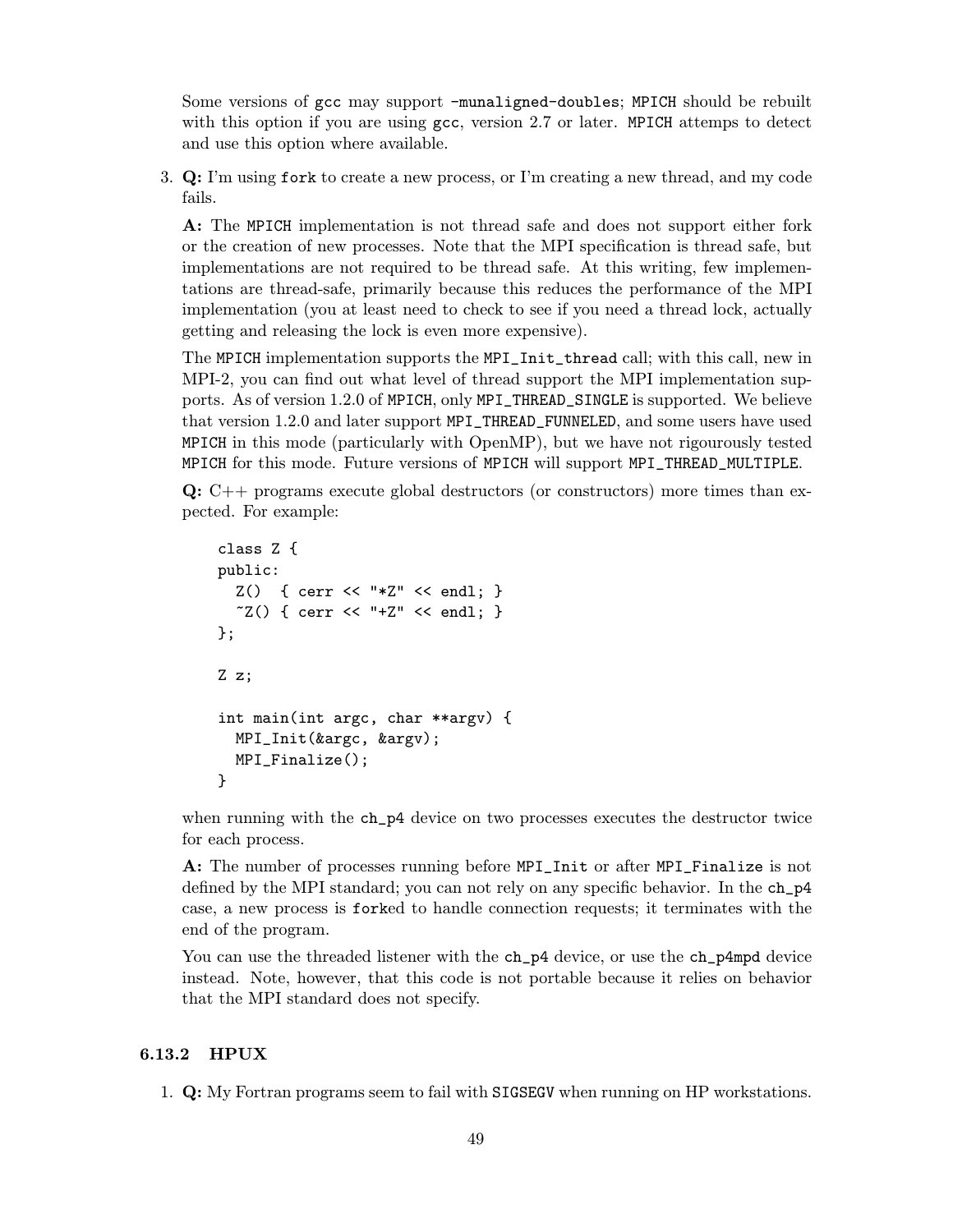A: Try compiling and linking the Fortran programs with the option +T. This may be necessary to make the Fortran environment correctly handle interrupts used by MPICH to create connections to other processes.

# 6.13.3 LINUX

1. Q: Processes fail with messages like

p0\_1835: p4\_error: Found a dead connection while looking for messages: 1

A: What is happening is that the TCP implementation on this platform is deciding that the connection has "failed" when it really hasn't. The current MPICH implementation assumes that the TCP implementation will not close connections and has no code to reanimate failed connections. Future versions of MPICH will work around this problem.

In addition, some users have found that the single processor Linux kernel is more stable than the SMP kernel.

# 6.14 Trouble with Input and Output

#### 6.14.1 General

1. Q: I want output from printf to appear immediately.

A: This is really a feature of your C and/or Fortran runtime system. For C, consider

```
setbuf (stdout, (char *)0);
```
or

setvbuf( stdout, NULL, \_IONBF, 0 );

#### 6.14.2 Workstation Networks

1. Q: I want standard output (stdout) from each process to go to a different file.

A: MPICH has no built-in way to do this. In fact, it prides itself on gathering the stdouts for you. You can do one of the following:

- (a) Use Unix built-in commands for redirecting stdout from inside your program (dup2, etc.). The MPE routine MPE\_IO\_Stdout\_to\_file, in 'mpe/src/mpe\_ io.c', shows one way to do this. Note that in Fortran, the approach of using dup2 will work only if the Fortran PRINT writes to stdout. This is common but by no means universal.
- (b) Write explicitly to files instead of to stdout (use fprintf instead of printf, etc.). You can create the file name from the process's rank. This is the most portable way.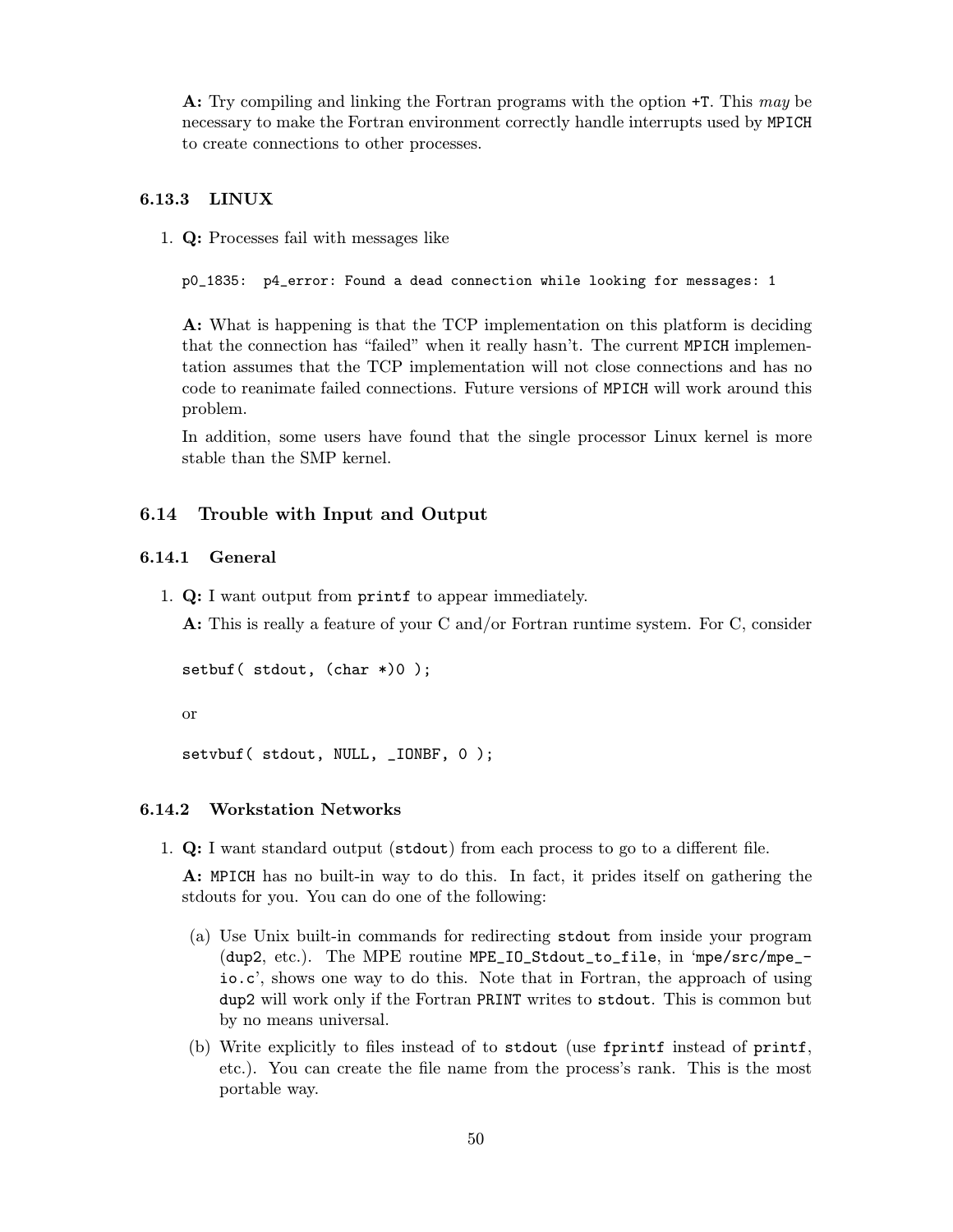# 6.14.3 HP-UX

1. Q: When trying to run upshot under HP-UX, I get error messages like

set: Variable name must begin with a letter.

or

```
upshot: syntax error at line 35: '(' unexpected
```
A: Your version of HP-UX limits the shell names to very short strings. Upshot is a program that is executed by the wish shell, and for some reason HP-UX is both refusing to execute in this shell and then trying to execute the upshot program using your current shell (e.g., 'sh' or 'csh'), instead of issuing a sensible error message about the command name being too long. There are two possible fixes:

(a) Add a link with a much shorter name, for example

ln -s /usr/local/tk3.6/bin/wish /usr/local/bin/wish

Then edit the upshot script to use this shorter name instead. This may require root access, depending on where you put the link.

(b) Create a regular shell program containing the lines

```
#! /bin/sh
/usr/local/tk3.6/bin/wish -f /usr/local/mpi/bin/upshot
(with the appropriate names for both the 'wish' and 'upshot' executables).
```
Also, file a bug report with HP. At the very least, the error message here is wrong; also, there is no reason to restrict general shell choices (as opposed to login shells).

# 6.15 Special debugging arguments

These are currently undocumented, and some require configure options to have been specified (like -mpipktsize and -chmemdebug). The option -mpiversion is useful for finding out how your installation of MPICH was configured and exactly what version it is. The options include:

- -mpedbg If an error occurs, start xterms attached to the process that generated the error. Requires the MPICH be configured with -mpedbg and works on only some workstations systems.
- -mpiversion Print out the version and configuration arguements for the MPICH implementation being used.

These arguments are provided to the program, not to mpirun. For example,

mpirun -np 2 a.out -mpiversion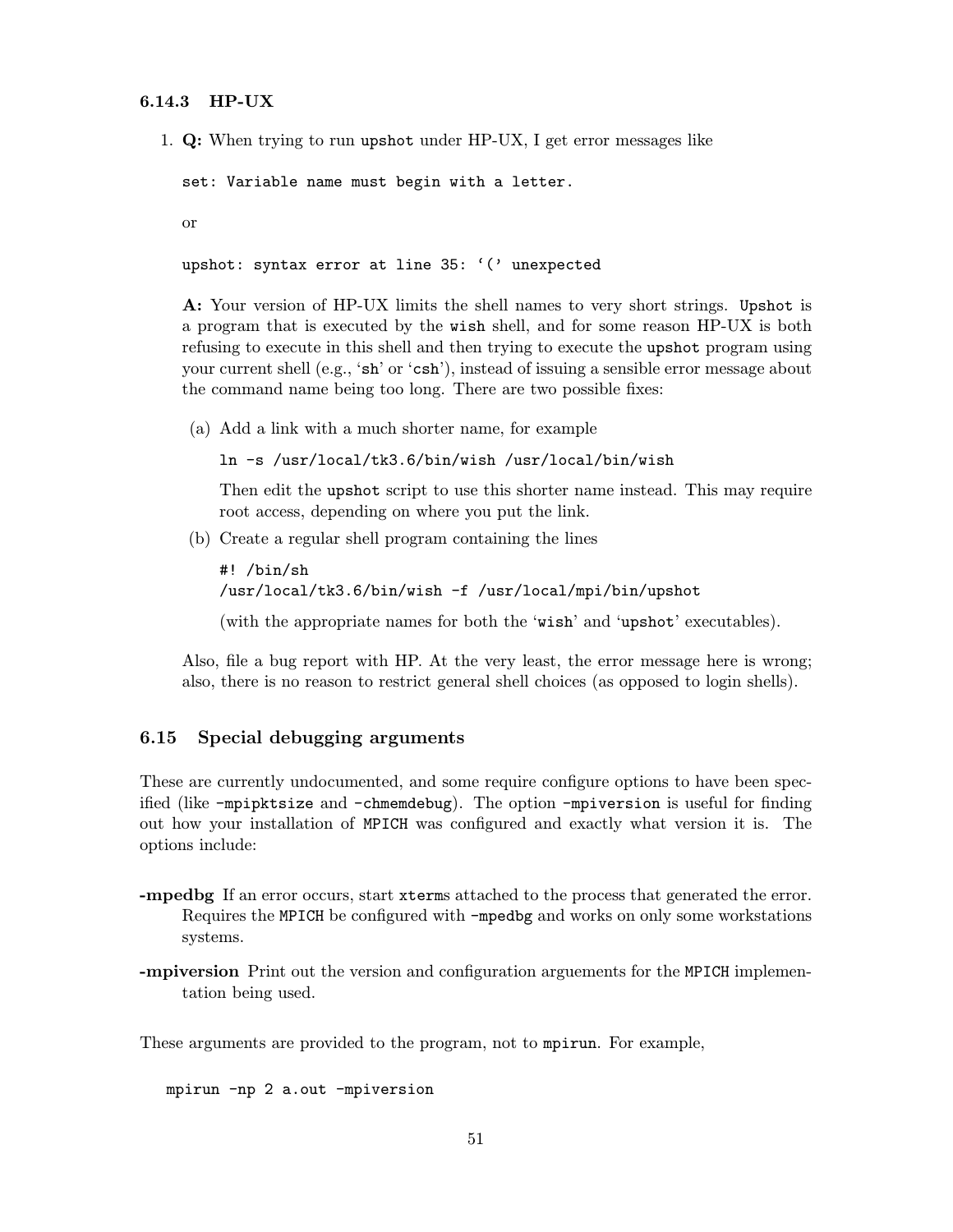# <span id="page-55-0"></span>Acknowledgments

The work described in this report has benefited from conversations with and use by a large number of people. We also thank those that have helped in the implementation of MPICH, particularly Patrick Bridges and Edward Karrels. Particular thanks goes to Nathan Doss and Anthony Skjellum for valuable help in the implementation and development of MPICH. Debbie Swider, who worked with the MPICH group for several years, helped support and enrich the MPICH implementation. More recent extensive contributions have been made by Omer Zaki (for Jumpshot). Anthony Chan has helped with SLOG and Jumpshot-3. David Ashton, who has developed the Windows NT version of MPICH and was supported by a grant from the Microsoft corporation, has also contributed to MPICH. The  $C_{++}$  bindings have been contributed by Andrew Lumsdaine and Jeff Squyres of Notre Dame. Rajeev Thakur of Argonne is responsible for the ROMIO implementation of the MPI-2 I/O functions. The Globus2 device is due to Nick Karonis of Northern Illinois University and Brian Toonen of Argonne National Laboratory.

# Appendices

# A Frequently Asked Questions

- Introduction
- Installing MPICH
- Using MPICH
- Permission Denied
- Notes on getting MPICH running on RH 7.2
- poll: protocol failure during circuit creation
- Using SSH
- SIGSEGV
- Compiler Switches
- MPMD (Multiple Program Multiple Data) Programs
- Reporting problems and support
- Algorithms used in MPICH
- Jumpshot and X11

# A.1 Introduction

MPICH is a freely available, portable implementation of MPI, the Standard for messagepassing libraries.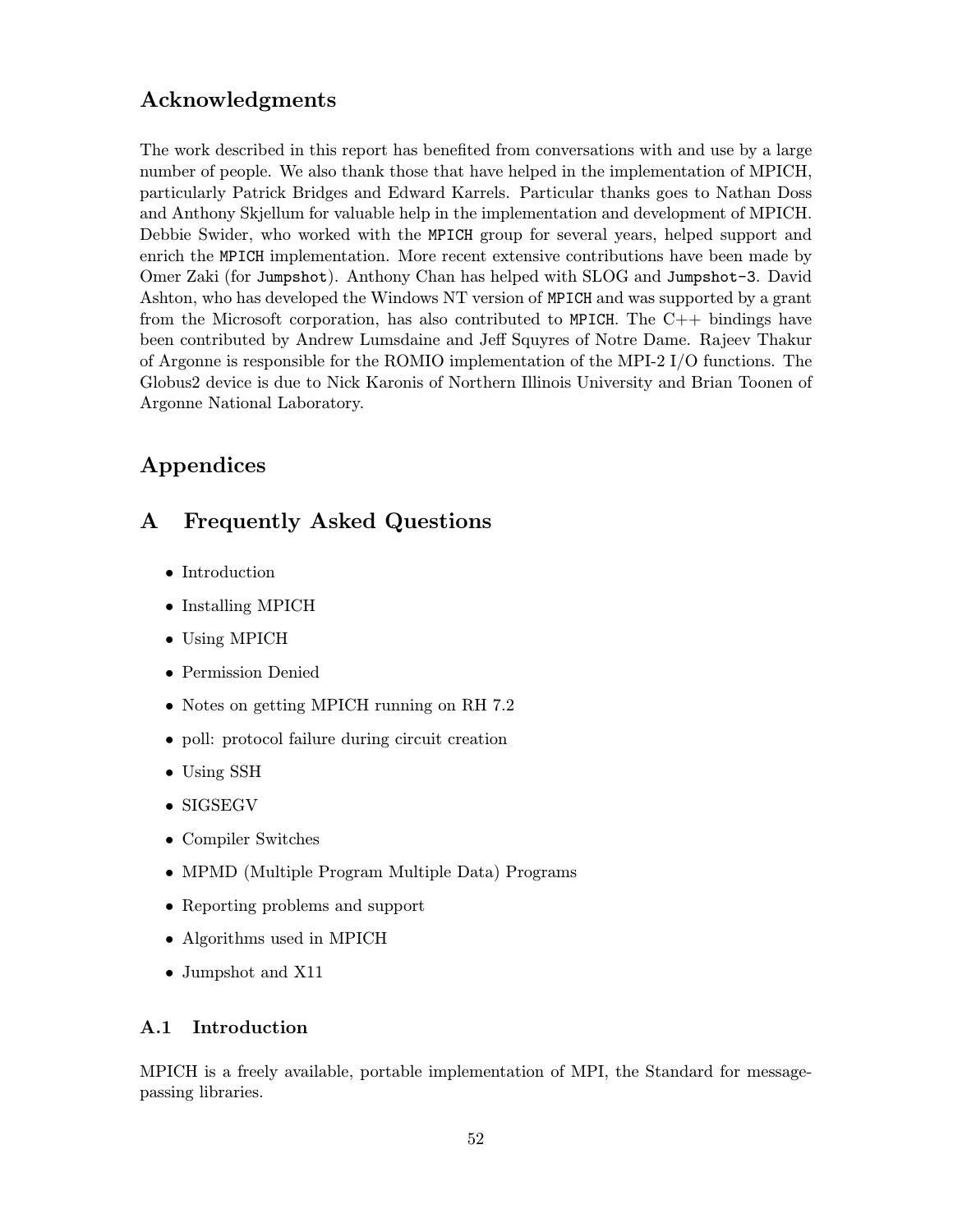# A.2 Installing MPICH

Building and installing MPICH often requires only

```
./configure --prefix=/home/me/mpich
make
make install
```
where the value of the  $-\text{prefix argument}$  to configure is the directory in which MPICH should be installed. See the *Installation Guide* for more detailed instructions.

# A.3 Using MPICH

Information on using MPICH can be found in the Installation and Users' Guide. There are versions of this guide for each MPICH device; make sure that you read the one the applies to your device. You can find out which device is installed by running a simple MPI program with the option -mpiversion:

mpirun -np 1 a.out -mpiversion

# A.4 Permission Denied

Question:

When I use mpirun, I get the message Permission denied, connection reset by peer, or poll: protocol failure in circuit setup when trying to run MPICH.

Answer: If you see something like this

> % mpirun -np 2 cpi Permission denied.

(or connection reset by peer or poll: protocol failure in circuit setup) when using the ch p4 device, it probably means that you do not have permission to use rsh to start processes. The script tstmachines can be used to test this. For example, if the architecture type (the -arch argument to configure) is sun4, then try

tstmachines sun4

If this fails, then you may need a '.rhosts' or '/etc/hosts.equiv' file (you may need to see your system administrator) or you may need to use the p4 server. Another possible problem is the choice of the remote shell program; some systems have several. Check with your systems administrator about which version of rsh or remsh you should be using.

If your system allows a '.rhosts' file, do the following:

• Create a file .rhosts in your home directory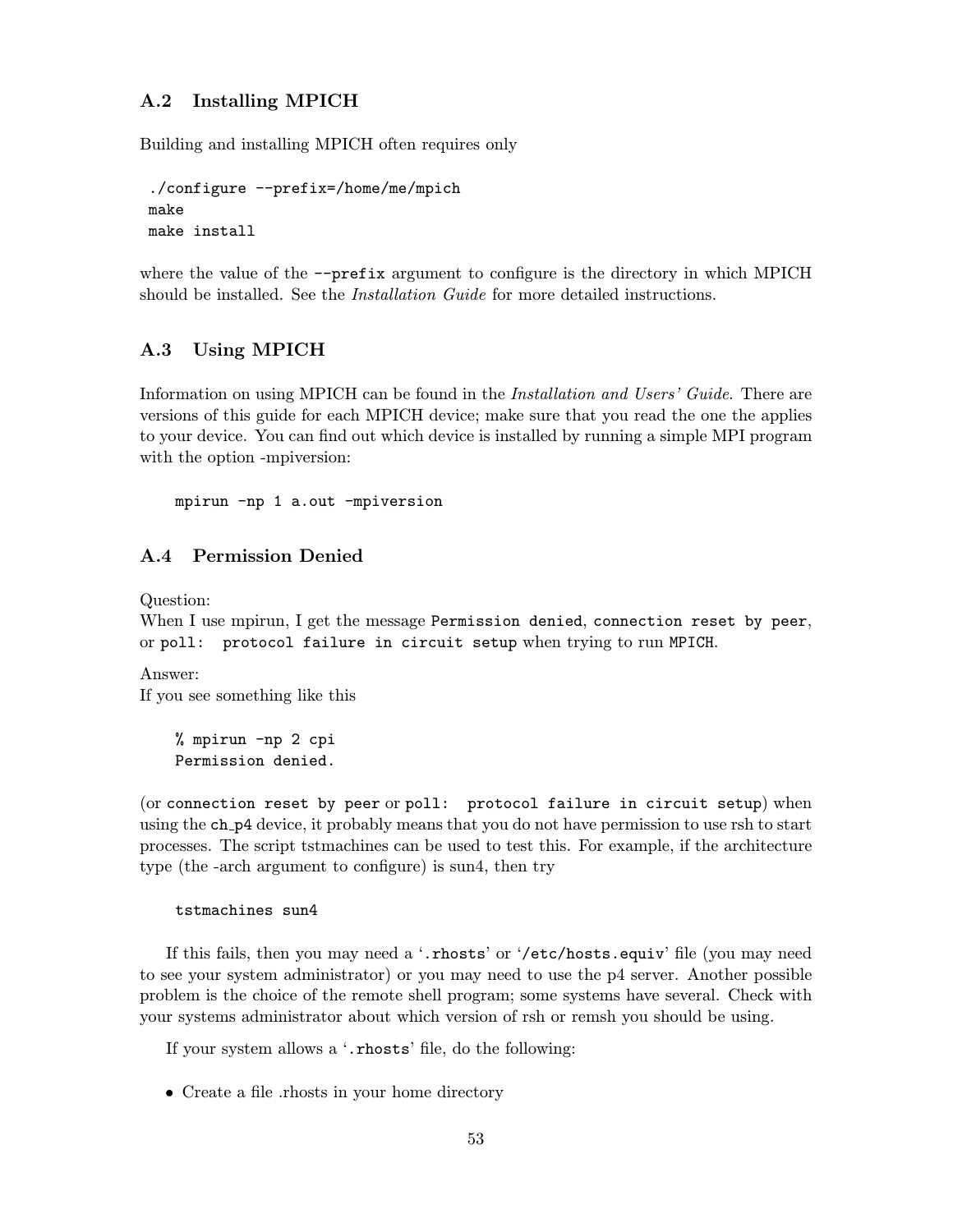- Change the protection on it to user read/write only: chmod og-rwx .rhosts.
- Add one line to the rhosts file for each processor that you want to use. The format is

host username

For example, if your username is doe and you want to user machines a.our.org and b.our.org, your .rhosts file should contain

a.our.org doe b.our.org doe

Note the use of fully qualified host names (some systems require this).

On networks where the use of .rhosts files is not allowed, (such as the one in MCS at Argonne), you should use the p4 server to run on machines that are not trusted by the machine that you are initiating the job from.

Finally, you may need to use a non-standard rsh command within MPICH. MPICH must be reconfigured with -rsh=command name, and perhaps also with -rshnol if the remote shell command does not support the  $-1$  argument. Systems using Kerberos and/or AFS may need this.

## A.5 Notes on getting MPICH running on RH 7.2

Introduction The purpose of this document is to describe the steps necessary to allow MPICH processes to be started and to communicate with one another. The installation that we are focusing on is a RedHat 7.2 installation with medium security (the default). While other distributions will certainly vary, this is a good example of the sorts of problems that one might run across.

There are three methods for starting MPICH processes that are typically used on clusters today. These are rsh, ssh, and mpd.

We will first describe getting the rsh service working. We will include rlogin in this process because it is helpful for testing. Next we will describe getting ssh working and enabling the ssh-agent to allow for logins without password typing. Finally we will discuss issues related to process communication in MPICH and firewalls.

Enabling rsh By default the rsh server is not installed, and it is necessary for use of the rsh service in starting MPICH processes. The rsh server, in.rshd, is part of the rsh-server RPM. This RPM is located on the first disc of the RedHat 7.2 distribution. The rlogin server, in.rlogind, is also included in this package.

The xinetd server controls the availability of the rsh and rlogin services. This server is installed by default, but by default rsh and rlogin services are disabled. To enable these services, you must edit the files '/etc/xinetd.d/rsh' and '/etc/xinetd.d/rlogin'. Here is the rsh file as it looks by default: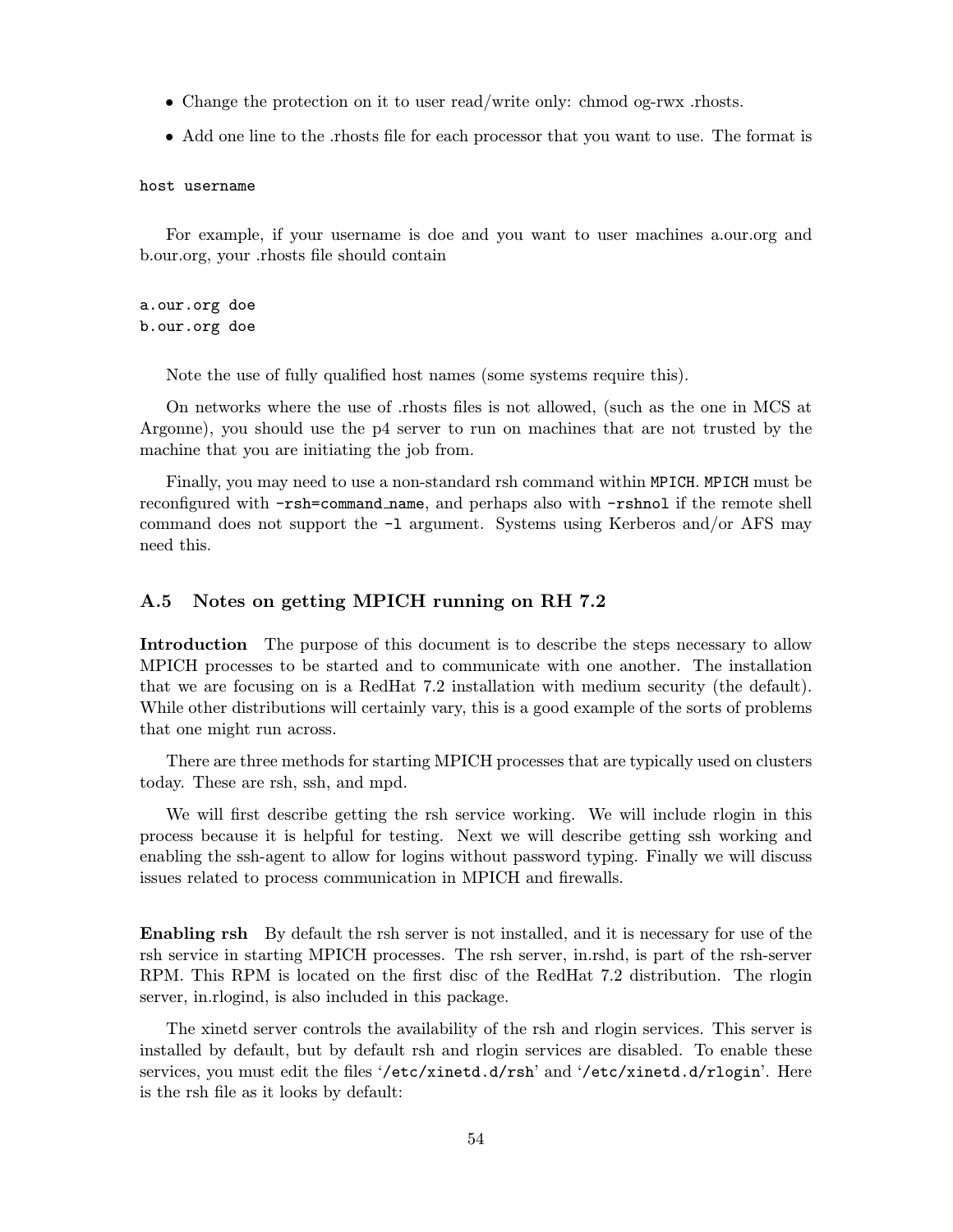```
# default: on
# description: The rshd server is the server for the rcmd(3) routine and, \setminus# consequently, for the rsh(1) program. The server provides \
# remote execution facilities with authentication based on \
# privileged port numbers from trusted hosts.
service shell
{
      socket_type = stream
      wait = no
      user = rootlog_on_success += USERID
      log_on_failure += USERID
      server = /usr/sbin/in.rshddisable = yes
}
```
You must enable the service by changing "disable  $=$  yes" to "disable  $=$  no". The same must be done to the rlogin config file to enable that service.

At this point the xinetd daemon must be restarted to register these changes:

# /etc/rc.d/init.d/xinetd restart

At this point you should receive a "Permission denied." if you attempt a command such as "rsh localhost hostname" as a non-root user (or as root for that matter).

To allow users to rsh without passwords you need to edit '/etc/hosts.equiv', the system-wide host file for rsh and rlogin. This file should hold hostnames of machines that you would like users to be able to start MPICH processes from. For example, simply adding:

### localhost.localdomain

Should allow users to perform the command "rsh localhost hostname" successfully. Likewise adding other hostnames will allow users on those hosts to rsh to this host.

However, there is another catch! By default (with medium security) packet filtering is enabled as well, and this will prevent users from remote hosts from connecting to this machine using the rsh or rlogin services. This packet filter, or firewall, is administered using the ipchains package (which is installed by default).

The firewall configuration is written out by a program called lokkit at installation time (I think). The configuration is stored in '/etc/sysconfig/ipchains' and by default looks like this:

```
# Firewall configuration written by lokkit
# Manual customization of this file is not recommended.
# Note: ifup-post will punch the current nameservers through the
# firewall; such entries will *not* be listed here.
```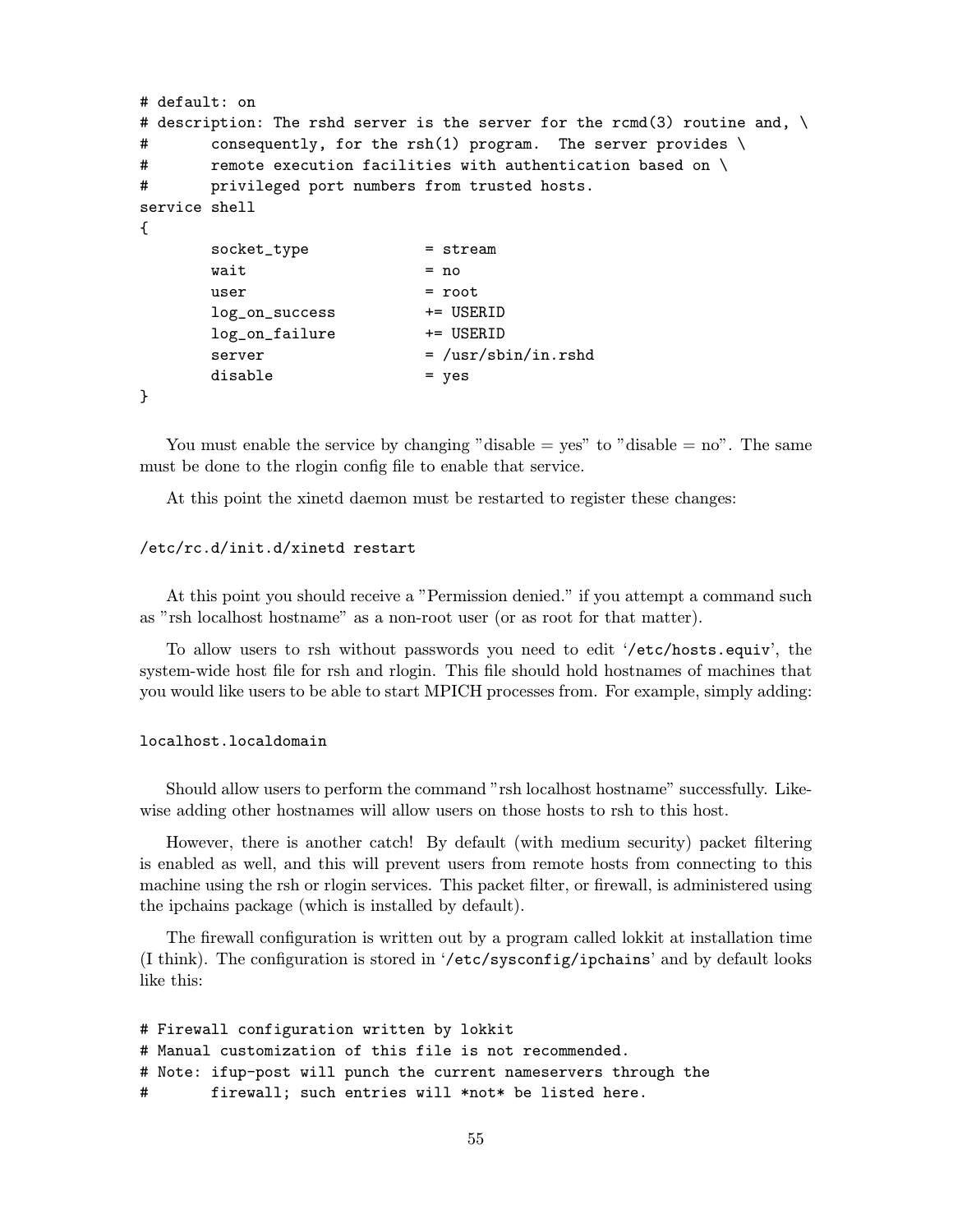```
:input ACCEPT
:forward ACCEPT
:output ACCEPT
-A input -s 0/0 67:68 -d 0/0 67:68 -p udp -i eth0 -j ACCEPT
-A input -s 0/0 67:68 -d 0/0 67:68 -p udp -i eth1 -j ACCEPT
-A input -s 0/0 -d 0/0 -i lo -i ACCEPT
-A input -p tcp -s 0/0 -d 0/0 0:1023 -y -j REJECT
-A input -p tcp -s 0/0 -d 0/0 2049 -y -j REJECT
-A input -p udp -s 0/0 -d 0/0 0:1023 -j REJECT
-A input -p udp -s 0/0 -d 0/0 2049 -j REJECT
-A input -p tcp -s 0/0 -d 0/0 6000:6009 -y -i REJECT
-A input -p tcp -s 0/0 -d 0/0 7100 -y -j REJECT
```
While an in-depth discussion of ipchains rules is outside the context of this document, it's worth talking about how this works a bit. First, the rules are applied in order from top of the list to the bottom of the list. The argument to -j says what to do if a packet matches; it's usually either ACCEPT (let the packet in), or REJECT (toss it out). If a packet makes it through the entire list then the default policy is applied. In this case the default policy is ACCEPT.

The following line tells the packet filter to allow all localhost (-i lo) traffic to pass unmolested:

 $-A$  input  $-s$  0/0  $-d$  0/0  $-i$  lo  $-j$  ACCEPT

This line blocks all new TCP connections going to ports 0-1023, which is the range of most services, including rsh/rlogin:

 $-A$  input  $-p$  tcp  $-s$  0/0  $-d$  0/0 0:1023  $-y$   $-j$  REJECT

We're going to modify this file to allow rsh and rlogin traffic.

```
# Firewall configuration written by lokkit
# Manual customization of this file is not recommended.
# Note: ifup-post will punch the current nameservers through the
# firewall; such entries will *not* be listed here.
:input ACCEPT
:forward ACCEPT
:output ACCEPT
-A input -s 0/0 67:68 -d 0/0 67:68 -p udp -i eth0 -j ACCEPT
-A input -s 0/0 67:68 -d 0/0 67:68 -p udp -i eth1 -j ACCEPT
-A input -s 0/0 -d 0/0 -i lo -j ACCEPT
#
# New rules for rlogin/rsh traffic, incoming or outgoing
#
-A input -p tcp -s 0/0 -d 0/0 513 -b -j ACCEPT
```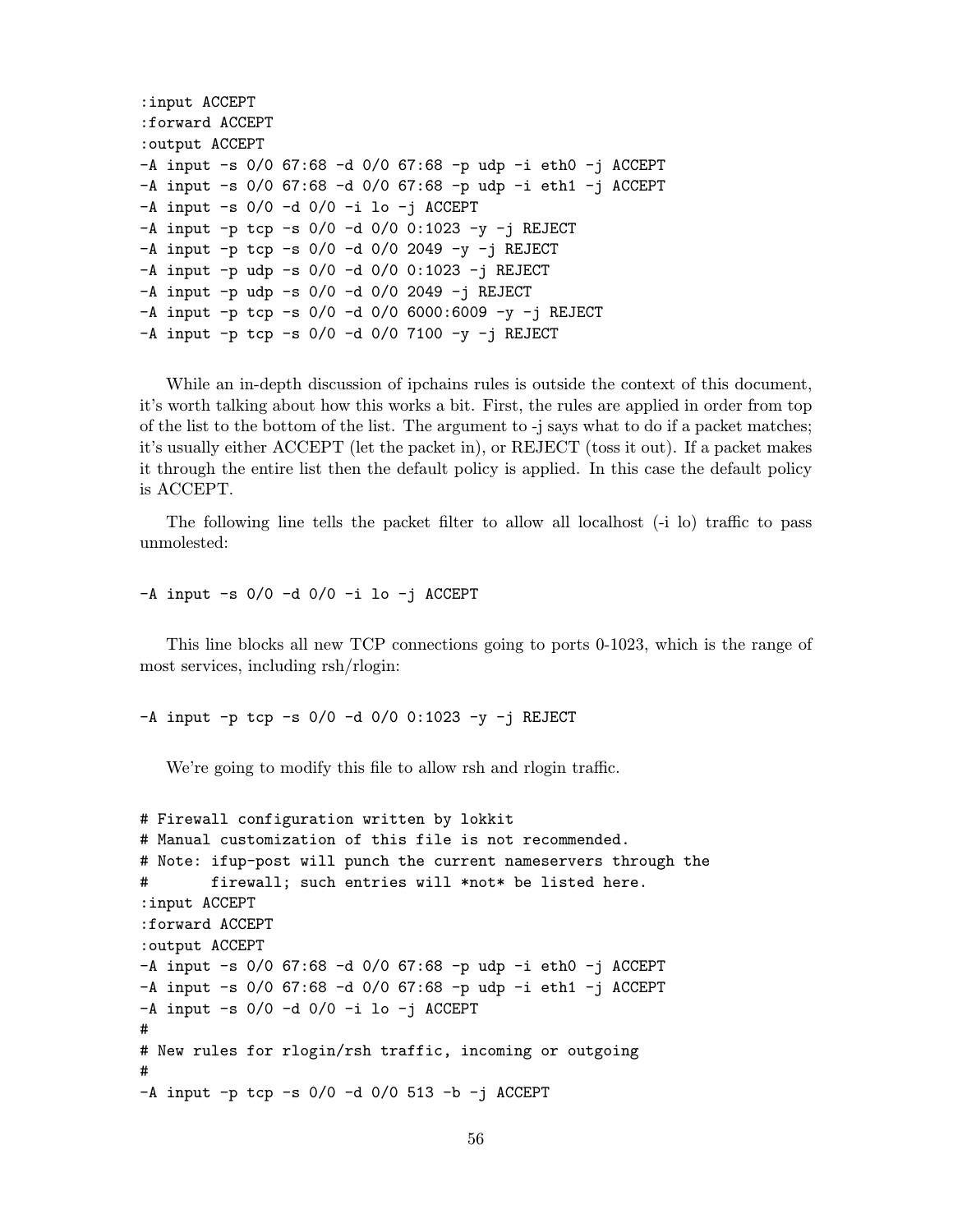```
-A input -p tcp -s 0/0 -d 0/0 514 -b -j ACCEPT
#
# End of new rules
#
-A input -p tcp -s 0/0 -d 0/0 0:1023 -y -j REJECT
-A input -p tcp -s 0/0 -d 0/0 2049 -y -i REJECT
-A input -p udp -s 0/0 -d 0/0 0:1023 -j REJECT
-A input -p udp -s 0/0 -d 0/0 2049 -j REJECT
-A input -p tcp -s 0/0 -d 0/0 6000:6009 -y -j REJECT
-A input -p tcp -s 0/0 -d 0/0 7100 -y -j REJECT
```
At this point users on remote systems with accounts on this system should be able to rsh/rlogin to this machine without using a password.

Enabling ssh Enabling ssh is somewhat easier.

First the ssh server, sshd, must be installed. This is part of the openssh-server RPM. This RPM is located on the first disc of the RedHat 7.2 distribution.

Once the server is installed, it must be started:

#### /etc/rc.d/init.d/sshd start

The service will be automatically started on reboot.

At this point ssh on the localhost should work, although a password will still be required. However, our firewall rules will be preventing connections from other machines.

We again modify '/etc/sysconfig/ipchains', this time to allow ssh traffic in and out. See the above section for a discussion of what we are doing here.

```
# Firewall configuration written by lokkit
# Manual customization of this file is not recommended.
# Note: ifup-post will punch the current nameservers through the
# firewall; such entries will *not* be listed here.
:input ACCEPT
:forward ACCEPT
:output ACCEPT
-A input -s 0/0 67:68 -d 0/0 67:68 -p udp -i eth0 -j ACCEPT
-A input -s 0/0 67:68 -d 0/0 67:68 -p udp -i eth1 -j ACCEPT
-A input -s 0/0 -d 0/0 -i lo -j ACCEPT
#
# New rules for ssh traffic, incoming or outgoing
#
-A input -p tcp -s 0/0 -d 0/0 22 -b -j ACCEPT
#
# End of new rules
#
```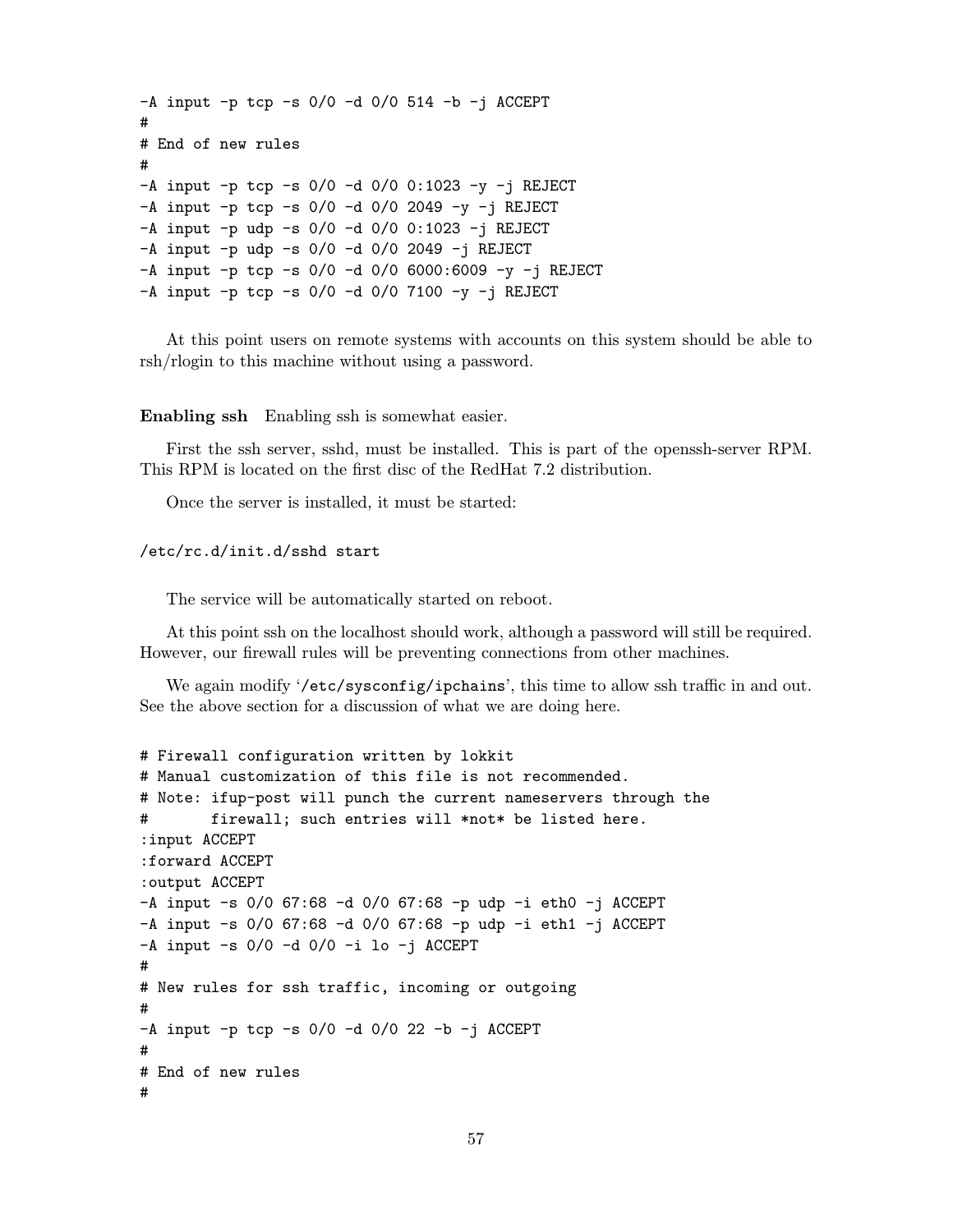```
-A input -p tcp -s 0/0 -d 0/0 0:1023 -y -j REJECT
-A input -p tcp -s 0/0 -d 0/0 2049 -y -j REJECT
-A input -p udp -s 0/0 -d 0/0 0:1023 -j REJECT
-A input -p udp -s 0/0 -d 0/0 2049 -j REJECT
-A input -p tcp -s 0/0 -d 0/0 6000:6009 -y -j REJECT
-A input -p tcp -s 0/0 -d 0/0 7100 -y -j REJECT
```
At this point users on remote systems should be able to ssh into the machine, but they will still need a password.

Users should set up a private/public authentication key pair in order for ssh to operate without passwords. This process is documented in the installation guide, but a summary of the steps for RH7.2 will be included here.

First run the "ssh-keygen -t rsa" application to create the private/public key pair. By default this will create the files '~/.ssh/id\_rsa' and '~/.ssh/id\_rsa.pub'. Use a password.

Next place the public key ('".ssh/id\_rsa.pub') in the file '"/.ssh/authorized\_keys'. If more than one machine is going to be used, then this key must be put in the  $\lq\lq$ . ssh/ authorized\_keys' file on each machine. The permissions on the .ssh directory should be set to 700; otherwise the sshd may choose to not accept the keys.

This will allow you to connect using rsa keys rather than simple UNIX passwords. The next step is to enable an SSH agent so that you do not need to repeatedly type your password.

The agent is started with "ssh-agent <cmd>". Typically <cmd> is \$SHELL, so that your default shell is started. The agent will then handle authentication on your behalf any time you attempt to use ssh from this shell. To give the ssh-agent your password, type "ssh-add". This will query you for the passphrase that accompanies your rsa key.

Once you have completed this, you will be able to ssh to other systems on which your key is authorized without typing a password.

Interprocess communication MPICH processes use the standard UNIX mechanisms for allocating ports for intercommunication. Using this mechanism processes are given ports in the range of 1024–65535.

Unfortunately for us, the default firewall configuration blocks some port ranges that our MPICH processes might be given to use for communication. This leads to a situation where MPICH applications will occasionally fail to communicate (when they happen to get the wrong port value).

We're going to modify the ipchains configuration file to remove lines disabling ranges of ports that our processes might use for intercommunication.

The two default rules of interest are the following:

 $-A$  input  $-p$  tcp  $-s$  0/0  $-d$  0/0 6000:6009  $-y$   $-i$  REJECT  $-A$  input  $-p$  tcp  $-s$  0/0  $-d$  0/0 7100  $-y$   $-j$  REJECT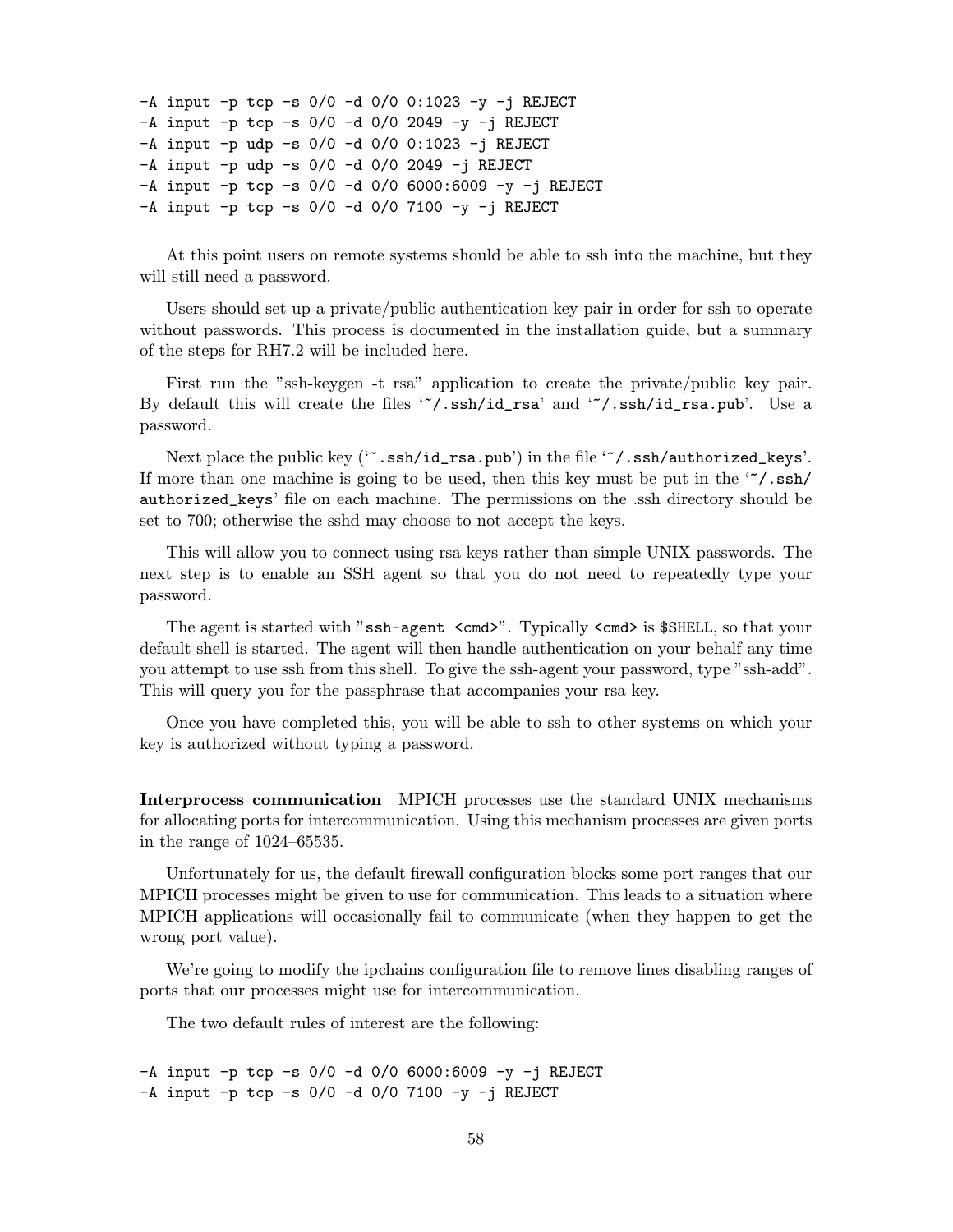The first blocks incoming TCP connections to ports 6000-6009 (often used by X), while the second blocks incoming TCP connections to port 7100 (often used by the X font server).

We simply remove these rules:

```
# Firewall configuration written by lokkit
# Manual customization of this file is not recommended.
# Note: ifup-post will punch the current nameservers through the
# firewall; such entries will *not* be listed here.
:input ACCEPT
:forward ACCEPT
:output ACCEPT
-A input -s 0/0 67:68 -d 0/0 67:68 -p udp -i eth0 -j ACCEPT
-A input -s 0/0 67:68 -d 0/0 67:68 -p udp -i eth1 -j ACCEPT
-A input -s 0/0 -d 0/0 -i lo -j ACCEPT
-A input -p tcp -s 0/0 -d 0/0 0:1023 -y -j REJECT
-A input -p tcp -s 0/0 -d 0/0 2049 -y -i REJECT
-A input -p udp -s 0/0 -d 0/0 0:1023 -j REJECT
-A input -p udp -s 0/0 -d 0/0 2049 -j REJECT
#
# Removed these rules to eliminate chance of MPICH comm. failure
#
# -A input -p tcp -s 0/0 -d 0/0 6000:6009 -y -j REJECT
# -A input -p tcp -s 0/0 -d 0/0 7100 -y -j REJECT
#
# End of removed rules
#
```
This modification, in conjunction with one to allow process startup, should prepare your system for MPICH jobs.

# A.6 poll: protocol failure during circuit creation

You may see this message if you attempt to run too many MPI programs in a short period of time. For example, in Linux and when using the ch p4 device (without the secure server or ssh), MPICH uses rsh to start the MPI processes. Depending on the particular Linux distribution and verison, there may be a limit of as few as 40 processes per minute. When running the MPICH test suite or starting short parallel jobs from a script, it is possible to exceed this limit.

To fix this, you can do one of the following:

- 1. Wait a few seconds between running parallel jobs. You may need to wait up to a minute.
- 2. Modify '/etc/inetd.conf' to allow more processes per minute for rsh. For example, change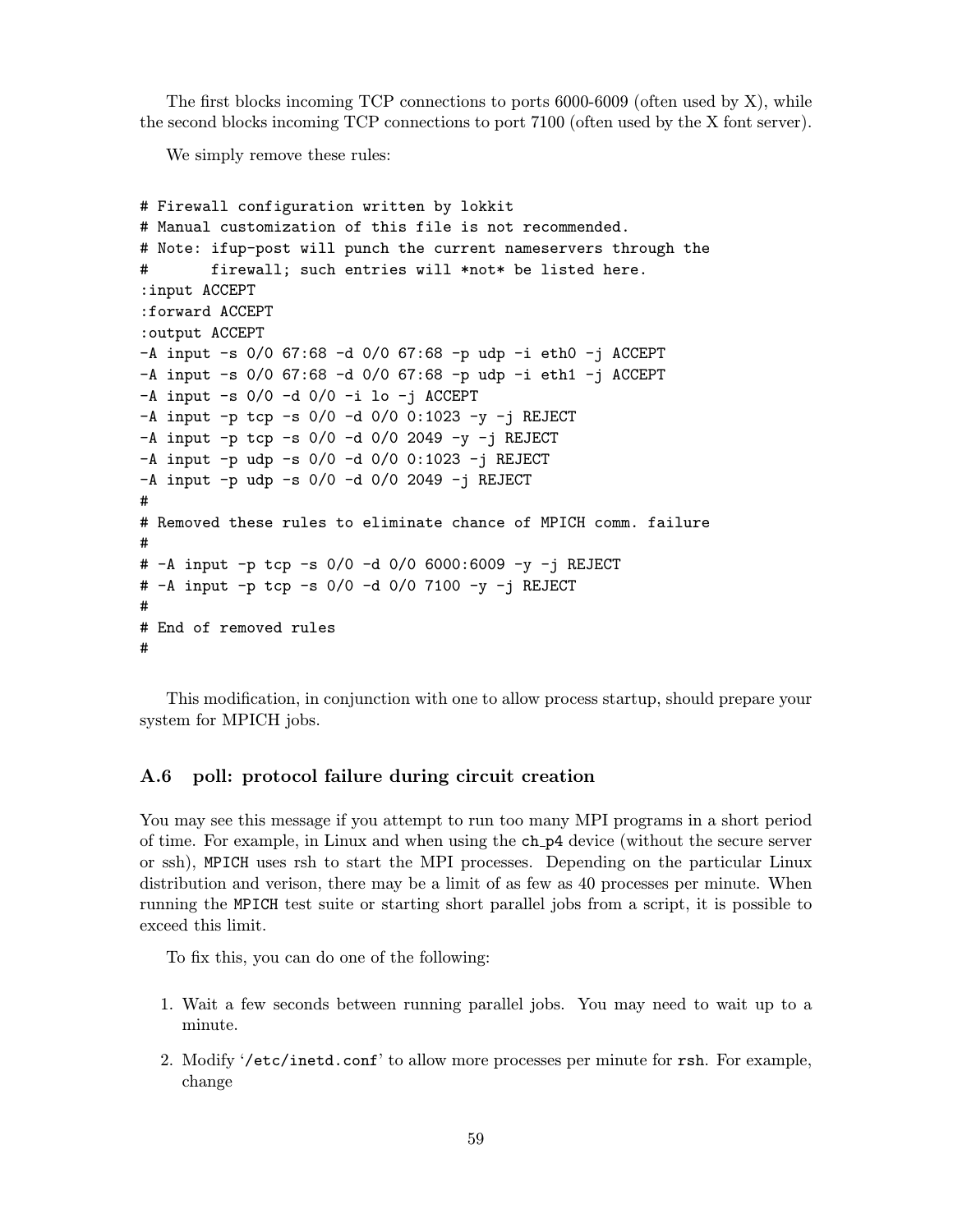shell stream tcp nowait root /etc/tcpd2 in.rshd to shell stream tcp nowait.200 root /etc/tcpd2 in.rshd

3. Use the ch p4mpd device or the secure server option of the ch p4 device instead. Neither of these relies on inetd.

# A.7 Using SSH

The secure shell (ssh) may be used with the ch p4 device, but requires careful setup. See configuring with ssh in the Installation and User's manual.

Make sure that ssh is set up to not require a password. The command

ssh -n 'hostname' date

should return the date without any prompts for passwords. See the installation manual if you have problems.

## A.8 SIGSEGV

If your program fails with

#### p4\_error: interrupt SIGSEGV

the problem is probably not with MPI. Instead, check for program bugs including

- 1. Array overwrites or accesses beyond array bounds. Be particularly careful of a[size] in C, where a is declared as int a[size].
- 2. Invalid pointers, including null pointers.
- 3. Missing or mismatched parameters to subroutines or functions. Fortran users should check that all MPI calls include the integer error return parameter and that any status variable is dimensioned as an array of size MPI\_STATUS\_SIZE.

# A.9 Compiler Switches

Normally, you should let configure determine compiler switches. However, you can use the configure options -cflags=... and -fflags=... to specify special flags. See also compiler switches.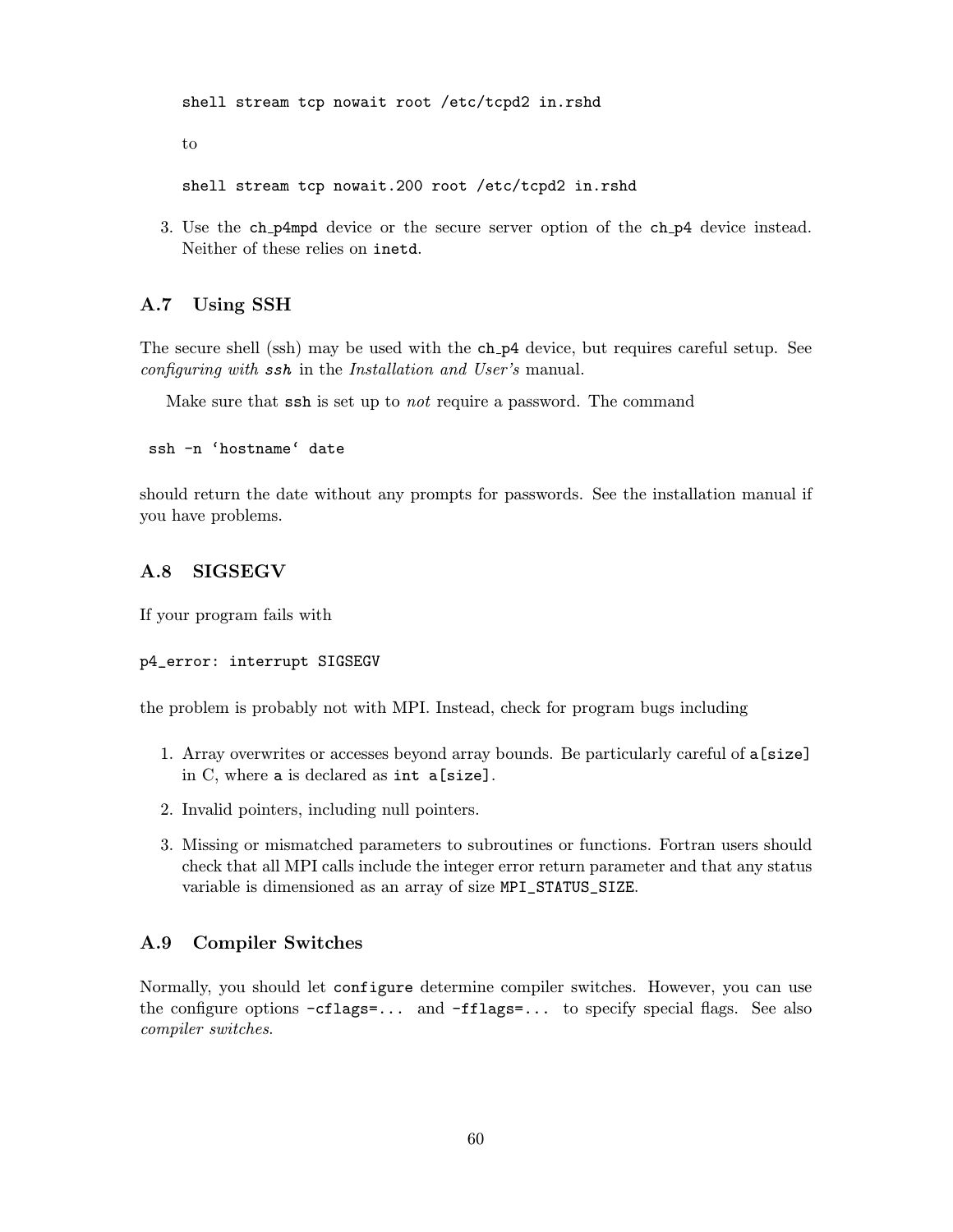# A.10 MPMD (Multiple Program Multiple Data) Programs

MPICH, depending on the device, supports MPMD programs. However, the mpirun script currently does not support MPMD programs. For the ch p4 device, the user must create a procgroup file and invoke the program that will have rank zero in MPI COMM WORLD with the command-line option  $-p4pp$  filename. See the Installation and User's Guide for more information.

# A.11 Reporting problems and support

- 1. First, check the list of known bugs and patches for the problem you are seeing.
- 2. Also check the troubleshooting guides in the Installation and Users guides.
- 3. If that doesn't help, send mail to mpi-bugs@mcs.anl.gov.

#### A.12 Algorithms used in MPICH

1. Does MPICH use IP Multicast for MPI Bcast?

No. In principle, MPICH could use multicast, but in practice this would be very difficult. To start with, IP multicast is unreliable; additional code to make it reliable needs to be added. In fact, there is an effort to provide a reliable multicast, built ontop of the unreliable multicast. The second problem is that not all systems allow user programs (or any program) to perform an IP multicast. In fact, that is the case for the systems that we have been developing on. Thus, we will always need the point-to-point version. There is a fairly easy way to replace any collective routine in MPI, but no-one has offered us a multicast-based MPI Bcast yet...

#### A.13 Jumpshot and X11

Jumpshot relies on the Swing toolkit to perform its graphics operations. We have noticed some problems with Swing and X11 window system support on some PC's running Windows. In particular, the combination of SecureCRT and Exceed or SecureCRT and Xfree86 often have problems (sometimes serious, including hangs and crashes). For now, the only workaround is to use OpenSSH and Xfree86 if possible when using a Windows PC.

# B History of MPICH

MPICH was developed during the MPI standards process to provide feedback to the MPI Forum on implementation and usability issues. With the release of the MPI standard, MPICH was designed to provide an implementation of the MPI standard that could replace the proprietary message-passing systems on the massively parallel computers of the day, such as the Intel Paragon, IBM SP, and TMC CM5. MPICH used an early version of the abstract device interface (ADI), based on the Chameleon [\[14\]](#page-80-0) portability system, to provide a light-weight implementation layer. To enable development on desktop systems, a device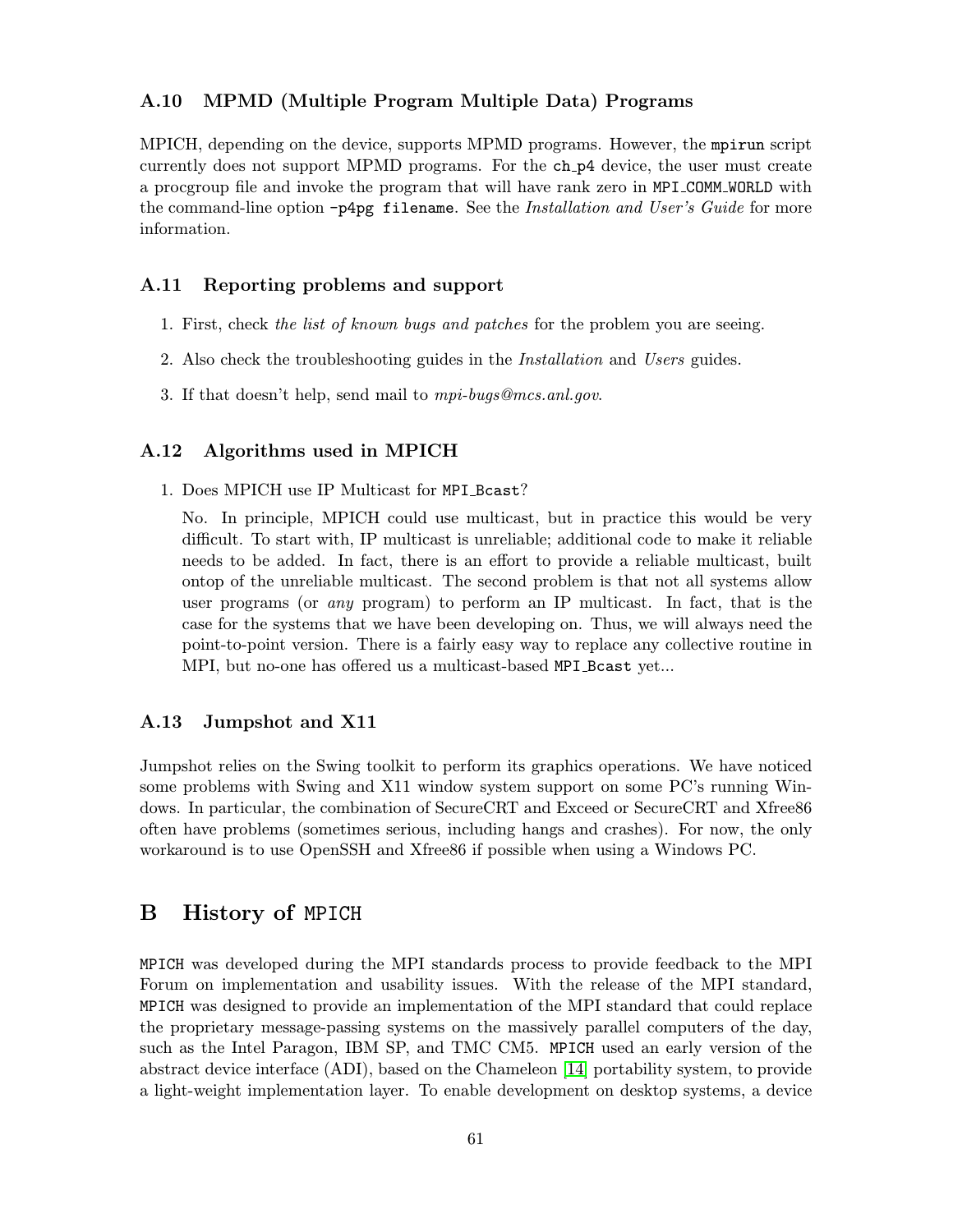layered on top of the P4 [\[1\]](#page-79-0) system was used. Over time, other devices were developed; as systems have vanished (e.g., the TMC  $CM5$  and the Ncube), these devices have been dropped from our distribution. Because MPICH used P4 for workstation networks, MPICH has supported both MIMD programming and heterogeneous clusters from the very beginning.

Because MPICH was designed to enable ports to other systems, many parallel computer vendors and research groups have used MPICH as the basis for their implementation. Many users are now familar only with the version of MPICH that uses the ch\_p4 device for workstation and Beowulf clusters. However, MPICH continues to support other systems and continues to serve as a platform for research into MPI implementations.

# C File Manifest

This section briefly describes the files and directories at the top level of the MPICH source tree.

- COPYRIGHT Copyright statement. This code is free but not public domain. It is copyrighted by the University of Chicago and Mississippi State University.
- Makefile.in Template for the 'Makefile', which will be produced when you run configure.
- MPI-2-C++ The  $C_{++}$  system from Notre Dame. It includes the  $C_{++}$  bindings for the MPI-1 functions.
- README Basic information and instructions for configuring.
- aclocal.m4 Used for building 'configure' from 'configure.in'; not needed for most installations. The file 'aclocal\_tcl.m4' is included by 'aclocal.m4'.
- ccbugs Directory for programs that test the C compiler during configuration, to make sure that it will be able to compile the system.
- configure The script that you run to create Makefiles throughout the system.
- configure.in Input to autoconf that produces configure.
- doc Assorted tools for producing documentation, together with this manual.
- examples Directory containing further directories of example MPI programs. Of particular note are basic, with a few small examples to try first, test, with a test suite for exercising MPICH, and perftest, containing benchmarking code.
- include The include files, both user and system.
- bin Contains the programs and executable scripts, such as mpicc and mpirun, used to build and run MPI programs.
- man Man pages for MPI, MPE, and internal routines.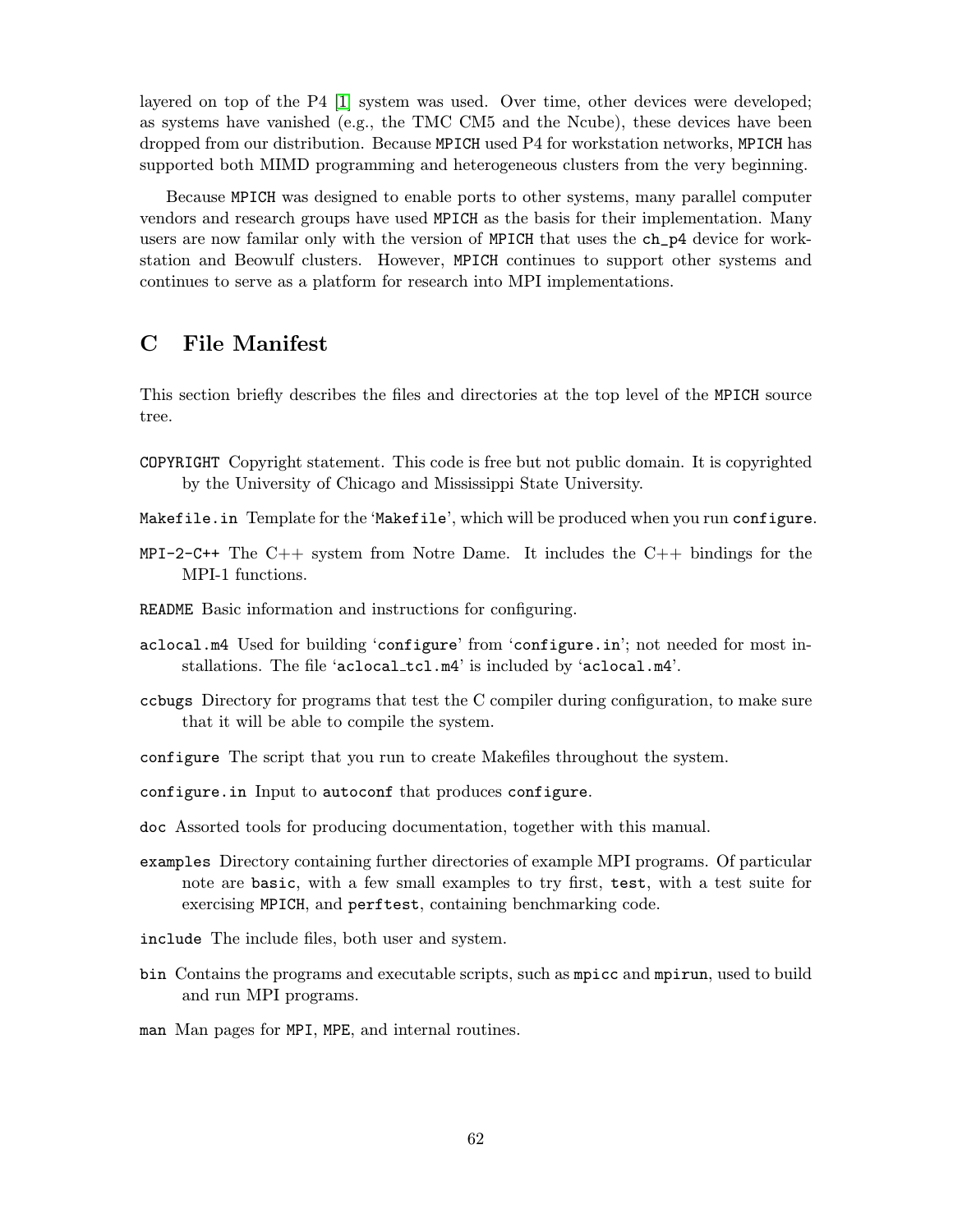- mpe The source code for the MPE extensions for logging and X graphics. The contrib directory contains examples. Best are the mandel and mastermind subdirectories. The profiling subdirectory contains the profiling subsystem, including a system for automatically generating the "wrappers" for the MPI profiling interface. MPE also includes the performance visualization programs, such as jumpshot (see Section [3.7.1\)](#page-19-0).
- mpid The source code for the various "devices" that customize MPICH for a particular machine, operating system, and environment.
- romio The ROMIO parallel I/O system, which includes an implementation of most of the MPI-2 parallel I/O standard.
- src The source code for the portable part of MPICH. There are subdirectories for the various parts of the MPI specification.
- util Utility programs and files.
- www HTML versions of the man pages.

# D Configure Usage

The command configure -help will print out

```
Configuring with args --help
Configuring MPICH Version 1.2.3 (pre-alpha) of : 2001/08/20 18:08:23
Usage: ./configure [--with-arch=ARCH_TYPE] [--with-comm=COMM_TYPE]
            [--with-device=DEVICE]
            [--with-mpe] [--without-mpe]
            [--disable-f77] [--disable-f90] [--with-f90nag] [--with-f95nag]
            [--disable-f90modules]
            [--disable-gencat] [--disable-doc]
            [--enable-cxx ] [--disable-cxx]
            [--enable-mpedbg] [--disable-mpedbg]
            [--enable-devdebug] [--disable-devdebug]
            [--enable-debug] [--disable-debug]
            [--enable-traceback] [--disable-traceback]
            [--enable-long-long] [--disable-long-long]
            [--enable-long-double] [--disable-long-double]
            [-prefix=INSTALL_DIR]
            [-c++[=C++_COMPILER] ] [noc++]
            [-opt=OPTFLAGS]
            [-cc=C_COMPILER] [-fc=FORTRAN_COMPILER]
            [-clinker=C_LINKER] [-flinker=FORTRAN_LINKER]
            [-c++linker=CC_LINKER]
            [-cflags=CFLAGS] [-fflags=FFLAGS] [-c++flags=CCFLAGS]
            [-optcc=C_OPTFLAGS] [-optf77=F77_OPTFLAGS]
            [-f90=F90_COMPILER] [-f90flags=F90_FLAGS]
            [-f90inc=INCLUDE_DIRECTORY_SPEC_FORMAT_FOR_F90]
            [-f90linker=F90_LINKER]
            [-f90libpath=LIBRARY_PATH_SPEC_FORMAT_FOR_F90]
```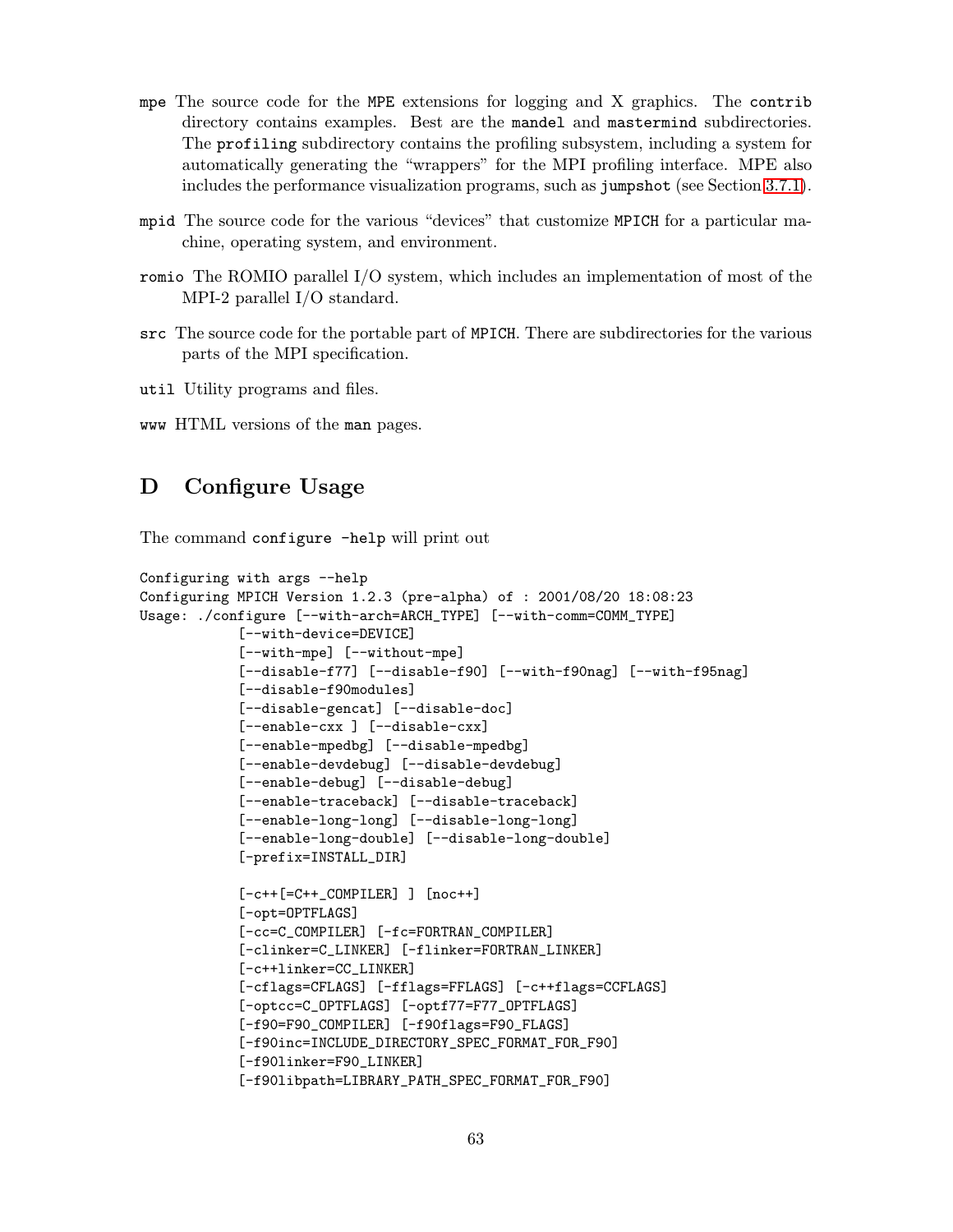```
[-lib=LIBRARY] [-mpilibname=MPINAME]
           [-mpe_opts=MPE_OPTS]
           [-make=MAKEPGM ]
           [-memdebug] [-ptrdebug] [-tracing] [-dlast]
           [-listener_sig=SIGNAL_NAME]
           [-cross]
           [-adi_collective]
           [-automountfix=AUTOMOUNTFIX]
           [-noranlib] [-ar_nolocal]
           [-rsh=RSHCOMMAND] [-rshnol]
           [-noromio] [-file_system=FILE_SYSTEM]
           [-p4_opts=P4_OPTS]
where
  ARCH_TYPE = the type of machine that MPI is to be configured for
  COMM_TYPE = communications layer or option to be used
  DEVICE = communications device to be used
  INSTALL_DIR = directory where MPI will be installed (optional)
  MPE_OPTS = options to pass to the mpe configure
  P4_OPTS = options to pass to the P4 configure (device=ch_p4)
  C++\_COMPILER = default is to use xlC, g++, or CC (optional)
  OPTFLAGS = optimization flags to give the compilers (e.g. -g)CFLAGS = flags to give C compiler
  FFLAGS = flags to give Fortran compiler
  MAKEPGM = version of make to use
  LENGTH = Length of message at which ADI switches from short
                  to long message protocol
  AUTOMOUNTFIX = Command to fix automountersRSHCOMMAND = Command to use for remote shell
  MPILIBNAME = Name to use instead of mpich in the name of the MPI
                   library. If set, libMPILIBNAME will be used instead
                   or libmpich. This can be used on systems with
                   several different MPI implementations.
  FILE_SYSTEM = name of the file system ROMIO is to use. Currently
                   supported values are nfs, ufs, pfs (Intel),
                   piofs (IBM), hfs (HP), sfs (NEC), and xfs (SGI).
  SIGNAL_NAME = name of the signal for the P4 (device=ch_p4) device to
                   use to indicate that a new connection is needed. By
                   default, it is SIGUSR1.
```
All arguments are optional, but if 'arch', 'comm', or 'prefix' arguments are provided, there must be only one. 'arch' must be specified before 'comm' if they both appear.

Packages that may be included with MPICH

| - Use the named device for communication. Known                              |
|------------------------------------------------------------------------------|
| names include ch_p4, ch_mp1, ch_shmem, and globus2.                          |
| If not specified, a default is chosen. Special                               |
| options for the device are specified after the                               |
| device name, separated by a colon. E.g.,                                     |
| --with-device=globus2:-flavor=mpi,nothreads                                  |
| --with-romio [=OPTIONS] - Use ROMIO to provide MPI-I/O from MPI-2 (default). |
| The options include -file_system=FSTYPE, where                               |
| fstype can be any combination of nfs, ufs,                                   |
|                                                                              |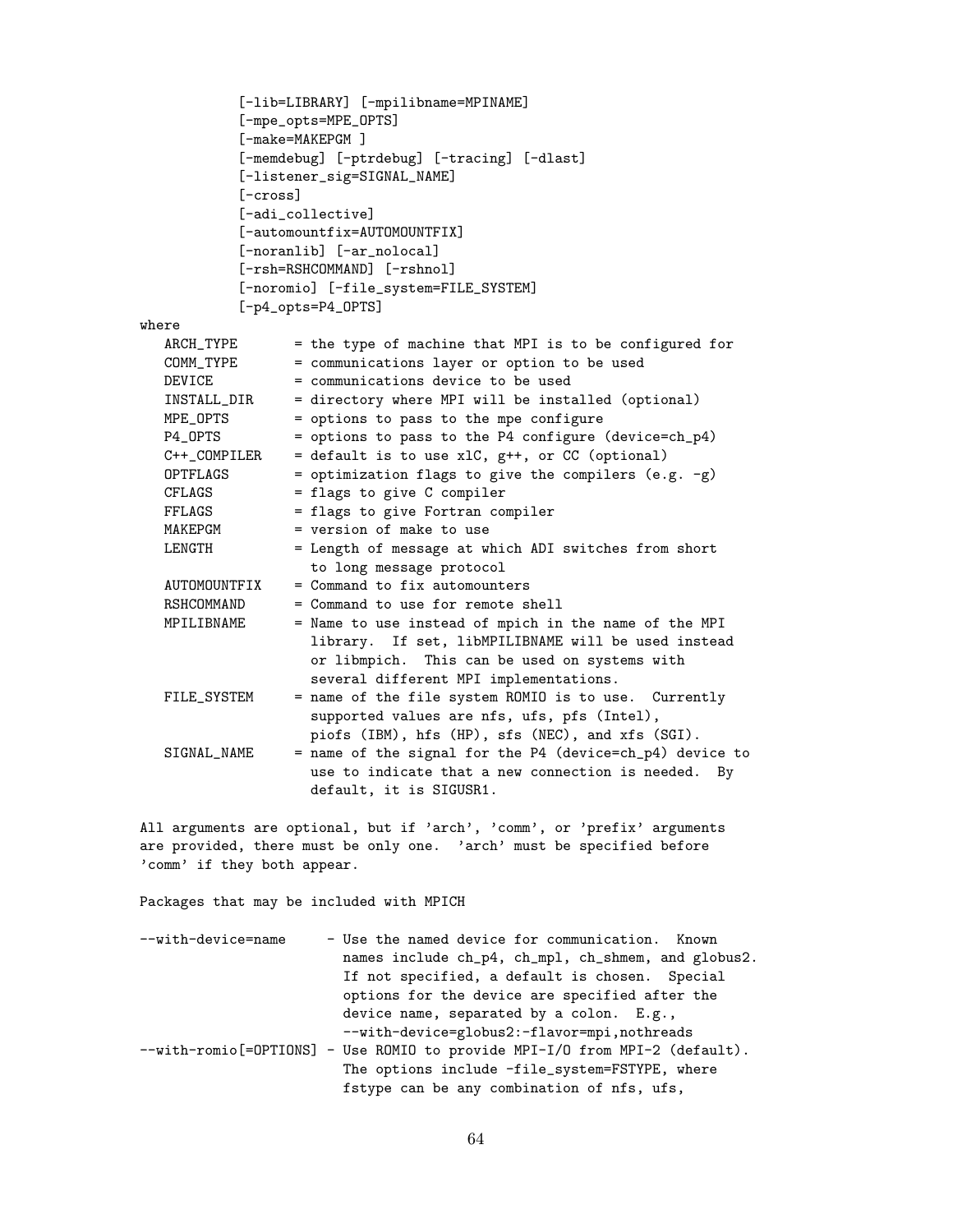pfs (intel), piofs (IBM), hfs (HP), sfs (NEC), and xfs (SGI), combined with '+'. If romio is not included, the Fortran 90 modules cannot be built. --with-mpe - Build the MPE environment (default) --with-f90nag - Choose the NAG f90 compiler for Fortran (preliminary version intended for use \*instead\* of a Fortran 77 compiler) --with-f95nag - Choose the NAG f95 compiler for Fortran --with-cross=file - Use the file for cross compilation. The file should contain assignments of the form CROSS\_SIZEOF\_INT=4 for each cross compilation variable. The command egrep 'CROSS\_[A-Z\_]\*=' configure | sed 's/=.\*//g' will list each variable. You can use --without-<featurename> to turn off a feature (except for device). Options for device ch\_lfshmem: --with-device=ch\_lfshmem[:-usesysv] The option '-usesysv' applies to the ch\_shmem device, and causes the device to attempt and use System V shared memory and semaphore routines, rather than what would be chosen by default (often mmap or a system-specific method). Options for device ch\_meiko: --with-device=ch\_meiko Options for device ch\_mpl: --with-device=ch\_mpl Options for device ch\_p4: ./configure: ./mpid/ch\_p4/setup\_ch\_p4: Permission denied Options for device ch\_p4mpd: --with-device=ch\_p4mpd[:-listener\_sig=SIGNALNAME][-dlast][-socksize=BYTES] The option '-listener\_sig' applies to the ch\_p4mpd device, and changes the signal that is used to signal that a new connection should be made. By default, SIGUSR1 is used. The option '-dlast' causes the p4 device to remember the last few debugging messages, printing them out only when the job terminates abnormally. The option '-socksize' changes the size of the socket buffers used. Options for device ch\_shmem: --with-device=ch\_shmem[:-usesysv] The option '-usesysv' applies to the ch\_shmem device, and causes the device to attempt and use System V shared memory and semaphore routines, rather than what would be chosen by default (often mmap or a system-specific method). Options for device globus: --with-device=globus[:-globusdir=GLOBUSDIR] '-globusdir=GLOBUS' allows one to specify the location of an installed version of Globus. You can acquire Globus from http://www.globus.org ."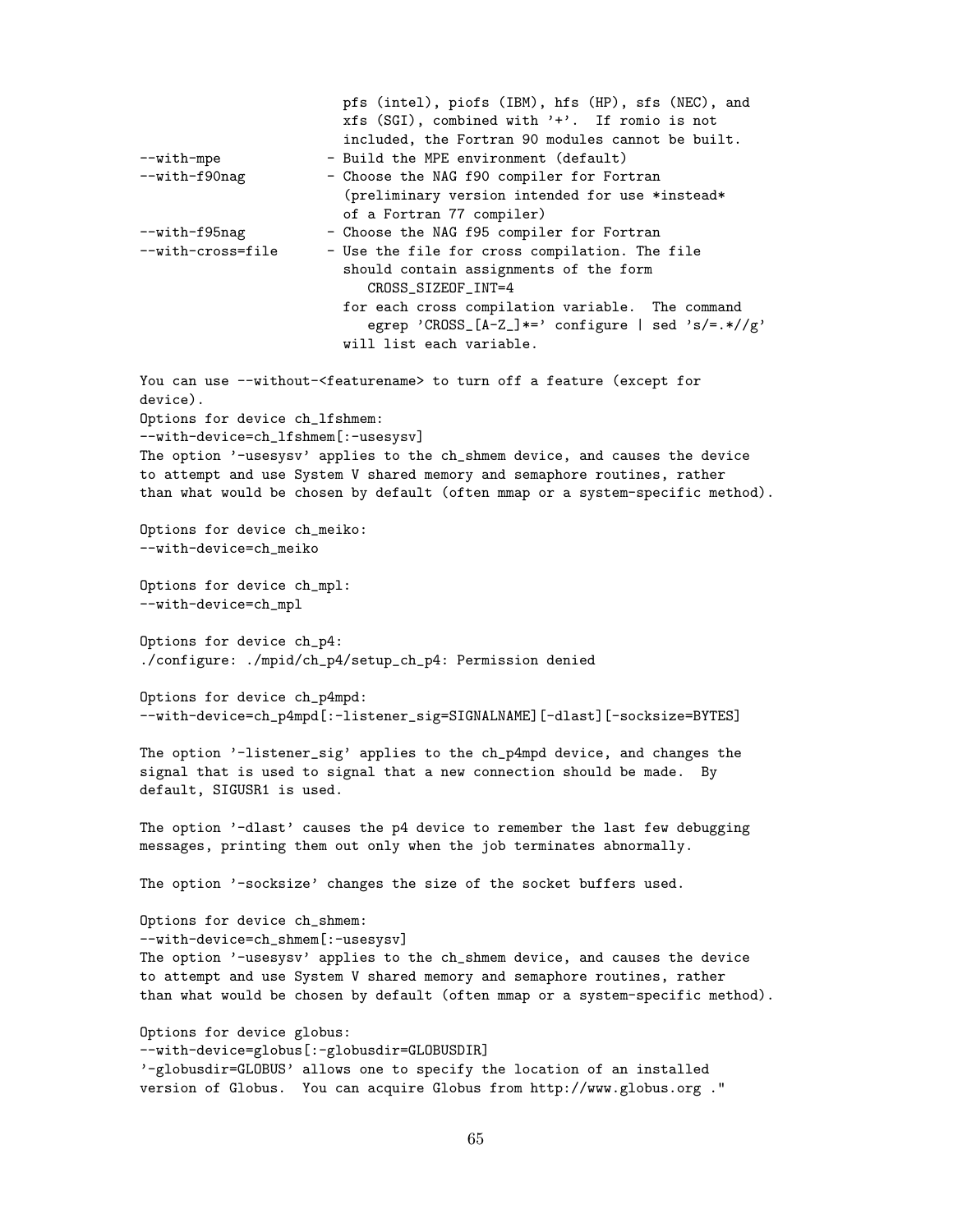Options for device globus2: \*# GLOBUS\_INSTALL\_PATH must be set

Features that may be included with MPICH

| $--enable-c++$         | - Build C++ interfaces to the MPI-1 routines<br>(default)                                                                                                                                                                     |
|------------------------|-------------------------------------------------------------------------------------------------------------------------------------------------------------------------------------------------------------------------------|
| --enable-f77           | - Build Fortran 77 interfaces to the MPI<br>routines (default)                                                                                                                                                                |
|                        | --enable-weak-symbols - Use weak symbols for MPI/PMPI routines.<br>This uses<br>weak symbols, if available, for the profiling<br>interface (default)                                                                          |
| --enable-debug         | - Enable support for debuggers to access message<br>queues                                                                                                                                                                    |
| --enable-traceback     | - Enable printing of a call stack when MPI and the<br>user's program is built with certain compilers<br>(currently only some versions of gcc are supported).                                                                  |
| --enable-mpedbg        | - Enable the -mpedbg command-line argument (e.g.,<br>errors can start an xterm running a debugger).<br>Only works with some workstation systems.                                                                              |
| --enable-sharedlib     | - Attempt to build shared libraries. Static                                                                                                                                                                                   |
| --enable-sharedlib=dir | libraries are always built. If a directory is<br>specified, the shared libraries will be placed in<br>that directory. This can be used to place the<br>shared libraries in a uniform location in local<br>disks on a cluster. |
| --enable-f90modules    | - Build Fortran 90 module support (default if a<br>Fortran 90 or 95 compiler is found). If ROMIO<br>is not built, no Fortran 90 modules will be built.                                                                        |
|                        | The following are intended for MPI implementors and debugging of configure                                                                                                                                                    |
| --enable-strict        | - Try and build MPICH using strict options in Gnu gcc                                                                                                                                                                         |
| --enable-echo          | - Cause configure to echo what it does                                                                                                                                                                                        |

--enable-devdebug - Enable debugging code in the ADI.

You can use --disable-<featurename> to turn off a feature.

Notes on configure usage:

The suggestions for GNU configure usage suggest that configure not be used to build different tools, only controlling some basics of the features enabled or the packages included. Our use of configure does not follow these rules because configure is too useful but we need the flexibility that allows the user to produce variations of MPICH.

More notes on command-line parameters:

You can select a different C and Fortran compiler by using the '-cc' and 'fc' switches. The environment variables 'CC' and 'FC' can also provide values for these but their settings may be overridden by the configure script. Using '-cc=\$CC -fc=\$FC' will force configure to use those compilers.

The option '-opt' allows you to specify optimization options for the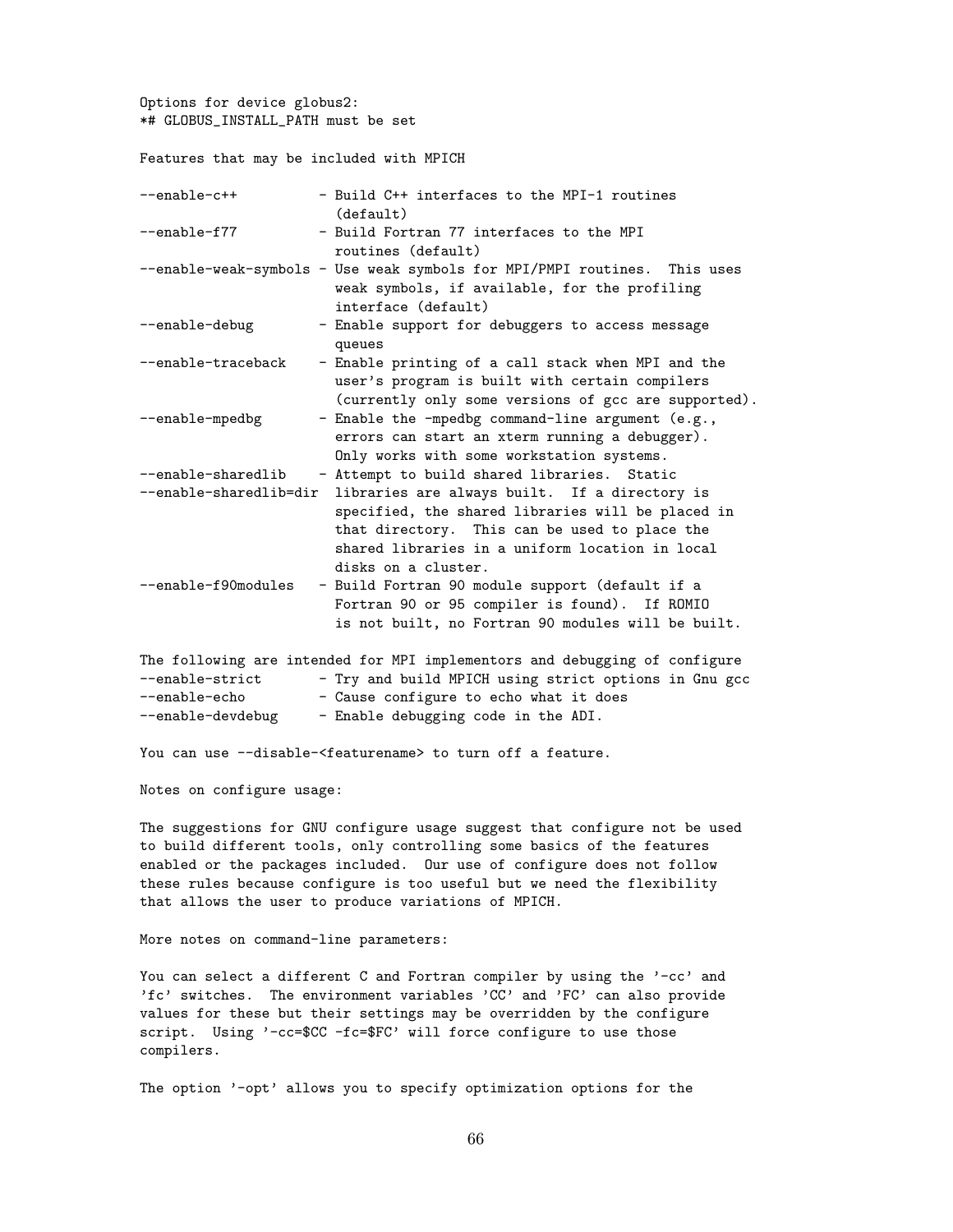compilers (both C and Fortran). For example, '-opt=-O' chooses optimized code generation on many systems. '-optcc' and '-optf77' allow you to specify options for just the C or Fortran compilers. Use -cflags and -fflags for options not related to optimization.

Note that the '-opt' options are not passed to the 'mpicc', 'mpif77', 'mpiCC', and 'mpif90' scripts. The '-opt' options are used only in building MPICH.

The option '-lib' allows you to specify the location of a library that may be needed by a particular device. Most devices do NOT need this option; check the installation instructions for those that might.

The option '-make' may be used to select an alternate make program. For example, to make use of VPATH builds (building in one directory with the source in a different directory), -make=gnumake may be required.

The option '--disable-short-longs' may be used to suppress support for the C types 'long long' (a common extension) and 'long double' (ANSI/ISO C) when they are the same size as 'long' and 'double' respectively. Some systems allow these long C types, but generate a warning message when they are used; this option may be used to suppress these messages (and support for these types). '--disable-long-long' disables just 'long long'; '--disable-long-double' disables just 'long double'.

The option '-ar\_nolocal' prevents the library archive command from attempting to use the local directory for temporary space. This option should be used when (a) there isn't much space (less than 20 MB) available in the partition where MPICH resides and (b) there is enough space in /tmp (or wherever ar places temporary files by default).

The option '-noranlib' causes the 'ranlib' step (needed on some systems to build an object library) to be skipped. This is particularly useful on systems where 'ranlib' is optional (allowed but not needed; because it is allowed, configure chooses to use it just in case) but can fail (some 'ranlib's are implemented as scripts using 'ar'; if they don't use the local directory, they can fail (destroying the library in the process) if the temporary directory (usually '/tmp') does not have enough space. This has occured on some OSF systems.

The option '-rsh' allows you to select an alternative remote shell command (by default, configure will use 'rsh' or 'remsh' from your 'PATH'). If your remote shell command does not support the '-l' option (some AFS versions of 'rsh' have this bug), also give the option '-rshnol'. These options are useful only when building a network version of MPICH (e.g., '--with-device=ch\_p4').

#### Special Tuning Options:

There are a number of options for tuning the behavoir of the ADI (Abstract Device Interface) which is the low-level message-passing interface. These should NOT be used unless you are sure you know what you are doing.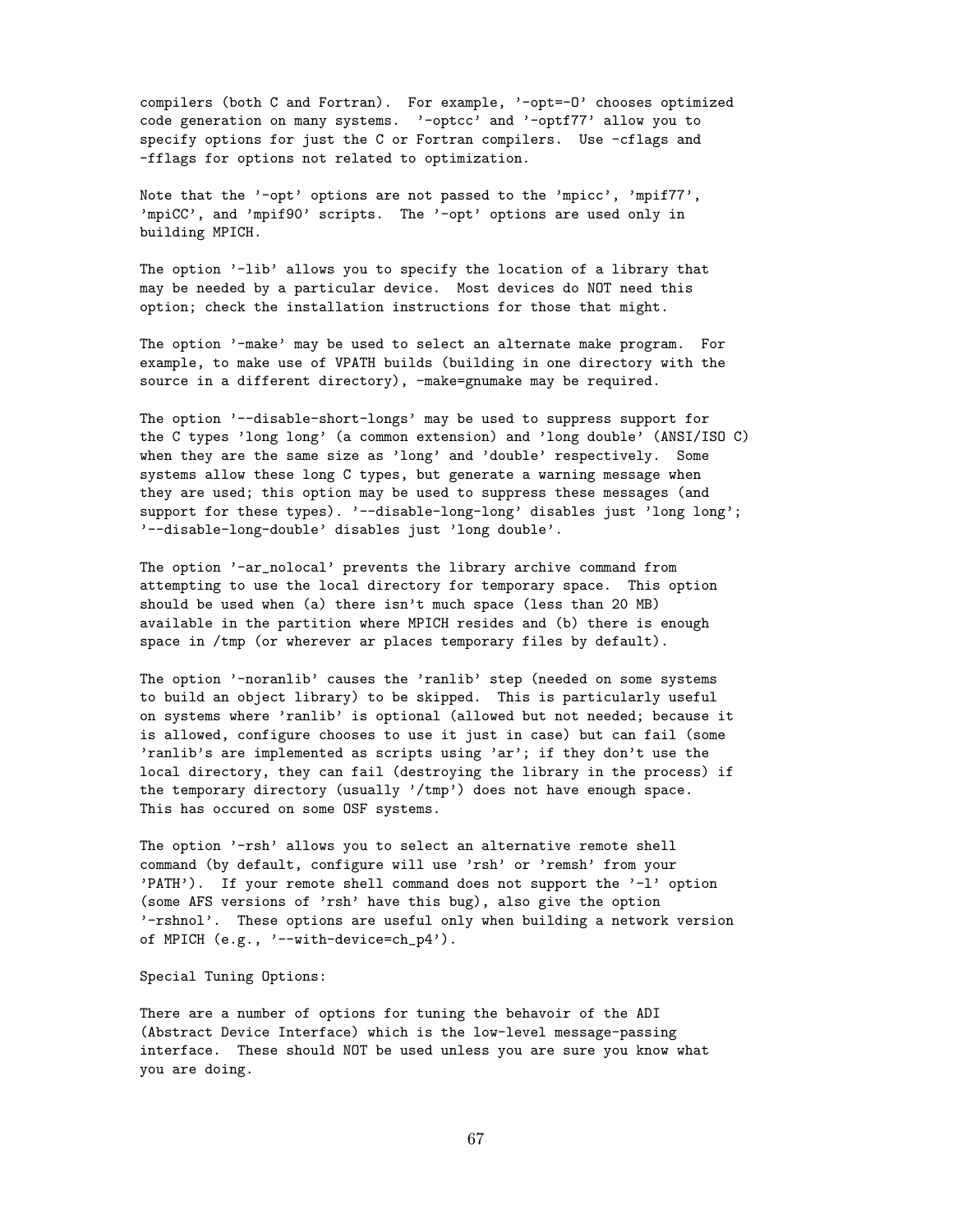The option '-pkt\_size=LENGTH' allows you to choose the message length at which the ADI (Abstract Device Interface) switches from its short to long message format. LENGTH must be positive.

The option '-adi\_collective' allows the ADI to provide some collective operations in addition to the basic point-to-point operations. Currently, most systems do not support this option (it is ignored) and on the others it has not been extensively tested.

Options for Experts:

The option '-memdebug' enables extensive internal memory debugging code. This should be used only if you are trying to find a memory problem (it can be used to help find memory problems in user code as well). Running programs with the option '-mpidb memdump' will produce a summary, when 'MPI\_Finalize' is called, of all unfreed memory allocated my MPI. For example, a user-created datatype that was not later freed would be reported.

The option '-tracing' enables tracing of internal calls. This should be used only for debugging the MPICH implementation itself.

The option '-dlast' enables tracing of the most recent operations performed by the device. These can be output when a signal (like SIGINT), error, or call to a special routine occurs. There is a performance penalty for this option, but it can be very useful for implementors attempting to debug problems.

Sample Configure Usage:

To make for running on Sun's running Solaris with ch\_p4 as the device, and with the installation directory equal to the current directory:

```
./configure --with-device=ch_p4 --with-arch=solaris
make
```

```
Known devices are
       ch_nx (native Intel NX calls),
       ch_mpl (native IBM EUI or MPL calls),
       ch_p4 (p4)
       ch_p4mpd (p4 with the MPD startup system)
       globus2 (Globus: globus_io/vMPI)
       ch_meiko (for Meiko CS2, using NX compatibility library),
       ch_shmem (for shared memory systems, such as SMPs),
       ch_lfshmem(for shared memory systems, such as SMPs; uses
                 lock-free message buffers),
       ch_cenju3 (native NEC Cenju-3 calls)
```
The following devices were supported with ADI-1, but are currently unsupported. Please contact us if you are interested in helping us support these devices:

| meiko | (for Meiko CS2, using elan tport library), and |
|-------|------------------------------------------------|
| nx    | (for Intel Paragon),                           |
| t3d   | (for the Cray T3D, using Cray shmem library).  |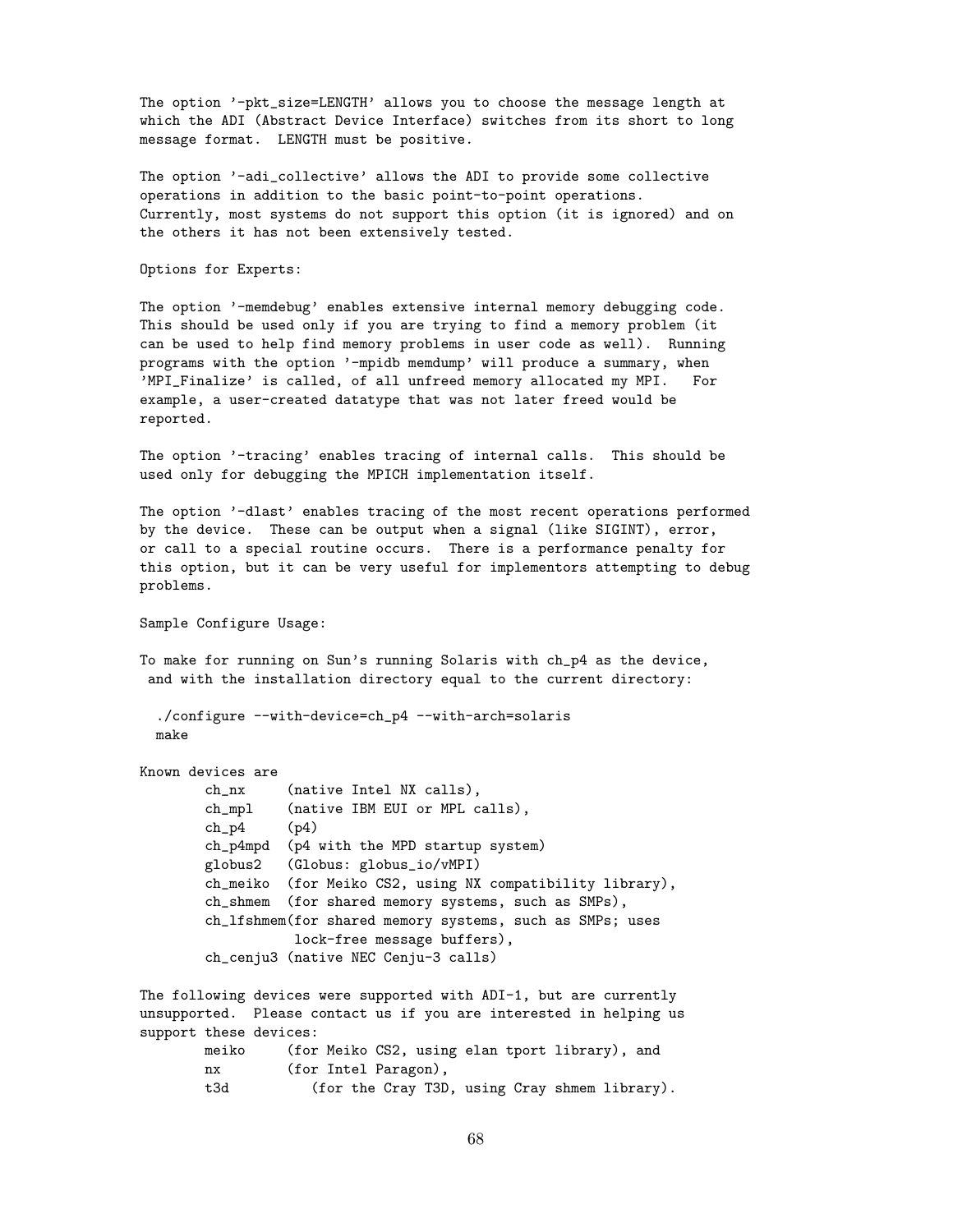```
ch_nc (native nCUBE calls, requires -arch=ncube),
       ch_cmmd (native TMC CM-5 CMMD calls)
These are no longer distributed with the MPICH distribution.
Known architectures include (case is important)
       alpha (Compaq alpha)
       CRAY (CRAY XMP, YMP, C90, J90, T90)
       cray_t3d (CRAY T3D)
       EWS_UX_V (NEC EWS4800/360AD Series workstation. Untested.)
       freebsd (PC clones running FreeBSD)
       hpux (HP UX)
       intelnx (Intel i860 or Intel Delta)
       IRIX (synonym for sgi)
       IRIX32 (IRIX with 32bit objects -32)
       IRIXN32 (IRIX with -n32)
       IRIX64 (IRIX with 64bit objects)
       ksr (Kendall Square KSR1 and KSR2)
       LINUX (PC clones running LINUX)
       LINUX_ALPHA (Linux on Alpha processors)
       meiko (Meiko CS2)
       netbsd (PC clones running NetBSD)
       paragon (Intel Paragon)
       rs6000 (AIX for IBM RS6000)
       sgi (Silicon Graphics IRIX 4.x, 5.x or 6.x)
       sgi5 (Silicon Graphics IRIX 5.x on R4400's, for the MESHINE)
       solaris (Solaris)
       solaris86 (Solaris on Intel platforms)
       sppux (SPP UX)
       sun4 (SUN 0S 4.x)
       SX_4_float0
                 (NEC SX-4; Floating point format float0
                           Conforms IEEE 754 standard.
                 C: sizeof (int) = 4; sizeof (float) = 4
                 FORTRAN: sizeof (INTEGER) = 4; sizeof (REAL) = 4)
       SX_4_float1
                 (NEC SX-4; Floating point format float1
                           IBM floating point format.
                 C: sizeof (int) = 4; sizeof (float) = 4
                 FORTRAN: sizeof (INTEGER) = 4; sizeof (REAL) = 4)
       SX_4_float2
                 (NEC SX-4; Floating point format float2
                           CRAY floating point format.
                 C: sizeof (int) = 4; sizeof (float) = 8
                 FORTRAN: sizeof (INTEGER) = 8; sizeof (REAL) = 8)
                 !!! WARNING !!! This version will not run
                                together with FORTRAN routines.
                                sizeof (INTEGER) != sizeof (int)
       SX_4_float2_int64
                  (NEC SX-4; Floating point format float2 and
                            64-bit int's)
                  C: sizeof (int) = 8; sizeof (float) = 8
                  FORTRAN: sizeof (INTEGER) = 8; sizeof (REAL) = 8)
       tflops (Intel TFLOPS)
       UXPM (UXP/M. Untested.)
```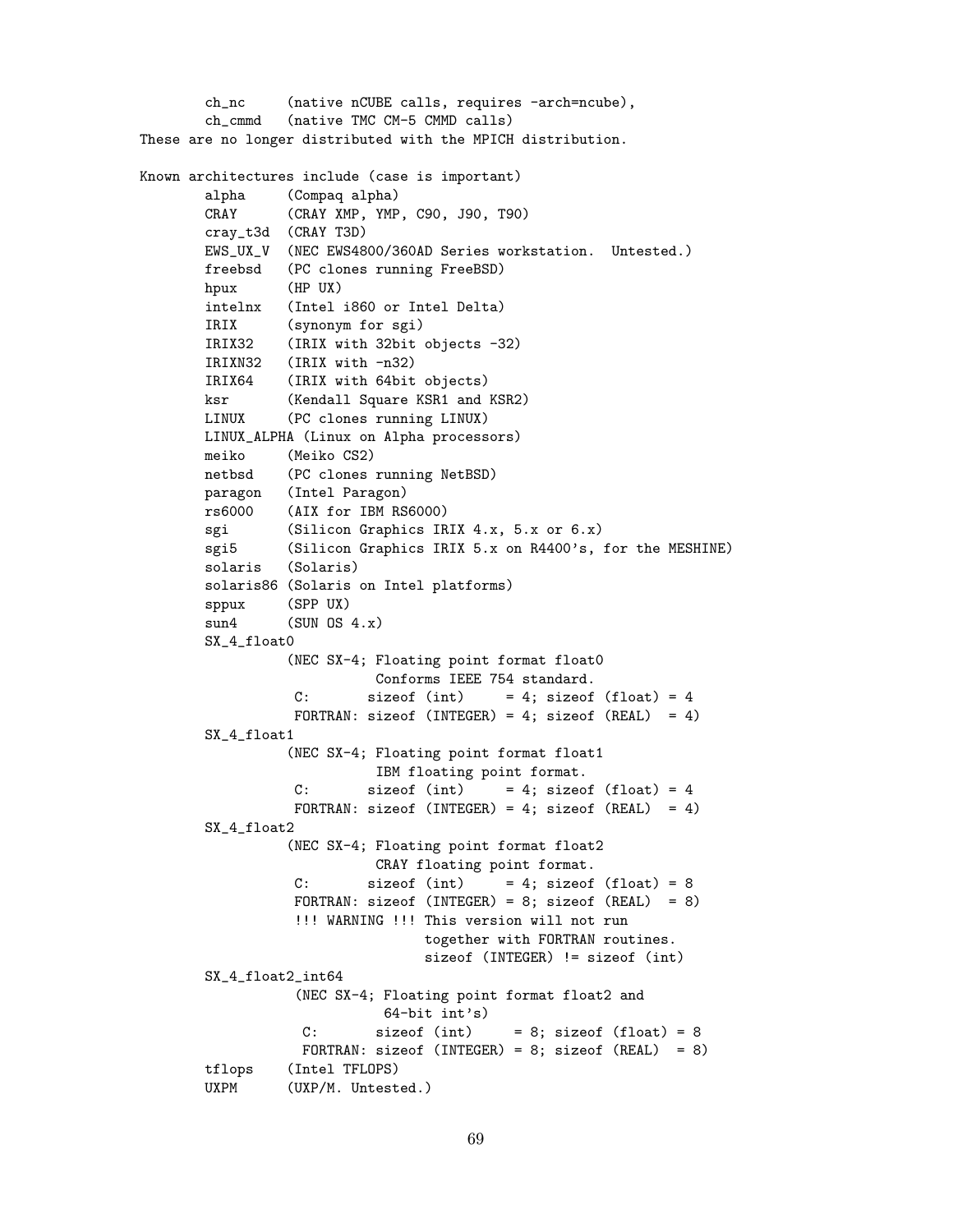uxpv (uxp/v. Untested.) Others may be recognized. Special notes:

For SGI (--with-arch=IRIX) multiprocessors running the ch\_p4 device, use -comm=ch\_p4 to disable the use of the shared-memory p4 communication device, and -comm=shared to enable the shared-memory p4 communication device. The default is to enable the shared-memory communication device.

# E Mpirun Usage

The options for mpirun as shown by mpirun -help, are (note that not all options are supported by all devices). Depending on the specific device, the output of mpirun -help may differ; the following is for the globus2 device.

```
mpirun [mpirun_options...] <progname> [options...]
 mpirun_options:
   -arch <architecture>
            specify the architecture (must have matching machines.<arch>
            file in /usr/local/mpich/bin/machines) if using the execer
    -h This help
    -machine <machine name>
            use startup procedure for <machine name>
mpirun [mpirun_options...] <progname> [options...]
 mpirun_options:
    -arch <architecture>
            specify the architecture (must have matching machines.<arch>
            file in /usr/local/mpich/bin/machines) if using the execer
    -h This help
    -machine <machine name>
            use startup procedure for <machine name>
            Currently supported:
             paragon
             p4
              sp1
              ibmspx
              anlspx
              sgi_mp
              ipsc860
              inteldelta
              cray_t3d
              execer
              smp
              symm_ptx
    -machinefile <machine-file name>
```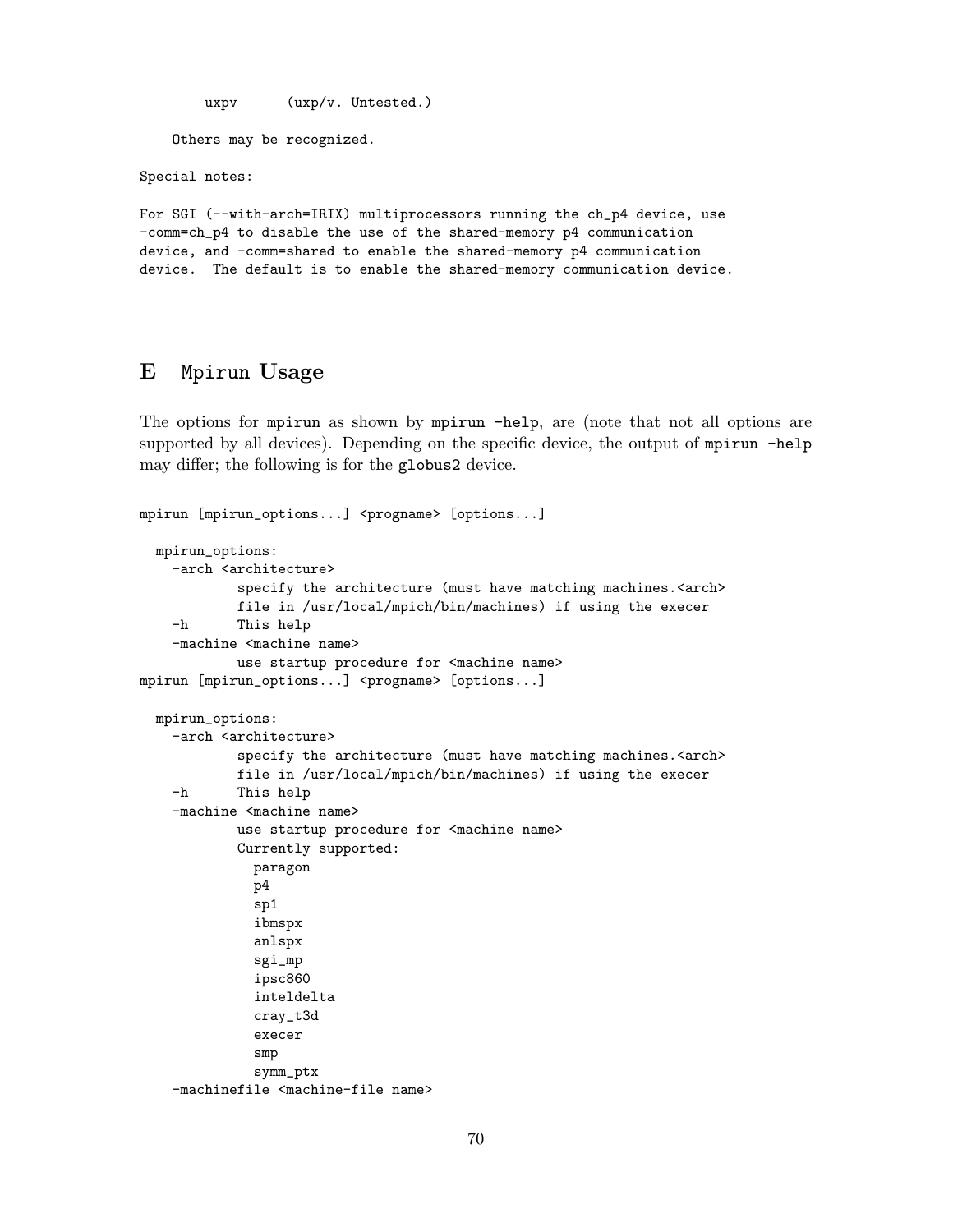Take the list of possible machines to run on from the file <machine-file name>. This is a list of all available machines; use -np <np> to request a specific number of machines. -np <np> specify the number of processors to run on -nodes <nodes> specify the number of nodes to run on (for SMP systems, currently only ch\_mpl device supports this) -nolocal don't run on the local machine (only works for ch\_p4 jobs) -all-cpus, -allcpus Use all available CPUs on all the nodes. -all-local Run all processes on the master node. -exclude <list> Exclude nodes in a colon delimited list. -map <list> Use the colon delimited list to specify which rank runs on which nodes. -stdin filename Use filename as the standard input for the program. This is needed for programs that must be run as batch jobs, such as some IBM SP systems and Intel Paragons using NQS (see -paragontype below). use -stdin /dev/null if there is no input and you intend to run the program in the background. An alternate is to redirect standard input from /dev/null, as in mpirun -np 4 a.out < /dev/null -t Testing - do not actually run, just print what would be executed -v Verbose - throw in some comments -dbg The option '-dbg' may be used to select a debugger. For example, -dbg=gdb invokes the mpirun\_dbg.gdb script located in the 'mpich/bin' directory. This script captures the correct arguments, invokes the gdb debugger, and starts the first process under gdb where possible. There are 4 debugger scripts; gdb, xxgdb, ddd, totalview. These may need to be edited depending on your system. There is another debugger script for dbx, but this one will always need to be edited as the debugger commands for dbx varies between versions. You can also use this option to call another debugger; for example, -dbg=mydebug. All you need to do is write a script file, 'mpirun\_dbg.mydebug', which follows the format of the included debugger scripts, and place it in the mpich/bin directory. -ksq Keep the send queue. This is useful if you expect later to attach totalview to the running (or deadlocked) job, and want to see the send queues. (Normally they are not maintained in a way which is visible to the debugger).

Options for the globus2 device:

With the exception of -h, these are the only mpirun options supported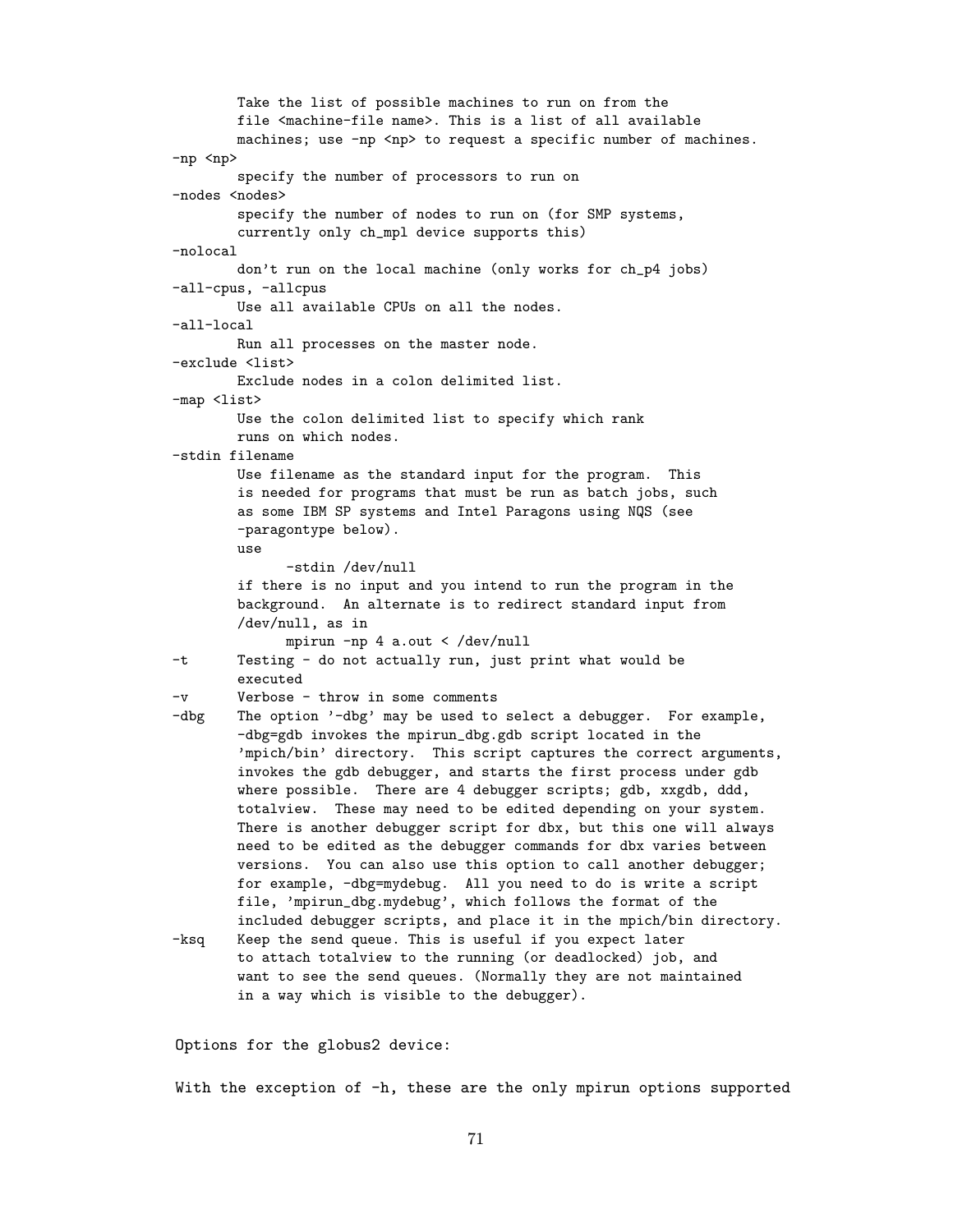```
by the globus device.
-machinefile <machine-file name>
        Take the list of possible machines to run on from the
        file <machine-file name>
-np <np>
        specify the number of processors to run on
-dumprsl - display the RSL string that would have been
          used to submit the job. using this option
         does not run the job.
-globusrsl <globus-rsl-file name>
        <globus-rsl-file name> must contain a Globus RSL
        string. When using this option all other mpirun options
        are ignored.
Special Options for Batch Environments:
-mvhome Move the executable to the home directory. This
        is needed when all file systems are not cross-mounted
        Currently only used by anlspx
-mvback files
        Move the indicated files back to the current directory.
        Needed only when using -mvhome; has no effect otherwise.
-maxtime min
        Maximum job run time in minutes. Currently used only
        by anlspx. Default value is $max_time minutes.
-nopoll Do not use a polling-mode communication.
        Available only on IBM SPs.
Special Options for IBM SP2:
-cac name
        CAC for ANL scheduler. Currently used only by anlspx.
        If not provided will choose some valid CAC.
```
On exit, mpirun returns a status of zero unless mpirun detected a problem, in which case it returns a non-zero status.

When using the ch\_p4 device, multiple architectures may be handled by giving multiple -arch and -np arguments. For example, to run a program on 2 sun4s and 3 rs6000s, with the local machine being a sun4, use

mpirun -arch sun4 -np 2 -arch rs6000 -np 3 program

This assumes that program will run on both architectures. If different executables are needed, the string '%a' will be replaced with the arch name. For example, if the programs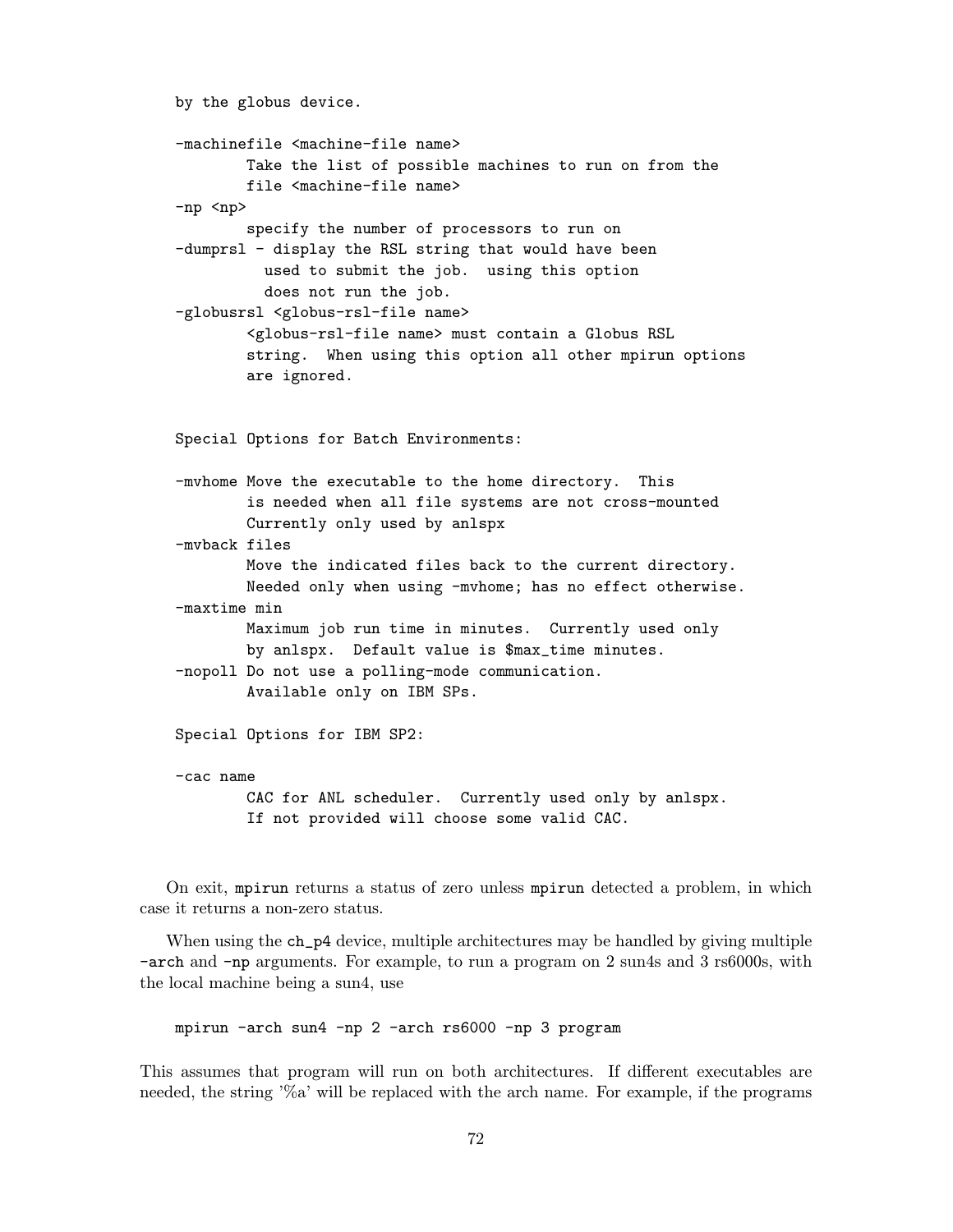are program.sun4 and program.rs6000, then the command is

mpirun -arch sun4 -np 2 -arch rs6000 -np 3 program.%a

If instead the executables are in different directories; for example, '/tmp/me/sun4' and '/tmp/me/rs6000', then the command is

mpirun -arch sun4 -np 2 -arch rs6000 -np 3 /tmp/me/%a/program

It is important to specify the architecture with -arch before specifying the number of processors. Also, the first arch command must refer to the processor on which the job will be started. Specifically, if -nolocal is not specified, then the first -arch must refer to the processor from which mpirun is running.

### F Deprecated Features

During the development of MPICH, various features were developed for the installation and use of MPICH. Some of these have been superceeded by newer features that are described above. This section archives the documentation on the deprecated features.

#### F.1 Getting Tcl, Tk, and wish

These software packages are available by anonymous ftp from [ftp.scriptics.com/pub/](ftp.scriptics.com/pub/tcl/tclprotect unhbox voidb@x kern .06emvbox {hrule width.3em}old) [tcl/tcl\protect\unhbox\voidb@x\kern.06em\vbox{\hrulewidth.3em}old](ftp.scriptics.com/pub/tcl/tclprotect unhbox voidb@x kern .06emvbox {hrule width.3em}old). They are needed only for the upshot and nupshot programs; you do not need them in order to install MPICH. If you cannot find them at ftp.scriptics.com, copies of Tcl and Tk are available at <ftp://ftp.mcs.anl.gov/mpi/tcltk>.

You should get tcl7.3.tar.Z and tk3.6.tar.Z (and patch tk3.6p1.patch). Later versions of both Tcl and Tk are incompatible with these and do not work with nupshot. The upshot program has been modified to work with either Tk 3.6 or Tk 4.0. Upshot may work with later versions, but we are no longer tracking the changes to Tcl/Tk.

It is necessary that the wish program be accessible to users; the other parts of Tcl and Tk do not need to be installed (but make sure that everything that wish itself needs is installed).

To build Tcl and Tk, we recommend the following approach:

- 1. Fetch the compressed tar files and the patch file into an empty directory, preferably in a local (not NFS) file system such as '/tmp' (but make sure that you have enough space in that file system; xxx should be adequate).
- 2. Unpack the tar files:

gunzip  $-c$  tcl7.3.tar.Z | tar xf  $$ gunzip  $-c$  tk3.6.tar.Z | tar xf -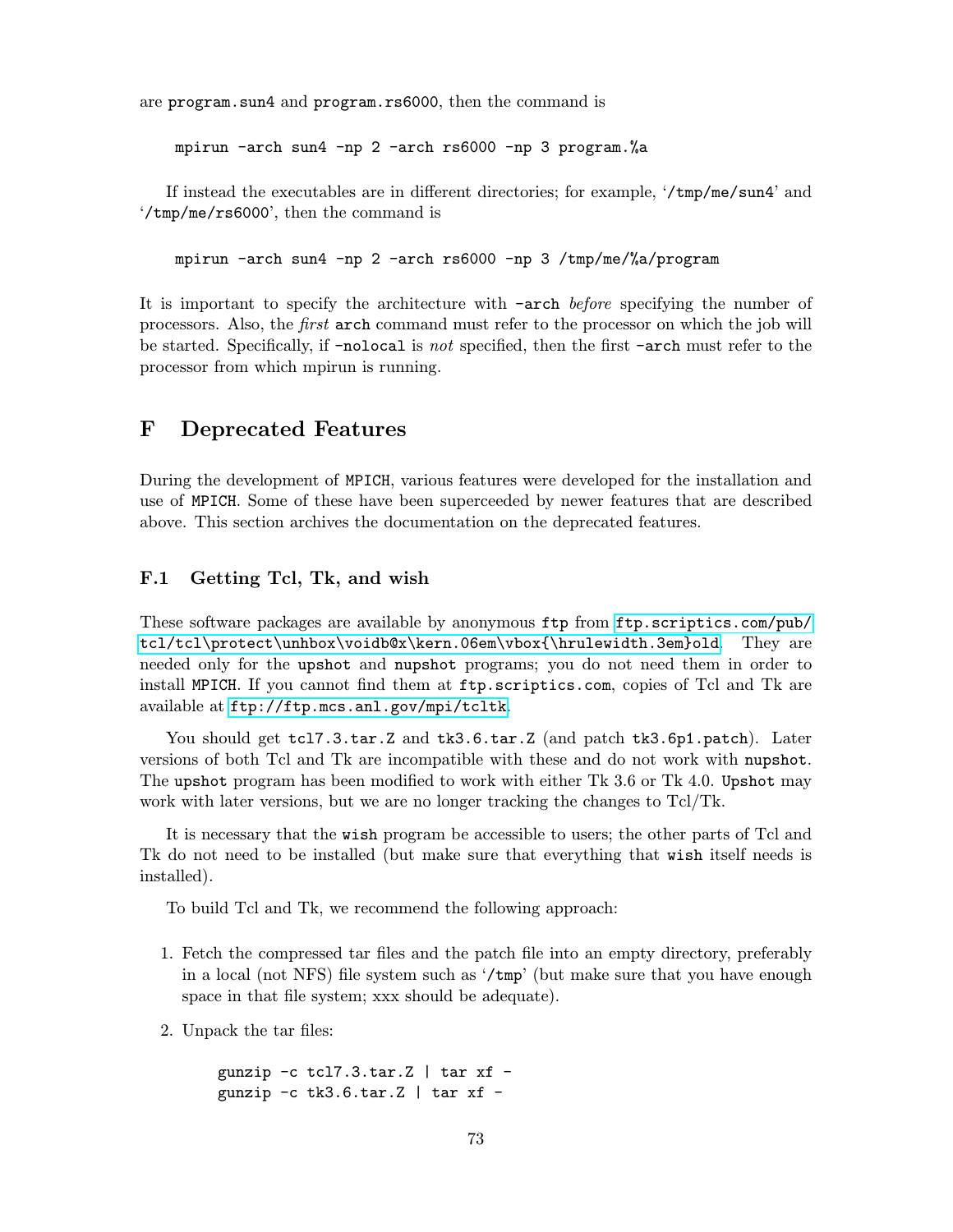3. Apply the patch to Tk:

```
cd tk3.6
patch -p 1 < ../tk3.6p1patch
cd ..
```
(Note that the instructions say to use patch -p; newer versions of patch require an argument and the correct value in this case is one; other versions of patch will want -p1 (no space between p and the one).)

4. Configure Tcl. Pick an installation directory that clearly indicates the Tcl and Tk versions. For example, to build Tcl to install into '/usr/local/tcl73tk36', use

```
cd tcl7.6
./configure -prefix=/usr/local/tcl73tk36
```
5. Build and install Tcl. Before you execute the make install step, make sure that the directory specified in the -prefix argument to configure exists.

```
mkdir /usr/local/tcl73tk36
make
make install
```
6. Configure, build, and install Tk. Use the same installation directory for Tk that you used for Tcl:

```
cd ../tcl7.6
./configure -prefix=/usr/local/tcl73tk36
make
make install
```
This will provide you with a Tcl and Tk installation that can be used with the Tcl and Tk tools provided with MPICH. If you have installed these into a non-standard location (such as the one used above), you can set the environment variable TCL73TK36\_DIR to the location used as the prefix in the configure commands:

```
setenv TCL73TK36_DIR /usr/local/tcl73tk36
```
This will allow MPICH to find these versions of Tcl and Tk. We no longer use or recommend Tcl/Tk because of the lack of compatibility between versions of Tcl/Tk.

### F.2 Obsolete Systems

To configure for the Intel Paragon, use

```
configure --with-device=ch_nx --with-arch=paragon
```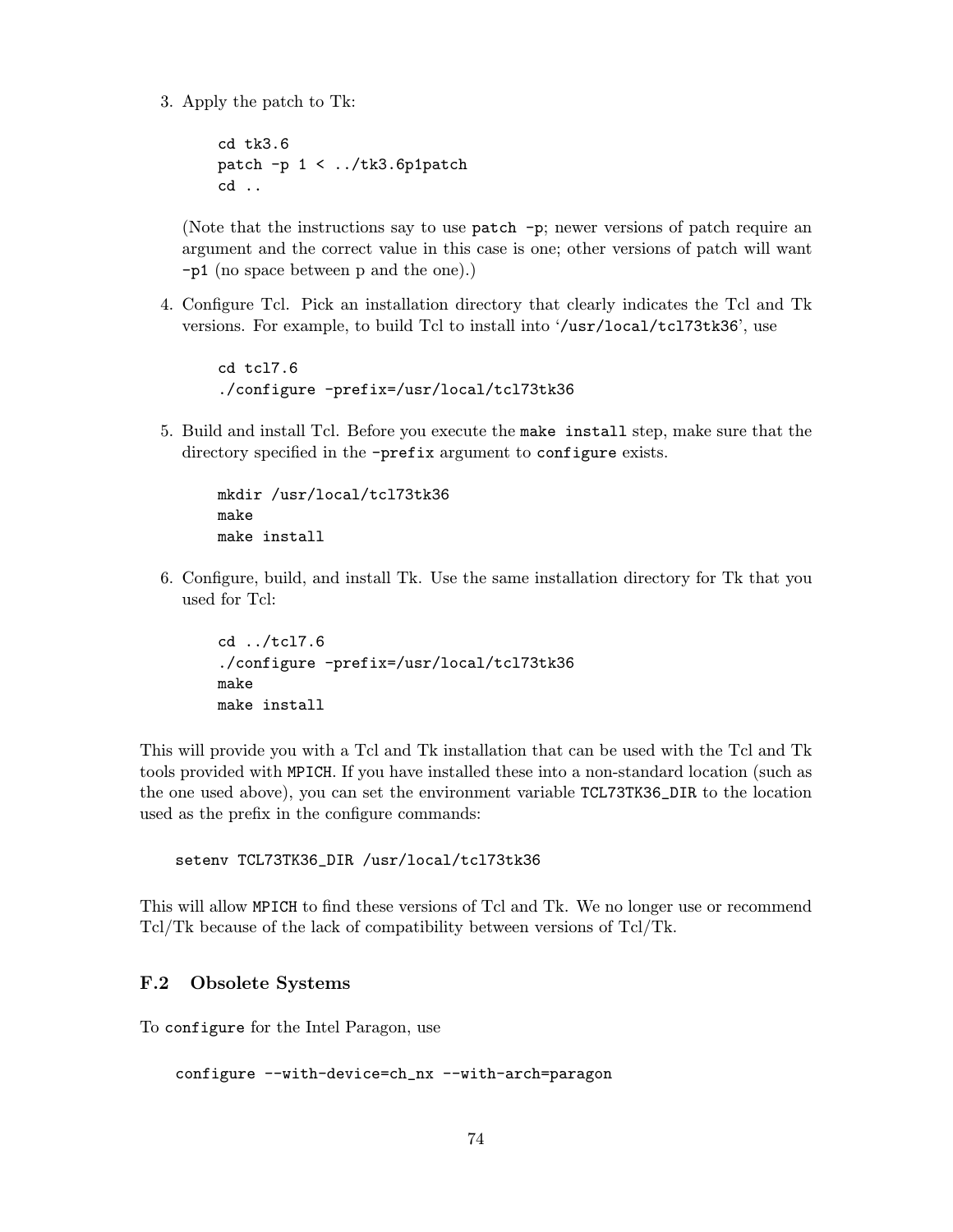Two troubleshootings tip for the Paragon are

1. Q: I got the following messages when I tried to build on the Paragon:

PGC-W-0115-Duplicate standard type (init.c: 576) PGC/Paragon Paragon Rel R5.0: compilation completed with warnings PGC-W-0115-Duplicate standard type (init.c: 576) PGC/Paragon Paragon Rel R5.0: compilation completed with warnings

A: This is because the compiler doesn't handle long long but doesn't reject it either. It causes no harm.

2. Q: I get errors compiling or running Fortran programs.

A:

Fortran programs will need to use a *absolute* path for the 'mpif.h' include file, due to a bug in the if77 compiler (it searches include directories in the wrong order).

A troubleshooting tip for the older Intel i860 system is

1. Q: The link test fails on an Intel i860 with

icc -o overtake overtake.o test.o -L/mpich/lib/intelnx/ -lmpi -lnode /usr/ipsc/XDEV/i860/bin/ld860: Error: undefined symbol '\_MPI\_Keyval\_create' /usr/ipsc/XDEV/i860/bin/ld860: Fatal: no output file created

A: You are probably building MPICH on an old 386 running System V release 2. This version of Unix has very severe limitations on the length of filenames (more severe than we are willing to cater to). The specific problem here is that the name of the file 'mpich/src/context/keyval\_create.c' is too long for this system, and was not properly archived. You best bet is to build MPICH on a different, more modern system (for example, a Sun running SunOS or Solaris).

#### F.3 More detailed control over compiling and linking

Much of MPICH's portability is handled throught the careful construction of system-dependant Makefiles by the configure program. This is fine for installing MPICH, but what can you do when you are building a new application? For simple applications, the mpicc and mpif77 commands may be the simplest way to build a new application. For more complex codes, we recommend taking a sample 'Makefile.in' file, for example, in 'mpich/examples/test/ pt2pt'. Modify those parts that are are relavent, such as the EXECS and specific program targets. To create a 'Makefile', just execute

mpireconfig Makefile

(mpireconfig is in the same directory as mpirun). This generates a new 'Makefile' from 'Makefile.in', with the correct parameters for the MPICH that was installed.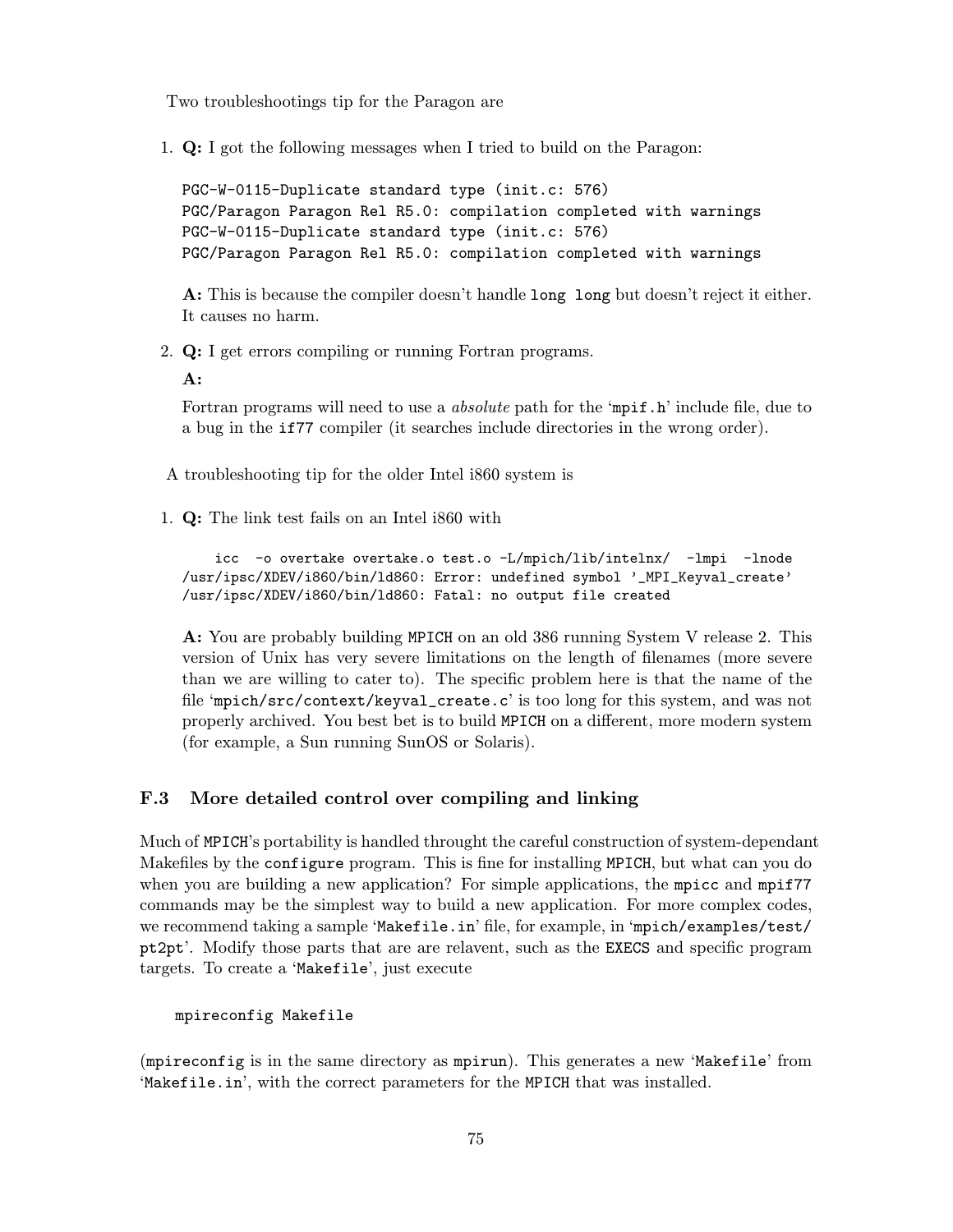# References

- [1] James Boyle, Ralph Butler, Terrence Disz, Barnett Glickfeld, Ewing Lusk, Ross Overbeek, James Patterson, and Rick Stevens. Portable Programs for Parallel Processors. Holt, Rinehart, and Winston, New York, NY, 1987.
- [2] Anthony Chan, William Gropp, and Ewing Lusk. User's guide for mpe extensions for mpi programs. Technical Report ANL-98/xx, Argonne National Laboratory, 1998. The updated version is at ftp://ftp.mcs.anl.gov/pub/mpi/mpeman.ps.
- [3] James Cownie and William Gropp. A standard interface for debugger access to message queue information in MPI. In Jack Dongarra, Emilio Luque, and Tomàs Margalef, editors, Recent Advances in Parallel Virtual Machine and Message Passing Interface, volume 1697 of Lecture Notes in Computer Science, pages 51–58. Springer Verlag, 1999.
- [4] Message Passing Interface Forum. MPI: A message-passing interface standard. Computer Science Dept. Technical Report CS-94-230, University of Tennessee, Knoxville, TN, 1994.
- [5] William Gropp, David Gunter, and Valerie Taylor. FPMPI: A fine-tuning performance profiling library for MPI, November 2001. Poster presented at SC2001.
- [6] William Gropp, Steven Huss-Lederman, Andrew Lumsdaine, Ewing Lusk, Bill Nitzberg, William Saphir, and Marc Snir. MPI—The Complete Reference: Volume 2, The MPI-2 Extensions. MIT Press, Cambridge, MA, 1998.
- [7] William Gropp and Ewing Lusk. A high-performance MPI implementation on a sharedmemory vector supercomputer. *Parallel Computing*, 22(11):1513–1526, January 1997.
- [8] William Gropp and Ewing Lusk. Sowing MPICH: A case study in the dissemination of a portable environment for parallel scientific computing. IJSA, 11(2):103–114, Summer 1997.
- [9] William Gropp and Ewing Lusk. Installation and user's guide for mpich, a portable implementation of MPI. Technical Report ANL-01/x, Argonne National Laboratory, 2001. The updated version is at ftp://ftp.mcs.anl.gov/pub/mpi/mpichman.ps.
- [10] William Gropp, Ewing Lusk, Nathan Doss, and Anthony Skjellum. A highperformance, portable implementation of the MPI Message-Passing Interface standard. Parallel Computing, 22(6):789–828, 1996.
- [11] William Gropp, Ewing Lusk, and Anthony Skjellum. Using MPI: Portable Parallel Programming with the Message Passing Interface, 2nd edition. MIT Press, Cambridge, MA, 1999.
- [12] William Gropp, Ewing Lusk, and Rajeev Thakur. Using MPI-2: Advanced Features of the Message-Passing Interface. MIT Press, Cambridge, MA, 1999.
- [13] William D. Gropp and Ewing Lusk. Reproducible measurements of MPI performance characteristics. In Jack Dongarra, Emilio Luque, and Tomàs Margalef, editors, Recent Advances in Parallel Virtual Machine and Message Passing Interface, volume 1697 of Lecture Notes in Computer Science, pages 11–18. Springer Verlag, 1999.